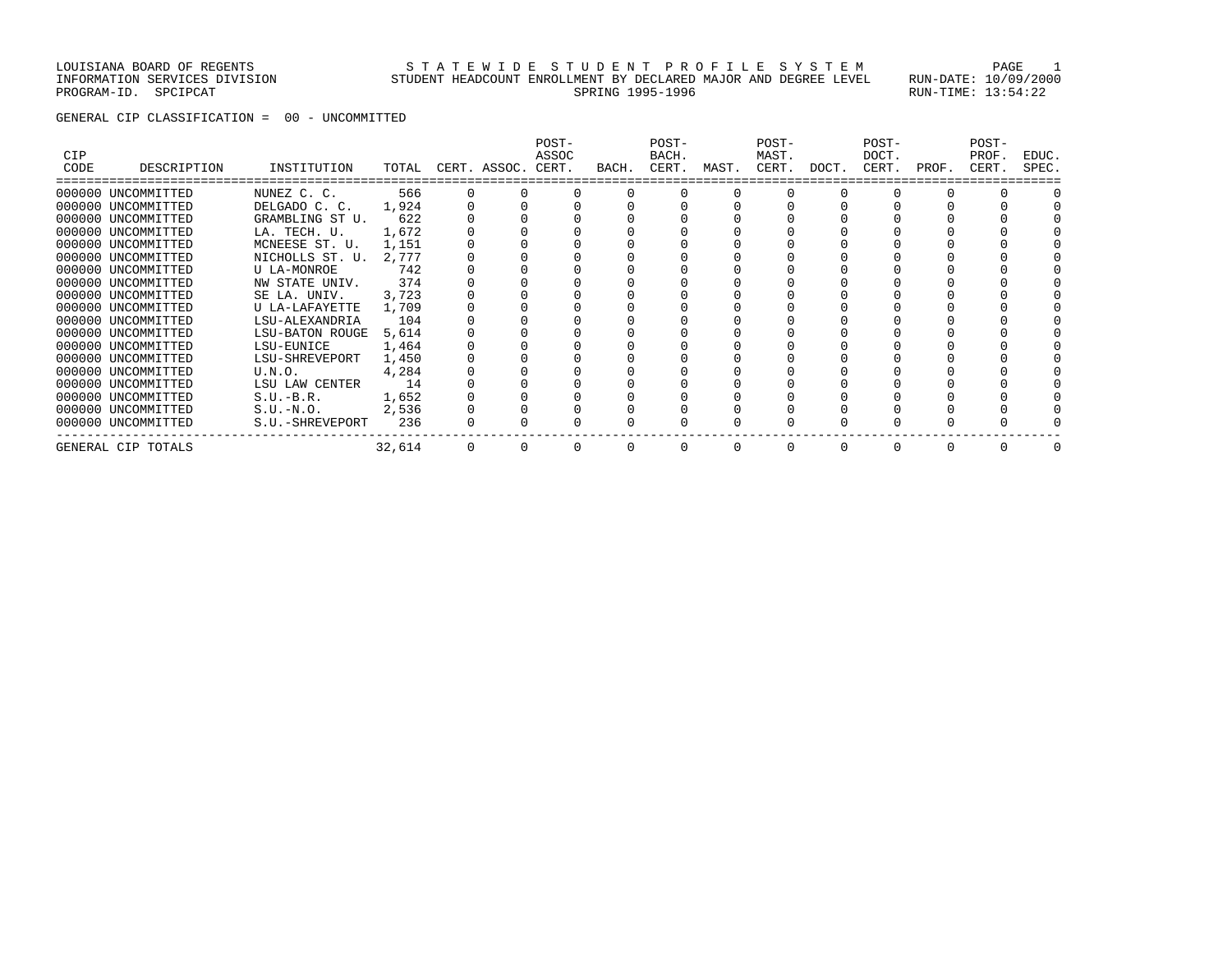LOUISIANA BOARD OF REGENTS STATEWIDE STUDENT PROFILE SYSTEM PAGE 2 INFORMATION SERVICES DIVISION STUDENT HEADCOUNT ENROLLMENT BY DECLARED MAJOR AND DEGREE LEVEL RUN-DATE: 10/09/2000 PROGRAM-ID. SPCIPCAT SERING 1995-1996 RUN-TIME: 13:54:22

GENERAL CIP CLASSIFICATION = 01 - AGRICULTURAL BUSINESS AND PRODUCTION

| <b>CIP</b><br>CODE | DESCRIPTION                               | INSTITUTION | TOTAL         | CERT. ASSOC. | POST-<br>ASSOC<br>CERT. | BACH. | POST-<br>BACH.<br>CERT. | MAST. | $POST-$<br>MAST.<br>CERT. | DOCT. | POST-<br>DOCT.<br>CERT. | PROF. | POST-<br>PROF.<br>CERT. | EDUC.<br>SPEC. |
|--------------------|-------------------------------------------|-------------|---------------|--------------|-------------------------|-------|-------------------------|-------|---------------------------|-------|-------------------------|-------|-------------------------|----------------|
|                    | 010101 AGRICULTURAL BUSIN LA. TECH. U.    |             | 41            |              |                         | 41    |                         |       |                           |       |                         |       |                         |                |
|                    | 010101 AGRICULTURAL BUSIN NICHOLLS ST. U. |             | 25            |              |                         | 25    |                         |       |                           |       |                         |       |                         |                |
|                    | 010101 AGRICULTURAL BUSIN U LA-MONROE     |             | 175           |              |                         | 175   |                         |       |                           |       |                         |       |                         |                |
|                    | 010101 AGRICULTURAL BUSIN U LA-LAFAYETTE  |             | 41            |              |                         | 41    |                         |       |                           |       |                         |       |                         |                |
|                    | 010101 AGRICULTURAL BUSIN LSU-BATON ROUGE |             | 86            |              |                         | 86    |                         |       |                           |       |                         |       |                         |                |
|                    | 010103 AGRICULTURAL ECONO LSU-BATON ROUGE |             | 27            |              |                         |       |                         |       | 0                         | 11    |                         |       |                         |                |
|                    | 010103 AGRICULTURAL ECONO S.U.-B.R.       |             | 70            |              |                         | 70    |                         |       |                           |       |                         |       |                         |                |
|                    | 010603 ORNAMENTAL HORTICU LA. TECH. U.    |             | 14            |              |                         | 14    |                         |       | $\Omega$                  |       |                         |       |                         |                |
|                    | 010603 ORNAMENTAL HORTICU NICHOLLS ST. U. |             | $\mathcal{P}$ |              |                         |       |                         |       |                           |       |                         |       |                         |                |
|                    | GENERAL CIP TOTALS                        |             | 481           |              |                         | 457   |                         |       |                           |       |                         |       |                         |                |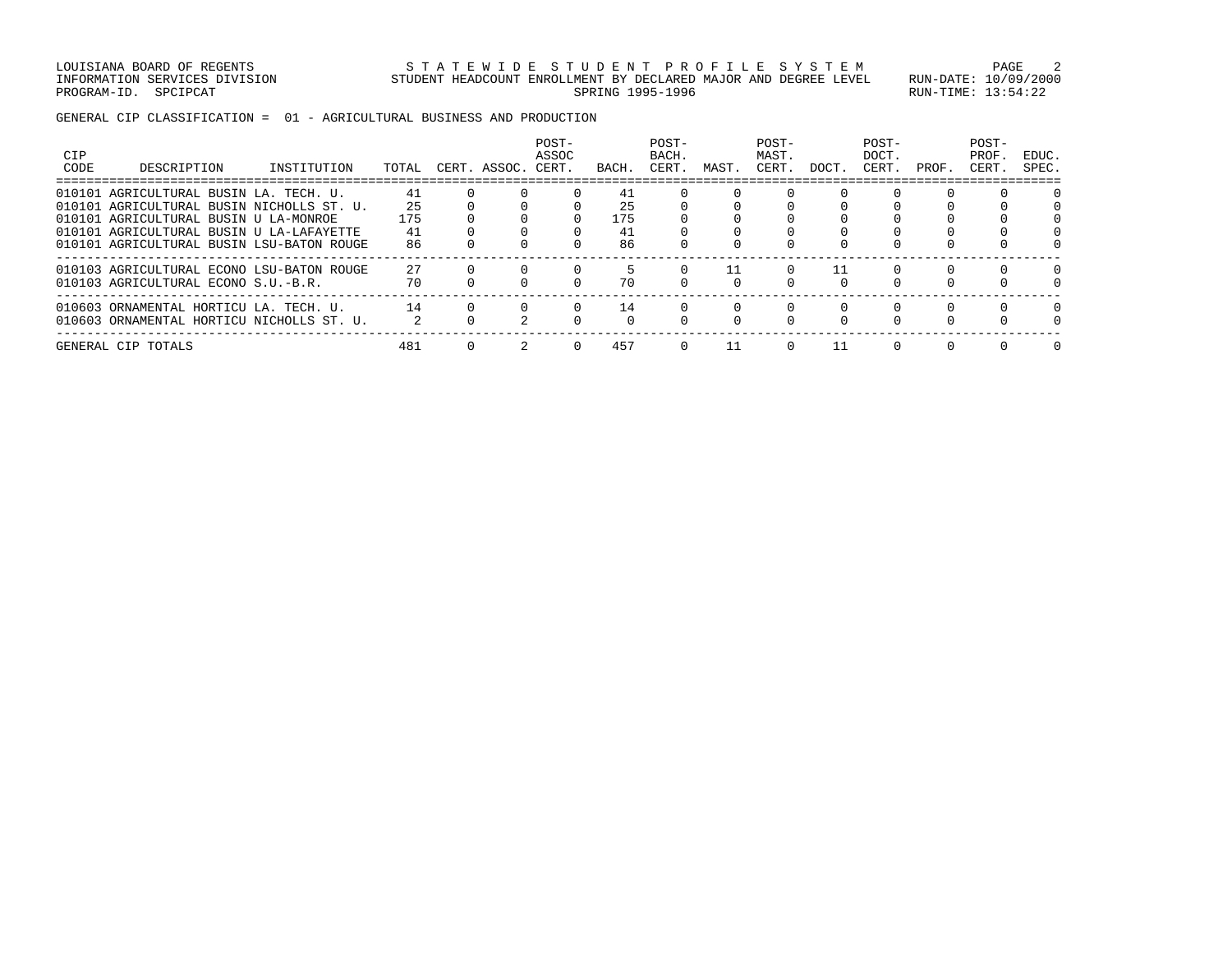GENERAL CIP CLASSIFICATION = 02 - AGRICULTURAL SCIENCES

| CIP<br>CODE | DESCRIPTION                                                                                                                                                            | INSTITUTION     |                        |                    | TOTAL CERT. ASSOC. CERT. | POST-<br>ASSOC                   |                        | POST-<br>BACH.<br>BACH. CERT. MAST. |          | POST-<br>MAST.                       | CERT. DOCT.          | POST-<br>DOCT.<br>CERT.          | PROF.                                | POST-<br>PROF.<br>CERT.          | EDUC.<br>SPEC. |
|-------------|------------------------------------------------------------------------------------------------------------------------------------------------------------------------|-----------------|------------------------|--------------------|--------------------------|----------------------------------|------------------------|-------------------------------------|----------|--------------------------------------|----------------------|----------------------------------|--------------------------------------|----------------------------------|----------------|
|             | 020101 AGRICULTURE/AGRICU MCNEESE ST. U.                                                                                                                               |                 | 88                     |                    |                          | $\Omega$                         | 88                     | $\Omega$                            | $\Omega$ | $\Omega$                             |                      | $\Omega$                         | $\Omega$                             | $\Omega$                         |                |
|             | 020201 ANIMAL SCIENCES, G LA. TECH. U.<br>020201 ANIMAL SCIENCES, G U LA-LAFAYETTE<br>020201 ANIMAL SCIENCES, G LSU-BATON ROUGE<br>020201 ANIMAL SCIENCES, G S.U.-B.R. |                 | 115<br>48<br>250<br>70 | $\Omega$<br>$\cap$ | $\Omega$                 | $\Omega$<br>$\Omega$<br>$\Omega$ | 115<br>48<br>208<br>70 | 0<br>$\Omega$<br><sup>n</sup>       | O.<br>28 | <sup>0</sup><br>$\Omega$<br>$\Omega$ | 14                   | $\Omega$<br>0<br>$\Omega$        | <sup>n</sup><br>$\Omega$             | <sup>0</sup><br>0<br>$\Omega$    | ∩              |
|             | 020206 DAIRY SCIENCE                                                                                                                                                   | LSU-BATON ROUGE | 10                     | $\Omega$           | $\Omega$                 | $\Omega$                         | $\Omega$               | $\Omega$                            | 4        | $\Omega$                             | б.                   | $\Omega$                         | <sup>0</sup>                         |                                  |                |
|             | 020301 FOOD SCIENCES AND LSU-BATON ROUGE                                                                                                                               |                 | 54                     | $\Omega$           | $\Omega$                 | $\Omega$                         | 15                     | $\Omega$                            | 15       | $\Omega$                             | 24                   | $\Omega$                         | <sup>n</sup>                         | $\Omega$                         |                |
|             | 020401 PLANT SCIENCES, GE U LA-LAFAYETTE<br>020401 PLANT SCIENCES, GE LSU-BATON ROUGE<br>020401 PLANT SCIENCES, GE S.U.-B.R.                                           |                 | 11<br>38<br>17         | $\Omega$           | $\cap$                   | $\Omega$<br>$\Omega$             | 11<br>38<br>17         | $\Omega$<br>$\Omega$                | 0<br>0   | $\Omega$<br>$\Omega$                 | $\Omega$<br>$\Omega$ | $\Omega$<br>$\Omega$<br>$\Omega$ | <sup>0</sup><br>$\Omega$<br>$\Omega$ | $\Omega$<br>$\Omega$<br>$\Omega$ |                |
|             | 020402 AGRONOMY AND CROP LA. TECH. U.<br>020402 AGRONOMY AND CROP<br>020402 AGRONOMY AND CROP LSU-BATON ROUGE                                                          | U LA-LAFAYETTE  | 6<br>11<br>55          | $\cap$             | $\cap$<br>$\Omega$       | $\Omega$<br>$\Omega$<br>$\cap$   | 6<br>11<br>9           | $\Omega$<br>0<br>$\cap$             | 0<br>32  | $\Omega$<br>$\Omega$<br>$\cap$       | <sup>n</sup><br>14   | $\Omega$<br>$\Omega$<br>$\cap$   | <sup>n</sup><br>$\cap$               | $\Omega$<br>0<br>$\cap$          | ∩<br>$\Omega$  |
|             | 020403 HORTICULTURE SCIEN SE LA. UNIV.<br>020403 HORTICULTURE SCIEN U LA-LAFAYETTE<br>020403 HORTICULTURE SCIEN LSU-BATON ROUGE                                        |                 | 36<br>26               |                    | $\Omega$<br>$\cap$       | $\Omega$                         | 36<br>12               | <sup>0</sup><br>$\Omega$            | 9        | $\Omega$<br>$\Omega$                 |                      | $\Omega$<br>$\Omega$             | <sup>n</sup>                         | $\Omega$<br>$\Omega$             |                |
|             | 020501 SOIL SCIENCES                                                                                                                                                   | $S.U.-B.R.$     | 10                     |                    |                          | $\Omega$                         | 10                     | $\Omega$                            | 0        | $\Omega$                             | $\Omega$             | $\Omega$                         | $\Omega$                             | $\Omega$                         |                |
|             | 029999 AGRICULTURE/AGRICU U LA-MONROE                                                                                                                                  |                 | 8                      | $\Omega$           | $\Omega$                 | $\Omega$                         | 8                      | $\Omega$                            | $\Omega$ | $\Omega$                             | $\Omega$             | $\Omega$                         | <sup>n</sup>                         | $\cap$                           |                |
|             | GENERAL CIP TOTALS                                                                                                                                                     |                 | 860                    |                    | $\Omega$                 | $\Omega$                         | 709                    | $\Omega$                            | 88       | $\Omega$                             | 63                   | 0                                | 0                                    | $\Omega$                         |                |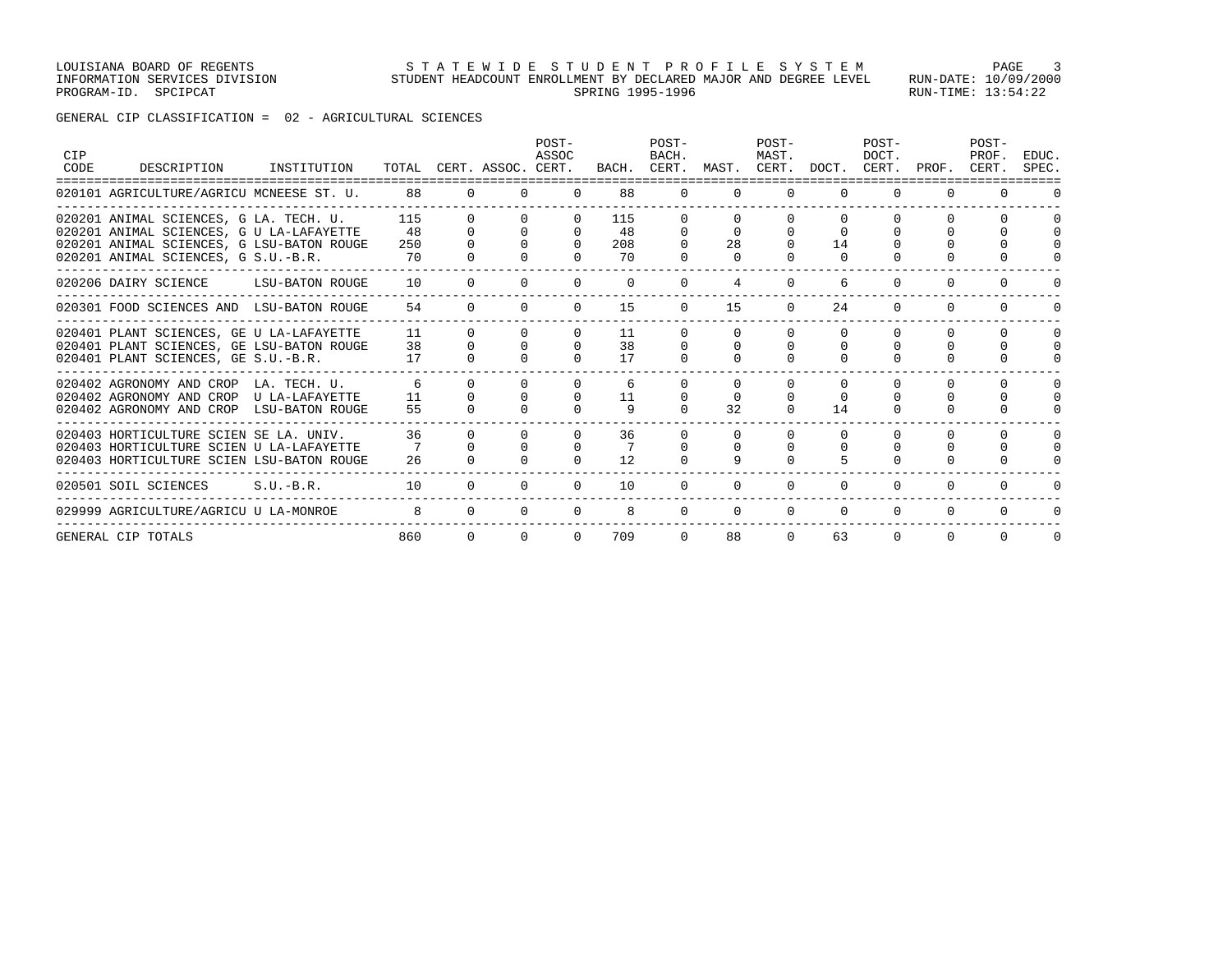LOUISIANA BOARD OF REGENTS STA TEWIDE STUDENT PROFILE SYSTEM PAGE 4 INFORMATION SERVICES DIVISION STUDENT HEADCOUNT ENROLLMENT BY DECLARED MAJOR AND DEGREE LEVEL RUN-DATE: 10/09/2000 PROGRAM-ID. SPCIPCAT SERING 1995-1996 RUN-TIME: 13:54:22

GENERAL CIP CLASSIFICATION = 03 - CONSERVATION AND RENEWABLE NATURAL RESOURCES

| CIP<br>CODE | DESCRIPTION                                                                                                                                                                   | INSTITUTION |                       |          | TOTAL CERT. ASSOC. CERT. | POST-<br>ASSOC                   |                 | POST-<br>BACH.       | BACH. CERT. MAST.          | POST-<br>MAST.       | CERT. DOCT.                | POST-<br>DOCT.                   | CERT. PROF.                  | POST-<br>PROF.<br>CERT.   | EDUC.<br>SPEC.    |
|-------------|-------------------------------------------------------------------------------------------------------------------------------------------------------------------------------|-------------|-----------------------|----------|--------------------------|----------------------------------|-----------------|----------------------|----------------------------|----------------------|----------------------------|----------------------------------|------------------------------|---------------------------|-------------------|
|             | 030101 NATURAL RESOURCES LA. TECH. U.                                                                                                                                         |             | 26                    |          | $\cap$                   | $\cap$                           | 26              | $\Omega$             | $\Omega$                   | $\Omega$             | $\Omega$                   | $\Omega$                         | $\cap$                       | <sup>n</sup>              |                   |
|             | 030102 ENVIRONMENTAL SCIE LA. TECH. U.<br>030102 ENVIRONMENTAL SCIE LSU-BATON ROUGE<br>030102 ENVIRONMENTAL SCIE LSU-SHREVEPORT<br>030102 ENVIRONMENTAL SCIE S.U.-B.R.        |             | 24<br>277<br>26<br>16 |          |                          | $\Omega$<br>$\Omega$             | 24<br>217<br>26 | $\Omega$<br>0        | 60<br>$\Omega$<br>16       |                      | $\Omega$                   | $\Omega$<br>$\Omega$             | O<br>$\Omega$                | $\Omega$<br>$\Omega$      | <sup>n</sup>      |
|             | --------------------------<br>030301 FISHING AND FISHER LSU-BATON ROUGE                                                                                                       |             | 2.4                   |          |                          | $\Omega$                         |                 | $\Omega$             | 24                         |                      | 0                          | $\Omega$                         | <sup>0</sup>                 |                           |                   |
|             | 030404 FOREST PRODUCTS TE LA. TECH. U.                                                                                                                                        |             | 4                     | $\Omega$ |                          |                                  |                 | $\Omega$             | $\Omega$                   | $\Omega$             | $\Omega$                   | $\Omega$                         | <sup>0</sup>                 | 0                         |                   |
|             | 030501 FORESTRY, GENERAL LA. TECH. U.<br>030501 FORESTRY, GENERAL LSU-BATON ROUGE                                                                                             |             | 130<br>33             | $\Omega$ | $\Omega$                 | $\Omega$<br>$\Omega$             | 130<br>$\Omega$ | $\Omega$             | $\Omega$<br>13             | $\Omega$<br>$\Omega$ | $\Omega$<br>20             | $\Omega$<br>$\Omega$             | $\Omega$<br>$\Omega$         | $\Omega$<br>0             |                   |
|             | 030506 FOREST MANAGEMENT LSU-BATON ROUGE                                                                                                                                      |             | 86                    |          | $\Omega$                 | $\Omega$                         | 86              | $\Omega$             | $\Omega$                   |                      | $\Omega$                   |                                  |                              |                           |                   |
|             | 030509 WOOD SCIENCE AND P U LA-MONROE                                                                                                                                         |             | 5                     |          | 4                        | $\Omega$                         | $\Omega$        | $\Omega$             | $\Omega$                   | $\Omega$             | $\Omega$                   | $\Omega$                         | $\Omega$                     | $\Omega$                  |                   |
|             | 030599 FORESTRY AND RELAT S.U.-B.R.                                                                                                                                           |             | 20                    | $\cap$   | $\Omega$                 | $\Omega$                         | 20              | $\Omega$             | $\Omega$                   | $\Omega$             | $\Omega$                   | $\Omega$                         | <sup>n</sup>                 | <sup>n</sup>              |                   |
|             | 030601 WILDLIFE AND WILDL MCNEESE ST. U.<br>030601 WILDLIFE AND WILDL NW STATE UNIV.<br>030601 WILDLIFE AND WILDL U LA-LAFAYETTE<br>030601 WILDLIFE AND WILDL LSU-BATON ROUGE |             | 64<br>150             |          | $\Omega$                 | $\Omega$<br>$\Omega$<br>$\Omega$ | 64<br>-1<br>94  | $\Omega$<br>$\Omega$ | $\Omega$<br>$\Omega$<br>27 |                      | $\Omega$<br>$\Omega$<br>29 | $\Omega$<br>$\Omega$<br>$\Omega$ | <sup>0</sup><br><sup>0</sup> | 0<br>$\Omega$<br>$\Omega$ | <sup>0</sup><br>0 |
|             | 039999 CONSERVATION AND R U LA-LAFAYETTE                                                                                                                                      |             | 196                   | $\cap$   | $\Omega$                 | $\Omega$                         | 196             | $\Omega$             | $\Omega$                   | $\Omega$             | $\Omega$                   | $\Omega$                         | $\Omega$                     | 0                         |                   |
|             | GENERAL CIP TOTALS                                                                                                                                                            |             | 1,083                 |          | 4                        | <sup>0</sup>                     | 889             | $\Omega$             | 140                        | $\Omega$             | 49                         | $\Omega$                         | $\Omega$                     | 0                         | 0                 |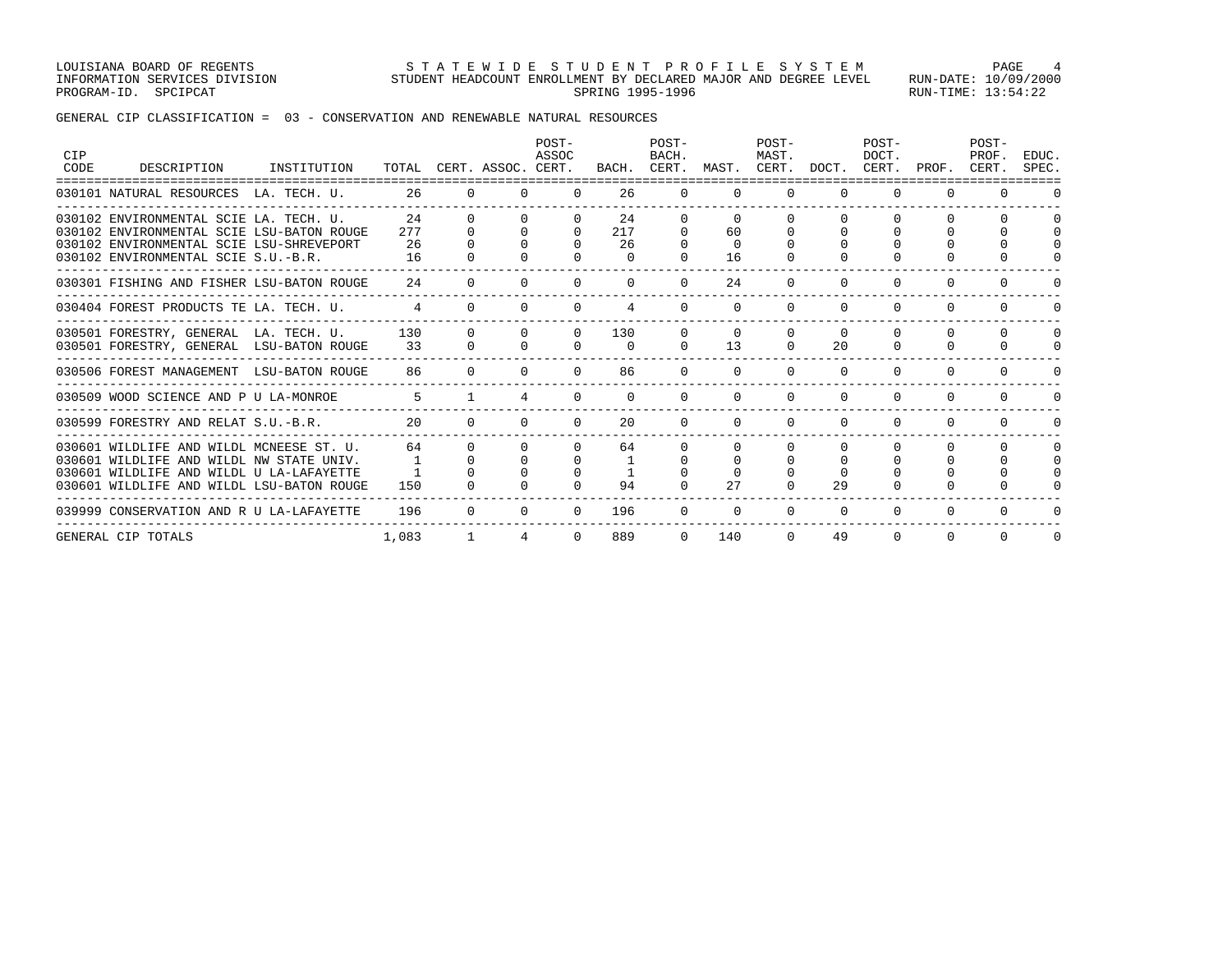LOUISIANA BOARD OF REGENTS STATEWIDE STUDENT PROFILE SYSTEM PAGE 5 INFORMATION SERVICES DIVISION STUDENT HEADCOUNT ENROLLMENT BY DECLARED MAJOR AND DEGREE LEVEL RUN-DATE: 10/09/2000 PROGRAM-ID. SPCIPCAT SERING 1995-1996 RUN-TIME: 13:54:22

GENERAL CIP CLASSIFICATION = 04 - ARCHITECTURE AND RELATED PROGRAMS

| <b>CIP</b><br>CODE | DESCRIPTION                                                                                                                                                                | INSTITUTION                                       | TOTAL                    |          | CERT. ASSOC. | POST-<br>ASSOC<br>CERT. | BACH.                    | POST-<br>BACH.<br>CERT. | MAST. | POST-<br>MAST.<br>CERT. | DOCT.    | POST-<br>DOCT.<br>CERT. | PROF. | POST-<br>PROF.<br>CERT. | EDUC.<br>SPEC. |
|--------------------|----------------------------------------------------------------------------------------------------------------------------------------------------------------------------|---------------------------------------------------|--------------------------|----------|--------------|-------------------------|--------------------------|-------------------------|-------|-------------------------|----------|-------------------------|-------|-------------------------|----------------|
|                    | 040201 ARCHITECTURE<br>040201 ARCHITECTURE<br>040201 ARCHITECTURE<br>040201 ARCHITECTURE                                                                                   | LA. TECH. U.<br>U LA-LAFAYETTE<br>LSU-BATON ROUGE | 115<br>191<br>297<br>108 |          |              |                         | 115<br>191<br>284<br>108 |                         | 13    |                         |          |                         |       |                         |                |
|                    | 040301 CITY/URBAN, COMMUN U LA-LAFAYETTE<br>040301 CITY/URBAN, COMMUN U.N.O.                                                                                               | $S.U.-B.R.$                                       | 59                       |          |              |                         |                          |                         | 59    | 0                       | $\Omega$ | 0                       |       |                         |                |
|                    | 040501 INTERIOR ARCHITECT DELGADO C. C.<br>040501 INTERIOR ARCHITECT LA. TECH. U.<br>040501 INTERIOR ARCHITECT U LA-LAFAYETTE<br>040501 INTERIOR ARCHITECT LSU-BATON ROUGE |                                                   | 117<br>32<br>62<br>155   | 0        | 117          |                         | 32<br>62<br>155          |                         |       | $\Omega$                |          |                         |       | <sup>0</sup>            |                |
|                    | 040601 LANDSCAPE ARCHITEC LSU-BATON ROUGE                                                                                                                                  |                                                   | 183                      |          |              | $\Omega$                | 133                      | $\Omega$                | 50    | $\Omega$                | $\Omega$ |                         |       |                         |                |
|                    | GENERAL CIP TOTALS                                                                                                                                                         |                                                   | 1,321                    | $\Omega$ | 117          |                         | $0 \quad 1.082$          | 0                       | 122   | $\Omega$                | $\Omega$ |                         |       |                         | $\Omega$       |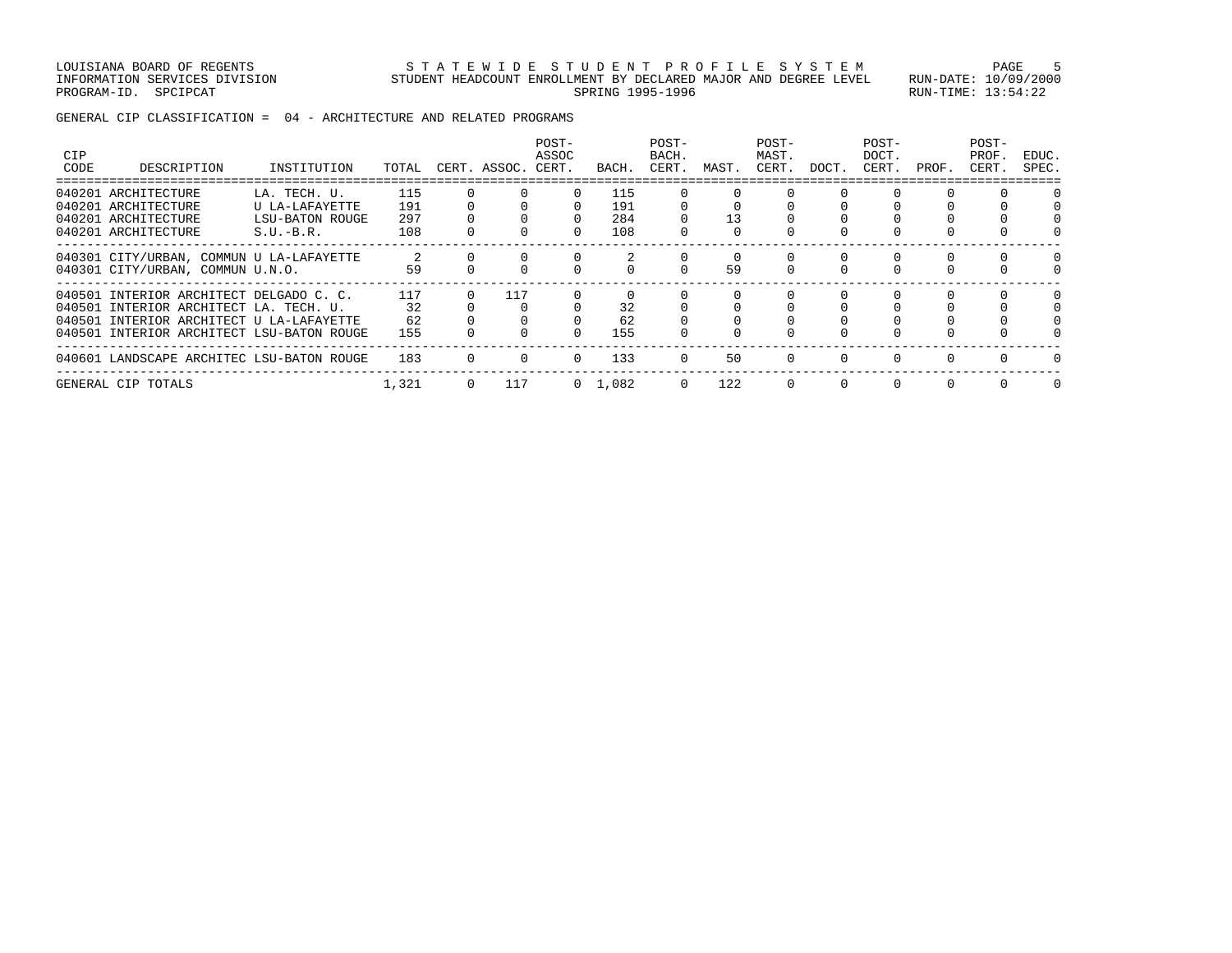LOUISIANA BOARD OF REGENTS STATEWIDE STUDENT PROFILE SYSTEM PAGE 6 INFORMATION SERVICES DIVISION STUDENT HEADCOUNT ENROLLMENT BY DECLARED MAJOR AND DEGREE LEVEL RUN-DATE: 10/09/2000 PROGRAM-ID. SPCIPCAT SERING 1995-1996 RUN-TIME: 13:54:22

GENERAL CIP CLASSIFICATION = 05 - AREA, ETHNIC AND CULTURAL STUDIES

| CIP<br>CODE | DESCRIPTION                               | INSTITUTION | TOTAL |          | CERT. ASSOC. | POST-<br>ASSOC<br>CERT. | BACH. | POST-<br>BACH.<br>CERT. | MAST | POST-<br>MAST.<br>CERT. | DOCT. | POST-<br>DOCT.<br>CERT. | PROF. | POST-<br>PROF.<br>CERT. | EDUC.<br>SPEC. |
|-------------|-------------------------------------------|-------------|-------|----------|--------------|-------------------------|-------|-------------------------|------|-------------------------|-------|-------------------------|-------|-------------------------|----------------|
|             | 050110 RUSSIAN AND SLAVIC LSU-BATON ROUGE |             | 8     | $\Omega$ |              | $\Omega$                |       |                         |      |                         |       |                         |       |                         |                |
|             | 050199 AREA STUDIES, OTHE U LA-LAFAYETTE  |             | 10    | $\Omega$ |              | $\left( \right)$        |       |                         |      |                         | 10    |                         |       |                         |                |
|             | GENERAL CIP TOTALS                        |             |       |          |              |                         |       |                         |      |                         | 10    |                         |       |                         |                |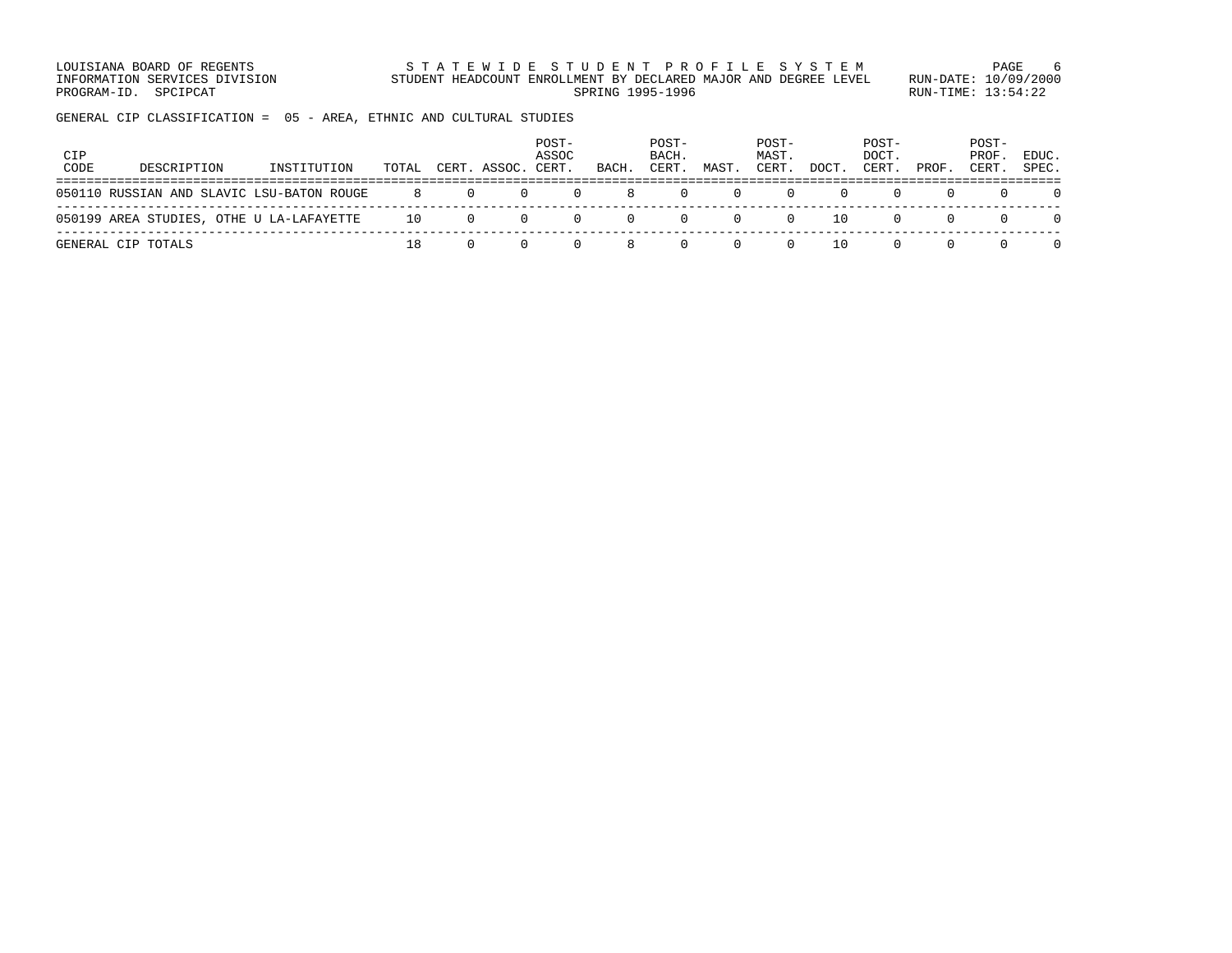LOUISIANA BOARD OF REGENTS STA TEWIDE STUDENT PROFILE SYSTEM PAGE 7 INFORMATION SERVICES DIVISION STUDENT HEADCOUNT ENROLLMENT BY DECLARED MAJOR AND DEGREE LEVEL RUN-DATE: 10/09/2000 PROGRAM-ID. SPCIPCAT SERING 1995-1996 RUN-TIME: 13:54:22

GENERAL CIP CLASSIFICATION = 08 - MARKETING OPERATIONS/MARKETING AND DISTRIBUTION

| CIP<br>CODE | DESCRIPTION                                                                                                                        | INSTITUTION     | TOTAL    | CERT. ASSOC. CERT. | POST-<br>ASSOC | BACH.    | POST-<br>BACH.<br>CERT. | MAST. | POST-<br>MAST.<br>CERT | DOCT | POST-<br>DOCT.<br>CERT. | PROF. | POST-<br>PROF<br>CERT. | EDUC.<br>SPEC. |
|-------------|------------------------------------------------------------------------------------------------------------------------------------|-----------------|----------|--------------------|----------------|----------|-------------------------|-------|------------------------|------|-------------------------|-------|------------------------|----------------|
|             | 080102 FASHION MERCHANDIS NICHOLLS ST. U.<br>080102 FASHION MERCHANDIS U LA-LAFAYETTE<br>080102 FASHION MERCHANDIS LSU-BATON ROUGE |                 | 70<br>80 |                    |                | 70<br>80 |                         |       |                        | n.   |                         |       | n.                     | 0              |
|             | 081104 TOURISM PROMOTION                                                                                                           | S.U.-SHREVEPORT |          |                    |                |          |                         |       |                        |      |                         |       |                        | n.             |
|             | GENERAL CIP TOTALS                                                                                                                 |                 | 154      |                    |                | 150      |                         |       |                        |      |                         |       |                        |                |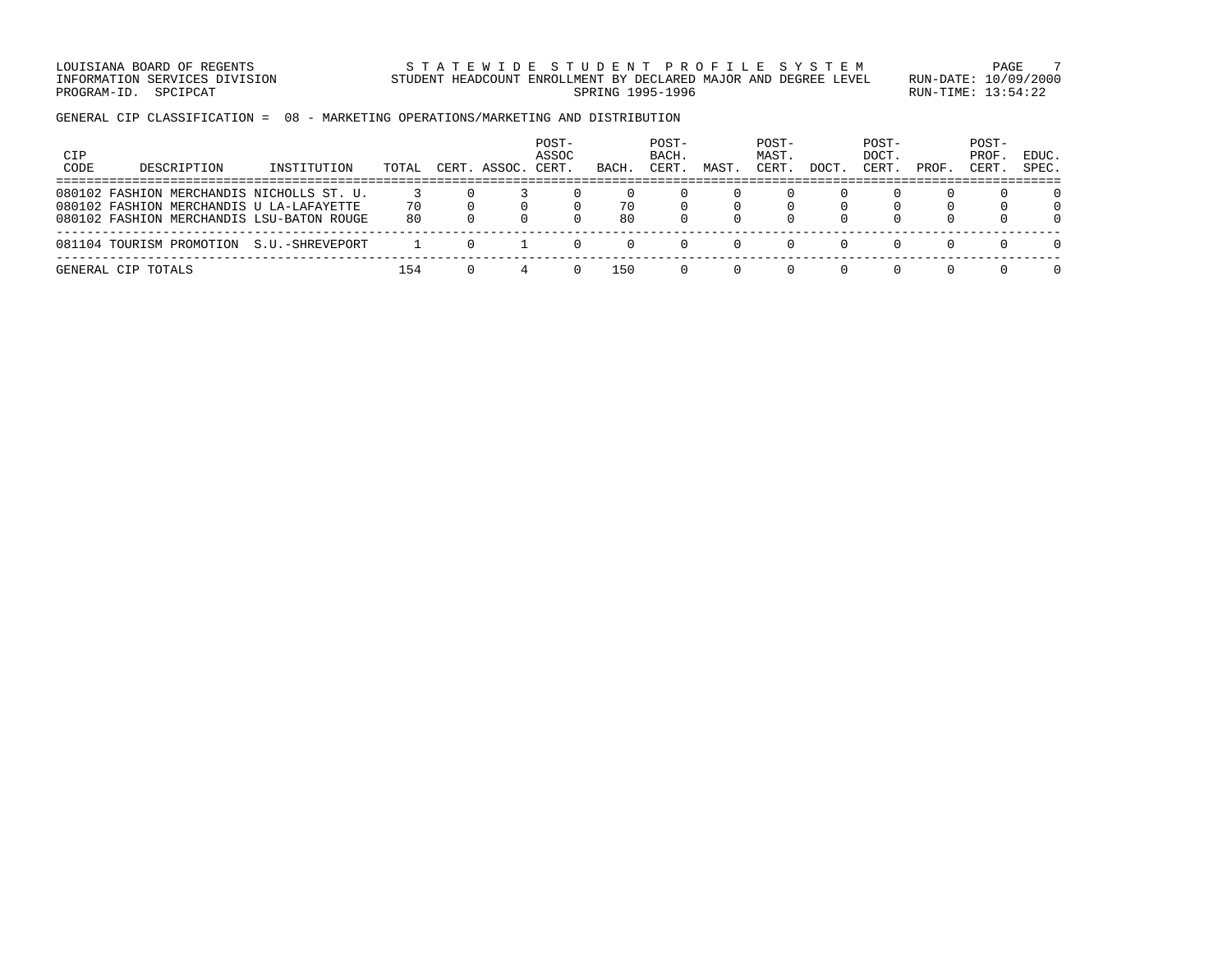GENERAL CIP CLASSIFICATION = 09 - COMUNICATIONS

| CIP<br>CODE | DESCRIPTION                                           | INSTITUTION                   |          |                | TOTAL CERT. ASSOC. CERT. | POST-<br>ASSOC |              | POST-<br>BACH. | BACH. CERT. MAST. CERT. DOCT. | POST-<br>MAST. |              | POST-<br>DOCT.<br>CERT. | PROF.        | POST-<br>PROF.<br>CERT. | EDUC.<br>SPEC. |
|-------------|-------------------------------------------------------|-------------------------------|----------|----------------|--------------------------|----------------|--------------|----------------|-------------------------------|----------------|--------------|-------------------------|--------------|-------------------------|----------------|
|             | ============<br>090101 COMMUNICATIONS, GE U LA-MONROE |                               | 28       |                |                          | 0              | $\mathbf{0}$ |                | 28                            | 0              |              |                         | 0            |                         |                |
|             | 090101 COMMUNICATIONS, GE SE LA. UNIV.                |                               | 247      | $\mathbf 0$    | $\mathbf{0}$             | $\mathbf 0$    | 247          | $\mathbf 0$    | $\mathbf 0$                   | $\Omega$       | 0            | $\Omega$                | $\Omega$     | 0                       | $\Omega$       |
|             | 090101 COMMUNICATIONS, GE U LA-LAFAYETTE              |                               | 87       | $\Omega$       | $\Omega$                 | $\Omega$       | 51           | $\Omega$       | 36                            | $\Omega$       | $\Omega$     |                         | $\cap$       | $\Omega$                | $\cap$         |
|             | 090101 COMMUNICATIONS, GE U.N.O.                      |                               | 384      | $\Omega$       | $\Omega$                 | $\Omega$       | 384          | $\Omega$       | $\Omega$                      | $\Omega$       | $\Omega$     | 0                       | $\Omega$     | $\Omega$                | ∩              |
|             | 090201 ADVERTISING                                    | LSU-BATON ROUGE               | 6        | $\Omega$       | $\Omega$                 | $\Omega$       | 6            | $\Omega$       | $\Omega$                      | $\Omega$       | $\Omega$     | 0                       | $\Omega$     | $\Omega$                |                |
|             | 090401 JOURNALISM                                     | LA. TECH. U.                  | 40       | $\Omega$       | $\Omega$                 | $\Omega$       | 40           |                | <sup>0</sup>                  | $\Omega$       | $\Omega$     | 0                       | <sup>0</sup> | $\Omega$                |                |
|             | 090401 JOURNALISM                                     | U LA-MONROE                   | 38       | $\Omega$       | $\Omega$                 | $\Omega$       | 38           | $\Omega$       |                               | 0              |              | 0                       | $\Omega$     | $\Omega$                | $\cap$         |
|             | 090401 JOURNALISM                                     | NW STATE UNIV.                | 130      | $\Omega$       | $\Omega$                 | 0              | 130          | $\mathbf 0$    |                               |                |              |                         |              | $\Omega$                |                |
|             | 090401 JOURNALISM                                     | U LA-LAFAYETTE                | 78       |                |                          |                | 78           |                |                               |                |              |                         |              | ∩                       |                |
|             | 090401 JOURNALISM                                     | LSU-BATON ROUGE               | 56       |                | $\cap$                   | $\Omega$       | 1            |                | 55                            |                |              |                         |              |                         |                |
|             | 090401 JOURNALISM<br>090401 JOURNALISM                | LSU-SHREVEPORT<br>$S.U.-B.R.$ | 48<br>36 |                |                          | 0              | 48<br>36     | $\Omega$       | <sup>0</sup>                  |                |              |                         |              | $\Omega$<br>$\Omega$    |                |
|             | 090401 JOURNALISM                                     | S.U.-N.O.                     | 12       |                |                          | $\Omega$       | 12           | $\Omega$       | $\Omega$                      | 0              |              | 0                       | $\Omega$     | $\Omega$                |                |
|             |                                                       |                               |          |                |                          |                |              |                |                               |                |              |                         |              |                         |                |
|             | 090402 BROADCAST JOURNALI LSU-BATON ROUGE             |                               | 9        | $\Omega$       | $\Omega$                 | $\Omega$       | 9            | $\Omega$       | $\Omega$                      | $\Omega$       | $\Omega$     | 0                       | $\Omega$     | $\Omega$                |                |
|             | 090403 MASS COMMUNICATION GRAMBLING ST U.             |                               | 263      | <sup>o</sup>   | $\Omega$                 | $\Omega$       | 263          | $\Omega$       | <sup>0</sup>                  | $\Omega$       | <sup>0</sup> | 0                       | <sup>0</sup> | $\Omega$                |                |
|             | 090403 MASS COMMUNICATION MCNEESE ST. U.              |                               | 109      | 0              | $\Omega$                 | $\Omega$       | 109          |                |                               | 0              |              |                         | <sup>0</sup> | $\Omega$                |                |
|             | 090403 MASS COMMUNICATION NICHOLLS ST. U.             |                               | 93       |                | $\Omega$                 |                | 93           | $\mathbf 0$    |                               |                |              |                         | $\Omega$     | $\Omega$                |                |
|             | 090403 MASS COMMUNICATION U LA-LAFAYETTE              |                               | 266      |                |                          |                | 266          |                |                               |                |              |                         | $\Omega$     | $\Omega$                |                |
|             | 090403 MASS COMMUNICATION LSU-BATON ROUGE             |                               | 603      |                |                          | $\Omega$       | 603          | $\Omega$       |                               |                |              |                         |              | $\Omega$                |                |
|             | 090403 MASS COMMUNICATION S.U.-B.R.                   |                               | 14       | $\Omega$       | $\Omega$                 | $\Omega$       | $\Omega$     | $\Omega$       | 14                            | $\Omega$       | $\Omega$     | $\Omega$                | $\Omega$     | $\Omega$                |                |
|             | 090501 PUBLIC RELATIONS A U LA-MONROE                 |                               | 57       | $\Omega$       | $\Omega$                 | $\Omega$       | 57           | $\Omega$       | $\Omega$                      | $\Omega$       | $\Omega$     | 0                       | <sup>n</sup> | $\Omega$                | $\Omega$       |
|             | 090501 PUBLIC RELATIONS A U LA-LAFAYETTE              |                               | 114      | $\Omega$       | $\Omega$                 | $\Omega$       | 114          | $\Omega$       | 0                             | 0              |              | $\Omega$                | $\Omega$     | $\Omega$                | $\Omega$       |
|             | 090501 PUBLIC RELATIONS A LSU-SHREVEPORT              |                               | 39       | $\cap$         | $\cap$                   | $\cap$         | 39           | $\Omega$       | $\Omega$                      | $\Omega$       | $\cap$       | $\Omega$                | $\Omega$     | $\Omega$                |                |
|             | 090701 RADIO AND TELEVISI U LA-MONROE                 |                               | 87       | $\Omega$       | $\Omega$                 | $\Omega$       | 87           | $\Omega$       | $\Omega$                      | $\Omega$       | $\Omega$     | $\Omega$                | $\Omega$     | $\Omega$                | $\Omega$       |
|             | 090701 RADIO AND TELEVISI S.U.-B.R.                   |                               | 150      | $\Omega$       | $\Omega$                 | $\Omega$       | 150          | $\Omega$       | $\Omega$                      | $\Omega$       | $\Omega$     | 0                       | $\Omega$     | $\Omega$                |                |
|             | 099999 COMMUNICATIONS, OT DELGADO C. C.               |                               | 88       | $\overline{0}$ | 88                       | $\mathbf 0$    | $\mathbf 0$  | $\mathbf 0$    | $\mathbf 0$                   | $\mathbf 0$    | $\mathbf 0$  | $\mathbf 0$             | $\mathbf 0$  | $\mathbf 0$             | $\Omega$       |
|             | GENERAL CIP TOTALS                                    |                               | 3,082    | $\mathbf{0}$   | 88                       |                | 0, 2, 861    | $\Omega$       | 133                           | $\Omega$       | $\Omega$     | $\Omega$                | $\Omega$     | $\Omega$                | $\mathbf 0$    |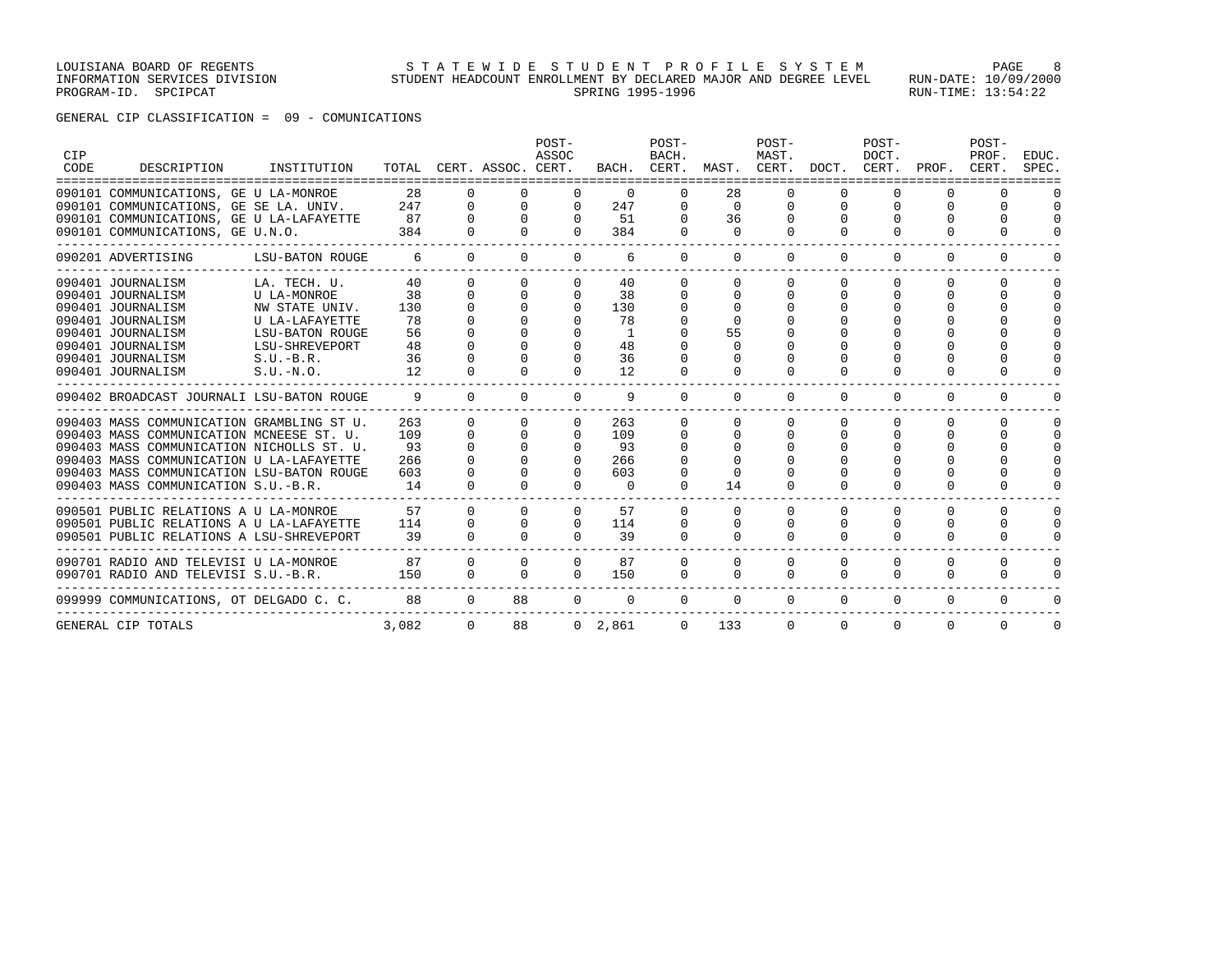GENERAL CIP CLASSIFICATION = 11 - COMPUTER AND INFORMATION SCIENCES

| CIP<br>CODE | DESCRIPTION                                 | INSTITUTION     | TOTAL |          | CERT. ASSOC. CERT. | POST-<br>ASSOC | BACH.     | POST-<br>BACH.<br>CERT. | MAST.    | POST-<br>MAST.<br>CERT. | DOCT.    | POST-<br>DOCT.<br>CERT. | PROF. | POST-<br>PROF.<br>CERT. | EDUC.<br>SPEC. |
|-------------|---------------------------------------------|-----------------|-------|----------|--------------------|----------------|-----------|-------------------------|----------|-------------------------|----------|-------------------------|-------|-------------------------|----------------|
|             | 110101 COMPUTER AND INFOR NUNEZ C. C.       |                 | 26    |          | 26                 | $\Omega$       | $\Omega$  | $\Omega$                |          |                         | $\Omega$ | $\Omega$                |       |                         |                |
|             | 110101 COMPUTER AND INFOR S.U. - SHREVEPORT |                 | 33    | $\Omega$ | 33                 | $\Omega$       |           |                         |          |                         |          |                         |       | U                       |                |
|             | 110301 DATA PROCESSING TE DELGADO C. C.     |                 | 573   |          | 573                |                |           |                         |          |                         |          |                         |       |                         |                |
|             | 110301 DATA PROCESSING TE MCNEESE ST. U.    |                 | 32    |          | 32                 |                |           |                         |          |                         |          |                         |       |                         |                |
|             | 110301 DATA PROCESSING TE LSU-ALEXANDRIA    |                 | 34    |          | 34                 |                |           |                         |          |                         |          |                         |       |                         |                |
|             | 110401 INFORMATION SCIENC NUNEZ C. C.       |                 | 59    | 6        | 53                 | $\Omega$       | $\Omega$  |                         |          |                         | $\Omega$ | $\Omega$                | ∩     | 0                       |                |
|             | 110401 INFORMATION SCIENC GRAMBLING ST U.   |                 | 276   | $\Omega$ | 11                 | $\Omega$       | 265       |                         |          |                         | $\Omega$ | $\Omega$                |       | O                       |                |
|             | 110401 INFORMATION SCIENC NW STATE UNIV.    |                 | 183   |          | $\Omega$           | $\Omega$       | 183       |                         |          |                         |          | $\Omega$                |       | $\cap$                  |                |
|             | 110401 INFORMATION SCIENC LSU-BATON ROUGE   |                 | 71    |          |                    |                | $\Omega$  |                         | 71       |                         |          |                         |       |                         |                |
|             | 110401 INFORMATION SCIENC LSU-SHREVEPORT    |                 | 43    |          |                    |                |           | $\Omega$                | 43       |                         |          |                         |       |                         |                |
|             | 110701 COMPUTER SCIENCE                     | GRAMBLING ST U. | 184   |          | $\Omega$           | $\Omega$       | 184       | <sup>0</sup>            | $\Omega$ |                         | $\Omega$ | $\Omega$                | n     | n.                      |                |
|             | 110701 COMPUTER SCIENCE                     | LA. TECH. U.    | 109   |          |                    | $\Omega$       | 90        |                         | 19       |                         |          |                         |       | $\Omega$                |                |
|             | 110701 COMPUTER SCIENCE                     | MCNEESE ST. U.  | 67    |          |                    |                | 67        |                         | $\cap$   |                         |          |                         |       | $\cap$                  |                |
|             | 110701 COMPUTER SCIENCE                     | NICHOLLS ST. U. | 67    |          |                    |                | 67        |                         |          |                         |          |                         |       |                         |                |
|             | 110701 COMPUTER SCIENCE                     | U LA-MONROE     | 145   |          |                    | $\Omega$       | 145       |                         |          |                         |          |                         |       |                         |                |
|             | 110701 COMPUTER SCIENCE                     | SE LA. UNIV.    | 218   |          |                    |                | 218       |                         |          |                         |          |                         |       |                         |                |
|             | 110701 COMPUTER SCIENCE                     | U LA-LAFAYETTE  | 406   |          |                    |                | 302       |                         | 50       |                         | 54       |                         |       |                         |                |
|             | 110701 COMPUTER SCIENCE                     | LSU-BATON ROUGE | 322   |          |                    |                | 260       |                         | $\Omega$ |                         | 62       |                         |       |                         |                |
|             | 110701 COMPUTER SCIENCE                     | LSU-SHREVEPORT  | 122   |          |                    | $\Omega$       | 122       |                         |          |                         | $\Omega$ |                         |       |                         |                |
|             | 110701 COMPUTER SCIENCE                     | U.N.O.          | 376   |          |                    |                | 317       |                         | 59       |                         |          |                         |       |                         |                |
|             | 110701 COMPUTER SCIENCE                     | $S.U.-B.R.$     | 362   |          |                    | $\Omega$       | 301       |                         | 61       |                         |          |                         |       |                         |                |
|             | 110701 COMPUTER SCIENCE                     | $S.U.-N.O.$     | 64    |          |                    |                | 64        |                         | $\Omega$ |                         |          |                         |       |                         |                |
|             | 119999 COMPUTER AND INFOR LA. TECH. U.      |                 | 17    | $\Omega$ | $\Omega$           | $\Omega$       | $\Omega$  | $\Omega$                | $\Omega$ | $\Omega$                | 17       | $\Omega$                | 0     | 0                       |                |
|             | GENERAL CIP TOTALS                          |                 | 3,789 | 6        | 762                |                | 0, 2, 585 | $\Omega$                | 303      | $\Omega$                | 133      | $\Omega$                | 0     | $\Omega$                | $\Omega$       |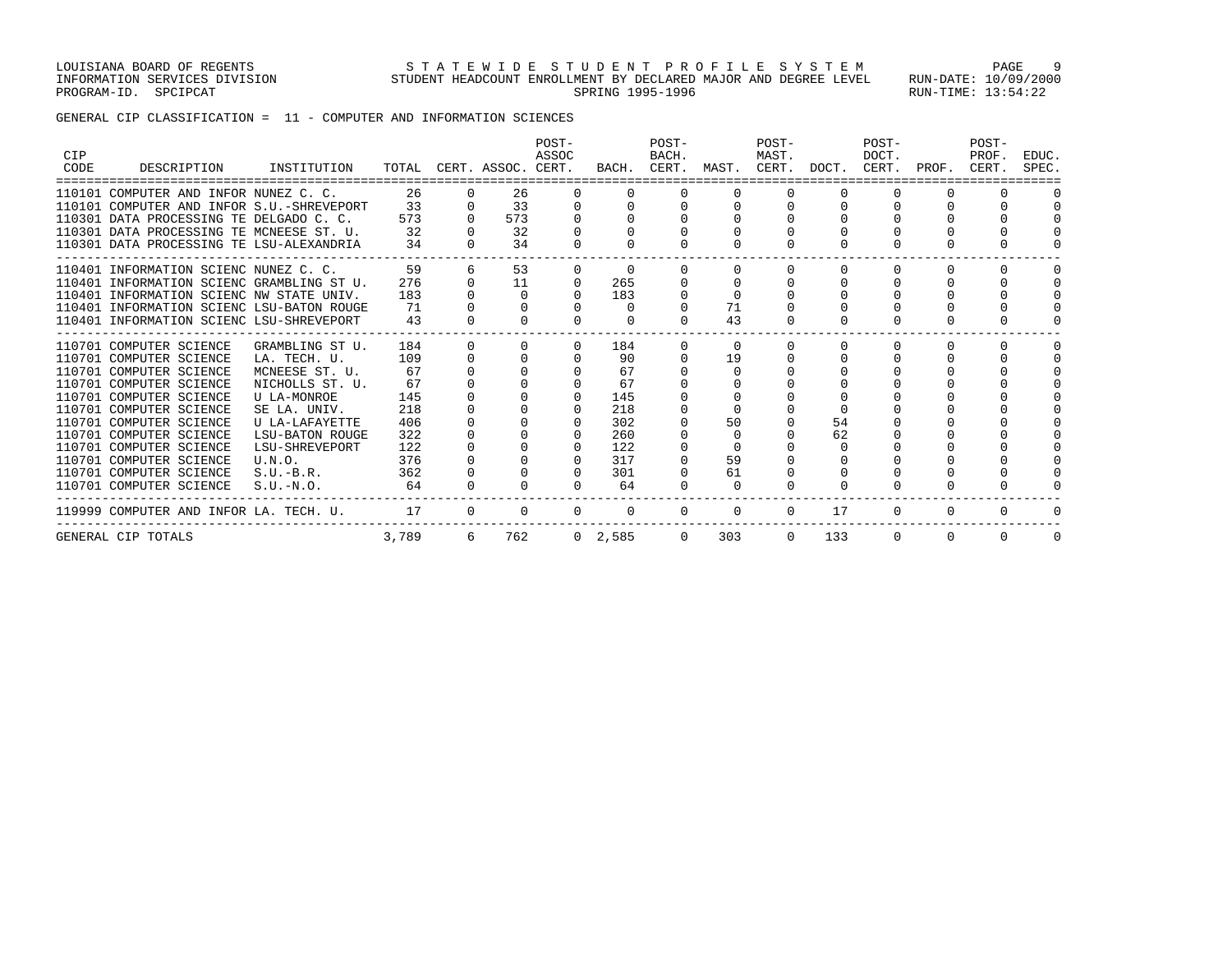LOUISIANA BOARD OF REGENTS STATEWIDE STUDENT PROFILE SYSTEM PAGE 10 INFORMATION SERVICES DIVISION STUDENT HEADCOUNT ENROLLMENT BY DECLARED MAJOR AND DEGREE LEVEL RUN-DATE: 10/09/2000 PROGRAM-ID. SPCIPCAT SERING 1995-1996 RUN-TIME: 13:54:22

GENERAL CIP CLASSIFICATION = 12 - PERSONAL AND MISCELLANEOUS SERVICES

| CIP<br>CODE | DESCRIPTION                               | INSTITUTION | TOTAL |          | CERT. ASSOC. | POST-<br>ASSOC<br>CERT. | BACH. | POST-<br>BACH.<br>CERT. | MAST. | POST-<br>MAST.<br>CERT. | DOCT. | POST-<br>DOCT.<br>CERT. | PROF. | POST-<br>PROF.<br>CERT. | EDUC.<br>SPEC. |
|-------------|-------------------------------------------|-------------|-------|----------|--------------|-------------------------|-------|-------------------------|-------|-------------------------|-------|-------------------------|-------|-------------------------|----------------|
|             | 120301 FUNERAL SERVICES A DELGADO C. C.   |             | 110   | $\Omega$ | 110          |                         | (1)   |                         |       |                         |       |                         |       |                         |                |
|             | 120503 CULINARY ARTS/CHEF NICHOLLS ST. U. |             | 11    | $\Omega$ | - 11         |                         | (1)   |                         |       |                         |       |                         |       |                         |                |
|             | GENERAL CIP TOTALS                        |             | 121   |          |              |                         |       |                         |       |                         |       |                         |       |                         |                |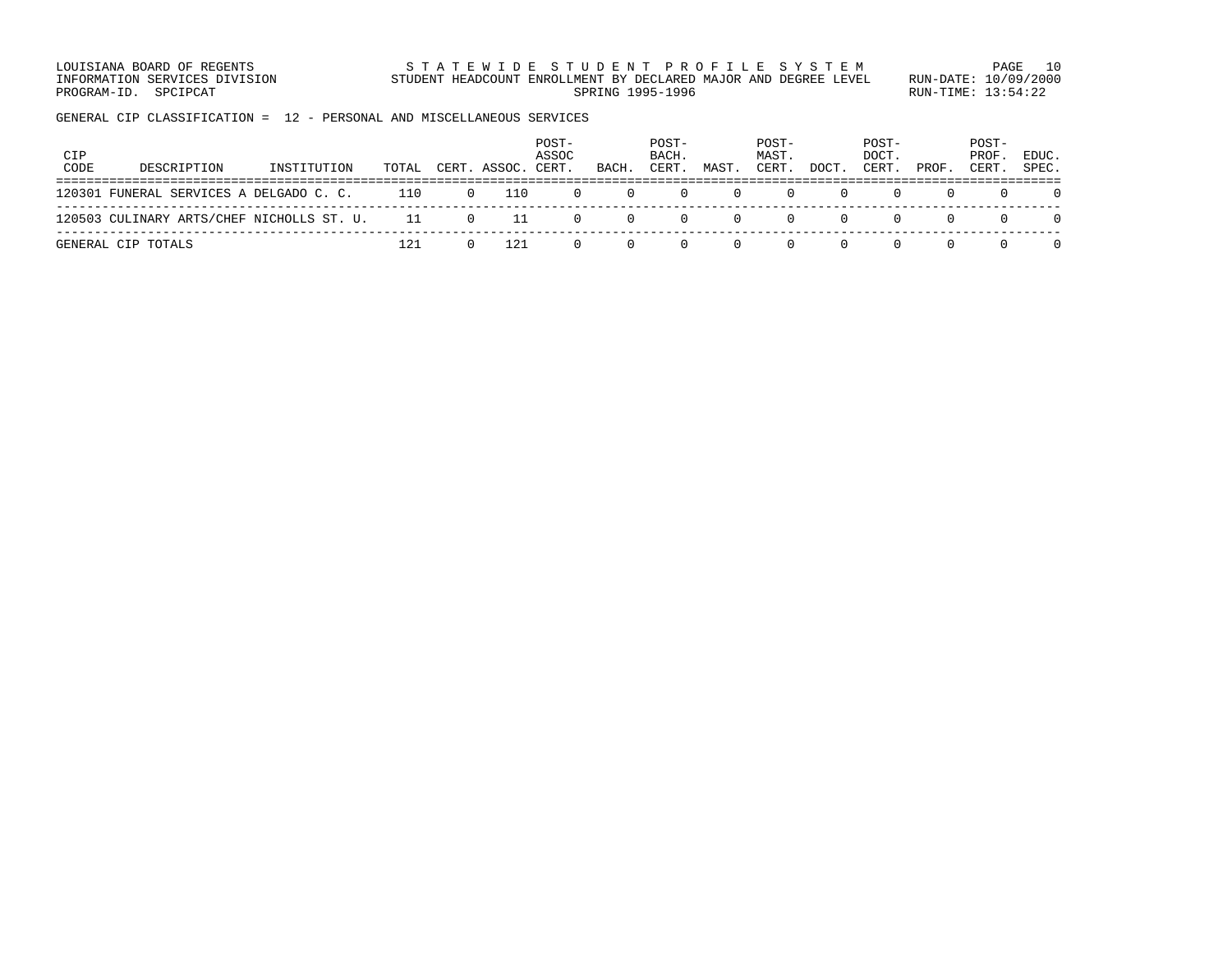| CIP<br>CODE | DESCRIPTION                                                                                                                                                                                                                                                                                                                                                                                                                              | INSTITUTION |                                                            |                                                                                                          | TOTAL CERT. ASSOC. CERT.                                                                                                 | POST-<br>ASSOC                                                                              |                                                                                      | POST-<br>BACH.                                                                              |                                                                     | POST-<br>MAST.                                                                               | BACH. CERT. MAST. CERT. DOCT. CERT. PROF. CERT.                        | POST-<br>DOCT.                                       |                                                          | POST-<br>PROF.                                                                                     | EDUC.<br>SPEC.                                                                          |
|-------------|------------------------------------------------------------------------------------------------------------------------------------------------------------------------------------------------------------------------------------------------------------------------------------------------------------------------------------------------------------------------------------------------------------------------------------------|-------------|------------------------------------------------------------|----------------------------------------------------------------------------------------------------------|--------------------------------------------------------------------------------------------------------------------------|---------------------------------------------------------------------------------------------|--------------------------------------------------------------------------------------|---------------------------------------------------------------------------------------------|---------------------------------------------------------------------|----------------------------------------------------------------------------------------------|------------------------------------------------------------------------|------------------------------------------------------|----------------------------------------------------------|----------------------------------------------------------------------------------------------------|-----------------------------------------------------------------------------------------|
|             | 130101 EDUCATION, GENERAL LA. TECH. U.<br>130101 EDUCATION, GENERAL NW STATE UNIV.<br>130101 EDUCATION, GENERAL LSU-BATON ROUGE<br>130101 EDUCATION, GENERAL LSU-SHREVEPORT<br>130101 EDUCATION, GENERAL U.N.O.<br>______________________________________                                                                                                                                                                                |             | 39<br>297<br>272<br>16<br>$\overline{1}$                   | $\mathbf 0$<br>$\Omega$<br>$\mathbf{0}$<br>$\Omega$                                                      | 0<br>$\overline{0}$<br>$\overline{0}$<br>$\mathbf{0}$<br>$\Omega$                                                        | $\Omega$<br>$\mathsf{O}$<br>$\mathbf 0$<br>$\mathbf{0}$<br>$\Omega$                         | $\mathsf{O}$<br>$\mathbf 0$<br>$\mathbf{0}$<br>$\Omega$                              | $\Omega$<br>$\mathbf 0$<br>$\Omega$<br>$\mathbf{0}$<br>$\Omega$                             | 39<br>297<br>272<br>16<br>$\overline{1}$                            | $\Omega$<br>$\mathbf 0$<br>$\mathbf 0$<br>0<br>$\Omega$                                      | 0<br>$\mathbf 0$<br>$\Omega$<br>0<br>$\Omega$                          | 0<br>0<br>$\Omega$<br>0<br>$\Omega$                  | 0<br>$\mathbf 0$<br>$\Omega$<br>$\Omega$<br>$\Omega$     | $\mathbf 0$<br>$\mathbf 0$<br>$\Omega$<br>0<br>$\Omega$                                            | $\Omega$<br>$\Omega$<br>$\Omega$<br>$\Omega$                                            |
|             | 130301 CURRICULUM AND INS LA. TECH. U.<br>130301 CURRICULUM AND INS U LA-MONROE<br>130301 CURRICULUM AND INS U LA-LAFAYETTE<br>130301 CURRICULUM AND INS LSU-BATON ROUGE<br>130301 CURRICULUM AND INS U.N.O.                                                                                                                                                                                                                             |             | 52<br>$\overline{\mathbf{3}}$<br>77<br>106<br>208          | $\Omega$<br>$\Omega$<br>$\Omega$<br>$\Omega$<br>$\Omega$                                                 | $\Omega$<br>$\Omega$<br>$\Omega$<br>$\Omega$<br>$\Omega$                                                                 | $\mathbf{0}$<br>$\Omega$<br>$\Omega$<br>$\Omega$<br>$\Omega$                                | $\mathbf{0}$<br>$\mathbf{0}$<br>$\mathbf{0}$<br>$\mathbf 0$<br>$\Omega$              | $\mathbf{0}$<br>$\Omega$<br>$\Omega$<br>$\Omega$<br>$\Omega$                                | 41<br>$\Omega$<br>77<br>$\Omega$<br>158                             | $\overline{0}$<br>$\Omega$<br>$\Omega$<br>$\Omega$<br>$\Omega$                               | 11<br>3<br>$\Omega$<br>106<br>50                                       | $\mathbf 0$<br>$\Omega$<br>0<br>$\Omega$<br>$\Omega$ | $\Omega$<br>$\Omega$<br>$\Omega$<br>$\Omega$<br>$\Omega$ | $\Omega$<br>$\Omega$<br>0<br>$\Omega$<br>$\Omega$                                                  | $\Omega$<br>$\Omega$<br>$\Omega$<br>$\Omega$<br>$\Omega$                                |
|             | 130401 EDUCATION ADMINIST GRAMBLING ST U.<br>130401 EDUCATION ADMINIST LA. TECH. U.<br>130401 EDUCATION ADMINIST MCNEESE ST. U.<br>130401 EDUCATION ADMINIST NICHOLLS ST. U.<br>130401 EDUCATION ADMINIST U LA-MONROE<br>130401 EDUCATION ADMINIST NW STATE UNIV.<br>130401 EDUCATION ADMINIST SE LA. UNIV.<br>130401 EDUCATION ADMINIST U LA-LAFAYETTE<br>130401 EDUCATION ADMINIST LSU-BATON ROUGE<br>130401 EDUCATION ADMINIST U.N.O. |             | 2<br>12<br>78<br>39<br>101<br>28<br>40<br>59<br>109<br>120 | $\Omega$<br>$\Omega$<br>$\Omega$<br>$\Omega$<br>$\Omega$<br>$\Omega$<br>$\Omega$<br>$\Omega$<br>$\Omega$ | $\Omega$<br>$\mathbf 0$<br>$\mathbf{0}$<br>0<br>$\Omega$<br>$\Omega$<br>$\Omega$<br>$\Omega$<br>$\mathbf{0}$<br>$\Omega$ | $\Omega$<br>$\mathbf 0$<br>0<br>0<br>$\Omega$<br>$\Omega$<br>0<br>$\Omega$<br>0<br>$\Omega$ | $\Omega$<br>$\mathbf 0$<br>0<br>0<br>0<br>$\Omega$<br>0<br>$\Omega$<br>0<br>$\Omega$ | $\Omega$<br>$\mathbf 0$<br>$\Omega$<br>0<br>0<br>$\Omega$<br>0<br>$\Omega$<br>0<br>$\Omega$ | $\Omega$<br>0<br>70<br>39<br>73<br>$\Omega$<br>37<br>52<br>17<br>67 | $\Omega$<br>$\mathbf{0}$<br>$\Omega$<br>0<br>0<br>$\Omega$<br>0<br>$\Omega$<br>0<br>$\Omega$ | 2<br>12<br>0<br>0<br>8<br>$\Omega$<br>$\Omega$<br>$\Omega$<br>92<br>53 | $\Omega$<br>0<br>0<br>0<br>$\Omega$                  | $\Omega$<br>0<br>$\Omega$<br>$\Omega$<br>0<br>$\Omega$   | $\Omega$<br>$\mathbf 0$<br>0<br>0<br>0<br>$\Omega$<br>$\Omega$<br>$\Omega$<br>$\Omega$<br>$\Omega$ | $\Omega$<br>$\Omega$<br>8<br>$\Omega$<br>20<br>28<br>3<br>7<br>$\mathbf{0}$<br>$\Omega$ |
|             | ---------------------------------<br>130404 EDUCATIONAL SUPERV SE LA. UNIV.<br>130404 EDUCATIONAL SUPERV LSU-BATON ROUGE                                                                                                                                                                                                                                                                                                                 |             | $\overline{\mathbf{c}}$                                    | $\Omega$<br>$\Omega$                                                                                     | $\Omega$<br>$\Omega$                                                                                                     | $\Omega$<br>$\Omega$                                                                        | $\Omega$<br>$\Omega$                                                                 | $\Omega$<br>$\Omega$                                                                        | 3<br>$\overline{2}$                                                 | $\Omega$<br>$\Omega$                                                                         | $\Omega$<br>$\Omega$                                                   | $\Omega$<br>$\mathbf 0$                              | $\Omega$<br>$\mathbf 0$                                  | $\Omega$<br>$\mathbf 0$                                                                            | $\Omega$<br>$\mathbf{0}$                                                                |
|             | 130405 ELEMENTARY, MIDDLE SE LA. UNIV.<br>130405 ELEMENTARY, MIDDLE U LA-LAFAYETTE<br>130405 ELEMENTARY, MIDDLE S.U.-B.R.<br>____________________________                                                                                                                                                                                                                                                                                |             | 7<br>$\overline{\mathbf{2}}$<br>93                         | $\Omega$<br>$\Omega$<br>$\overline{0}$                                                                   | $\circ$<br>$\mathbf{0}$<br>$\Omega$                                                                                      | $\mathbf{0}$<br>$\mathbf 0$<br>$\mathbf 0$                                                  | $\mathbf{0}$<br>$\mathbf{0}$<br>$\mathbf{0}$                                         | $\Omega$<br>$\mathbf 0$<br>$\mathbf 0$                                                      | $7\overline{ }$<br>$\mathbf 0$<br>93                                | $\Omega$<br>$\mathbf 0$<br>$\mathbf{0}$                                                      | $\Omega$<br>$\mathbf 0$<br>$\mathbf 0$                                 | $\Omega$<br>$\Omega$<br>$\mathbf 0$                  | $\Omega$<br>$\Omega$<br>$\Omega$                         | $\Omega$<br>$\Omega$<br>$\mathbf{0}$                                                               | $\Omega$<br>$\overline{2}$<br>$\mathbf 0$                                               |
|             | 130501 EDUCATIONAL/INSTRU MCNEESE ST. U.<br>130501 EDUCATIONAL/INSTRU LSU-BATON ROUGE                                                                                                                                                                                                                                                                                                                                                    |             | 50<br>1                                                    | $\Omega$<br>$\Omega$                                                                                     | $\Omega$<br>$\Omega$                                                                                                     | $\mathbf{0}$<br>$\Omega$                                                                    | $\mathbf{0}$<br>$\Omega$                                                             | $\mathbf{0}$<br>$\Omega$                                                                    | 50<br>$\Omega$                                                      | $\mathbf{0}$<br>$\mathbf{0}$                                                                 | $\mathbf{0}$<br>$\mathbf{1}$<br>-------------                          | $\mathbf 0$<br>$\mathbf 0$                           | 0<br>$\mathbf 0$                                         | $\mathbf 0$<br>$\Omega$                                                                            | $\mathbf 0$<br>$\Omega$                                                                 |
|             | 130601 EDUCATIONAL EVALUA LSU-BATON ROUGE                                                                                                                                                                                                                                                                                                                                                                                                |             | 13 0                                                       |                                                                                                          | $\Omega$                                                                                                                 | $\Omega$                                                                                    | $\Omega$                                                                             | $\Omega$                                                                                    | $\Omega$                                                            | $\circ$                                                                                      | 13                                                                     | $\overline{0}$                                       | $\mathbf 0$                                              | $\mathbf 0$                                                                                        | $\mathbf 0$                                                                             |
|             | 130802 EDUCATIONAL PSYCHO LA. TECH. U.<br>130802 EDUCATIONAL PSYCHO MCNEESE ST. U.<br>130802 EDUCATIONAL PSYCHO NICHOLLS ST. U.<br>130802 EDUCATIONAL PSYCHO U LA-MONROE<br>130802 EDUCATIONAL PSYCHO LSU-SHREVEPORT                                                                                                                                                                                                                     |             | $\overline{\mathbf{3}}$<br>10<br>10<br>19<br>15            | $\Omega$<br>$\Omega$<br>$\Omega$<br>$\mathbf{0}$<br>$\Omega$                                             | $\Omega$<br>$\Omega$<br>$\Omega$<br>$\mathbf{0}$<br>$\Omega$                                                             | $\mathbf{0}$<br>$\mathbf{0}$<br>$\Omega$<br>$\mathbf{0}$<br>$\Omega$                        | $\Omega$<br>10 <sup>°</sup><br>$\Omega$<br>$\mathbf{0}$<br>$\mathbf{0}$              | $\Omega$<br>$\Omega$<br>$\Omega$<br>$\mathbf 0$<br>$\Omega$                                 | 3<br>$\Omega$<br>$\Omega$<br>1<br>$\Omega$                          | $\Omega$<br>$\Omega$<br>$\Omega$<br>$\mathbf 0$<br>$\Omega$                                  | $\Omega$<br>$\Omega$<br>$\Omega$<br>0<br>$\Omega$                      | $\Omega$<br>$\Omega$<br>$\Omega$<br>0<br>$\Omega$    | $\mathbf 0$<br>$\Omega$<br>$\Omega$<br>0<br>$\Omega$     | 0<br>$\Omega$<br>$\Omega$<br>0<br>$\Omega$                                                         | $\Omega$<br>$\Omega$<br>10<br>18<br>15                                                  |
|             | 131001 SPECIAL EDUCATION, GRAMBLING ST U.<br>131001 SPECIAL EDUCATION, LA. TECH. U.<br>131001 SPECIAL EDUCATION, MCNEESE ST. U.<br>131001 SPECIAL EDUCATION, NICHOLLS ST. U.<br>131001 SPECIAL EDUCATION, U LA-MONROE<br>131001 SPECIAL EDUCATION, NW STATE UNIV.                                                                                                                                                                        |             | 31<br>$\overline{4}$<br>118<br>54<br>117<br>79             | $\Omega$<br>$\Omega$<br>$\mathbf 0$<br>$\Omega$<br>$\Omega$<br>$\Omega$                                  | $\circ$<br>$\overline{0}$<br>$\overline{0}$<br>$\circ$<br>$\mathbf 0$<br>$\Omega$                                        | $\mathbf 0$<br>$\mathbf{0}$<br>$\mathbf 0$<br>$\mathbf{0}$<br>0<br>$\Omega$                 | 31<br>$\overline{4}$<br>112<br>54<br>41<br>79                                        | $\mathbf{0}$<br>$\mathbf 0$<br>0<br>$\mathbf 0$<br>$\mathbf 0$<br>$\Omega$                  | $\mathbf 0$<br>$\mathbf 0$<br>6<br>$\Omega$<br>76<br>$\Omega$       | $\mathbf{0}$<br>$\mathbf 0$<br>$\Omega$<br>0<br>O<br>$\Omega$                                | $\Omega$<br>$\Omega$<br>$\Omega$<br>$\Omega$                           | $\mathbf 0$<br>$\Omega$<br>$\Omega$<br>O<br>U        | $\Omega$<br>$\Omega$<br>$\Omega$<br>$\Omega$<br>$\Omega$ | $\mathbf 0$<br>$\Omega$<br>0<br>$\Omega$<br>$\Omega$<br>$\Omega$                                   | $\Omega$<br>$\Omega$<br>$\Omega$<br>$\Omega$<br>$\Omega$<br>$\cap$                      |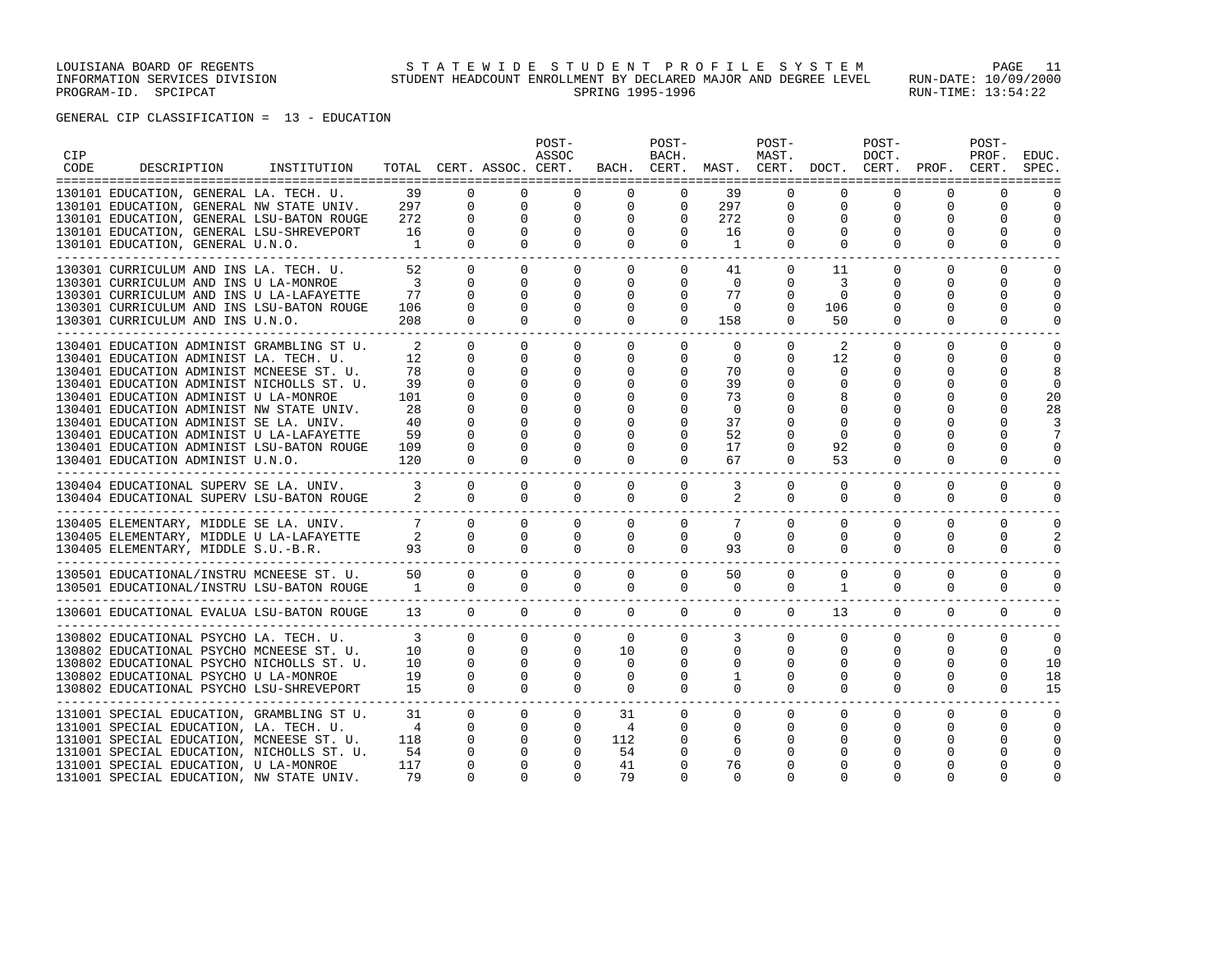| <b>CIP</b><br>CODE | DESCRIPTION                                                                           | INSTITUTION |                                        |                          | TOTAL CERT. ASSOC. CERT. | POST-<br>ASSOC                   |                          | POST-<br>BACH.       |                            | POST-<br>MAST.       | BACH. CERT. MAST. CERT. DOCT. CERT. PROF. CERT. | POST-<br>DOCT.       |               | POST-<br>PROF. | EDUC.<br>SPEC.          |
|--------------------|---------------------------------------------------------------------------------------|-------------|----------------------------------------|--------------------------|--------------------------|----------------------------------|--------------------------|----------------------|----------------------------|----------------------|-------------------------------------------------|----------------------|---------------|----------------|-------------------------|
|                    | 131001 SPECIAL EDUCATION, SE LA. UNIV.                                                |             | 178                                    | $\mathbf 0$              | $\mathbf 0$              | $\Omega$                         | 115                      | $\Omega$             | 63                         | 0                    | 0                                               | 0                    | $\Omega$      | $\Omega$       |                         |
|                    | 131001 SPECIAL EDUCATION, U LA-LAFAYETTE                                              |             | 108                                    | $\mathbf 0$              |                          | $\overline{0}$<br>$\mathbf 0$    | 108                      | $\mathbf 0$          | $\overline{0}$             | $\mathbf 0$          | $\mathbf 0$                                     | 0                    | $\mathbf 0$   | 0              | $\Omega$                |
|                    | 131001 SPECIAL EDUCATION, LSU-BATON ROUGE                                             |             | $\overline{1}$                         | $\Omega$                 | $\overline{0}$           | $\mathbf 0$                      | $\overline{0}$           | $\mathbf 0$          | 0                          | $\Omega$             | $\Omega$                                        | $\Omega$             | $\Omega$      | $\Omega$       | $\mathbf{1}$            |
|                    | 131001 SPECIAL EDUCATION, LSU-SHREVEPORT                                              |             | 31                                     | $\mathbf 0$              | $\circ$                  | $\mathbf{0}$                     | 31                       | 0                    | 0                          | 0                    | $\Omega$                                        |                      |               | $\Omega$       | $\Omega$                |
|                    | 131001 SPECIAL EDUCATION, U.N.O.                                                      |             | 105                                    | $\Omega$                 | $\Omega$                 | $\Omega$                         | $\overline{0}$           | $\Omega$             | 86                         | $\Omega$             | 19                                              | $\Omega$             | $\Omega$      | $\Omega$       | $\Omega$                |
|                    | 131001 SPECIAL EDUCATION, S.U.-B.R.                                                   |             | $\sim$ 95                              | $\Omega$                 | $\circ$                  | $\mathbf{0}$                     | 13                       | $\Omega$             | 67                         | $\Omega$             | 15                                              | 0                    | $\Omega$      | $\Omega$       | $\Omega$                |
|                    |                                                                                       |             |                                        |                          | 11                       | $\Omega$                         | $\Omega$                 | $\Omega$             | $\Omega$<br>-------------- | $\circ$              | $\Omega$                                        | $\overline{0}$       | $\mathbf 0$   | $\mathbf 0$    | $\Omega$                |
|                    | 131004 EDUCATION OF THE G U LA-LAFAYETTE<br>--------------------                      |             | $25$ 0                                 |                          | $\Omega$                 | $\Omega$                         | $\Omega$                 | $\Omega$             | 25                         | $\Omega$             | $\mathbf 0$                                     | $\mathbf{0}$         | $\mathbf 0$   | $\mathbf 0$    | $\Omega$                |
|                    |                                                                                       |             |                                        |                          | $\Omega$                 | $\Omega$                         | 9                        | $\Omega$             | $\Omega$                   | $\Omega$             | $\Omega$                                        | $\Omega$             | $\Omega$      | $\Omega$       | $\Omega$                |
|                    |                                                                                       |             |                                        |                          | $\circ$                  |                                  | $0 \qquad \qquad$<br>154 | $\Omega$             | $\mathbf 0$                | $\Omega$             | $\Omega$                                        | $\Omega$             | $\Omega$      | $\Omega$       | $\Omega$                |
|                    | 131012 EDUCATION OF THE S S.U.-N.O.                                                   |             | $\begin{array}{ccc} 7 & 0 \end{array}$ |                          | $\overline{0}$           | $\overline{0}$                   | $\overline{7}$           | $\mathbf 0$          | $\mathbf 0$                | $\circ$              | $\mathbf 0$                                     | $\mathbf{0}$         | $\mathbf 0$   | $\mathbf 0$    | $\mathbf 0$             |
|                    | 131099 SPECIAL EDUCATION, U LA-LAFAYETTE                                              |             | 18 0                                   |                          |                          | $\overline{0}$<br>$\overline{0}$ | 18                       | $\circ$              | $\circ$                    | $\overline{0}$       | $\mathbf{0}$                                    | $\overline{0}$       | $\mathbf{0}$  | 0              | $\mathbf 0$             |
|                    | 131101 COUNSELOR EDUCATIO LA. TECH. U.                                                |             | 167                                    | $\Omega$                 | $\Omega$                 | $\Omega$                         | $\Omega$                 | $\Omega$             | 160                        | $\Omega$             | $\Omega$                                        | $\Omega$             | $\Omega$      | $\Omega$       | 7                       |
|                    | 131101 COUNSELOR EDUCATIO MCNEESE ST. U.                                              |             | 29                                     | $\mathbf 0$              | $\Omega$                 | $\mathbf{0}$                     | $\mathbf{0}$             | 0                    | 29                         | $\mathbf 0$          | 0                                               | $\Omega$             | $\Omega$      | $\Omega$       | $\Omega$                |
|                    | 131101 COUNSELOR EDUCATIO NICHOLLS ST. U.                                             |             | 17                                     | $\overline{0}$           | $\Omega$                 | $\mathbf 0$                      | $\mathbf{0}$             | $\Omega$             | 17                         | $\Omega$             | $\Omega$                                        | $\Omega$             | $\Omega$      | $\Omega$       | $\Omega$                |
|                    | 131101 COUNSELOR EDUCATIO U LA-MONROE                                                 |             | 49                                     | $\Omega$                 | $\mathbf 0$              | 0                                | 0                        |                      | 45                         | 0                    | 0                                               | $\Omega$             | 0             | $\Omega$       | 4                       |
|                    | 131101 COUNSELOR EDUCATIO NW STATE UNIV.                                              |             | 50                                     | $\Omega$                 | $\Omega$                 | 0                                | $\Omega$                 | $\cap$               | 50                         | $\Omega$             |                                                 |                      | $\Omega$      | $\Omega$       | $\Omega$                |
|                    | 131101 COUNSELOR EDUCATIO SE LA. UNIV.                                                |             | 85                                     | $\Omega$                 | $\Omega$                 | $\Omega$                         | $\Omega$                 |                      | 85                         |                      |                                                 |                      |               | $\Omega$       | $\Omega$                |
|                    | 131101 COUNSELOR EDUCATIO U LA-LAFAYETTE                                              |             | 60                                     | $\Omega$                 | $\Omega$                 | $\Omega$                         | $\Omega$                 | $\Omega$             | 60                         | $\Omega$             |                                                 | U                    | $\Omega$      | $\Omega$       | $\Omega$                |
|                    | 131101 COUNSELOR EDUCATIO LSU-BATON ROUGE                                             |             | 18                                     | $\Omega$                 | $\Omega$                 | $\Omega$                         | $\Omega$                 | $\Omega$             | 18                         | $\Omega$             | <sup>0</sup>                                    |                      |               | $\Omega$       | $\cap$                  |
|                    | 131101 COUNSELOR EDUCATIO U.N.O.                                                      |             | 140                                    | $\Omega$                 | 0                        | 0                                | $\Omega$                 | 0                    | 101                        | 0                    | 39                                              | 0                    | 0             | O              | O                       |
|                    | 131101 COUNSELOR EDUCATIO S.U.-B.R.                                                   |             | 76                                     | $\Omega$                 | $\Omega$                 | $\Omega$                         | $\Omega$                 | $\Omega$             | 76                         | $\Omega$             | $\Omega$                                        | $\Omega$             | $\Omega$      | $\Omega$       | $\Omega$                |
|                    | 131202 ELEMENTARY TEACHER GRAMBLING ST U.                                             |             | 236                                    | $\mathbf{0}$             | $\mathbf{0}$             | $\mathbf{0}$                     | 210                      | $\mathbf{0}$         | 26                         | $\Omega$             | $\Omega$                                        | $\Omega$             | $\mathbf 0$   | $\Omega$       | $\Omega$                |
|                    | 131202 ELEMENTARY TEACHER LA. TECH. U.                                                |             | 189                                    | $\Omega$                 | $\Omega$                 |                                  | 189<br>$\Omega$          | $\Omega$             | $\Omega$                   | $\Omega$             | $\Omega$                                        | $\Omega$             | $\Omega$      | $\Omega$       | $\Omega$                |
|                    | 131202 ELEMENTARY TEACHER MCNEESE ST. U.                                              |             | 445                                    | $\mathbf{0}$             | $\circ$                  | $\mathbf{0}$                     | 394                      | 0                    | 51                         | $\Omega$             | 0                                               | $\Omega$             | $\Omega$      | $\Omega$       | $\mathbf 0$             |
|                    | 131202 ELEMENTARY TEACHER NICHOLLS ST. U.                                             |             | 429                                    | $\mathbf 0$              | $\mathbf{0}$             | $\Omega$                         | 379                      | 0                    | 50                         | $\Omega$             | $\Omega$                                        | $\Omega$             | $\Omega$      | $\Omega$       | $\Omega$                |
|                    | 131202 ELEMENTARY TEACHER U LA-MONROE                                                 |             | 484                                    | $\Omega$                 | $\Omega$                 | $\Omega$                         | 402                      | $\Omega$             | 72                         | $\Omega$             |                                                 |                      | $\Omega$      | $\Omega$       | 10                      |
|                    | 131202 ELEMENTARY TEACHER NW STATE UNIV.                                              |             | 544                                    | $\Omega$                 | $\mathbf 0$              | $\Omega$                         | 544                      | $\Omega$             | 0                          |                      |                                                 | U                    | O             | n              | ∩                       |
|                    | 131202 ELEMENTARY TEACHER SE LA. UNIV.                                                |             | 1,106                                  | $\Omega$                 | $\Omega$                 | $\Omega$                         | 1,083                    | $\Omega$             | 23                         | $\Omega$             |                                                 | U                    | $\Omega$      | $\cap$         | $\Omega$                |
|                    | 131202 ELEMENTARY TEACHER U LA-LAFAYETTE                                              |             | 1,014                                  | $\Omega$                 | $\mathbf 0$              | 0                                | 976                      | $\Omega$             | 38                         |                      |                                                 |                      | $\cap$        | ∩<br>$\Omega$  | $\Omega$                |
|                    | 131202 ELEMENTARY TEACHER LSU-BATON ROUGE<br>131202 ELEMENTARY TEACHER LSU-SHREVEPORT |             | 323<br>257                             | $\Omega$<br>$\Omega$     | $\Omega$<br>$\Omega$     | $\mathbf{0}$<br>$\Omega$         | 323<br>257               | $\Omega$<br>$\Omega$ | $\Omega$<br>$\Omega$       | $\Omega$             |                                                 |                      | $\Omega$      | $\Omega$       | $\Omega$<br>$\Omega$    |
|                    | 131202 ELEMENTARY TEACHER U.N.O.                                                      |             | 692                                    | $\mathbf 0$              | $\Omega$                 | $\Omega$                         | 692                      | 0                    | $\Omega$                   | $\Omega$             | $\Omega$                                        | U                    | O             | $\Omega$       | $\Omega$                |
|                    | 131202 ELEMENTARY TEACHER S.U.-B.R.                                                   |             | 397                                    | $\Omega$                 | $\Omega$                 | $\Omega$                         | 360                      | $\Omega$             | 37                         | $\Omega$             | $\Omega$                                        | $\Omega$             | $\Omega$      | $\Omega$       | $\Omega$                |
|                    | 131202 ELEMENTARY TEACHER S.U.-N.O.                                                   |             | 338                                    | $\Omega$                 | $\Omega$                 | $\Omega$                         | 338                      | 0                    | $\mathbf 0$                | $\mathbf{0}$         | $\Omega$                                        | $\Omega$             | $\Omega$      | $\Omega$       | $\Omega$                |
|                    |                                                                                       |             |                                        |                          |                          |                                  |                          |                      |                            |                      |                                                 |                      |               |                |                         |
|                    | 131204 PRE-ELEMENTARY/EAR NUNEZ C. C.                                                 |             | 76                                     | $\Omega$                 | 76                       | $\Omega$                         | $\Omega$                 | $\Omega$             | $\Omega$                   | $\Omega$             | $\Omega$                                        | $\Omega$             | $\Omega$      | $\Omega$       | $\Omega$                |
|                    | 131204 PRE-ELEMENTARY/EAR DELGADO C. C.<br>131204 PRE-ELEMENTARY/EAR GRAMBLING ST U.  |             | 615<br>79                              | $\mathbf{0}$<br>$\Omega$ | 615<br>$\Omega$          | $\mathbf{0}$<br>$\mathbf 0$      | $\mathbf{0}$<br>70       | $\Omega$<br>$\Omega$ | 0<br>9                     | $\Omega$<br>$\Omega$ | $\Omega$<br>$\Omega$                            | $\Omega$<br>$\Omega$ | 0<br>$\Omega$ | 0<br>$\Omega$  | $\mathbf 0$<br>$\Omega$ |
|                    | 131204 PRE-ELEMENTARY/EAR LA. TECH. U.                                                |             | 58                                     | $\Omega$                 | $\Omega$                 | $\Omega$                         | 58                       | $\Omega$             | 0                          | 0                    |                                                 | $\Omega$             | O             | $\Omega$       | O                       |
|                    | 131204 PRE-ELEMENTARY/EAR MCNEESE ST. U.                                              |             | 296                                    | $\Omega$                 | $\Omega$                 | $\Omega$                         | 270                      | $\Omega$             | 26                         | $\Omega$             | $\Omega$                                        | $\Omega$             | $\Omega$      | $\Omega$       | $\cap$                  |
|                    |                                                                                       |             |                                        |                          |                          |                                  |                          |                      |                            |                      |                                                 |                      |               |                |                         |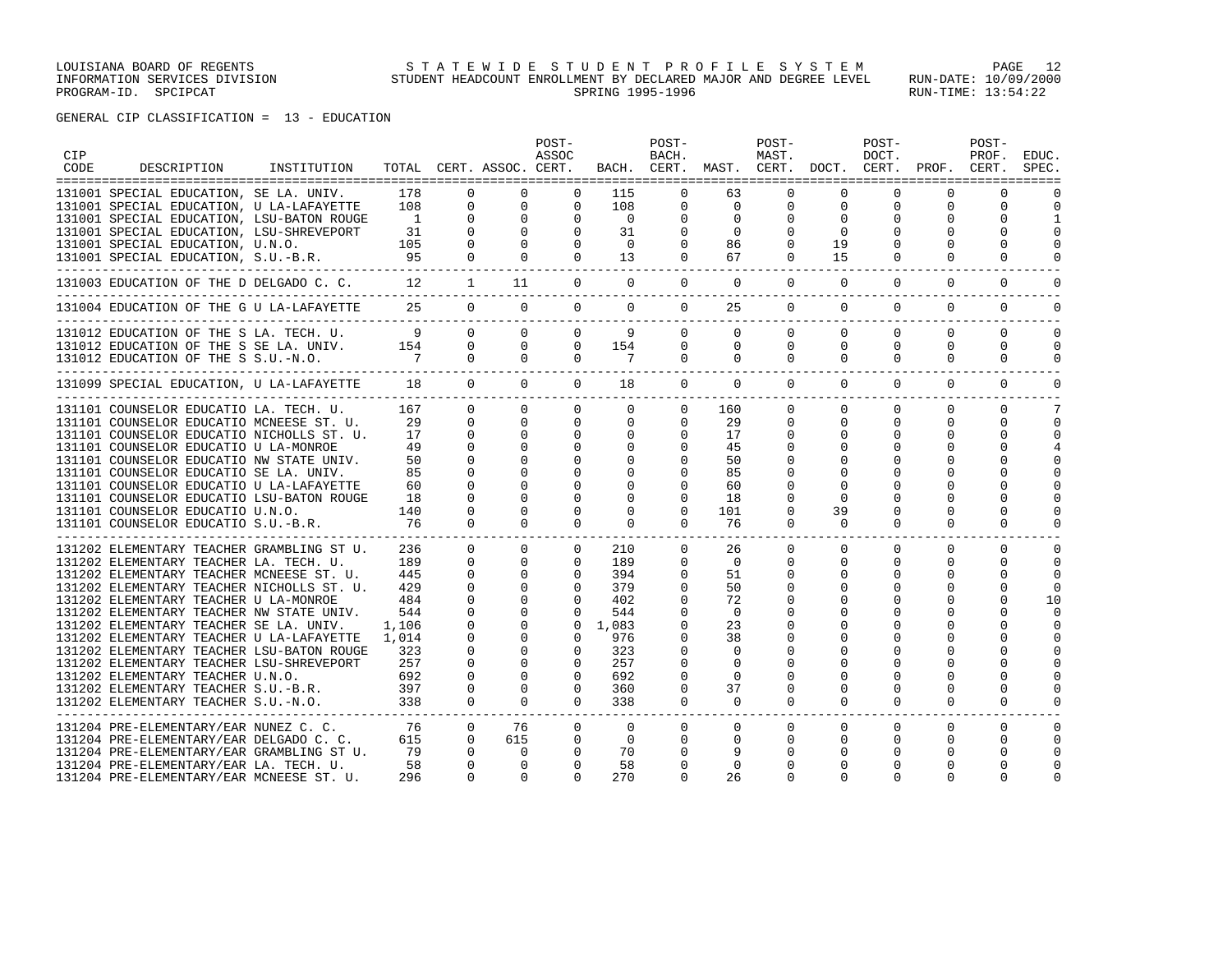| <b>CIP</b><br>CODE | DESCRIPTION                                                                                                                                                                                                                                                                                                                                  | INSTITUTION |                                                          |                                                                                              | TOTAL CERT. ASSOC. CERT.                                                                     | POST-<br>ASSOC                                                                            |                                                                    | POST-<br>BACH.                                                            | BACH. CERT. MAST. CERT. DOCT. CERT.                                   | POST-<br>MAST.                                              |                                                                              | POST-<br>DOCT.                             | PROF.                                                  | POST-<br>PROF.<br>CERT.                                                        | EDUC.<br>SPEC.                                                 |
|--------------------|----------------------------------------------------------------------------------------------------------------------------------------------------------------------------------------------------------------------------------------------------------------------------------------------------------------------------------------------|-------------|----------------------------------------------------------|----------------------------------------------------------------------------------------------|----------------------------------------------------------------------------------------------|-------------------------------------------------------------------------------------------|--------------------------------------------------------------------|---------------------------------------------------------------------------|-----------------------------------------------------------------------|-------------------------------------------------------------|------------------------------------------------------------------------------|--------------------------------------------|--------------------------------------------------------|--------------------------------------------------------------------------------|----------------------------------------------------------------|
|                    | 131204 PRE-ELEMENTARY/EAR U LA-MONROE<br>131204 PRE-ELEMENTARY/EAR NW STATE UNIV.<br>131204 PRE-ELEMENTARY/EAR SE LA. UNIV.<br>131204 PRE-ELEMENTARY/EAR S.U.-B.R.<br>131204 PRE-ELEMENTARY/EAR S.U.-SHREVEPORT                                                                                                                              |             | 167<br>107<br>26<br>32<br>129                            | $\Omega$<br>$\mathbf 0$<br>$\Omega$<br>$\Omega$<br>$\Omega$                                  | $\Omega$<br>$\mathbf 0$<br>$\Omega$<br>$\Omega$<br>129                                       | $\Omega$<br>$\mathbf 0$<br>$\Omega$<br>$\Omega$<br>$\mathbf{0}$                           | 167<br>107<br>26<br>32<br>$\Omega$                                 | $\Omega$<br>0<br>$\Omega$<br>$\Omega$<br>$\Omega$                         | $\Omega$<br>$\mathbf 0$<br>$\Omega$<br>0<br>$\mathbf 0$               | $\Omega$<br>0<br>$\Omega$<br>$\Omega$<br>$\Omega$           | $\Omega$<br>0<br>$\Omega$<br>0<br>$\Omega$                                   | $\Omega$<br>0<br>$\Omega$<br>0<br>$\Omega$ | $\Omega$<br>0<br>$\Omega$<br>$\Omega$<br>$\Omega$      | $\Omega$<br>0<br>$\Omega$<br>$\Omega$<br>$\Omega$                              | $\Omega$<br>$\Omega$<br>$\Omega$<br>$\Omega$                   |
|                    | 131205 SECONDARY TEACHER LA. TECH. U.<br>131205 SECONDARY TEACHER MCNEESE ST. U.<br>131205 SECONDARY TEACHER NICHOLLS ST. U.<br>131205 SECONDARY TEACHER U LA-MONROE<br>131205 SECONDARY TEACHER NW STATE UNIV.<br>131205 SECONDARY TEACHER SE LA. UNIV.<br>131205 SECONDARY TEACHER U LA-LAFAYETTE<br>131205 SECONDARY TEACHER S.U.-B.R.    |             | 140<br>305<br>222<br>59<br>221<br>20<br>260<br>245       | $\mathbf{0}$<br>$\Omega$<br>$\Omega$<br>0<br>$\Omega$<br>$\Omega$<br>$\Omega$<br>$\Omega$    | 0<br>$\Omega$<br>$\Omega$<br>0<br>$\Omega$<br>$\Omega$<br>$\Omega$<br>$\Omega$               | $\mathbf{0}$<br>$\Omega$<br>$\Omega$<br>0<br>$\Omega$<br>$\Omega$<br>$\Omega$<br>$\Omega$ | 140<br>294<br>209<br>$\mathbf{0}$<br>221<br>$\Omega$<br>230<br>227 | $\mathbf{0}$<br>0<br>$\Omega$<br>0<br>$\Omega$<br>$\Omega$<br>$\Omega$    | $\mathbf 0$<br>11<br>13<br>50<br>$\Omega$<br>$20^{\circ}$<br>30<br>18 | 0<br>0<br>$\Omega$<br>0<br>O<br>O<br>$\Omega$<br>$\Omega$   | 0<br>0<br>$\Omega$<br>0<br>$\Omega$<br>$\Omega$                              | 0<br>0<br>$\Omega$<br>0<br>0<br>$\Omega$   | 0<br>$\Omega$<br>$\Omega$<br>0<br>$\Omega$<br>$\Omega$ | 0<br>$\Omega$<br>$\Omega$<br>0<br>$\Omega$<br>$\Omega$<br>$\Omega$<br>$\Omega$ | $\Omega$<br>$\Omega$<br>$\Omega$<br>9<br>$\Omega$<br>$\cap$    |
|                    | 131301 AGRICULTURAL TEACH U LA-LAFAYETTE<br>131301 AGRICULTURAL TEACH LSU-BATON ROUGE<br>131301 AGRICULTURAL TEACH S.U.-B.R.                                                                                                                                                                                                                 |             | .5<br>$\overline{2}$<br>35                               | $\Omega$<br>$\Omega$<br>$\Omega$                                                             | $\Omega$<br>$\Omega$<br>$\Omega$                                                             | $\Omega$<br>0<br>0                                                                        | 5<br>2<br>35                                                       | $\Omega$<br>$\Omega$<br>$\mathbf 0$                                       | $\Omega$<br>0<br>$\mathbf 0$                                          | $\Omega$<br>$\mathbf 0$<br>$\mathbf 0$                      | $\Omega$<br>0<br>0                                                           | $\Omega$<br>$\Omega$<br>$\Omega$           | $\Omega$<br>$\Omega$<br>0                              | $\Omega$<br>0<br>0                                                             | $\Omega$<br>$\Omega$<br>$\Omega$                               |
|                    | 131302 ART TEACHER EDUCAT GRAMBLING ST U.<br>131302 ART TEACHER EDUCAT LA. TECH. U.<br>131302 ART TEACHER EDUCAT U LA-MONROE<br>131302 ART TEACHER EDUCAT SE LA. UNIV.<br>131302 ART TEACHER EDUCAT U LA-LAFAYETTE<br>131302 ART TEACHER EDUCAT LSU-SHREVEPORT                                                                               |             | 10<br>14<br>10<br>29<br>8                                | $\Omega$<br>$\Omega$<br>$\Omega$<br>$\Omega$<br>$\Omega$<br>$\Omega$                         | $\Omega$<br>$\Omega$<br>$\Omega$<br>$\Omega$<br>$\Omega$<br>$\Omega$                         | $\mathbf{0}$<br>0<br>$\Omega$<br>0<br>$\Omega$<br>$\mathbf 0$                             | 10<br>14<br>10<br>29<br>8<br>8                                     | $\mathbf{0}$<br>$\mathbf{0}$<br>$\Omega$<br>0<br>$\Omega$<br>0            | $\Omega$<br>0<br>$\Omega$<br>0<br>$\Omega$<br>$\Omega$                | $\mathbf{0}$<br>0<br>$\Omega$<br>0<br>$\Omega$<br>$\Omega$  | $\Omega$<br>$\Omega$<br><sup>0</sup><br>$\Omega$<br><sup>0</sup><br>$\Omega$ | 0<br>0<br>$\Omega$<br>O<br>0<br>0          | $\Omega$<br>$\Omega$<br>$\Omega$<br>0<br>$\Omega$<br>0 | $\mathbf 0$<br>0<br>$\Omega$<br>0<br>0<br>0                                    | $\Omega$<br>$\Omega$<br>$\Omega$<br>∩<br>∩<br>$\Omega$         |
|                    | ------------------------------<br>131303 BUSINESS TEACHER E GRAMBLING ST U.<br>131303 BUSINESS TEACHER E U LA-MONROE<br>131303 BUSINESS TEACHER E SE LA. UNIV.<br>131303 BUSINESS TEACHER E U LA-LAFAYETTE<br>131303 BUSINESS TEACHER E LSU-BATON ROUGE<br>131303 BUSINESS TEACHER E S.U.-B.R.<br>131303 BUSINESS TEACHER E S.U.-N.O.        |             | 61<br>11<br>25<br>6<br>5<br>20<br>16                     | $\Omega$<br>$\Omega$<br>$\Omega$<br>$\Omega$<br>$\Omega$<br>$\Omega$<br>$\Omega$             | $\Omega$<br>$\Omega$<br>$\Omega$<br>$\Omega$<br>$\Omega$<br>$\Omega$<br>$\Omega$             | $\Omega$<br>0<br>$\Omega$<br>$\Omega$<br>0<br>0<br>$\Omega$                               | 61<br>10<br>25<br>6<br>5<br>20<br>16                               | $\Omega$<br>$\Omega$<br>$\Omega$<br>$\Omega$<br>$\Omega$<br>0<br>$\Omega$ | $\Omega$<br>1<br>0<br>$\Omega$<br>O<br>$\Omega$<br>$\Omega$           | $\Omega$<br>0<br>$\Omega$<br>$\Omega$<br>O<br>0<br>$\Omega$ | $\Omega$<br>0<br>0<br>$\Omega$<br>$\Omega$<br>$\Omega$                       | $\Omega$<br>0<br>0<br>O<br>0<br>$\Omega$   | $\Omega$<br>0<br>0<br>0<br>$\Omega$<br>$\Omega$        | $\Omega$<br>0<br>0<br>$\Omega$<br>$\Omega$<br>$\Omega$<br>0                    | $\Omega$<br>$\Omega$<br>$\cap$<br>$\cap$<br>$\cap$<br>$\Omega$ |
|                    | 131305 ENGLISH TEACHER ED GRAMBLING ST U.<br>131305 ENGLISH TEACHER ED U LA-MONROE<br>131305 ENGLISH TEACHER ED SE LA. UNIV.<br>131305 ENGLISH TEACHER ED U LA-LAFAYETTE<br>131305 ENGLISH TEACHER ED LSU-BATON ROUGE<br>131305 ENGLISH TEACHER ED LSU-SHREVEPORT<br>131305 ENGLISH TEACHER ED U.N.O.<br>131305 ENGLISH TEACHER ED S.U.-N.O. |             | 42<br>72<br>74<br>40<br>$\overline{4}$<br>20<br>40<br>22 | $\Omega$<br>$\Omega$<br>$\Omega$<br>$\Omega$<br>$\Omega$<br>$\Omega$<br>$\Omega$<br>$\Omega$ | $\Omega$<br>$\Omega$<br>$\Omega$<br>$\Omega$<br>$\Omega$<br>$\Omega$<br>$\Omega$<br>$\Omega$ | $\Omega$<br>0<br>$\Omega$<br>$\Omega$<br>O<br>$\Omega$<br>$\Omega$<br>$\Omega$            | 42<br>72<br>74<br>40<br>$\overline{4}$<br>20<br>32<br>22           | $\Omega$<br>0<br>$\Omega$<br>$\Omega$<br>$\cap$<br>0<br>$\Omega$          | $\Omega$<br>0<br>O<br>O<br>8<br>$\Omega$                              | $\Omega$<br>0<br>0<br>0<br>O<br>O<br>$\Omega$               | $\Omega$<br>0<br>$\Omega$<br>$\Omega$<br>$\Omega$                            | $\Omega$<br>0<br>0<br>0<br>$\Omega$        | $\Omega$<br>0<br>0<br>O<br>U<br>0<br>$\Omega$          | $\Omega$<br>0<br>0<br>$\mathbf 0$<br>$\Omega$<br>$\Omega$<br>$\Omega$<br>0     | $\cap$<br>$\Omega$<br>∩<br>$\cap$<br>$\Omega$                  |
|                    | 131306 FOREIGN LANGUAGES U LA-MONROE<br>131306 FOREIGN LANGUAGES U LA-LAFAYETTE                                                                                                                                                                                                                                                              |             | 6<br>$6\overline{6}$                                     | $\Omega$<br>$\Omega$                                                                         | $\mathbf 0$<br>$\mathbf{0}$                                                                  | 0<br>$\mathbf{0}$                                                                         | 6<br>6                                                             | $\mathbf{0}$<br>$\mathbf{0}$                                              | $\mathbf 0$<br>$\mathbf 0$                                            | $\mathbf{0}$<br>0                                           | 0<br>0                                                                       | 0<br>0                                     | 0<br>0                                                 | $\mathbf 0$<br>$\mathbf 0$                                                     | $\mathbf 0$<br>$\Omega$                                        |
|                    | 131307 HEALTH TEACHER EDU SE LA. UNIV.                                                                                                                                                                                                                                                                                                       |             | 10                                                       | $\Omega$                                                                                     | $\Omega$                                                                                     | $\Omega$                                                                                  | $\Omega$                                                           | $\Omega$                                                                  | 10                                                                    | $\Omega$                                                    | $\Omega$                                                                     | $\Omega$                                   | $\Omega$                                               | $\Omega$                                                                       | $\Omega$                                                       |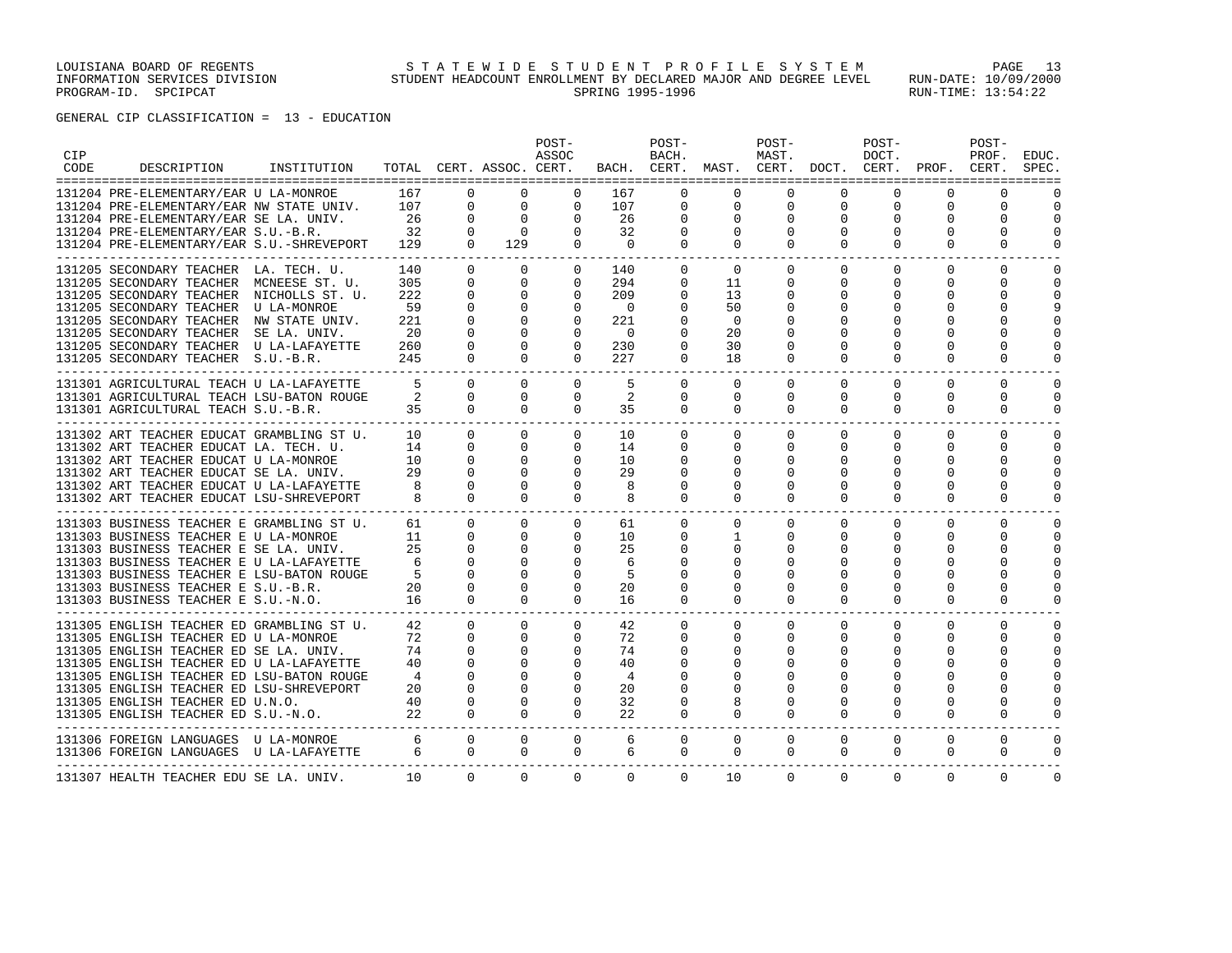| <b>CIP</b><br>CODE | DESCRIPTION                                                                                                                                                                                                                                                                                              | INSTITUTION |                                                |                                                                       |                                                                                          | POST-<br>ASSOC<br>TOTAL CERT. ASSOC. CERT.                                 |                                                              | POST-<br>BACH.                                                                |                                                          | POST-<br>MAST.                                              | BACH. CERT. MAST. CERT. DOCT. CERT. PROF. CERT.          | POST-<br>DOCT.                                    |                                                             | POST-<br>PROF.                                         | EDUC.<br>SPEC.                                              |
|--------------------|----------------------------------------------------------------------------------------------------------------------------------------------------------------------------------------------------------------------------------------------------------------------------------------------------------|-------------|------------------------------------------------|-----------------------------------------------------------------------|------------------------------------------------------------------------------------------|----------------------------------------------------------------------------|--------------------------------------------------------------|-------------------------------------------------------------------------------|----------------------------------------------------------|-------------------------------------------------------------|----------------------------------------------------------|---------------------------------------------------|-------------------------------------------------------------|--------------------------------------------------------|-------------------------------------------------------------|
|                    | 131308 HOME ECONOMICS TEA GRAMBLING ST U.<br>131308 HOME ECONOMICS TEA LA. TECH. U.<br>131308 HOME ECONOMICS TEA MCNEESE ST. U.<br>131308 HOME ECONOMICS TEA U LA-MONROE<br>131308 HOME ECONOMICS TEA U LA-LAFAYETTE<br>131308 HOME ECONOMICS TEA LSU-BATON ROUGE<br>131308 HOME ECONOMICS TEA S.U.-B.R. |             | $\overline{\mathbf{3}}$<br>11<br>37<br>82<br>9 | $\mathbf 0$<br>$\mathbf 0$<br>$\mathbf{0}$<br>$\Omega$<br>$\Omega$    | $\Omega$<br>$\mathbf{0}$<br>$\mathbf{0}$<br>$\Omega$<br>$\Omega$<br>$\Omega$<br>$\Omega$ | $\mathsf{O}$<br>$\mathbf 0$<br>$\circ$<br>$\Omega$<br>$\Omega$<br>$\Omega$ | $\overline{0}$<br>37<br>82<br>8<br>1<br>1                    | $\Omega$<br>$\mathbf{0}$<br>$\mathbf 0$<br>0<br>$\Omega$<br>0<br>$\mathbf{0}$ | $\Omega$<br>11<br>$\mathbf 0$<br>0<br>$\Omega$<br>0      | $\Omega$<br>0<br>0<br>0<br>$\Omega$<br>$\Omega$<br>$\Omega$ | 0<br>$\Omega$<br>$\Omega$                                | $\Omega$<br>0<br>$\Omega$<br>$\Omega$<br>$\Omega$ | $\mathbf 0$<br>$\Omega$<br>$\Omega$<br>$\Omega$<br>$\Omega$ | 0<br>0<br>$\Omega$<br>$\Omega$<br>$\Omega$<br>$\Omega$ | $\Omega$<br>$\cap$<br>$\Omega$<br>∩<br>$\Omega$<br>$\Omega$ |
|                    | 131309 TECHNOLOGY TEACHER GRAMBLING ST U.<br>131309 TECHNOLOGY TEACHER SE LA. UNIV.<br>131309 TECHNOLOGY TEACHER U LA-LAFAYETTE                                                                                                                                                                          |             | 1<br>1<br>$1 \quad \blacksquare$               | $\Omega$<br>$\Omega$<br>$\Omega$<br>$\Omega$                          | $\Omega$<br>$\Omega$<br>$\Omega$<br>$\Omega$<br>$\bigcap$                                | $\Omega$<br>$\Omega$<br>$\Omega$<br>$\Omega$<br>$\overline{0}$             | $\mathbf{1}$<br>$\mathbf{1}$<br>$\mathbf{1}$<br>$\mathbf{1}$ | $\Omega$<br>$\Omega$<br>$\Omega$<br>$\Omega$<br>$\Omega$                      | $\Omega$<br>$\Omega$<br>$\Omega$<br>$\Omega$<br>$\Omega$ | $\Omega$<br>$\Omega$<br>$\Omega$<br>$\Omega$<br>$\Omega$    | $\Omega$<br>$\Omega$<br>$\Omega$<br>$\Omega$<br>$\Omega$ | $\Omega$<br>0<br>0<br>0<br>$\Omega$               | $\Omega$<br>$\Omega$<br>$\Omega$<br>$\Omega$<br>$\Omega$    | $\Omega$<br>$\Omega$<br>$\Omega$<br>0<br>$\Omega$      | $\Omega$<br>$\Omega$<br>$\Omega$<br>$\Omega$<br>$\Omega$    |
|                    | 131310 MKT. OP. TEACHER E U LA-LAFAYETTE<br>131311 MATHEMATICS TEACHE GRAMBLING ST U.                                                                                                                                                                                                                    |             | $3\qquad 0$<br>U. $28$<br>$26$                 | $\Omega$                                                              | $\Omega$<br>$\Omega$                                                                     | $\circ$                                                                    | $0 \qquad 3 \qquad 0$<br>28                                  | $\circ$                                                                       | $\circ$<br>$\mathbf{0}$                                  | $\mathbf{0}$<br>$\mathbf{0}$                                | $\mathbf{0}$<br>$\mathbf{0}$                             | $\overline{0}$<br>$\mathbf{0}$                    | $\mathbf{0}$<br>$\Omega$                                    | $\mathbf{0}$<br>$\mathbf{0}$                           | $\Omega$<br>$\Omega$                                        |
|                    | 131311 MATHEMATICS TEACHE U LA-MONROE<br>131311 MATHEMATICS TEACHE SE LA. UNIV.<br>131311 MATHEMATICS TEACHE U LA-LAFAYETTE<br>131311 MATHEMATICS TEACHE LSU-BATON ROUGE                                                                                                                                 |             | 47<br>17<br>$\overline{4}$                     | $\Omega$<br>$\Omega$<br>$\Omega$<br>$\Omega$                          | $\Omega$<br>$\Omega$<br>$\Omega$<br>$\Omega$                                             | $\Omega$<br>$\mathbf{0}$<br>$\mathbf 0$<br>$\Omega$                        | 26<br>47<br>17<br>4                                          | $\mathbf{0}$<br>$\mathbf{0}$<br>0<br>$\Omega$                                 | $\mathbf{0}$<br>0<br>$\Omega$<br>$\Omega$                | $\mathbf{0}$<br>$\mathbf{0}$<br>0<br>$\Omega$               | $\Omega$<br>$\Omega$<br>$\Omega$                         | $\Omega$<br>$\Omega$<br>0                         | $\Omega$<br>$\Omega$<br>$\Omega$                            | $\mathbf 0$<br>$\mathbf 0$<br>0<br>$\Omega$            | $\Omega$<br>$\Omega$<br>$\Omega$                            |
|                    | 131311 MATHEMATICS TEACHE LSU-SHREVEPORT<br>131311 MATHEMATICS TEACHE U.N.O.<br>131311 MATHEMATICS TEACHE S.U.-N.O.                                                                                                                                                                                      |             | 24<br>11<br>18                                 | $\Omega$<br>$\Omega$<br>$\Omega$                                      | $\Omega$<br>$\Omega$<br>$\Omega$                                                         | $\Omega$<br>$\Omega$<br>$\Omega$                                           | 24<br>11<br>18                                               | $\Omega$<br>$\Omega$<br>$\Omega$                                              | $\Omega$<br>$\Omega$<br>$\Omega$                         | $\Omega$<br>$\Omega$<br>$\Omega$                            | $\Omega$                                                 | 0<br>$\Omega$                                     | $\Omega$<br>$\Omega$                                        | $\Omega$<br>$\Omega$<br>$\Omega$                       | $\Omega$<br>$\Omega$                                        |
|                    | 131312 MUSIC TEACHER EDUC GRAMBLING ST U.<br>131312 MUSIC TEACHER EDUC LA. TECH. U.<br>131312 MUSIC TEACHER EDUC MCNEESE ST. U.<br>131312 MUSIC TEACHER EDUC NICHOLLS ST. U.<br>131312 MUSIC TEACHER EDUC U LA-MONROE                                                                                    |             | 27<br>24<br>47<br>25<br>30                     | $\Omega$<br>$\Omega$<br>$\mathbf{0}$<br>$\Omega$<br>$\Omega$          | $\Omega$<br>$\Omega$<br>$\mathbf{0}$<br>$\Omega$<br>0                                    | $\circ$<br>$\Omega$<br>0<br>$\Omega$<br>0                                  | 27<br>24<br>44<br>25<br>30                                   | $\Omega$<br>$\Omega$<br>0<br>$\Omega$<br>0                                    | $\mathbf{0}$<br>$\Omega$<br>3<br>$\Omega$<br>0           | $\Omega$<br>$\Omega$<br>0<br>$\Omega$<br>0                  | $\Omega$<br>$\Omega$<br>0<br>$\Omega$                    | $\Omega$<br>$\Omega$<br>0                         | $\Omega$<br>$\Omega$<br>0<br>$\Omega$                       | $\mathbf 0$<br>$\Omega$<br>0<br>$\Omega$<br>∩          | $\Omega$<br>$\Omega$<br>$\cap$<br>$\cap$                    |
|                    | 131312 MUSIC TEACHER EDUC NW STATE UNIV.<br>131312 MUSIC TEACHER EDUC SE LA. UNIV.<br>131312 MUSIC TEACHER EDUC U LA-LAFAYETTE<br>131312 MUSIC TEACHER EDUC LSU-BATON ROUGE                                                                                                                              |             | 86<br>38<br>46<br>112                          | $\Omega$<br>$\Omega$<br>$\Omega$<br>$\Omega$                          | $\Omega$<br>$\Omega$<br>0<br>$\Omega$                                                    | $\Omega$<br>$\Omega$<br>$\Omega$<br>$\Omega$                               | 86<br>38<br>46<br>110                                        | 0<br>$\Omega$<br>0<br>$\Omega$                                                | $\Omega$<br>$\Omega$<br>$\Omega$                         | $\Omega$<br>$\Omega$<br>0<br>O                              |                                                          |                                                   |                                                             | ∩<br>$\Omega$<br>∩<br>∩                                |                                                             |
|                    | 131312 MUSIC TEACHER EDUC U.N.O.<br>131312 MUSIC TEACHER EDUC S.U.-N.O.<br>_________________________                                                                                                                                                                                                     |             | $\overline{4}$                                 | $\Omega$<br>$\Omega$                                                  | $\Omega$<br>$\Omega$                                                                     | $\Omega$<br>$\Omega$                                                       | 7<br>$\overline{4}$                                          | $\Omega$<br>$\Omega$                                                          | $\Omega$<br>$\Omega$                                     | $\Omega$<br>$\Omega$                                        | $\Omega$<br>$\Omega$                                     | $\Omega$<br>$\Omega$                              | $\Omega$<br>$\Omega$                                        | $\Omega$<br>$\Omega$                                   | $\Omega$                                                    |
|                    | 131314 PHYSICAL EDUCATION GRAMBLING ST U. 165<br>131314 PHYSICAL EDUCATION LA. TECH. U. 96<br>131314 PHYSICAL EDUCATION MCNEESE ST. U.<br>131314 PHYSICAL EDUCATION U LA-MONROE<br>131314 PHYSICAL EDUCATION NW STATE UNIV.                                                                              |             | 365<br>197<br>241                              | $\mathbf{0}$<br>$\mathbf 0$<br>$\mathbf 0$<br>$\mathbf 0$<br>$\Omega$ | $\mathbf{0}$<br>$\mathbf 0$<br>$\Omega$<br>$\mathbf{0}$<br>$\Omega$                      | $\mathbf{0}$<br>$\mathbf{0}$<br>$\Omega$<br>$\mathbf{0}$<br>$\Omega$       | 165<br>86<br>349<br>164<br>202                               | $\mathbf{0}$<br>$\mathbf{0}$<br>$\Omega$<br>0<br>$\Omega$                     | $\overline{0}$<br>10<br>16<br>33<br>39                   | $\mathbf{0}$<br>$\mathbf{0}$<br>$\Omega$<br>0<br>$\Omega$   | $\mathbf{0}$<br>0<br>$\Omega$<br>0                       | 0<br>0<br>$\Omega$                                | 0<br>0<br>$\Omega$<br>0                                     | 0<br>0<br>$\Omega$<br>0<br>$\Omega$                    | $\Omega$<br>$\Omega$<br>$\Omega$                            |
|                    | 131314 PHYSICAL EDUCATION SE LA. UNIV.<br>131314 PHYSICAL EDUCATION U LA-LAFAYETTE<br>131314 PHYSICAL EDUCATION LSU-BATON ROUGE<br>131314 PHYSICAL EDUCATION LSU-SHREVEPORT<br>131314 PHYSICAL EDUCATION U.N.O.                                                                                          |             | 382<br>541<br>453<br>- 47<br>166               | $\mathbf 0$<br>$\Omega$<br>$\Omega$<br>$\Omega$<br>$\Omega$           | 0<br>0<br>$\Omega$<br>$\Omega$<br>$\Omega$                                               | $\mathbf{0}$<br>$\Omega$<br>$\Omega$<br>$\Omega$<br>$\Omega$               | 375<br>541<br>384<br>-47<br>101                              | $\mathbf{0}$<br>0<br>0<br>$\Omega$                                            | 7<br>$\Omega$<br>48<br>$\mathbf 0$<br>65                 | 0<br>$\Omega$<br>$\Omega$<br>$\Omega$<br>$\Omega$           | $\Omega$<br>21<br>$\Omega$<br>$\Omega$                   | 0                                                 | $\Omega$                                                    | ∩<br>∩<br>$\Omega$<br>∩<br>$\Omega$                    |                                                             |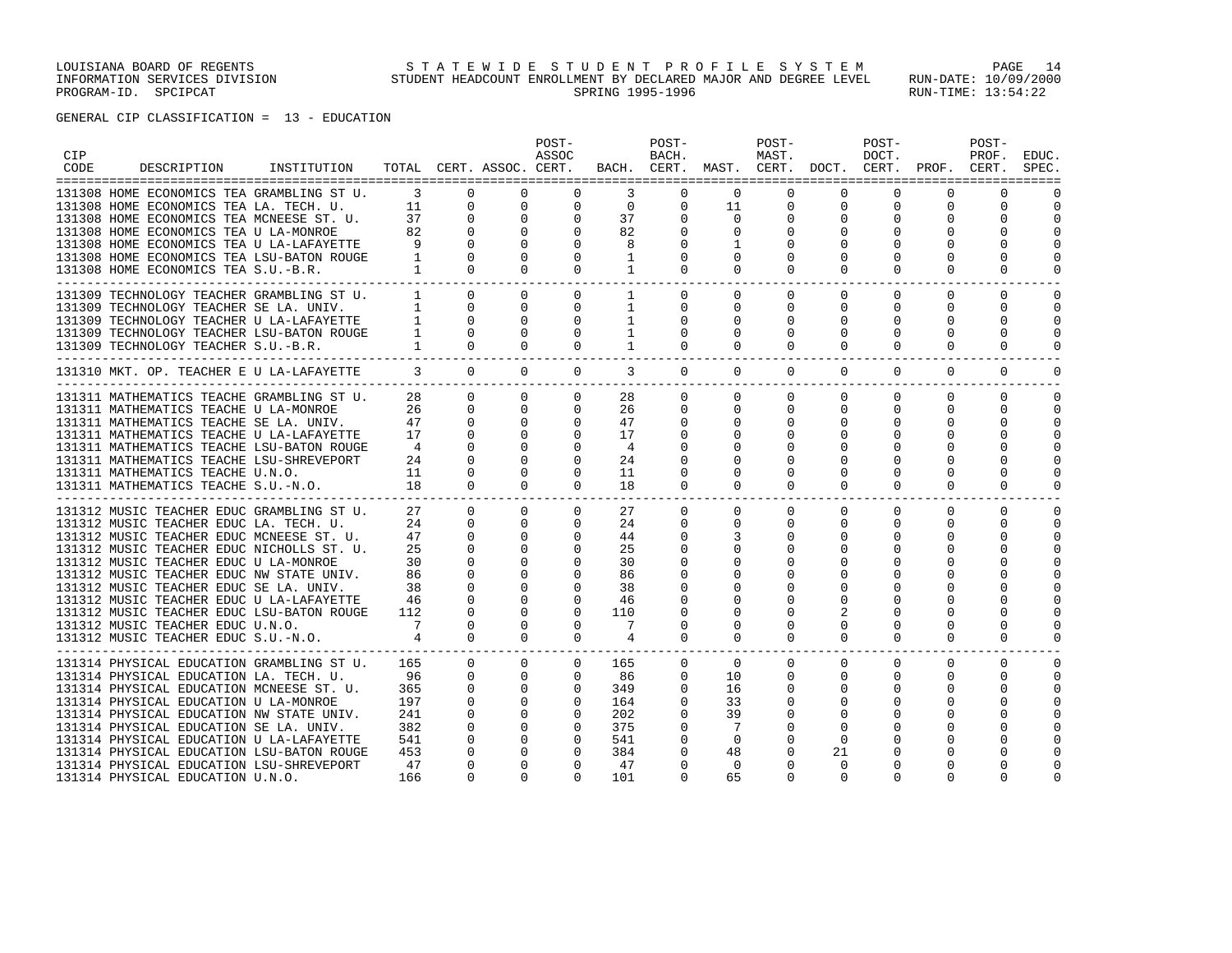| <b>CIP</b><br>CODE | DESCRIPTION                                                                                                                                                                                                                                                                                     | INSTITUTION |                                                      |                                                                    | TOTAL CERT. ASSOC. CERT.                                                  | POST-<br>ASSOC                                                            |                                                          | POST-<br>BACH.                                           | BACH. CERT. MAST. CERT. DOCT. CERT. PROF. CERT.             | POST-<br>MAST.                                           |                                                   | POST-<br>DOCT.                                                     |                                                                                  | POST-<br>PROF.                                                          | EDUC.<br>SPEC.                                       |
|--------------------|-------------------------------------------------------------------------------------------------------------------------------------------------------------------------------------------------------------------------------------------------------------------------------------------------|-------------|------------------------------------------------------|--------------------------------------------------------------------|---------------------------------------------------------------------------|---------------------------------------------------------------------------|----------------------------------------------------------|----------------------------------------------------------|-------------------------------------------------------------|----------------------------------------------------------|---------------------------------------------------|--------------------------------------------------------------------|----------------------------------------------------------------------------------|-------------------------------------------------------------------------|------------------------------------------------------|
|                    | 131314 PHYSICAL EDUCATION S.U.-N.O. 13                                                                                                                                                                                                                                                          |             |                                                      |                                                                    | $0 \qquad \qquad$<br>$\Omega$                                             | $\Omega$                                                                  | 13                                                       | $\Omega$                                                 | $\Omega$                                                    | $\Omega$                                                 | $\Omega$                                          | $\Omega$                                                           | $\Omega$                                                                         | $\Omega$                                                                | $\Omega$                                             |
|                    | 131315 READING TEACHER ED LA. TECH. U.<br>131315 READING TEACHER ED MCNEESE ST. U.<br>131315 READING TEACHER ED NICHOLLS ST. U.<br>131315 READING TEACHER ED U LA-MONROE<br>131315 READING TEACHER ED SE LA. UNIV.<br>__________________________________                                        |             | $5^{\circ}$<br>$\overline{1}$<br>29<br>8<br>13       | $\Omega$<br>$\Omega$<br>$\Omega$                                   | $\Omega$<br>$\Omega$<br>$\Omega$<br>$\Omega$<br>$\Omega$                  | $\Omega$<br>$\Omega$<br>$\Omega$<br>$\mathbf 0$<br>$\Omega$               | $\Omega$<br>$\Omega$<br>$\Omega$<br>$\Omega$<br>$\Omega$ | $\Omega$<br>$\Omega$<br>$\Omega$<br>$\Omega$<br>$\Omega$ | $\Omega$<br>$\mathbf{1}$<br>29<br>8<br>13                   | $\Omega$<br>$\Omega$<br>$\Omega$<br>$\Omega$             | $\Omega$<br>$\Omega$<br>0<br>$\Omega$<br>$\Omega$ | $\Omega$<br>$\Omega$<br>$\Omega$<br>$\Omega$<br>$\Omega$           | $\Omega$<br>$\Omega$<br>$\Omega$<br>$\Omega$<br>$\Omega$                         | $\Omega$<br>$\Omega$<br>$\Omega$<br>$\Omega$<br>$\Omega$                | 5<br>$\Omega$<br>$\Omega$<br>$\Omega$<br>$\Omega$    |
|                    | 131316 SCIENCE TEACHER ED GRAMBLING ST U.<br>131316 SCIENCE TEACHER ED U LA-MONROE<br>131316 SCIENCE TEACHER ED SE LA. UNIV.<br>131316 SCIENCE TEACHER ED U LA-LAFAYETTE<br>131316 SCIENCE TEACHER ED U.N.O.<br>131316 SCIENCE TEACHER ED S.U.-N.O.                                             |             | 37<br>33<br>41<br>14<br>27<br>$\overline{7}$         | $\cap$<br>$\Omega$<br>$\Omega$<br>$\Omega$<br>$\Omega$<br>$\Omega$ | $\Omega$<br>$\Omega$<br>$\Omega$<br>$\Omega$<br>$\Omega$<br>$\Omega$      | $\Omega$<br>0<br>$\Omega$<br>$\Omega$<br>$\Omega$<br>$\Omega$             | 18<br>33<br>41<br>14<br>11<br>$\overline{7}$             | $\Omega$<br>$\Omega$<br>O<br>$\Omega$<br>0<br>$\Omega$   | 19<br>0<br>$\Omega$<br>$\Omega$<br>16<br>$\Omega$           | $\Omega$<br>0<br><sup>0</sup><br>0<br>$\Omega$           | $\Omega$<br>0<br>O<br>U<br>0<br>$\Omega$          | $\Omega$<br>0<br>$\Omega$<br>$\Omega$<br>$\Omega$<br>$\Omega$      | $\Omega$<br>$\Omega$<br>$\Omega$<br>$\Omega$<br>$\Omega$<br>$\Omega$             | $\Omega$<br>$\Omega$<br>$\Omega$<br>$\Omega$<br>$\Omega$<br>$\Omega$    | $\Omega$<br>$\cap$<br>$\cap$<br>$\Omega$<br>$\cap$   |
|                    | 131317 SOCIAL SCIENCE TEA GRAMBLING ST U. 90                                                                                                                                                                                                                                                    |             |                                                      | $\overline{0}$                                                     | $\overline{0}$                                                            | $\Omega$                                                                  | 39                                                       | $\mathbf 0$                                              | 51                                                          | $\mathbf{0}$                                             | $\mathbf{0}$                                      | $\mathbf 0$                                                        | $\mathbf 0$                                                                      | $\mathbf 0$                                                             | 0                                                    |
|                    | 131318 SOCIAL STUDIES TEA U LA-MONROE<br>131318 SOCIAL STUDIES TEA SE LA. UNIV.<br>131318 SOCIAL STUDIES TEA U LA-LAFAYETTE<br>131318 SOCIAL STUDIES TEA LSU-BATON ROUGE<br>131318 SOCIAL STUDIES TEA LSU-SHREVEPORT<br>131318 SOCIAL STUDIES TEA U.N.O.<br>131318 SOCIAL STUDIES TEA S.U.-N.O. |             | 51<br>100<br>37<br>10<br>23<br>18<br>18              | $\Omega$<br>$\Omega$<br>$\Omega$<br>$\Omega$<br>$\Omega$           | $\Omega$<br>$\Omega$<br>$\Omega$<br>0<br>$\Omega$<br>$\Omega$<br>$\Omega$ | $\Omega$<br>$\Omega$<br>$\Omega$<br>0<br>$\Omega$<br>$\Omega$<br>$\Omega$ | 51<br>100<br>37<br>10<br>23<br>18<br>18                  | $\Omega$<br>0<br>$\Omega$<br>0<br>O<br>0<br>$\Omega$     | $\Omega$<br>$\Omega$<br>$\Omega$<br>0<br>U<br>U<br>$\Omega$ | $\Omega$<br>$\Omega$<br>$\Omega$<br>$\Omega$             | $\Omega$<br>$\Omega$<br>0<br>O<br>0               | $\Omega$<br>$\Omega$<br>$\Omega$<br>$\Omega$<br>U<br>U<br>$\Omega$ | $\Omega$<br>$\Omega$<br>$\Omega$<br>$\Omega$<br>$\Omega$<br>$\Omega$<br>$\Omega$ | $\Omega$<br>$\Omega$<br>$\Omega$<br>O<br>$\Omega$<br>$\Omega$<br>$\cap$ | $\Omega$<br>$\Omega$<br>$\Omega$<br>∩<br>∩<br>U<br>O |
|                    | 131322 BIOLOGY TEACHER ED U LA-MONROE<br>131322 BIOLOGY TEACHER ED LSU-SHREVEPORT 12                                                                                                                                                                                                            |             | $\overline{1}$                                       | $\Omega$<br>$\Omega$                                               | $\Omega$<br>$\Omega$                                                      | $\Omega$<br>$\Omega$                                                      | 1<br>$12 \overline{ }$                                   | $\Omega$<br>$\mathbf 0$                                  | $\Omega$<br>$\mathbf 0$                                     | $\Omega$<br>$\mathbf 0$                                  | $\Omega$<br>$\Omega$                              | $\Omega$<br>$\Omega$                                               | $\Omega$<br>$\Omega$                                                             | $\Omega$<br>$\Omega$                                                    | $\Omega$<br>$\Omega$                                 |
|                    | 131323 CHEMISTRY TEACHER LSU-SHREVEPORT                                                                                                                                                                                                                                                         |             | $\overline{4}$                                       | $\Omega$                                                           | $\Omega$                                                                  | $\Omega$                                                                  | $\overline{4}$                                           | $\Omega$                                                 | $\Omega$                                                    | $\Omega$                                                 | $\Omega$                                          | $\Omega$                                                           | $\Omega$                                                                         | $\Omega$                                                                | $\Omega$                                             |
|                    | 131325 FRENCH LANGUAGE TE LA. TECH. U.<br>131325 FRENCH LANGUAGE TE U LA-MONROE<br>131325 FRENCH LANGUAGE TE SE LA. UNIV.<br>131325 FRENCH LANGUAGE TE LSU-BATON ROUGE<br>131325 FRENCH LANGUAGE TE LSU-SHREVEPORT                                                                              |             | 3                                                    | $\Omega$<br>$\Omega$<br>$\Omega$<br>$\Omega$                       | $\Omega$<br>$\Omega$<br>$\Omega$<br>$\Omega$<br>$\Omega$                  | $\Omega$<br>$\Omega$<br>$\Omega$<br>$\Omega$<br>$\Omega$                  | 3<br>1<br>3<br>2<br>3                                    | $\Omega$<br>$\Omega$<br>$\Omega$<br>0<br>$\Omega$        | $\Omega$<br>$\Omega$<br>$\Omega$<br>$\Omega$<br>0           | $\Omega$<br>$\Omega$<br>$\Omega$<br>$\Omega$<br>$\Omega$ | $\Omega$<br>$\Omega$<br>0<br>$\Omega$<br>$\Omega$ | $\Omega$<br>$\Omega$<br>$\Omega$<br>0<br>$\Omega$                  | $\Omega$<br>$\Omega$<br>$\Omega$<br>$\Omega$<br>$\Omega$                         | $\Omega$<br>$\Omega$<br>$\Omega$<br>$\Omega$<br>$\Omega$                | $\Omega$<br>$\Omega$<br>$\Omega$<br>$\Omega$<br>0    |
|                    | 131328 HISTORY TEACHER ED U.N.O.<br>----------------------------------                                                                                                                                                                                                                          |             |                                                      | $\Omega$                                                           | $\Omega$                                                                  | $\Omega$                                                                  | $\Omega$                                                 | $\Omega$                                                 | 5                                                           | $\Omega$                                                 | $\Omega$                                          | $\Omega$                                                           | $\Omega$                                                                         | $\Omega$                                                                | $\cap$                                               |
|                    | 131329 PHYSICS TEACHER ED LSU-SHREVEPORT                                                                                                                                                                                                                                                        |             | $\mathbf{1}$                                         | $\Omega$                                                           | $\Omega$                                                                  | $\Omega$                                                                  | $\mathbf{1}$                                             | $\Omega$                                                 | $\Omega$                                                    | $\Omega$                                                 | $\Omega$                                          | $\Omega$                                                           | $\Omega$                                                                         | $\Omega$                                                                | $\Omega$                                             |
|                    | 131330 SPANISH LANGUAGE T U LA-MONROE<br>131330 SPANISH LANGUAGE T SE LA. UNIV.<br>131330 SPANISH LANGUAGE T LSU-BATON ROUGE<br>131330 SPANISH LANGUAGE T S.U.-N.O.                                                                                                                             |             | $\mathbf{1}$<br>11<br>$\overline{1}$<br>$\mathbf{1}$ | $\Omega$<br>$\overline{0}$<br>$\overline{0}$<br>$\Omega$           | $\Omega$<br>$\Omega$<br>$\mathbf{0}$<br>$\Omega$                          | $\Omega$<br>$\Omega$<br>$\mathbf{0}$<br>$\Omega$                          | 1<br>11<br>$\mathbf{1}$<br>$\mathbf{1}$                  | $\Omega$<br>$\Omega$<br>$\mathbf{0}$<br>$\Omega$         | $\Omega$<br>$\Omega$<br>0<br>$\Omega$                       | $\Omega$<br>$\Omega$<br>$\mathbf 0$<br>$\Omega$          | $\Omega$<br>$\Omega$<br>0<br>$\Omega$             | $\Omega$<br>$\Omega$<br>0<br>$\Omega$                              | $\Omega$<br>$\Omega$<br>0<br>$\Omega$                                            | $\Omega$<br>$\Omega$<br>0<br>$\Omega$                                   | $\Omega$<br>$\Omega$<br>0<br>$\Omega$                |
|                    | 131331 SPEECH TEACHER EDU LA. TECH. U.<br>131331 SPEECH TEACHER EDU U LA-MONROE                                                                                                                                                                                                                 |             | 2                                                    | $\Omega$<br>$\Omega$                                               | $\Omega$<br>$\Omega$                                                      | $\Omega$<br>$\Omega$                                                      | 2                                                        | $\mathbf 0$<br>$\Omega$                                  | $\Omega$<br>$\Omega$                                        | $\Omega$<br>$\Omega$                                     | $\Omega$<br>$\Omega$                              | 0<br>$\Omega$                                                      | $\Omega$<br>$\Omega$                                                             | $\Omega$<br>$\Omega$                                                    | 0<br>$\Omega$                                        |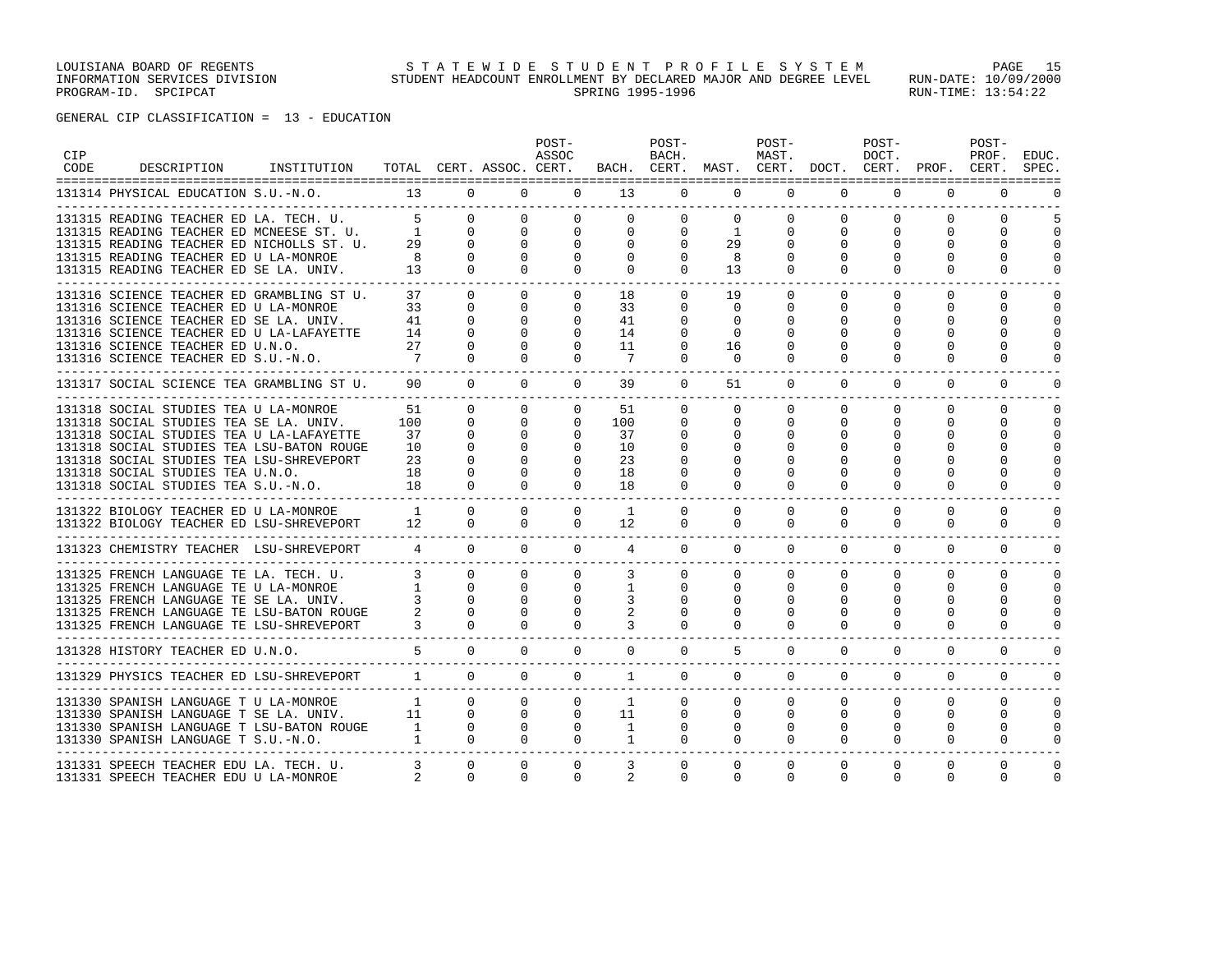| CIP<br>CODE | DESCRIPTION                                                                                                                        | INSTITUTION                                      | TOTAL          | CERT. ASSOC. CERT. | POST-<br>ASSOC | BACH.    | POST-<br>BACH.<br>CERT. | MAST.           | POST-<br>MAST.<br>CERT. | DOCT.     | POST-<br>DOCT.<br>CERT. | PROF.    | POST-<br>PROF.<br>CERT. | EDUC.<br>SPEC. |
|-------------|------------------------------------------------------------------------------------------------------------------------------------|--------------------------------------------------|----------------|--------------------|----------------|----------|-------------------------|-----------------|-------------------------|-----------|-------------------------|----------|-------------------------|----------------|
|             | 131331 SPEECH TEACHER EDU SE LA. UNIV.<br>131331 SPEECH TEACHER EDU LSU-BATON ROUGE<br>131331 SPEECH TEACHER EDU U.N.O.            |                                                  | 20             |                    |                | 20       |                         |                 |                         |           |                         |          |                         | $\Omega$       |
|             | 131399 TEACHER ED., SPECI GRAMBLING ST U.<br>131399 TEACHER ED., SPECI U LA-LAFAYETTE<br>131399 TEACHER ED., SPECI LSU-BATON ROUGE |                                                  | 6<br>44<br>156 |                    |                | 44<br>52 |                         | 51              |                         | 53        |                         |          |                         | $\circ$        |
|             | 131501 TEACHER ASSISTANT/ S.U.-SHREVEPORT                                                                                          |                                                  |                |                    |                | $\Omega$ |                         | $\Omega$        |                         | $\Omega$  |                         |          |                         |                |
|             | 139999 EDUCATION, OTHER<br>139999 EDUCATION, OTHER<br>139999 EDUCATION, OTHER                                                      | GRAMBLING ST U.<br>U LA-MONROE<br>NW STATE UNIV. | 153<br>16      |                    |                |          |                         | 22              |                         | 131<br>16 | $\Omega$                | $\Omega$ |                         | $\Omega$       |
|             | GENERAL CIP TOTALS                                                                                                                 |                                                  | 18,291         | 832                |                | 0 13,344 |                         | $0 \quad 3.320$ | 0                       | 647       | $\Omega$                | $\Omega$ |                         | 147            |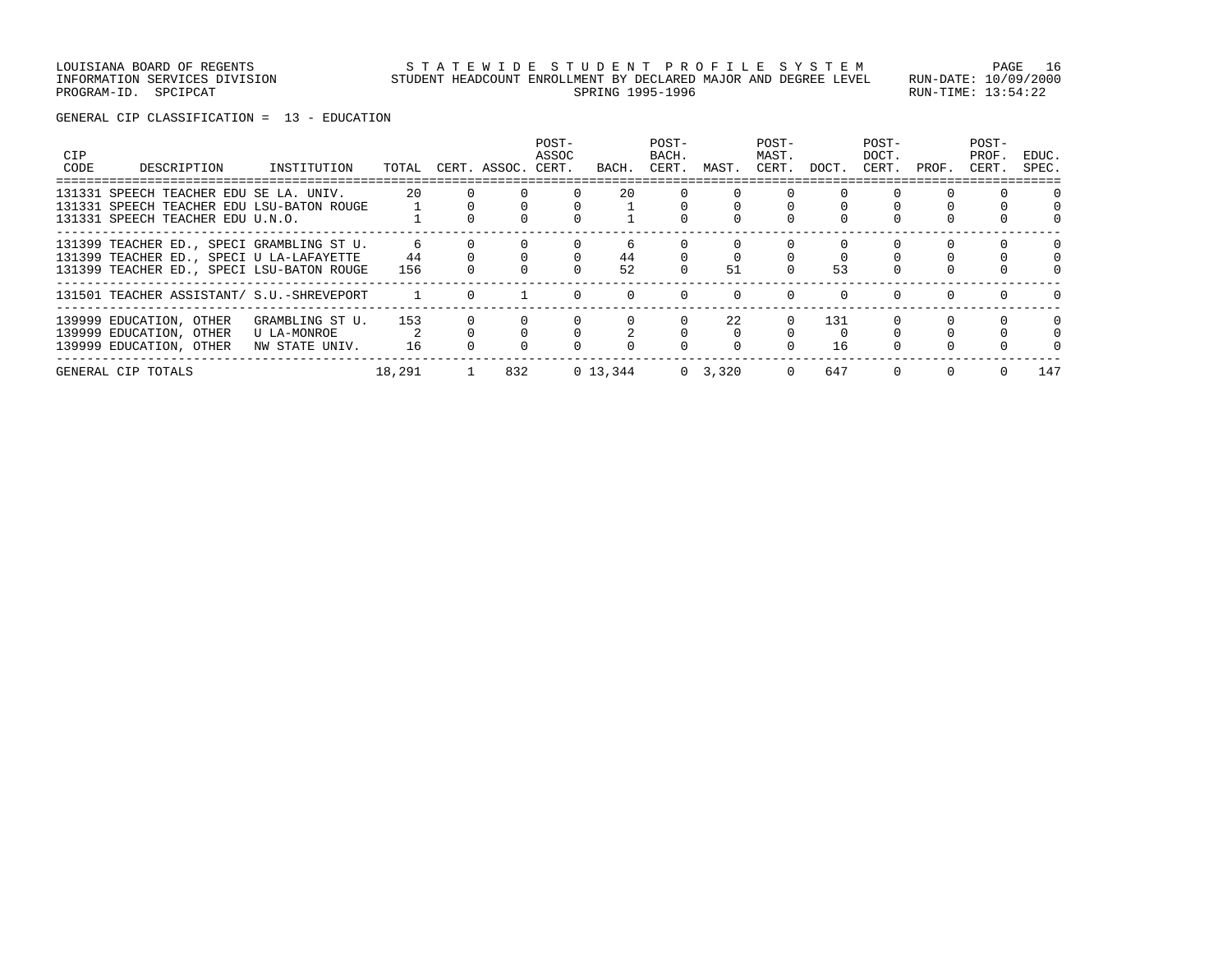GENERAL CIP CLASSIFICATION = 14 - ENGINEERING

| <b>CIP</b><br>CODE | DESCRIPTION                                                                           | INSTITUTION |                     |                          | TOTAL CERT. ASSOC. CERT. | POST-<br>ASSOC       |                | POST-<br>BACH.       |                                     | POST-<br>MAST.       | BACH. CERT. MAST. CERT. DOCT. CERT. | POST-<br>DOCT.       | PROF.                | POST-<br>PROF.<br>CERT. | EDUC.<br>SPEC.       |
|--------------------|---------------------------------------------------------------------------------------|-------------|---------------------|--------------------------|--------------------------|----------------------|----------------|----------------------|-------------------------------------|----------------------|-------------------------------------|----------------------|----------------------|-------------------------|----------------------|
|                    | 140101 ENGINEERING, GENER LA. TECH. U.                                                |             | 139                 | $\Omega$                 | $\Omega$                 | $\Omega$             | $\Omega$       | $\Omega$             | 106                                 | $\Omega$             | 33                                  | $\Omega$             | $\Omega$             | $\Omega$                |                      |
|                    | 140101 ENGINEERING, GENER MCNEESE ST. U.                                              |             | 381                 | $\mathbf 0$              | $\mathbf 0$              | $\Omega$             | 359            | $\Omega$             | 22                                  | $\mathbf 0$          | $\mathbf 0$                         | $\Omega$             | $\Omega$             | 0                       | $\Omega$             |
|                    | 140301 AGRICULTURAL ENGIN U LA-LAFAYETTE<br>140301 AGRICULTURAL ENGIN LSU-BATON ROUGE |             | $\overline{1}$<br>8 | $\Omega$<br>$\Omega$     | $\Omega$<br>$\Omega$     | $\Omega$<br>$\Omega$ | 1<br>$\Omega$  | $\Omega$<br>$\Omega$ | $\Omega$<br>8                       | 0<br>$\Omega$        | $\Omega$<br>$\Omega$                | $\Omega$<br>$\Omega$ | $\Omega$<br>$\Omega$ | $\Omega$<br>$\Omega$    | $\Omega$<br>$\Omega$ |
|                    |                                                                                       |             |                     |                          |                          |                      |                |                      |                                     |                      |                                     |                      |                      |                         |                      |
|                    | 140501 BIOENGINEERING AND LA. TECH. U.                                                |             | 176                 | $\Omega$                 | $\Omega$                 | $\Omega$             | 165            | $\Omega$             | $\Omega$                            | $\Omega$             | 11                                  | $\Omega$             | $\Omega$             | $\Omega$                |                      |
|                    | 140501 BIOENGINEERING AND LSU-BATON ROUGE                                             |             | 79                  | $\Omega$                 | $\Omega$                 | $\Omega$             | 79             | $\Omega$             | $\Omega$                            | $\Omega$             | $\Omega$                            | $\Omega$             | $\Omega$             | $\Omega$                | $\Omega$             |
|                    | 140701 CHEMICAL ENGINEERI LA. TECH. U.                                                |             | 188                 | $\Omega$                 | $\Omega$                 | $\Omega$             | 188            | $\Omega$             | $\Omega$                            | $\Omega$             | $\Omega$                            | $\Omega$             | $\Omega$             | $\Omega$                | $\Omega$             |
|                    | 140701 CHEMICAL ENGINEERI U LA-LAFAYETTE                                              |             | 113                 | $\Omega$                 | $\Omega$                 | $\Omega$             | 96             | $\Omega$             | 17                                  | $\Omega$             | $\Omega$                            | $\Omega$             | $\Omega$             | $\Omega$                | $\Omega$             |
|                    | 140701 CHEMICAL ENGINEERI LSU-BATON ROUGE                                             |             | 521                 | $\Omega$                 | $\Omega$                 | $\Omega$             | 470            | $\Omega$             | 23                                  | $\Omega$             | 28                                  | $\Omega$             | $\Omega$             | $\Omega$                | $\Omega$             |
|                    |                                                                                       |             |                     |                          |                          |                      |                |                      |                                     |                      |                                     |                      |                      |                         |                      |
|                    | 140801 CIVIL ENGINEERING, LA. TECH. U.                                                |             | 171                 | $\Omega$<br>$\Omega$     | $\Omega$<br>$\Omega$     | $\Omega$<br>$\Omega$ | 171<br>97      | $\Omega$<br>$\Omega$ | $\mathbf 0$<br>$20^{\circ}$         | $\Omega$<br>$\Omega$ | $\Omega$<br>$\Omega$                | $\Omega$             | $\Omega$<br>$\Omega$ | $\Omega$<br>$\Omega$    | $\Omega$<br>$\Omega$ |
|                    | 140801 CIVIL ENGINEERING, U LA-LAFAYETTE<br>140801 CIVIL ENGINEERING, LSU-BATON ROUGE |             | 117<br>499          | $\Omega$                 | $\Omega$                 | $\Omega$             | 388            | $\Omega$             | 67                                  | $\Omega$             | 44                                  | $\Omega$<br>$\Omega$ | $\Omega$             | $\Omega$                | $\Omega$             |
|                    | 140801 CIVIL ENGINEERING, U.N.O.                                                      |             | 220                 | $\Omega$                 | $\Omega$                 | $\Omega$             | 220            | $\Omega$             | $\Omega$                            | $\Omega$             | $\Omega$                            | $\Omega$             | $\Omega$             | $\Omega$                | $\cap$               |
|                    | 140801 CIVIL ENGINEERING, S.U.-B.R.                                                   |             | 119                 | $\Omega$                 | $\Omega$                 | $\Omega$             | 119            | $\Omega$             | $\Omega$                            | 0                    | $\Omega$                            | $\Omega$             | 0                    | $\Omega$                | ∩                    |
|                    |                                                                                       |             |                     |                          |                          |                      |                |                      |                                     |                      |                                     |                      |                      |                         |                      |
|                    | 140804 TRANSPORTATION AND S.U.-N.O.                                                   |             | 2                   | $\Omega$                 | $\Omega$                 | $\mathbf 0$          | 2              | $\mathbf 0$          | $\mathbf 0$                         | $\mathbf 0$          | $\mathbf 0$                         | $\mathbf 0$          | $\mathbf 0$          | $\mathbf 0$             | $\Omega$             |
|                    | 140901 COMPUTER ENGINEERI U LA-LAFAYETTE                                              |             | 174                 | $\Omega$                 | $\Omega$                 | $\Omega$             | 133            | $\Omega$             | 19                                  | 0                    | 22                                  | $\Omega$             | $\Omega$             | $\Omega$                | $\cap$               |
|                    | 140901 COMPUTER ENGINEERI LSU-BATON ROUGE                                             |             | 219                 | $\Omega$                 | $\Omega$                 | $\Omega$             | 219            | $\Omega$             | $\Omega$                            | $\Omega$             | $\Omega$                            | $\Omega$             | $\Omega$             | $\Omega$                | $\Omega$             |
|                    |                                                                                       |             | 196                 | $\mathbf 0$              | $\mathbf 0$              | $\mathbf 0$          | 196            | $\Omega$             | $\mathbf 0$                         | $\Omega$             | 0                                   | $\Omega$             | $\mathbf 0$          | $\mathbf 0$             | $\Omega$             |
|                    | 141001 ELECTRICAL, ELECTR LA. TECH. U.<br>141001 ELECTRICAL, ELECTR U LA-LAFAYETTE    |             | 152                 | $\mathbf{0}$             | $\Omega$                 | $\mathbf{0}$         | 152            | $\Omega$             | $\Omega$                            | 0                    | $\Omega$                            | $\Omega$             | 0                    | 0                       | $\Omega$             |
|                    | 141001 ELECTRICAL, ELECTR LSU-BATON ROUGE                                             |             | 431                 | $\Omega$                 | $\Omega$                 | $\Omega$             | 339            | $\Omega$             | 59                                  | 0                    | 33                                  | $\Omega$             | $\Omega$             | $\Omega$                | $\Omega$             |
|                    | 141001 ELECTRICAL, ELECTR U.N.O.                                                      |             | 316                 | $\Omega$                 | $\Omega$                 | $\Omega$             | 316            | 0                    | 0                                   | 0                    | $\Omega$                            | $\Omega$             | $\Omega$             | $\Omega$                | $\Omega$             |
|                    | 141001 ELECTRICAL, ELECTR S.U.-B.R.                                                   |             | 396                 | $\Omega$                 | $\Omega$                 | $\Omega$             | 396            | $\Omega$             | $\Omega$                            | $\Omega$             | $\Omega$                            | $\Omega$             | $\Omega$             | $\Omega$                | ∩                    |
|                    | ___________________________________                                                   |             | 68                  | $\Omega$                 | $\Omega$                 | $\Omega$             | $\Omega$       | $\Omega$             | 16                                  | $\Omega$             | 52                                  | $\Omega$             | $\Omega$             | $\Omega$                | $\Omega$             |
|                    | 141301 ENGINEERING SCIENC LSU-BATON ROUGE<br>141301 ENGINEERING SCIENC U.N.O.         |             | 153                 | $\mathbf{0}$             | $\mathbf 0$              | $\mathbf 0$          | $\mathbf{0}$   | $\Omega$             | 139                                 | $\mathbf 0$          | 14                                  | $\mathbf 0$          | $\mathbf 0$          | $\mathbf 0$             | $\Omega$             |
|                    |                                                                                       |             |                     |                          |                          |                      |                |                      |                                     |                      |                                     |                      |                      |                         |                      |
|                    | 141401 ENVIRONMENTAL/ENVI LSU-BATON ROUGE                                             |             | 29                  | $\Omega$                 | $\Omega$                 | $\Omega$             | 29             | $\Omega$             | $\Omega$                            | $\Omega$             | $\Omega$                            | $\Omega$             | $\Omega$             | $\mathbf 0$             | $\Omega$             |
|                    | 141701 INDUSTRIAL/MANUFAC LA. TECH. U.                                                |             | 29                  | $\Omega$                 | $\Omega$                 | $\Omega$             | 29             | $\Omega$             | 0                                   | $\Omega$             | 0                                   | $\Omega$             | $\Omega$             | $\Omega$                | $\Omega$             |
|                    | 141701 INDUSTRIAL/MANUFAC LSU-BATON ROUGE                                             |             | 152                 | $\Omega$                 | $\Omega$                 | $\Omega$             | 118            | $\Omega$             | 34                                  | $\Omega$             | $\Omega$                            | $\Omega$             | $\Omega$             | $\Omega$                | $\Omega$             |
|                    |                                                                                       |             |                     |                          |                          |                      |                |                      |                                     |                      |                                     |                      |                      |                         |                      |
|                    | 141901 MECHANICAL ENGINEE LA. TECH. U.                                                |             | 278                 | $\Omega$                 | $\Omega$                 | $\Omega$             | 278            | $\Omega$             | $\Omega$                            | $\Omega$             | $\Omega$                            | $\Omega$             | $\Omega$             | $\Omega$                | $\Omega$             |
|                    | 141901 MECHANICAL ENGINEE U LA-LAFAYETTE<br>141901 MECHANICAL ENGINEE LSU-BATON ROUGE |             | 237<br>554          | $\mathbf{0}$<br>$\Omega$ | $\Omega$<br>$\Omega$     | $\Omega$<br>$\Omega$ | 223<br>501     | $\Omega$<br>$\Omega$ | 14<br>27                            | $\Omega$<br>$\Omega$ | $\Omega$<br>26                      | $\Omega$<br>$\Omega$ | 0<br><sup>0</sup>    | $\Omega$<br>$\Omega$    | $\Omega$<br>$\Omega$ |
|                    | 141901 MECHANICAL ENGINEE U.N.O.                                                      |             | 311                 | $\Omega$                 | $\Omega$                 | $\Omega$             | 311            | $\Omega$             | $\Omega$                            | $\Omega$             | $\Omega$                            | $\Omega$             | $\Omega$             | $\Omega$                | $\Omega$             |
|                    | 141901 MECHANICAL ENGINEE S.U.-B.R.                                                   |             | 258                 | $\Omega$                 | $\Omega$                 | $\Omega$             | 258            | $\Omega$             | 0                                   | $\Omega$             | $\Omega$                            | $\Omega$             | $\Omega$             | $\Omega$                | $\cap$               |
|                    |                                                                                       |             |                     |                          |                          |                      |                |                      |                                     |                      |                                     |                      |                      |                         |                      |
|                    | 142201 NAVAL ARCHITECTURE U.N.O.                                                      |             | 90                  | $\Omega$                 | $\Omega$                 | $\Omega$             | 90             | $\Omega$             | $\Omega$<br>----------------------- | $\Omega$             | $\Omega$                            | $\Omega$             | $\Omega$             | $\Omega$                | $\Omega$             |
|                    | 142301 NUCLEAR ENGINEERIN LSU-BATON ROUGE                                             |             |                     | $\Omega$<br>7            | $\Omega$                 | $\Omega$             | $\Omega$       | $\Omega$             | $7^{\circ}$                         | $\Omega$             | $\mathbf{0}$                        | $\Omega$             | 0                    | $\mathbf 0$             | $\Omega$             |
|                    | 142501 PETROLEUM ENGINEER LA. TECH. U.                                                |             | $\overline{4}$      | $\Omega$                 | $\Omega$                 | $\Omega$             | $\overline{4}$ | $\Omega$             | $\Omega$                            | $\Omega$             | $\Omega$                            | $\Omega$             | $\Omega$             | $\Omega$                | $\Omega$             |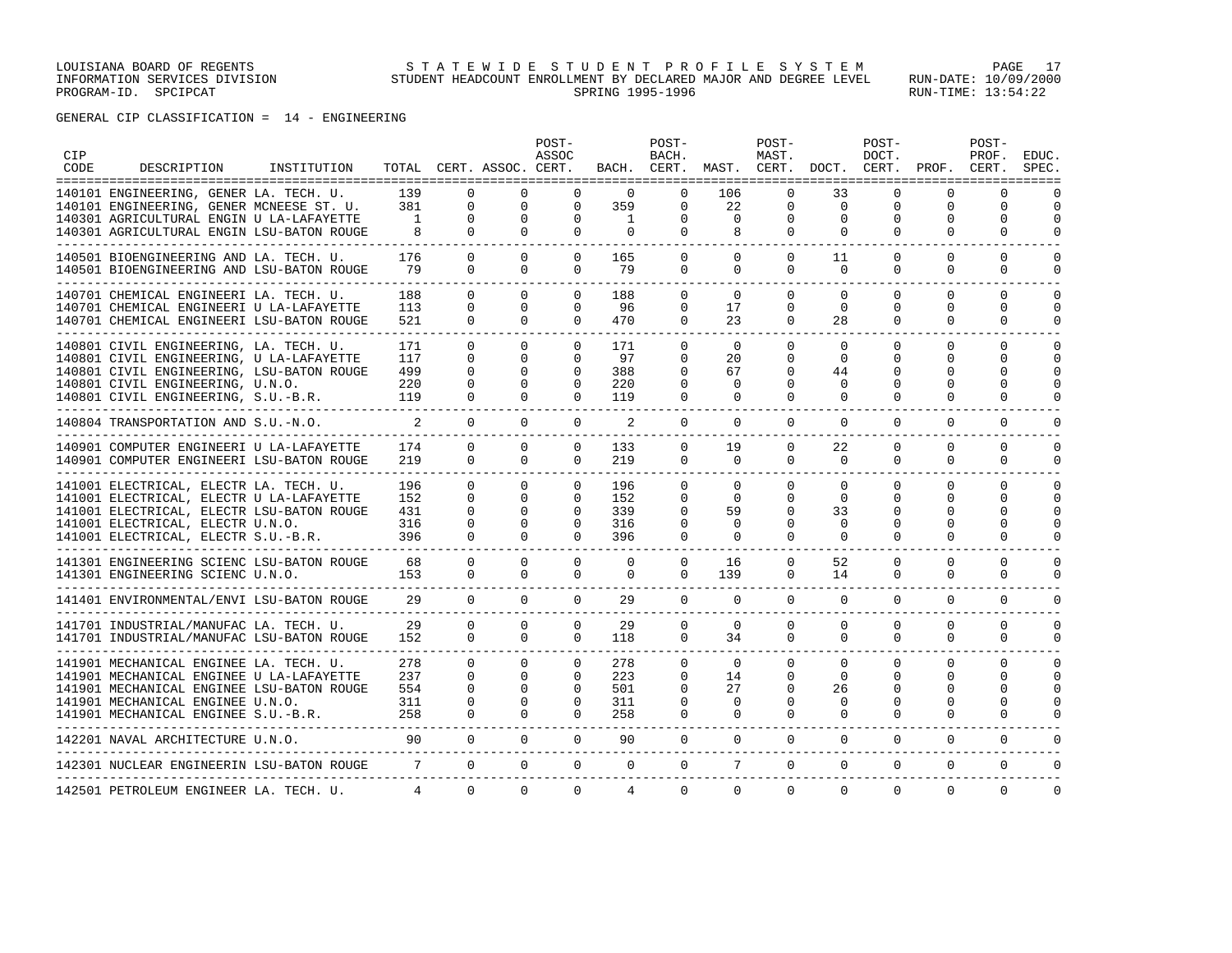LOUISIANA BOARD OF REGENTS STATEWIDE STUDENT PROFILE SYSTEM PAGE 18 INFORMATION SERVICES DIVISION STUDENT HEADCOUNT ENROLLMENT BY DECLARED MAJOR AND DEGREE LEVEL RUN-DATE: 10/09/2000 PROGRAM-ID. SPCIPCAT SERING 1995-1996 RUN-TIME: 13:54:22

GENERAL CIP CLASSIFICATION = 14 - ENGINEERING

| CIP<br>CODE | DESCRIPTION                               | INSTITUTION | TOTAL | CERT     | ASSOC.   | POST-<br>ASSOC<br>CERT. | BACH      | POST-<br>BACH.<br>CERT | MAST. | POST-<br>MAST.<br>CERT | DOCT.    | POST-<br>DOCT.<br>CERT. | PROF.    | POST-<br>PROF<br>CERT | EDUC.<br>SPEC. |
|-------------|-------------------------------------------|-------------|-------|----------|----------|-------------------------|-----------|------------------------|-------|------------------------|----------|-------------------------|----------|-----------------------|----------------|
|             | 142501 PETROLEUM ENGINEER U LA-LAFAYETTE  |             | 33    |          |          |                         | 27        |                        |       |                        |          |                         |          |                       | 0              |
|             | 142501 PETROLEUM ENGINEER LSU-BATON ROUGE |             | 81    |          |          |                         | 63        |                        |       |                        | 12       |                         |          |                       | 0              |
|             | 142701 SYSTEMS ENGINEERIN LA. TECH. U.    |             |       |          |          |                         |           |                        |       |                        | $\Omega$ | $\Omega$                |          | $\Omega$              | $\Omega$       |
|             | 143001 ENGINEERING/INDUST U LA-LAFAYETTE  |             | 6     |          | $\Omega$ | $\Omega$                | $\Omega$  | $\Omega$               | h     | $\Omega$               | $\Omega$ | $\Omega$                | $\Omega$ | $\Omega$              | $\Omega$       |
|             | 149999 ENGINEERING, OTHER U LA-LAFAYETTE  |             | 36    | $\Omega$ | 0        |                         |           | $\Omega$               | 36    | $\Omega$               | $\Omega$ | $\Omega$                | $\Omega$ | $\Omega$              | $\Omega$       |
|             | GENERAL CIP TOTALS                        |             | 6,951 |          |          |                         | 0, 6, 037 |                        | 639   | $\Omega$               | 275      | $\Omega$                |          | $\Omega$              | $\Omega$       |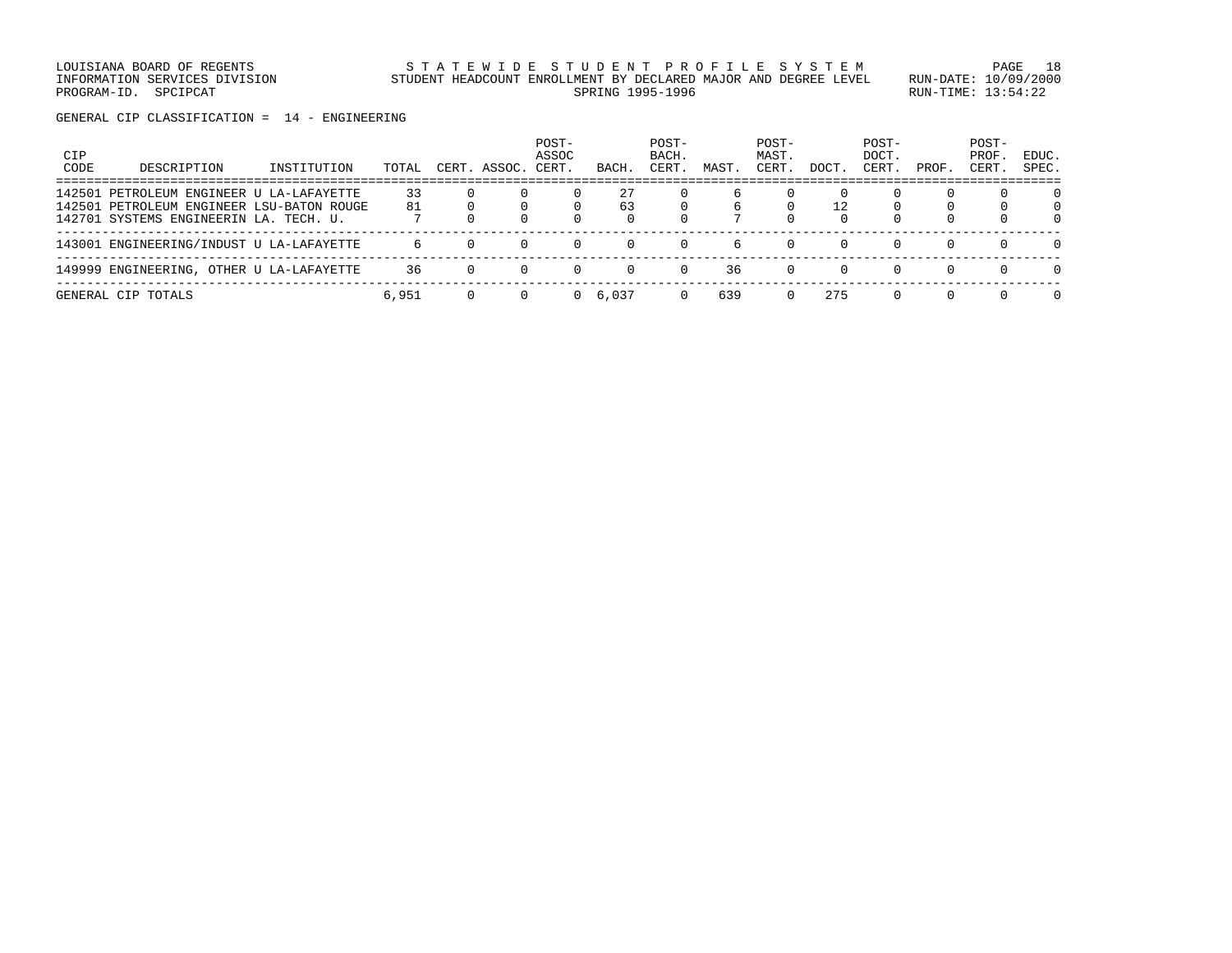GENERAL CIP CLASSIFICATION = 15 - ENGINEERING-RELATED TECHNOLOGIES

| <b>CIP</b><br>CODE | DESCRIPTION                                                                                                                                                                                                                                                                                                                                                                                                                             | INSTITUTION |                                                            |                                                                      | TOTAL CERT. ASSOC. CERT.                                                                  | POST-<br>ASSOC                                                                                                   |                                                                             | POST-<br>BACH.<br>BACH. CERT.                                       | MAST.                                           | POST-<br>MAST.<br>CERT.                                     | DOCT.                            | POST-<br>DOCT.<br>CERT.                           | PROF.                                                              | POST-<br>PROF.<br>CERT.                                                                           | EDUC.<br>SPEC.                                               |
|--------------------|-----------------------------------------------------------------------------------------------------------------------------------------------------------------------------------------------------------------------------------------------------------------------------------------------------------------------------------------------------------------------------------------------------------------------------------------|-------------|------------------------------------------------------------|----------------------------------------------------------------------|-------------------------------------------------------------------------------------------|------------------------------------------------------------------------------------------------------------------|-----------------------------------------------------------------------------|---------------------------------------------------------------------|-------------------------------------------------|-------------------------------------------------------------|----------------------------------|---------------------------------------------------|--------------------------------------------------------------------|---------------------------------------------------------------------------------------------------|--------------------------------------------------------------|
|                    | 150101 ARCHITECTURAL ENGI DELGADO C. C.<br>150101 ARCHITECTURAL ENGI LSU-BATON ROUGE<br>150101 ARCHITECTURAL ENGI S.U.-N.O.                                                                                                                                                                                                                                                                                                             |             | 86<br>91<br>2                                              | $\cap$<br>$\Omega$<br>$\Omega$                                       | 86<br>$\Omega$<br>$\Omega$                                                                | $\Omega$<br>$\mathbf{0}$<br>$\Omega$                                                                             | $\Omega$<br>91<br>2                                                         | <sup>0</sup><br>$\mathbf 0$<br>$\Omega$                             | $\Omega$<br>0<br>$\Omega$                       | $\Omega$<br>0<br>$\Omega$                                   | $\Omega$<br>$\Omega$<br>$\Omega$ | $\Omega$<br>0<br>$\Omega$                         | $\Omega$<br>0<br>$\Omega$                                          | $\Omega$<br>0<br>$\Omega$                                                                         | $\Omega$<br>$\Omega$                                         |
|                    | 150201 CIVIL ENGINEERING/ DELGADO C. C.<br>150201 CIVIL ENGINEERING/ LA. TECH. U.<br>150201 CIVIL ENGINEERING/ NICHOLLS ST. U.                                                                                                                                                                                                                                                                                                          |             | 75<br>50<br>$\overline{4}$                                 | $\Omega$<br>$\Omega$<br>$\Omega$                                     | 75<br>$\Omega$<br>$\Omega$                                                                | $\Omega$<br>$\Omega$<br>$\Omega$                                                                                 | $\Omega$<br>50<br>4                                                         | $\Omega$<br>$\Omega$<br>$\Omega$                                    | $\Omega$<br>$\Omega$<br>$\Omega$                | $\Omega$<br>$\Omega$<br>$\Omega$                            | $\Omega$<br>$\Omega$<br>$\Omega$ | $\Omega$<br>$\Omega$<br>$\Omega$                  | $\Omega$<br>$\Omega$<br>$\Omega$                                   | $\Omega$<br>$\Omega$<br>$\Omega$                                                                  | $\cap$<br>$\cap$<br>$\Omega$                                 |
|                    | 150301 COMPUTER ENGINEERI NUNEZ C. C.<br>150301 COMPUTER ENGINEERI NW STATE UNIV.                                                                                                                                                                                                                                                                                                                                                       |             | 27<br>26                                                   | $7\overline{ }$<br>$\Omega$                                          | 20<br>26                                                                                  | $\Omega$<br>$\mathbf{0}$                                                                                         | $\Omega$<br>$\overline{0}$                                                  | $\Omega$<br>0                                                       | $\Omega$<br>$\mathbf 0$                         | $\Omega$<br>$\mathbf{0}$                                    | $\Omega$<br>$\Omega$             | $\Omega$<br>0                                     | $\Omega$<br>$\mathbf 0$                                            | $\Omega$<br>0                                                                                     | $\cap$<br>0                                                  |
|                    | 150303 ELECTRICAL, ELECTR NUNEZ C. C.<br>150303 ELECTRICAL, ELECTR DELGADO C. C.<br>150303 ELECTRICAL, ELECTR GRAMBLING ST U.<br>150303 ELECTRICAL, ELECTR LA. TECH. U.<br>150303 ELECTRICAL, ELECTR MCNEESE ST. U.<br>150303 ELECTRICAL, ELECTR NICHOLLS ST. U.<br>150303 ELECTRICAL, ELECTR NW STATE UNIV.<br>150303 ELECTRICAL, ELECTR S.U.-B.R.<br>150303 ELECTRICAL, ELECTR S.U.-N.O.<br>150303 ELECTRICAL, ELECTR S.U.-SHREVEPORT |             | 38<br>204<br>162<br>66<br>80<br>17<br>76<br>63<br>25<br>39 | 31<br>$\Omega$<br>$\Omega$<br>$\Omega$                               | 7<br>204<br>$\Omega$<br>$\Omega$<br>28<br>$\Omega$<br>6<br>$\mathbf{1}$<br>$\Omega$<br>39 | $\Omega$<br>$\Omega$<br>$\Omega$<br>$\Omega$<br>$\Omega$<br><sup>0</sup><br><sup>0</sup><br>$\Omega$<br>$\Omega$ | $\Omega$<br>$\Omega$<br>162<br>66<br>52<br>17<br>70<br>62<br>25<br>$\Omega$ | $\Omega$<br>0<br>0<br>O<br>∩<br>∩<br>O<br>O<br>$\Omega$<br>$\Omega$ | $\Omega$<br>U<br>U<br>U<br>$\Omega$             | $\Omega$<br>0<br>0<br>U<br>N<br>0                           | $\Omega$<br>0                    | $\Omega$<br>O<br>O<br>O                           | $\Omega$<br>0<br>0<br>O<br>n<br>∩<br>O<br>0                        | $\Omega$<br>$\Omega$<br>$\Omega$<br>$\Omega$<br>$\Omega$<br>∩<br>$\Omega$<br>$\Omega$<br>$\Omega$ | $\cap$<br>$\cap$<br>$\Omega$                                 |
|                    | 150401 BIOMEDICAL ENGINEE DELGADO C. C.                                                                                                                                                                                                                                                                                                                                                                                                 |             | 98                                                         | $\Omega$                                                             | 98                                                                                        | $\Omega$                                                                                                         | $\overline{0}$                                                              | $\mathbf 0$                                                         | 0                                               | $\mathbf{0}$                                                | $\Omega$                         | $\Omega$                                          | $\mathbf 0$                                                        | 0                                                                                                 | ∩                                                            |
|                    | 150404 INSTRUMENTATION TE MCNEESE ST. U.                                                                                                                                                                                                                                                                                                                                                                                                |             | 33                                                         | $\Omega$                                                             | 33                                                                                        | $\Omega$                                                                                                         | $\Omega$<br>---------------------                                           | $\Omega$                                                            | $\Omega$                                        | $\Omega$                                                    | $\Omega$                         | $\Omega$<br>------<br>------                      | $\Omega$                                                           | $\Omega$                                                                                          | $\Omega$                                                     |
|                    |                                                                                                                                                                                                                                                                                                                                                                                                                                         |             |                                                            | $\Omega$                                                             | 26                                                                                        | $\Omega$                                                                                                         | $\Omega$                                                                    | $\Omega$                                                            | $\Omega$                                        | $\Omega$                                                    | $\Omega$                         | $\Omega$                                          | $\Omega$                                                           | $\mathbf 0$                                                                                       | $\cap$                                                       |
|                    | 150603 INDUSTRIAL/MANUFAC NUNEZ C. C.<br>150603 INDUSTRIAL/MANUFAC GRAMBLING ST U.<br>150603 INDUSTRIAL/MANUFAC NW STATE UNIV.<br>150603 INDUSTRIAL/MANUFAC SE LA. UNIV.<br>150603 INDUSTRIAL/MANUFAC U LA-LAFAYETTE<br>150603 INDUSTRIAL/MANUFAC LSU-BATON ROUGE<br>150603 INDUSTRIAL/MANUFAC S.U.-N.O.                                                                                                                                |             | $5^{\circ}$<br>19<br>87<br>271<br>332<br>44<br>2           | $\Omega$<br>$\Omega$<br>$\Omega$<br>$\Omega$<br>$\Omega$<br>$\Omega$ | 5<br>$\Omega$<br>$\Omega$<br>7<br>117<br>$\Omega$<br>$\Omega$                             | $\Omega$<br>$\Omega$<br>$\Omega$<br>$\Omega$<br>$\Omega$<br>$\Omega$<br>$\Omega$                                 | $\Omega$<br>19<br>87<br>264<br>215<br>44<br>2                               | $\Omega$<br>$\Omega$<br>O<br>O<br>$\Omega$<br>$\Omega$<br>$\Omega$  | $\Omega$<br>$\Omega$<br>0<br>U<br>U<br>$\Omega$ | $\Omega$<br>$\Omega$<br>0<br><sup>0</sup><br>O.<br>$\Omega$ | $\Omega$<br>$\Omega$             | $\Omega$<br>$\Omega$<br>$\Omega$<br>U<br>$\Omega$ | $\Omega$<br>$\Omega$<br>$\Omega$<br>$\Omega$<br>O<br>0<br>$\Omega$ | $\Omega$<br>$\Omega$<br>$\Omega$<br>$\Omega$<br>$\Omega$<br><sup>0</sup><br>$\Omega$              | $\cap$<br>$\Omega$<br>$\Omega$<br>$\cap$<br>$\cap$<br>$\cap$ |
|                    | 150607 PLASTICS TECHNOLOG NUNEZ C. C.                                                                                                                                                                                                                                                                                                                                                                                                   |             | $\mathbf{1}$                                               | $\overline{0}$                                                       | 1                                                                                         | $\mathbf{0}$                                                                                                     | $\mathbf{0}$                                                                | $\mathbf 0$                                                         | 0                                               | $\mathbf{0}$                                                | 0                                | $\mathbf{0}$                                      | $\mathbf 0$                                                        | 0                                                                                                 | O                                                            |
|                    | 150803 AUTOMOTIVE ENGINEE GRAMBLING ST U.<br>___________________________________                                                                                                                                                                                                                                                                                                                                                        |             | 25                                                         | $\Omega$                                                             | $\Omega$                                                                                  | $\Omega$                                                                                                         | 25                                                                          | $\mathbf 0$                                                         | 0                                               | $\mathbf{0}$                                                | $\Omega$                         | 0                                                 | $\mathbf 0$                                                        | 0                                                                                                 | O                                                            |
|                    | 150805 MECHANICAL ENGINEE NICHOLLS ST. U.<br>150805 MECHANICAL ENGINEE S.U.-B.R.                                                                                                                                                                                                                                                                                                                                                        |             | - 6<br>11                                                  | $\Omega$<br>$\Omega$                                                 | $\Omega$<br>$\Omega$                                                                      | $\Omega$<br>$\Omega$                                                                                             | 6<br>11                                                                     | $\Omega$<br>$\Omega$                                                | $\Omega$<br>$\Omega$                            | $\Omega$<br>$\Omega$                                        | $\Omega$<br>$\Omega$             | $\Omega$<br>$\Omega$                              | $\Omega$<br>$\Omega$                                               | $\Omega$<br>$\Omega$                                                                              | $\Omega$<br>$\Omega$                                         |
|                    | 150903 PETROLEUM TECHNOLO MCNEESE ST. U. 16<br>150903 PETROLEUM TECHNOLO NICHOLLS ST. U.                                                                                                                                                                                                                                                                                                                                                |             | 82                                                         | $\mathbf{0}$<br>$\Omega$                                             | 16<br>41                                                                                  | $\mathbf{0}$<br>$\Omega$                                                                                         | $\overline{0}$<br>41                                                        | $\mathbf 0$<br>$\Omega$                                             | 0<br>$\Omega$                                   | $\mathbf 0$<br>$\Omega$                                     | $\mathbf 0$<br>$\Omega$          | $\mathbf 0$<br>$\Omega$                           | 0<br>$\Omega$                                                      | 0<br>$\Omega$                                                                                     | $\Omega$<br>$\cap$                                           |
|                    | 151001 CONSTRUCTION/BUILD GRAMBLING ST U.                                                                                                                                                                                                                                                                                                                                                                                               |             | 34                                                         | $\cap$                                                               | $\cap$                                                                                    | $\Omega$                                                                                                         | 34                                                                          | $\Omega$                                                            | $\Omega$                                        | $\Omega$                                                    | $\Omega$                         | $\Omega$                                          | $\Omega$                                                           | $\Omega$                                                                                          | $\Omega$                                                     |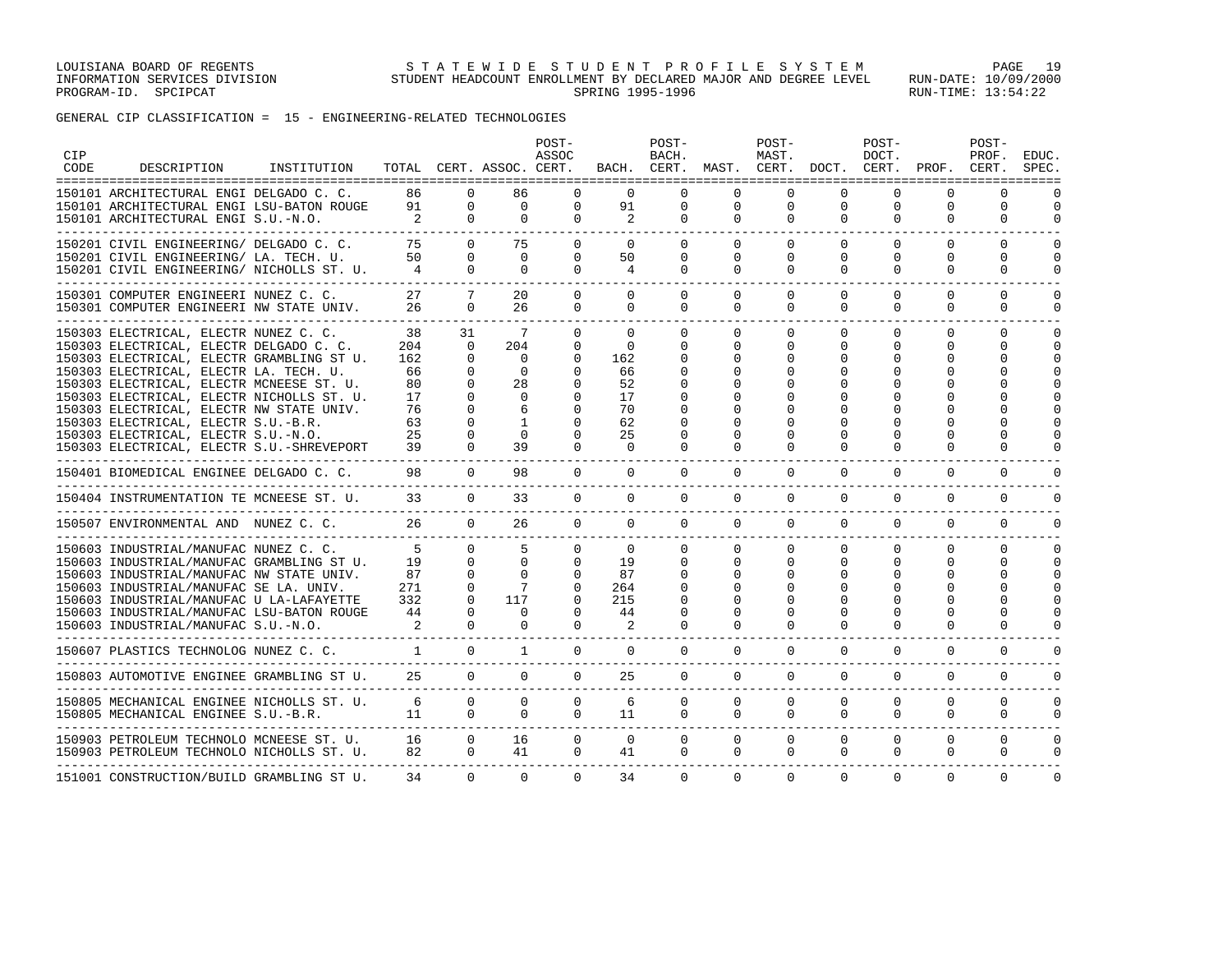LOUISIANA BOARD OF REGENTS STATEWIDE STUDENT PROFILE SYSTEM PAGE 20 INFORMATION SERVICES DIVISION STUDENT HEADCOUNT ENROLLMENT BY DECLARED MAJOR AND DEGREE LEVEL RUN-DATE: 10/09/2000 PROGRAM-ID. SPCIPCAT SERING 1995-1996 RUN-TIME: 13:54:22

GENERAL CIP CLASSIFICATION = 15 - ENGINEERING-RELATED TECHNOLOGIES

| <b>CIP</b><br>CODE | DESCRIPTION                               | INSTITUTION | TOTAL |          | CERT. ASSOC. | POST-<br>ASSOC<br>CERT | BACH            | POST-<br>BACH.<br>CERT. | MAST.        | POST-<br>MAST.<br>CERT. | <b>DOCT</b> | POST-<br>DOCT.<br>CERT. | PROF     | POST-<br>PROF.<br>CERT. | EDUC.<br>SPEC. |
|--------------------|-------------------------------------------|-------------|-------|----------|--------------|------------------------|-----------------|-------------------------|--------------|-------------------------|-------------|-------------------------|----------|-------------------------|----------------|
|                    | 151001 CONSTRUCTION/BUILD U LA-MONROE     |             | 126   |          | 0            | $\Omega$               | 126             | $\left( \right)$        | $\Omega$     | $\left( \right)$        |             | $\Omega$                |          | $\Omega$                |                |
|                    | 151101 ENGINEERING-RELATE NICHOLLS ST. U. |             | 26    | $\Omega$ | $\Omega$     | $\Omega$               | 26              | 0                       | $\Omega$     | 0                       |             | $\left( \right)$        | $\Omega$ | $\Omega$                |                |
|                    | 159999 ENGINEERING-RELATE MCNEESE ST. U.  |             | 183   | $\Omega$ | 183          | $\Omega$               | $\Omega$        |                         | $\Omega$     | $\Omega$                |             | $\Omega$                | $\Box$   | $\Omega$                | $\Omega$       |
|                    | GENERAL CIP TOTALS                        |             | 2,558 | 38       | 1,019        |                        | $0 \quad 1.501$ |                         | <sup>n</sup> | $\left( \right)$        |             | $\Omega$                | $\Omega$ | $\Omega$                |                |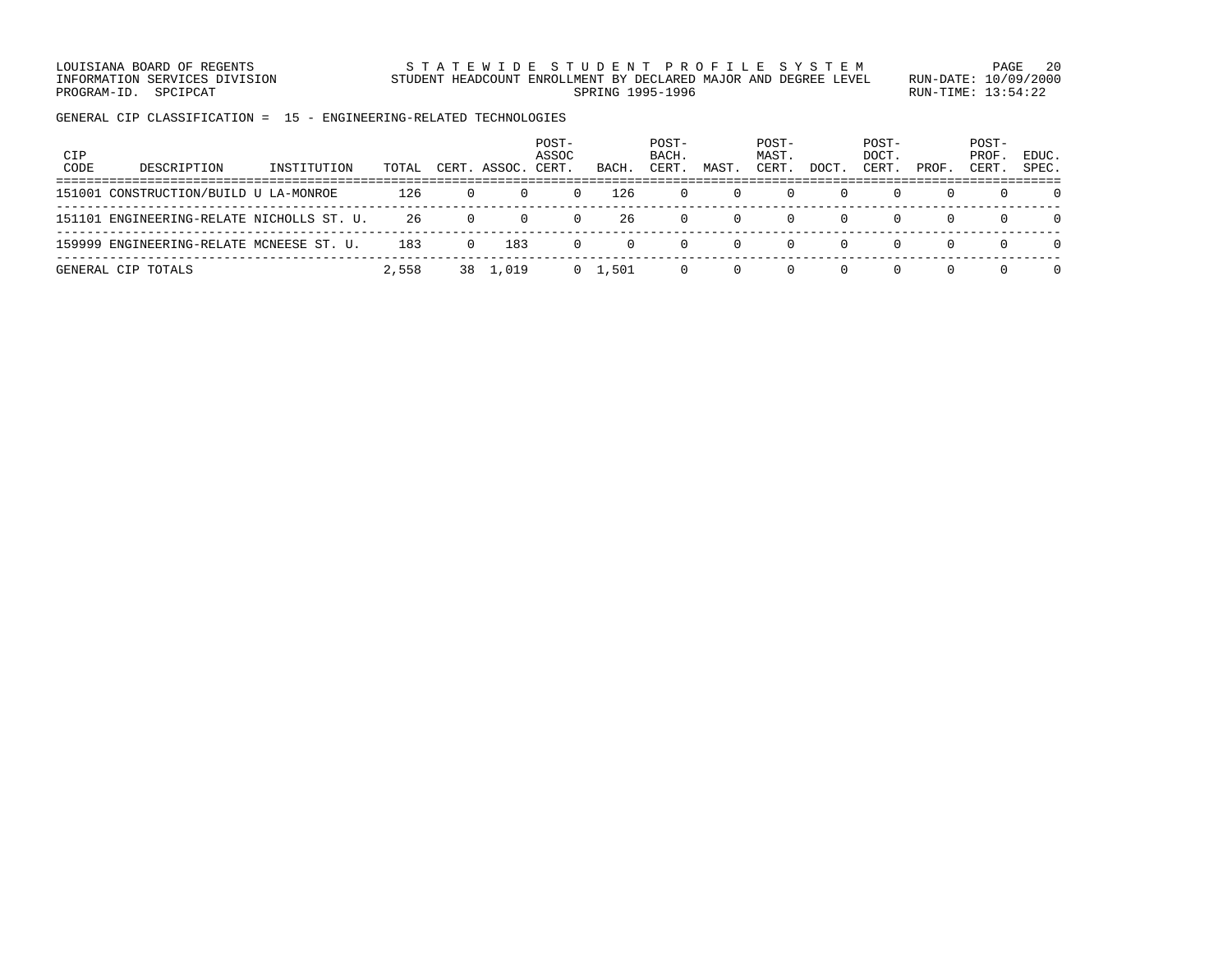GENERAL CIP CLASSIFICATION = 16 - FOREIGN LANGUAGES AND LITERATURES

| CIP<br><b>CODE</b> | DESCRIPTION<br>.============================                                                                                                                                                                                                                                                                                                                                           | INSTITUTION TOTAL CERT. ASSOC. CERT. |                           |          |                      | POST-<br>ASSOC |                     | POST-<br>BACH. | BACH. CERT. MAST. CERT. DOCT. | POST-<br>MAST. |          | POST-<br>DOCT. | CERT. PROF.  | POST-<br>PROF.<br>CERT. | EDUC.<br>SPEC. |
|--------------------|----------------------------------------------------------------------------------------------------------------------------------------------------------------------------------------------------------------------------------------------------------------------------------------------------------------------------------------------------------------------------------------|--------------------------------------|---------------------------|----------|----------------------|----------------|---------------------|----------------|-------------------------------|----------------|----------|----------------|--------------|-------------------------|----------------|
|                    | 160102 LINGUISTICS                                                                                                                                                                                                                                                                                                                                                                     | LSU-BATON ROUGE                      | 14                        | $\Omega$ |                      | 0              | $\Omega$            | $\Omega$       | 9                             | $\Omega$       | 5        | $\mathbf{0}$   | $\Omega$     | $\Omega$                |                |
|                    | 160501 GERMAN LANGUAGE AN LSU-BATON ROUGE                                                                                                                                                                                                                                                                                                                                              |                                      | 13                        |          | $\Omega$             | $\Omega$       | 13                  | $\Omega$       | $\mathbf{0}$                  | $\Omega$       | $\Omega$ | $\overline{0}$ | $\mathbf{0}$ |                         |                |
|                    | 160901 FRENCH LANGUAGE AN GRAMBLING ST U.<br>160901 FRENCH LANGUAGE AN LA. TECH. U.<br>160901 FRENCH LANGUAGE AN MCNEESE ST. U.                                                                                                                                                                                                                                                        |                                      |                           |          | $\Omega$<br>$\Omega$ |                |                     |                | $\Omega$                      | $\Omega$       |          | 0              | $\Omega$     | <sup>0</sup>            |                |
|                    | 160901 FRENCH LANGUAGE AN NICHOLLS ST. U.<br>160901 FRENCH LANGUAGE AN U LA-MONROE<br>160901 FRENCH LANGUAGE AN SE LA. UNIV.<br>160901 FRENCH LANGUAGE AN U LA-LAFAYETTE                                                                                                                                                                                                               |                                      | 12<br>15                  |          |                      |                | $\Omega$            |                | 15                            |                |          |                |              |                         |                |
|                    | 160901 FRENCH LANGUAGE AN LSU-BATON ROUGE<br>160901 FRENCH LANGUAGE AN LSU-SHREVEPORT<br>160901 FRENCH LANGUAGE AN U.N.O.<br>160901 FRENCH LANGUAGE AN S.U.-B.R.                                                                                                                                                                                                                       |                                      | 60<br>21<br>$\mathcal{L}$ |          |                      |                | 34<br>21<br>3       |                | $\Omega$                      |                |          |                |              |                         |                |
|                    | 160905 SPANISH LANGUAGE A GRAMBLING ST U.<br>160905 SPANISH LANGUAGE A LA. TECH. U.<br>160905 SPANISH LANGUAGE A MCNEESE ST. U.<br>160905 SPANISH LANGUAGE A U LA-MONROE<br>160905 SPANISH LANGUAGE A SE LA. UNIV.<br>160905 SPANISH LANGUAGE A LSU-BATON ROUGE<br>160905 SPANISH LANGUAGE A LSU-SHREVEPORT<br>160905 SPANISH LANGUAGE A U.N.O.<br>160905 SPANISH LANGUAGE A S.U.-B.R. |                                      | 15<br>37<br>21<br>3       |          | $\Omega$             |                | 15<br>28<br>21<br>3 |                |                               |                |          |                |              | $\Omega$<br>$\Omega$    |                |
|                    | 160999 ROMANCE LANGUAGES U.N.O.                                                                                                                                                                                                                                                                                                                                                        |                                      | 23                        | $\Omega$ | $\Omega$             | $\Omega$       | $\Omega$            | $\Omega$       | 23                            | $\Omega$       | $\Omega$ | $\mathbf{0}$   | $\Omega$     | $\Omega$                |                |
|                    | 161203 LATIN LANGUAGE AND LSU-BATON ROUGE                                                                                                                                                                                                                                                                                                                                              |                                      | $\overline{7}$            | $\Omega$ | $\Omega$             | $\Omega$       | $7^{\circ}$         | $\Omega$       | $\Omega$                      | $\Omega$       | $\Omega$ | $\Omega$       | $\Omega$     | $\Omega$                |                |
|                    | 169999 FOREIGN LANGUAGES                                                                                                                                                                                                                                                                                                                                                               | U LA-LAFAYETTE                       | 29                        | $\Omega$ | $\Omega$             | $\Omega$       | 29                  | $\mathbf{0}$   | $\Omega$                      | $\Omega$       | $\Omega$ | $\overline{0}$ | $\mathbf{0}$ | $\Omega$                |                |
|                    | GENERAL CIP TOTALS                                                                                                                                                                                                                                                                                                                                                                     |                                      | 308                       | $\Omega$ | $\Omega$             |                | 221<br>$\Omega$     | $\Omega$       | 62                            | $\Omega$       | 25       | $\Omega$       | $\Omega$     | $\Omega$                | $\Omega$       |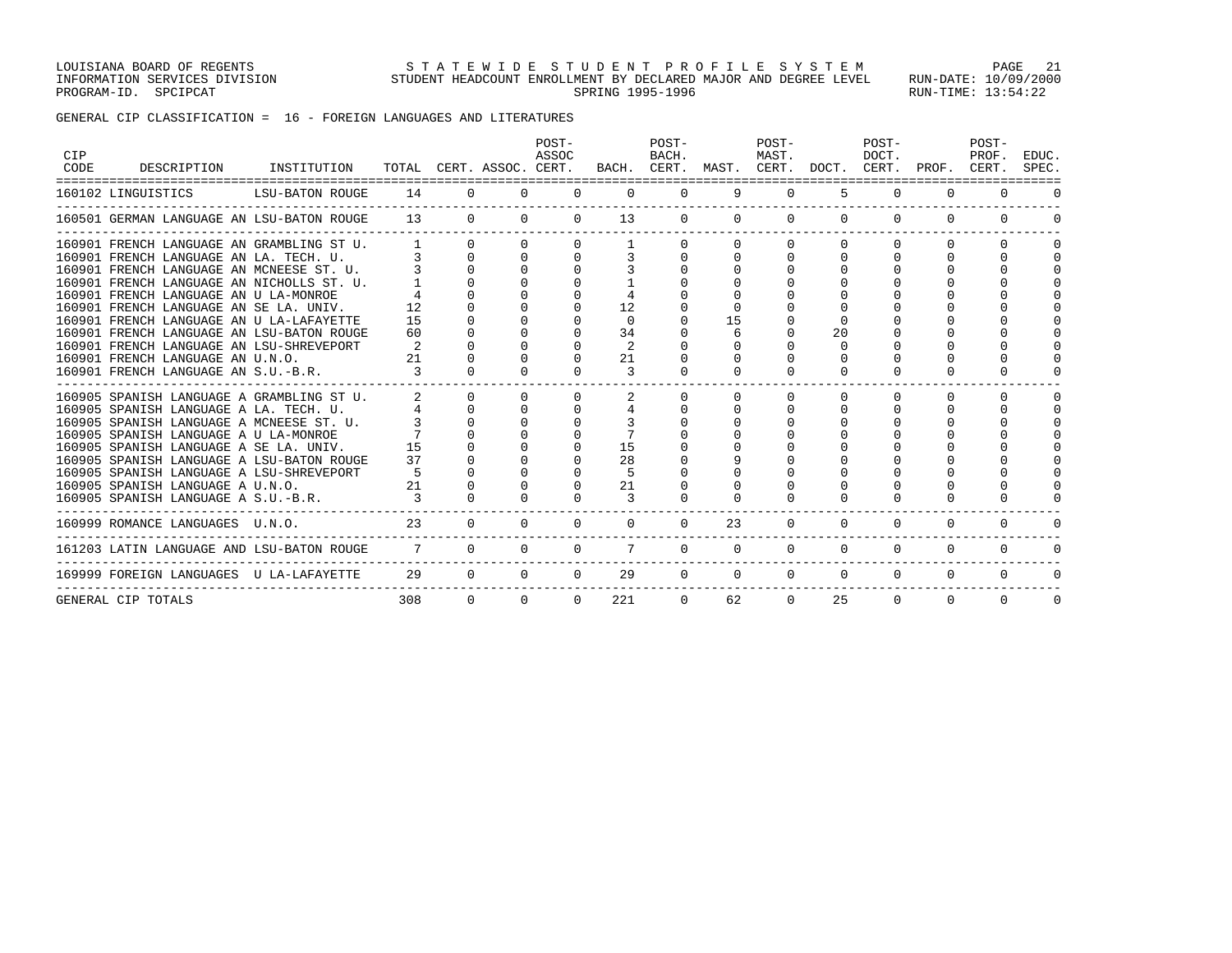GENERAL CIP CLASSIFICATION = 19 - HOME ECONOMICS

| CIP<br>CODE | DESCRIPTION                                                                 | INSTITUTION |                |                | TOTAL CERT. ASSOC. CERT. | POST-<br>ASSOC |                 | POST-<br>BACH. |             | POST-<br>MAST. | BACH. CERT. MAST. CERT. DOCT. CERT. PROF. CERT. | POST-<br>DOCT. |              | POST-<br>PROF. | EDUC.<br>SPEC. |
|-------------|-----------------------------------------------------------------------------|-------------|----------------|----------------|--------------------------|----------------|-----------------|----------------|-------------|----------------|-------------------------------------------------|----------------|--------------|----------------|----------------|
|             | -------------------------------<br>190101 HOME ECONOMICS, GE MCNEESE ST. U. |             | 117            | $\Omega$       | $\Omega$                 | $\Omega$       | 117             | $\Omega$       |             | $\Omega$       |                                                 | $\Omega$       | $\Omega$     | ∩              |                |
|             | 190101 HOME ECONOMICS, GE NICHOLLS ST. U.                                   |             | 166            | $\Omega$       | $\Omega$                 | $\Omega$       | 166             | $\Omega$       |             | $\Omega$       |                                                 | $\Omega$       | 0            | <sup>0</sup>   | O              |
|             | 190101 HOME ECONOMICS, GE U LA-MONROE                                       |             | $\overline{1}$ | $\Omega$       | $\Omega$                 | $\Omega$       | -1              | $\Omega$       |             | $\cap$         |                                                 | U              | $\Omega$     | $\Omega$       | ∩              |
|             | 190101 HOME ECONOMICS, GE NW STATE UNIV.                                    |             | 48             | $\Omega$       | $\Omega$                 | $\Omega$       | 48              | 0              | $\Omega$    |                |                                                 | $\Omega$       | $\Omega$     | $\Omega$       | ∩              |
|             | 190101 HOME ECONOMICS, GE U LA-LAFAYETTE                                    |             | 23             | $\Omega$       | $\Omega$                 | $\Omega$       | $\Omega$        | $\Omega$       | 23          |                |                                                 |                | <sup>0</sup> |                |                |
|             | 190101 HOME ECONOMICS, GE LSU-BATON ROUGE                                   |             | 59             | $\Omega$       | $\Omega$                 | $\Omega$       | $\Omega$        | $\Omega$       | 48          | $\Omega$       | 11                                              |                | $\Omega$     |                |                |
|             | 190402 CONSUMER ECONOMICS LA. TECH. U.                                      |             | 45             | $\Omega$       | $\Omega$                 | $\Omega$       | 45              | $\Omega$       | $\Omega$    | $\Omega$       | $\Omega$                                        | $\Omega$       | $\Omega$     | $\Omega$       | $\Omega$       |
|             | 190402 CONSUMER ECONOMICS SE LA. UNIV.                                      |             | 57             | $\Omega$       | $\Omega$                 | $\Omega$       | 57              | $\Omega$       | $\Omega$    | $\Omega$       | $\Omega$                                        | $\Omega$       | $\Omega$     | $\Omega$       | $\Omega$       |
|             | 190501 FOODS AND NUTRITIO LSU-BATON ROUGE                                   |             | - 6            | $\Omega$       | $\Omega$                 | $\Omega$       | 6               | $\Omega$       | $\Omega$    | $\Omega$       | $\Omega$                                        | $\Omega$       | $\Omega$     | $\Omega$       | $\Omega$       |
|             | 190501 FOODS AND NUTRITIO S.U.-B.R.                                         |             | 56             | $\Omega$       | $\Omega$                 | $\Omega$       | 56              | $\Omega$       | $\Omega$    | $\Omega$       | $\Omega$                                        | $\Omega$       | $\Omega$     | $\Omega$       | $\Omega$       |
|             | 190503 DIETETICS/HUMAN NU DELGADO C. C.                                     |             | 79             | $\Omega$       | 79                       | $\Omega$       | $\Omega$        | $\Omega$       | $\Omega$    | $\Omega$       | $\Omega$                                        | $\Omega$       | $\Omega$     | $\Omega$       | $\Omega$       |
|             | 190503 DIETETICS/HUMAN NU LA. TECH. U.                                      |             | 133            | $\Omega$       | $\Omega$                 | $\Omega$       | 89              | $\Omega$       | 44          | $\Omega$       | $\Omega$                                        | $\Omega$       | $\Omega$     | $\Omega$       | O              |
|             | 190503 DIETETICS/HUMAN NU NICHOLLS ST. U.                                   |             | 66             | $\Omega$       | $\Omega$                 | $\Omega$       | 66              | <sup>n</sup>   | $\Omega$    | $\Omega$       |                                                 | $\Omega$       | 0            | $\Omega$       | 0              |
|             | 190503 DIETETICS/HUMAN NU U LA-LAFAYETTE                                    |             | 228            |                |                          | $\Omega$       | 228             |                |             |                |                                                 |                | 0            | $\Omega$       | $\Omega$       |
|             | 190503 DIETETICS/HUMAN NU LSU-BATON ROUGE                                   |             | 157            | $\Omega$       | $\Omega$                 | $\Omega$       | 157             | $\Omega$       | 0           | $\cap$         |                                                 |                | $\Omega$     |                |                |
|             | 190701 INDIVIDUAL AND FAM LSU-BATON ROUGE                                   |             | 147            | $\overline{0}$ | $\overline{0}$           | $\mathbf{0}$   | 147             | 0              | $\mathbf 0$ | $\mathbf{0}$   | 0                                               | 0              | $\mathbf 0$  | 0              | $\Omega$       |
|             | 190703 FAMILY AND MARRIAG U LA-MONROE                                       |             | 30             | $\Omega$       | $\overline{0}$           | $\mathbf{0}$   | $\mathbf 0$     | $\mathbf 0$    | 30          | $\mathbf 0$    | $\mathbf 0$                                     | $\mathbf 0$    | $\mathbf 0$  | $\Omega$       | $\Omega$       |
|             | 190705 GERONTOLOGICAL SER U LA-MONROE                                       |             | 12             | $\Omega$       | $\Omega$                 | $\Omega$       | $\Omega$        | 12             | $\Omega$    | $\Omega$       | $\Omega$                                        | $\Omega$       | $\Omega$     | $\Omega$       | $\Omega$       |
|             | 190706 CHILD GROWTH, CARE GRAMBLING ST U.                                   |             | 15             | $\Omega$       | 15                       | $\Omega$       | $\Omega$        | $\Omega$       | $\Omega$    | $\Omega$       | $\Omega$                                        | $\Omega$       | $\Omega$     | $\Omega$       | 0              |
|             | 190706 CHILD GROWTH, CARE LA. TECH. U.                                      |             | 147            | $\Omega$       | $\Omega$                 | $\Omega$       | 147             | $\Omega$       | $\Omega$    | $\Omega$       | $\Omega$                                        | $\Omega$       | $\Omega$     | $\Omega$       | $\Omega$       |
|             | 190706 CHILD GROWTH, CARE U LA-MONROE                                       |             | $\overline{1}$ | $\Omega$       | $\Omega$                 | $\mathbf{0}$   | $\overline{1}$  | 0              | $\Omega$    | $\mathbf 0$    | $\Omega$                                        | $\Omega$       | $\Omega$     | $\mathbf 0$    | $\Omega$       |
|             | 190706 CHILD GROWTH, CARE S.U.-B.R.                                         |             | 53             | $\Omega$       | $\Omega$                 | $\Omega$       | 53              | $\Omega$       | $\Omega$    | $\Omega$       | $\Omega$                                        | $\Omega$       | $\Omega$     | $\Omega$       | $\Omega$       |
|             | 190799 INDIVIDUAL AND FAM U LA-LAFAYETTE                                    |             | 280            | $\Omega$       | $\Omega$                 | $\Omega$       | 280             | $\mathbf{0}$   | $\Omega$    | $\Omega$       | $\Omega$                                        | $\Omega$       | $\Omega$     | $\Omega$       | <sup>0</sup>   |
|             | 190901 CLOTHING/APPAREL A SE LA. UNIV.                                      |             | 45             | $\Omega$       | $\Omega$                 | $\Omega$       | 45              | $\Omega$       | $\Omega$    | $\Omega$       | $\Omega$                                        | $\Omega$       | 0            | 0              | $\Omega$       |
|             | 190901 CLOTHING/APPAREL A S.U.-B.R.                                         |             | 21             | $\Omega$       | $\Omega$                 | $\Omega$       | 21              | $\Omega$       | $\Omega$    | $\Omega$       | $\Omega$                                        | $\Omega$       | $\Omega$     | $\Omega$       | $\Omega$       |
|             | GENERAL CIP TOTALS                                                          |             | 1,992          | $\Omega$       | 94                       |                | $0 \quad 1.730$ | 12             | 145         | $\Omega$       | 11                                              | $\Omega$       | $\Omega$     | $\Omega$       | $\Omega$       |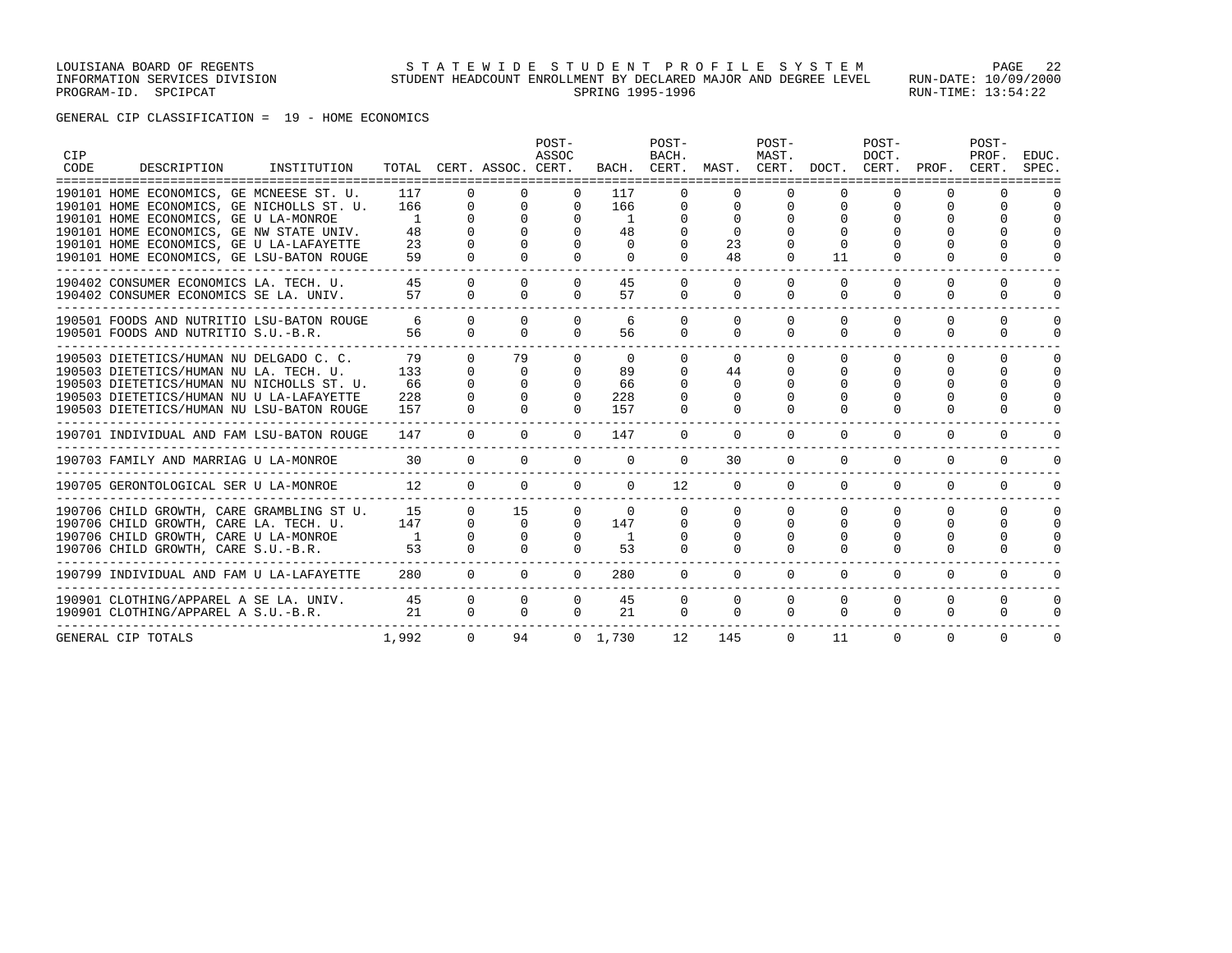LOUISIANA BOARD OF REGENTS STATEWIDE STUDENT PROFILE SYSTEM PAGE 23 INFORMATION SERVICES DIVISION STUDENT HEADCOUNT ENROLLMENT BY DECLARED MAJOR AND DEGREE LEVEL RUN-DATE: 10/09/2000 PROGRAM-ID. SPCIPCAT SERING 1995-1996 RUN-TIME: 13:54:22

GENERAL CIP CLASSIFICATION = 20 - VOCATIONAL HOME ECONOMICS

| <b>CIP</b><br>CODE | DESCRIPTION                                 | INSTITUTION | TOTAL | CERT | ASSOC. | POST-<br>ASSOC<br>CERT | <b>BACH</b> | POST-<br>BACH.<br>CERT | MAST | $POST-$<br>MAST.<br>CERT | DOCT. | POST-<br>DOCT.<br>CERT. | PROF | POST-<br>PROF.<br>CERT. | EDUC.<br>SPEC. |
|--------------------|---------------------------------------------|-------------|-------|------|--------|------------------------|-------------|------------------------|------|--------------------------|-------|-------------------------|------|-------------------------|----------------|
|                    | 200203 CHILD CARE SERVICE U LA-MONROE       |             | 43    |      | 43     |                        |             |                        |      |                          |       |                         |      |                         |                |
|                    | 200203 CHILD CARE SERVICE S.U. - SHREVEPORT |             |       |      |        |                        |             |                        |      |                          |       |                         |      |                         |                |
|                    | 200401 INSTITUTIONAL FOOD NUNEZ C. C.       |             | 27    |      | 21     |                        |             |                        |      |                          |       |                         |      |                         |                |
|                    | 200401 INSTITUTIONAL FOOD DELGADO C. C.     |             | 180   |      | 177    |                        |             |                        |      |                          |       |                         |      |                         |                |
|                    | 200401 INSTITUTIONAL FOOD GRAMBLING ST U.   |             | 10    |      |        |                        | 10          |                        |      |                          |       |                         |      |                         |                |
|                    | 200401 INSTITUTIONAL FOOD U LA-LAFAYETTE    |             | 18    |      |        |                        | 18          |                        |      |                          |       |                         |      |                         | 0              |
|                    | GENERAL CIP TOTALS                          |             | 282   |      | 245    |                        | 28          |                        |      |                          |       |                         |      |                         |                |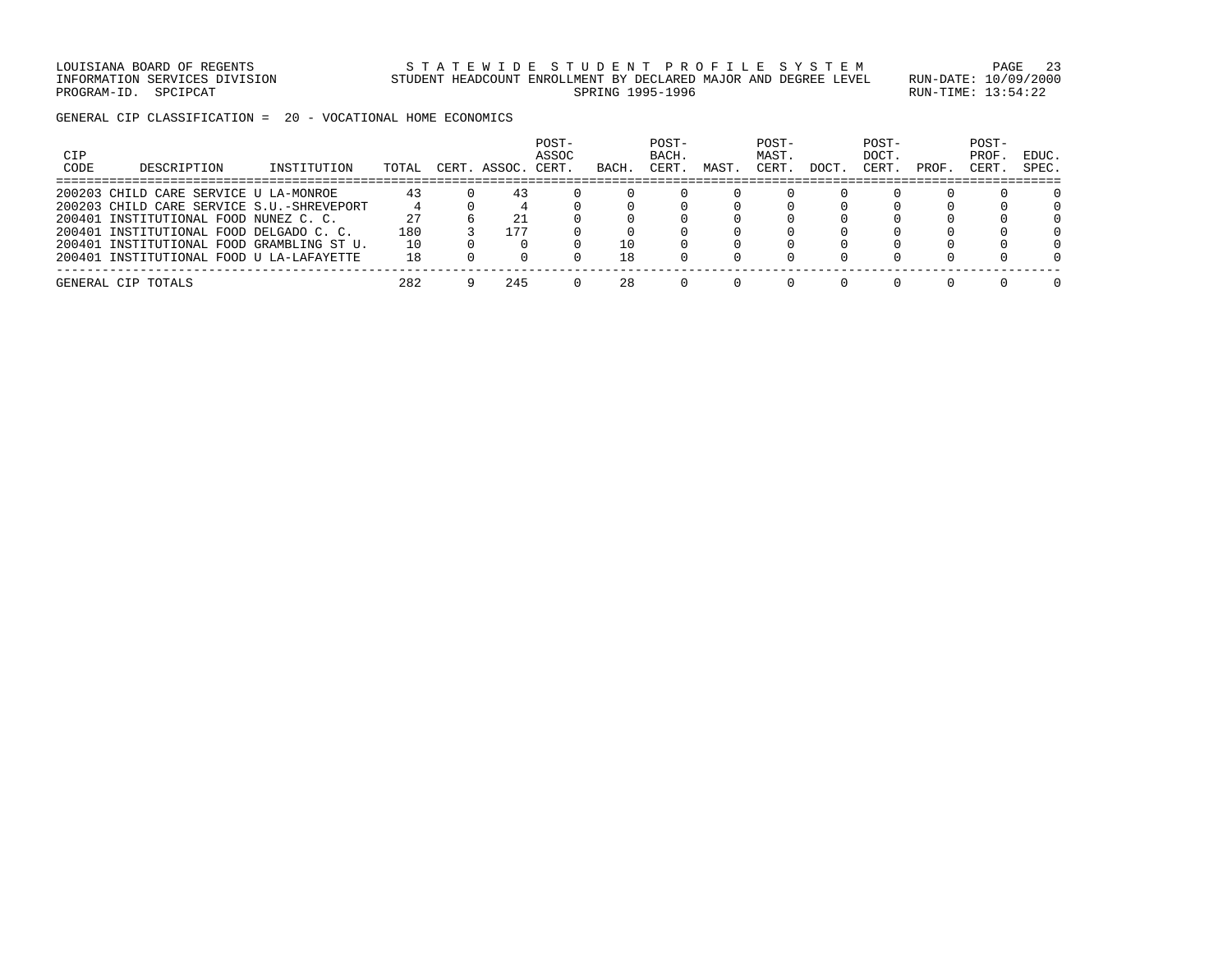GENERAL CIP CLASSIFICATION = 22 - LAW AND LEGAL STUDIES

| <b>CIP</b><br>CODE | DESCRIPTION                               | INSTITUTION     | TOTAL | CERT. | ASSOC. | POST-<br>ASSOC<br>CERT. | BACH. | POST-<br>BACH.<br>CERT. | MAST. | POST-<br>MAST.<br>CERT. | DOCT.        | POST-<br>DOCT.<br>CERT. | PROF. | POST-<br>PROF<br>CERT. | EDUC.<br>SPEC. |
|--------------------|-------------------------------------------|-----------------|-------|-------|--------|-------------------------|-------|-------------------------|-------|-------------------------|--------------|-------------------------|-------|------------------------|----------------|
|                    | 220101 LAW (LL.B., J.D.)                  | LSU LAW CENTER  | 623   |       |        |                         |       |                         |       |                         |              |                         | 623   |                        |                |
|                    | 220101 LAW (LL.B., J.D.)                  | $S.U.-B.R.$     | 315   |       |        |                         |       |                         |       |                         |              |                         | 315   |                        |                |
|                    | 220102 PRE-LAW STUDIES                    | GRAMBLING ST U. | 114   |       |        |                         | 114   |                         |       |                         |              |                         |       |                        |                |
|                    | 220102 PRE-LAW STUDIES                    | LA. TECH. U.    | 36    |       |        |                         | 36    |                         |       |                         |              |                         |       |                        |                |
|                    | 220102 PRE-LAW STUDIES                    | NICHOLLS ST. U. | 33    |       |        |                         | 33    |                         |       |                         |              |                         |       |                        |                |
|                    | 220102 PRE-LAW STUDIES                    | U LA-MONROE     | 86    |       |        |                         | 86    |                         |       |                         |              |                         |       |                        |                |
|                    | 220102 PRE-LAW STUDIES                    | U LA-LAFAYETTE  | 104   |       |        |                         | 104   |                         |       |                         |              |                         |       |                        |                |
|                    | 220102 PRE-LAW STUDIES                    | LSU-BATON ROUGE | 51    |       |        |                         | 51    |                         |       |                         |              |                         |       |                        |                |
|                    | 220103 PARALEGAL/LEGAL AS MCNEESE ST. U.  |                 | 74    |       | 74     |                         |       |                         |       |                         |              |                         |       |                        |                |
|                    | 220103 PARALEGAL/LEGAL AS NICHOLLS ST. U. |                 | 38    |       | 38     |                         |       |                         |       |                         |              |                         |       |                        |                |
|                    | 220103 PARALEGAL/LEGAL AS S.U.-SHREVEPORT |                 | 34    |       | 34     |                         |       |                         |       |                         |              |                         |       |                        |                |
|                    | GENERAL CIP TOTALS                        |                 | 1,508 |       | 146    | $\Omega$                | 424   | $\Omega$                | O     | $\Omega$                | <sup>0</sup> |                         | 938   |                        |                |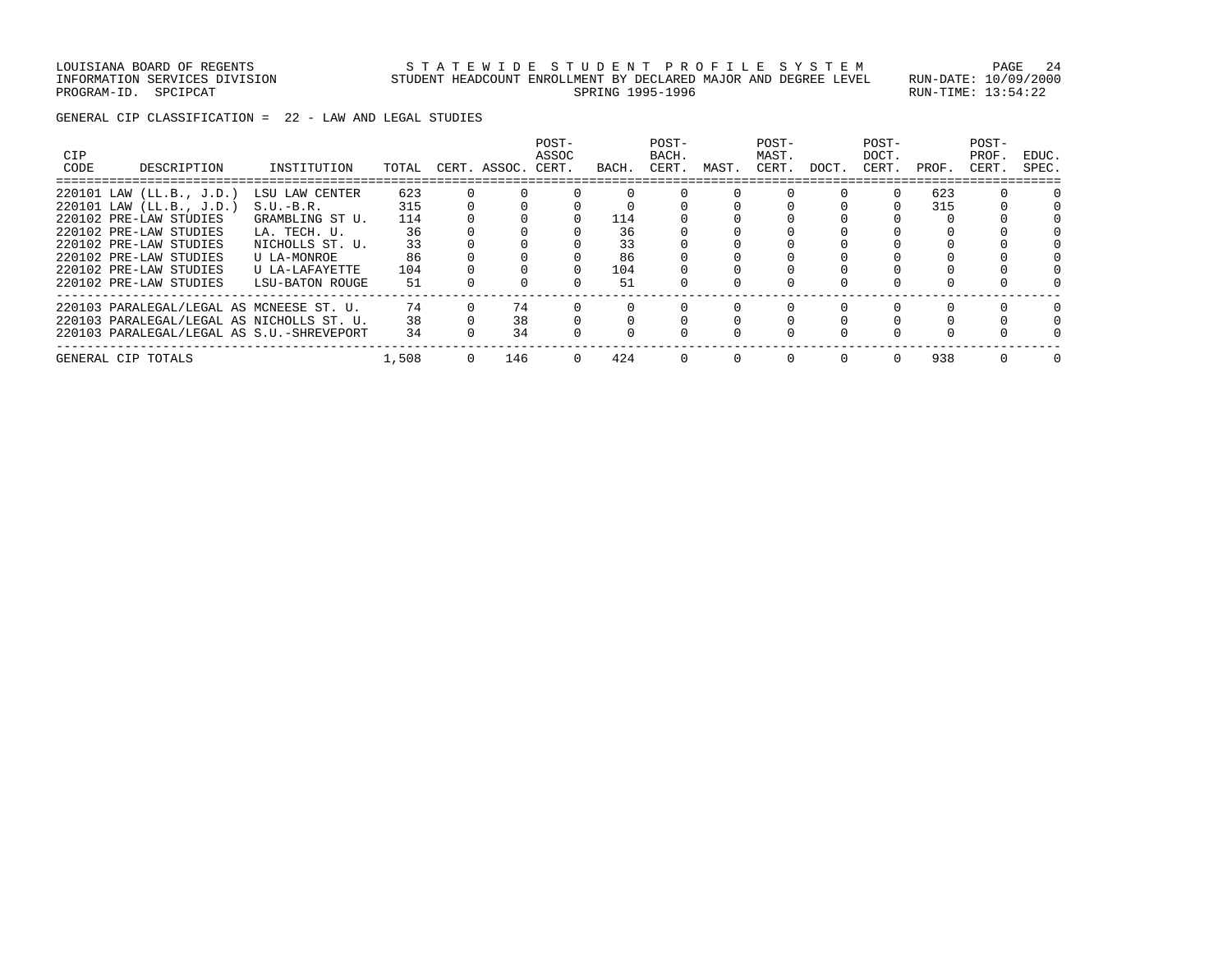LOUISIANA BOARD OF REGENTS S T A T E W I D E S T U D E N T P R O F I L E S Y S T E M PAGE 25 INFORMATION SERVICES DIVISION STUDENT HEADCOUNT ENROLLMENT BY DECLARED MAJOR AND DEGREE LEVEL RUN-DATE: 10/09/2000 PROGRAM-ID. SPCIPCAT SERING 1995-1996 RUN-TIME: 13:54:22

GENERAL CIP CLASSIFICATION = 23 - ENGLISH LANGUAGE AND LITERATURE/LETTERS

| <b>CIP</b><br>CODE | DESCRIPTION<br>INSTITUTION                                                            |            |              | TOTAL CERT. ASSOC. CERT. | POST-<br>ASSOC |                 | POST-<br>BACH. | BACH. CERT. MAST. CERT. DOCT. | POST-<br>MAST. |          | POST-<br>DOCT.<br>CERT. | PROF.        | POST-<br>PROF.<br>CERT. | EDUC.<br>SPEC. |
|--------------------|---------------------------------------------------------------------------------------|------------|--------------|--------------------------|----------------|-----------------|----------------|-------------------------------|----------------|----------|-------------------------|--------------|-------------------------|----------------|
|                    | 230101 ENGLISH LANGUAGE A GRAMBLING ST U.                                             | 43         |              |                          | $\Omega$       | 43              | $\Omega$       | $\Omega$                      | $\Omega$       |          |                         |              |                         |                |
|                    | 230101 ENGLISH LANGUAGE A LA. TECH. U.                                                | 49         | $\Omega$     | $\Omega$                 | $\Omega$       | 36              | 0              | 13                            | 0              |          |                         |              |                         |                |
|                    | 230101 ENGLISH LANGUAGE A MCNEESE ST. U.                                              | 55         |              |                          |                | 38              |                | 17                            |                |          |                         |              |                         |                |
|                    | 230101 ENGLISH LANGUAGE A NICHOLLS ST. U.                                             | 21         |              |                          |                | 21              |                | $\Omega$                      |                |          |                         |              |                         |                |
|                    | 230101 ENGLISH LANGUAGE A U LA-MONROE                                                 | 72         |              |                          |                | 43              |                | 29                            |                |          |                         |              |                         |                |
|                    | 230101 ENGLISH LANGUAGE A NW STATE UNIV.                                              | 73         |              |                          |                | 48              |                | 25                            |                |          |                         |              |                         |                |
|                    | 230101 ENGLISH LANGUAGE A SE LA. UNIV.                                                | 114        |              |                          |                | 98              |                | 16                            |                |          |                         |              |                         |                |
|                    | 230101 ENGLISH LANGUAGE A U LA-LAFAYETTE<br>230101 ENGLISH LANGUAGE A LSU-BATON ROUGE | 290<br>585 |              |                          |                | 203<br>461      |                | 44<br>28                      |                | 43<br>96 |                         |              |                         |                |
|                    | 230101 ENGLISH LANGUAGE A LSU-SHREVEPORT                                              | 51         |              |                          |                | 51              |                | $\Omega$                      |                | $\Omega$ |                         |              |                         |                |
|                    | 230101 ENGLISH LANGUAGE A U.N.O.                                                      | 303        |              |                          |                | 230             |                | 73                            |                |          |                         |              |                         |                |
|                    | 230101 ENGLISH LANGUAGE A S.U.-B.R.                                                   | 70         |              |                          | $\Omega$       | 70              | $\Omega$       | $\Omega$                      |                |          |                         |              |                         |                |
|                    | 230101 ENGLISH LANGUAGE A S.U.-N.O.                                                   | 11         |              |                          |                | 11              | $\Omega$       | $\Omega$                      | $\Omega$       | 0        | <sup>n</sup>            |              | $\Omega$                |                |
|                    | 230301 COMPARATIVE LITERA LSU-BATON ROUGE                                             | 16         | $\Omega$     |                          | $\Omega$       | $\Omega$        | $\Omega$       |                               | $\Omega$       | 15       | $\Omega$                |              | $\Omega$                |                |
|                    | 230501 ENGLISH CREATIVE W MCNEESE ST. U.                                              | 20         | $\Omega$     | $\Omega$                 | $\Omega$       | $\Omega$        | $\Omega$       | 20                            | $\Omega$       | $\Omega$ | $\Omega$                | <sup>0</sup> | $\Omega$                | $\Omega$       |
|                    | 230501 ENGLISH CREATIVE W U LA-LAFAYETTE                                              | 22         | $\Omega$     | $\Omega$                 | $\Omega$       | $\Omega$        | $\mathbf{0}$   | $\Omega$                      | 0              | 22       | $\Omega$                |              | $\Omega$                | $\Omega$       |
|                    | 230501 ENGLISH CREATIVE W LSU-BATON ROUGE                                             | 27         | $\Omega$     |                          | $\Omega$       |                 | $\Omega$       | 27                            | $\Omega$       | $\Omega$ | $\Omega$                |              |                         |                |
|                    | 231001 SPEECH AND RHETORI LA. TECH. U.                                                | 65         |              |                          |                | 57              | $\Omega$       |                               | U              |          |                         |              | $\Omega$                | $\Omega$       |
|                    | 231001 SPEECH AND RHETORI MCNEESE ST. U.                                              | 39         |              |                          |                | 39              |                |                               |                |          |                         |              | $\Omega$                |                |
|                    | 231001 SPEECH AND RHETORI U LA-MONROE                                                 | 39         |              |                          |                | 39              |                |                               |                |          |                         |              |                         |                |
|                    | 231001 SPEECH AND RHETORI NW STATE UNIV.                                              | 71         |              |                          |                | 71              |                |                               |                |          |                         |              |                         |                |
|                    | 231001 SPEECH AND RHETORI LSU-BATON ROUGE                                             | 108        |              |                          |                | 71              |                |                               |                | 28       |                         |              |                         |                |
|                    | 231001 SPEECH AND RHETORI LSU-SHREVEPORT                                              | 9          |              |                          |                | 9               |                |                               |                | 0        |                         |              |                         |                |
|                    | 231001 SPEECH AND RHETORI S.U.-B.R.                                                   |            |              |                          |                |                 |                |                               | $\Omega$       | $\Omega$ |                         |              |                         |                |
|                    | 239999 ENGLISH LANGUAGE A U LA-LAFAYETTE                                              | 13         | $\Omega$     | $\Omega$                 | $\Omega$       | $\Omega$        | $\Omega$       | $\Omega$                      | $\Omega$       | 13       | $\Omega$                | $\Omega$     | 0                       | $\Omega$       |
|                    | GENERAL CIP TOTALS                                                                    | 2,171      | $\mathbf{0}$ | $\circ$                  |                | $0 \quad 1.644$ | $\mathbf{0}$   | 310                           | $\Omega$       | 217      | 0                       |              | $\Omega$                | 0              |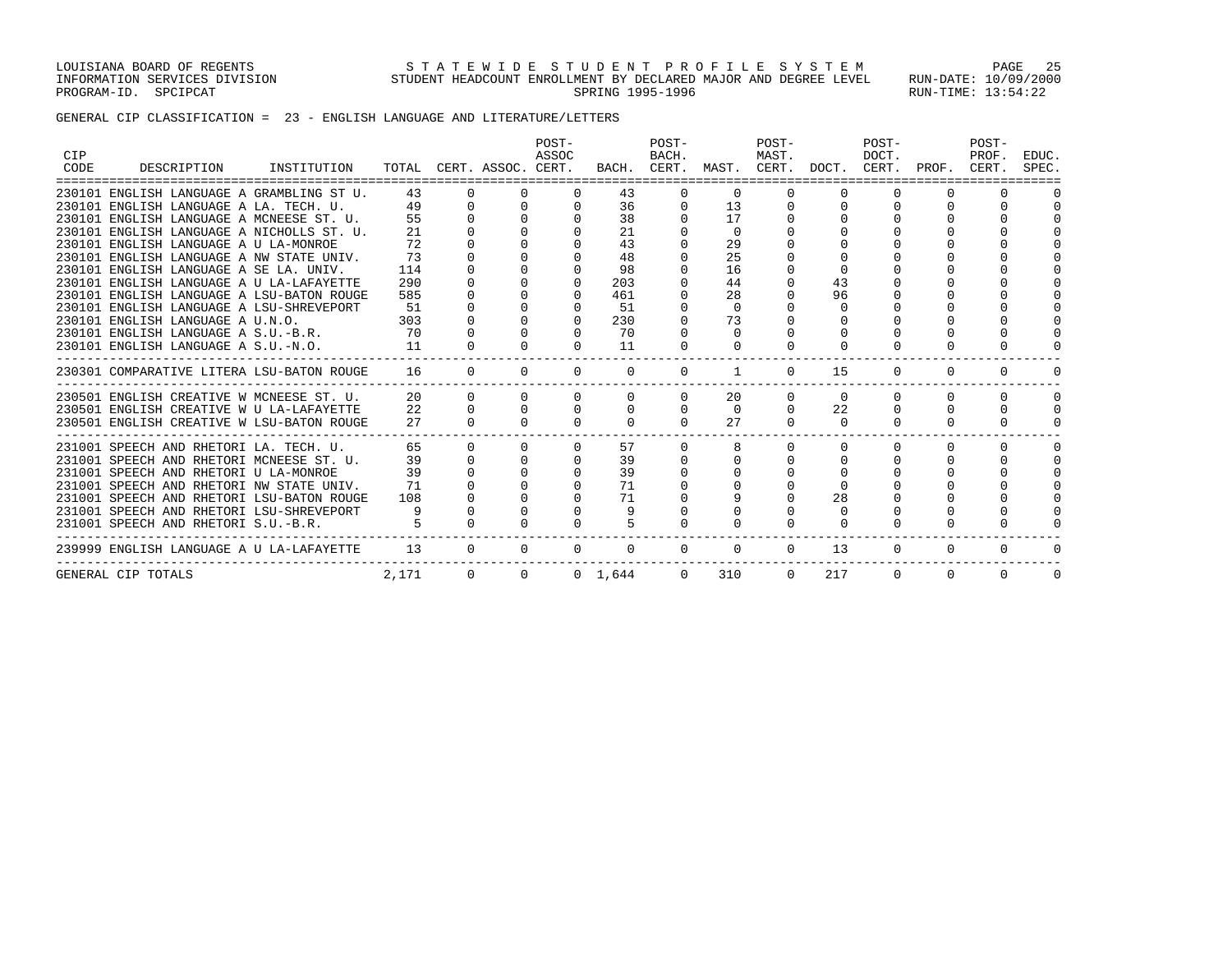LOUISIANA BOARD OF REGENTS STATEWIDE STUDENT PROFILE SYSTEM PAGE 26 INFORMATION SERVICES DIVISION STUDENT HEADCOUNT ENROLLMENT BY DECLARED MAJOR AND DEGREE LEVEL RUN-DATE: 10/09/2000 PROGRAM-ID. SPCIPCAT SERING 1995-1996 RUN-TIME: 13:54:22

GENERAL CIP CLASSIFICATION = 24 - LIBERAL ARTS AND SCIENCES, GENERAL STUDIES AND HUMANITIES

|                    |                                           |                    |        |          |                    | POST-        |                 | POST-       |          | POST-    |                               | POST-          |              | POST-          |          |
|--------------------|-------------------------------------------|--------------------|--------|----------|--------------------|--------------|-----------------|-------------|----------|----------|-------------------------------|----------------|--------------|----------------|----------|
| <b>CIP</b><br>CODE | DESCRIPTION                               | INSTITUTION        | TOTAL  |          | CERT. ASSOC. CERT. | ASSOC        |                 | BACH.       |          | MAST.    | BACH. CERT. MAST. CERT. DOCT. | DOCT.<br>CERT. | PROF.        | PROF.<br>CERT. | EDUC.    |
|                    | :=================                        |                    |        |          |                    |              |                 |             |          |          |                               |                |              |                | SPEC.    |
|                    | 240000 TRANSFER PROGRAM                   | NUNEZ C. C.        | 222    | 0        | 222                | $\Omega$     | $\Omega$        | $\Omega$    | $\Omega$ | $\Omega$ |                               | $\Omega$       | $\Omega$     | $\Omega$       |          |
|                    | 240000 TRANSFER PROGRAM                   | LA. TECH. U.       | 328    | $\Omega$ | 141                | $\mathbf{0}$ | 187             | 0           | $\Omega$ | 0        |                               | 0              | $\Omega$     | $\Omega$       | $\Omega$ |
|                    | 240000 TRANSFER PROGRAM                   | MCNEESE ST. U.     | 29     |          | $\Omega$           | $\Omega$     | 29              | 0           |          | 0        |                               |                | <sup>0</sup> | $\Omega$       | $\Omega$ |
|                    | 240000 TRANSFER PROGRAM                   | NICHOLLS ST. U.    | 194    |          | $\Omega$           | $\Omega$     | 194             | $\Omega$    |          |          |                               |                |              | $\Omega$       | $\Omega$ |
|                    | 240000 TRANSFER PROGRAM                   | <b>U LA-MONROE</b> | 85     |          | $\mathbf{0}$       | $\Omega$     | 85              | 0           |          |          |                               |                |              | $\Omega$       | $\cap$   |
|                    | 240000 TRANSFER PROGRAM                   | NW STATE UNIV.     | 181    |          | $\Omega$           | $\Omega$     | 181             |             |          |          |                               |                |              |                |          |
|                    | 240000 TRANSFER PROGRAM                   | SE LA. UNIV.       | 265    |          |                    | $\Omega$     | 265             |             |          |          |                               |                |              | $\Omega$       | $\cap$   |
|                    | 240000 TRANSFER PROGRAM                   | U LA-LAFAYETTE     | 285    |          | $\Omega$           | $\Omega$     | 285             | 0           |          | O        |                               | 0              | <sup>0</sup> | $\Omega$       | $\Omega$ |
|                    | 240000 TRANSFER PROGRAM                   | LSU-ALEXANDRIA     | 1,457  |          | $\Omega$           |              | $0 \quad 1.457$ |             |          |          |                               |                | 0            | 0              | $\Omega$ |
|                    | 240000 TRANSFER PROGRAM                   | S.U.-SHREVEPORT    | 37     | $\Omega$ | $\Omega$           | $\Omega$     | 37              | $\Omega$    | $\Omega$ | $\Omega$ | $\Omega$                      | $\Omega$       | $\Omega$     | $\Omega$       | $\Omega$ |
|                    | 240101 LIBERAL ARTS AND S NUNEZ C. C.     |                    | 25     | $\Omega$ | 25                 | $\Omega$     | $\mathbf 0$     | $\Omega$    | $\Omega$ | $\Omega$ | $\Omega$                      | $\Omega$       | $\Omega$     | 0              | $\Omega$ |
|                    | 240101 LIBERAL ARTS AND S LSU-BATON ROUGE |                    | 87     | $\Omega$ | $\Omega$           | $\Omega$     | 87              | $\Omega$    | $\Omega$ | $\Omega$ | $\Omega$                      | $\Omega$       | $\Omega$     | $\Omega$       | $\Omega$ |
|                    | 240102 GENERAL STUDIES                    | NUNEZ C. C.        | 350    | $\Omega$ | 350                | $\Omega$     | $\mathbf{0}$    | $\mathbf 0$ | 0        | 0        | 0                             | 0              | 0            | $\mathbf 0$    | $\Omega$ |
|                    | 240102 GENERAL STUDIES                    | DELGADO C. C.      | 1,521  |          | $0 \quad 1.521$    | $\mathbf{0}$ | $\mathbf{0}$    | 0           | $\Omega$ | 0        | $\Omega$                      | $\Omega$       | $\Omega$     | $\mathbf 0$    | $\Omega$ |
|                    | 240102 GENERAL STUDIES                    | LA. TECH. U.       | 671    |          | $\Omega$           | $\Omega$     | 671             | 0           | U        | 0        |                               | 0              | $\Omega$     | $\Omega$       | $\Omega$ |
|                    | 240102 GENERAL STUDIES                    | MCNEESE ST. U.     | 42     |          | 42                 |              | $\Omega$        |             |          | O        |                               |                | $\cap$       | $\Omega$       | $\Omega$ |
|                    | 240102 GENERAL STUDIES                    | NICHOLLS ST. U.    | 388    | $\Omega$ | 19                 | $\Omega$     | 369             | $\Omega$    |          | O        |                               |                |              | $\Omega$       | $\cap$   |
|                    | 240102 GENERAL STUDIES                    | <b>U LA-MONROE</b> | 602    |          | 64                 | 0            | 538             |             |          |          |                               |                |              | $\Omega$       |          |
|                    | 240102 GENERAL STUDIES                    | NW STATE UNIV.     | 1,089  | $\Omega$ | 143                | $\Omega$     | 946             | $\Omega$    |          | O        |                               |                |              | $\Omega$       | $\cap$   |
|                    | 240102 GENERAL STUDIES                    | SE LA. UNIV.       | 160    |          | $\Omega$           | $\Omega$     | 160             | 0           |          |          |                               |                |              | $\Omega$       |          |
|                    | 240102 GENERAL STUDIES                    | U LA-LAFAYETTE     | 886    | $\Omega$ | 132                |              | 754             |             |          |          |                               |                |              | ∩              |          |
|                    | 240102 GENERAL STUDIES                    | LSU-BATON ROUGE    | 707    |          | $\Omega$           | $\Omega$     | 707             |             |          |          |                               |                |              | $\Omega$       |          |
|                    | 240102 GENERAL STUDIES                    | LSU-EUNICE         | 51     |          | 51                 | 0            | 0               | O           |          |          |                               |                |              | 0              |          |
|                    | 240102 GENERAL STUDIES                    | LSU-SHREVEPORT     | 129    |          | $\Omega$           | 0            | 129             |             |          |          |                               |                |              | $\Omega$       | ∩        |
|                    | 240102 GENERAL STUDIES                    | U.N.O.             | 892    | $\Omega$ | $\Omega$           | $\Omega$     | 892             | $\Omega$    | $\Omega$ | $\Omega$ | $\Omega$                      | $\Omega$       | $\Omega$     | $\Omega$       | $\cap$   |
|                    | 240103 HUMANITIES/HUMANIS GRAMBLING ST U. |                    | 14     | $\Omega$ | $\Omega$           | $\Omega$     | $\Omega$        | $\Omega$    | 14       | $\Omega$ | $\Omega$                      | $\Omega$       | $\Omega$     | $\Omega$       | $\Omega$ |
|                    | 240103 HUMANITIES/HUMANIS MCNEESE ST. U.  |                    | 142    | $\Omega$ | $\Omega$           | $\mathbf{0}$ | 142             | 0           | 0        | 0        | $\Omega$                      | 0              | 0            | $\mathbf 0$    | $\Omega$ |
|                    | 240103 HUMANITIES/HUMANIS SE LA. UNIV.    |                    | 73     |          | $\Omega$           | $\Omega$     | 73              | 0           | $\Omega$ | 0        |                               | 0              | $\Omega$     | 0              | $\Omega$ |
|                    | 240103 HUMANITIES/HUMANIS LSU-BATON ROUGE |                    | 29     |          | $\Omega$           | $\Omega$     | $\Omega$        | $\Omega$    | 29       | O        |                               |                | $\Omega$     | $\Omega$       | $\Omega$ |
|                    | 240103 HUMANITIES/HUMANIS LSU-SHREVEPORT  |                    | 34     | $\Omega$ | $\Omega$           | $\Omega$     | $\Omega$        | $\Omega$    | 34       | 0        | $\Omega$                      | $\Omega$       | $\Omega$     | $\Omega$       | $\Omega$ |
|                    | 240199 LIBERAL ART & SCIE NUNEZ C. C.     |                    | 76     | $\Omega$ | 76                 | $\Omega$     | $\Omega$        | $\Omega$    | $\Omega$ | $\Omega$ | $\Omega$                      | $\Omega$       | $\Omega$     | $\Omega$       | $\Omega$ |
|                    | GENERAL CIP TOTALS                        |                    | 11,051 |          | 0, 2.786           |              | 0 8.188         | $\Omega$    | 77       | $\Omega$ | $\Omega$                      | $\Omega$       | $\Omega$     | $\Omega$       | $\Omega$ |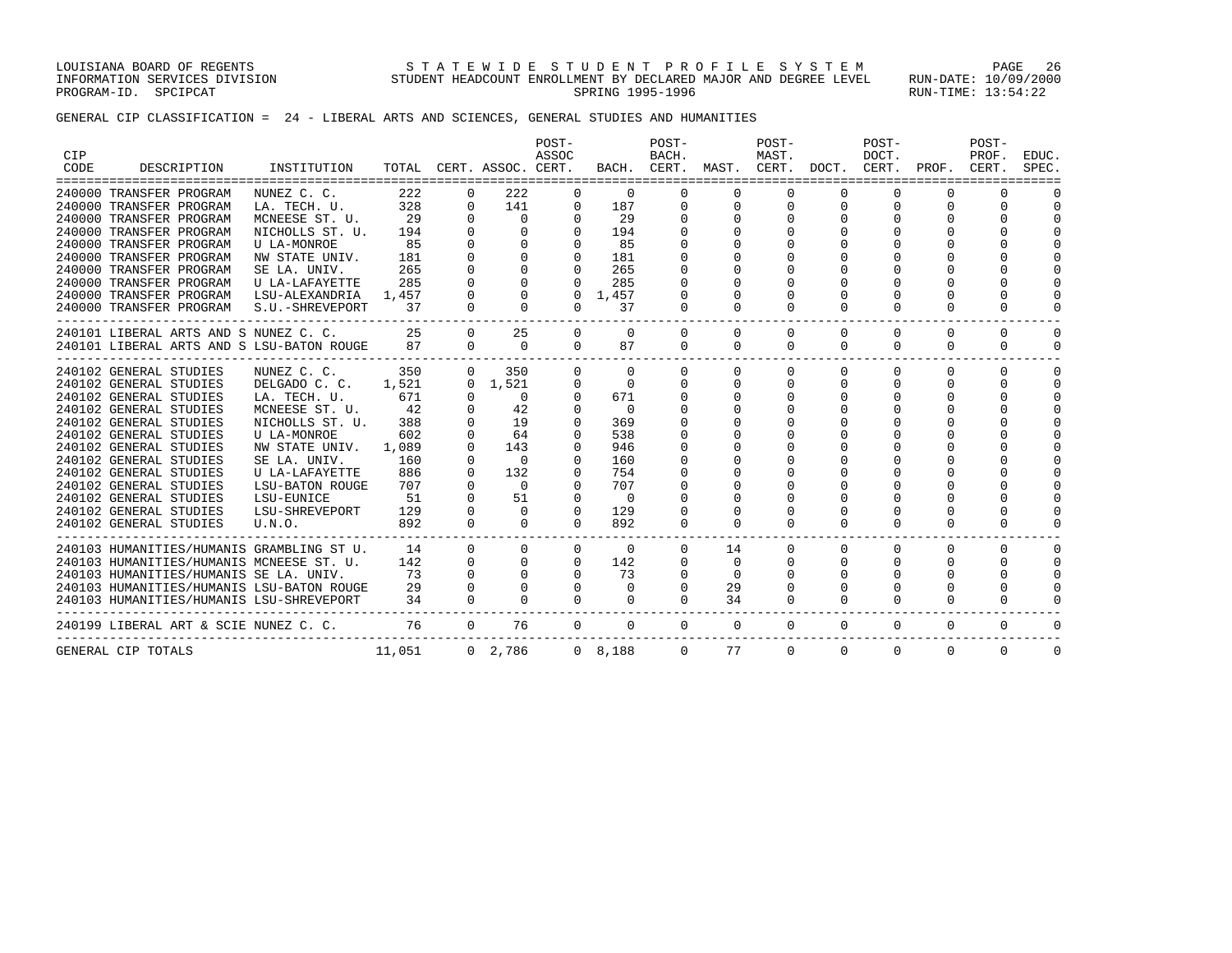LOUISIANA BOARD OF REGENTS STATEWIDE STUDENT PROFILE SYSTEM PAGE 27 INFORMATION SERVICES DIVISION STUDENT HEADCOUNT ENROLLMENT BY DECLARED MAJOR AND DEGREE LEVEL RUN-DATE: 10/09/2000 PROGRAM-ID. SPCIPCAT SERING 1995-1996 RUN-TIME: 13:54:22

GENERAL CIP CLASSIFICATION = 25 - LIBRARY SCIENCE

| CIP<br>CODE | DESCRIPTION                                   | INSTITUTION |     | TOTAL CERT. ASSOC. CERT.                                                                                                                                                                                                                                                                                                                                                                                                                                                                          | POST-<br>ASSOC | BACH.                               | POST-<br>BACH.<br>CERT. | MAST.      | POST-<br>MAST.<br>CERT.                                | DOCT. | POST-<br>DOCT.<br>CERT. | PROF. | POST-<br>PROF.<br>CERT. | EDUC.<br>SPEC. |
|-------------|-----------------------------------------------|-------------|-----|---------------------------------------------------------------------------------------------------------------------------------------------------------------------------------------------------------------------------------------------------------------------------------------------------------------------------------------------------------------------------------------------------------------------------------------------------------------------------------------------------|----------------|-------------------------------------|-------------------------|------------|--------------------------------------------------------|-------|-------------------------|-------|-------------------------|----------------|
|             | 250101 LIBRARY SCIENCE/LI LSU-BATON ROUGE 124 |             |     | $\begin{array}{ccc} & & & & \text{if } & \text{if } & \text{if } & \text{if } & \text{if } & \text{if } & \text{if } & \text{if } & \text{if } & \text{if } & \text{if } & \text{if } & \text{if } & \text{if } & \text{if } & \text{if } & \text{if } & \text{if } & \text{if } & \text{if } & \text{if } & \text{if } & \text{if } & \text{if } & \text{if } & \text{if } & \text{if } & \text{if } & \text{if } & \text{if } & \text{if } & \text{if } & \text{if } & \text{if } & \text{if }$ |                | $\begin{matrix} 0 & 0 \end{matrix}$ |                         | $0 \t 124$ | $\begin{array}{ccc} & & & 0 & \quad & & 0 \end{array}$ |       |                         |       |                         |                |
|             | GENERAL CIP TOTALS                            |             | 124 |                                                                                                                                                                                                                                                                                                                                                                                                                                                                                                   |                |                                     |                         | $0 \t 124$ | $\Omega$                                               |       |                         |       |                         |                |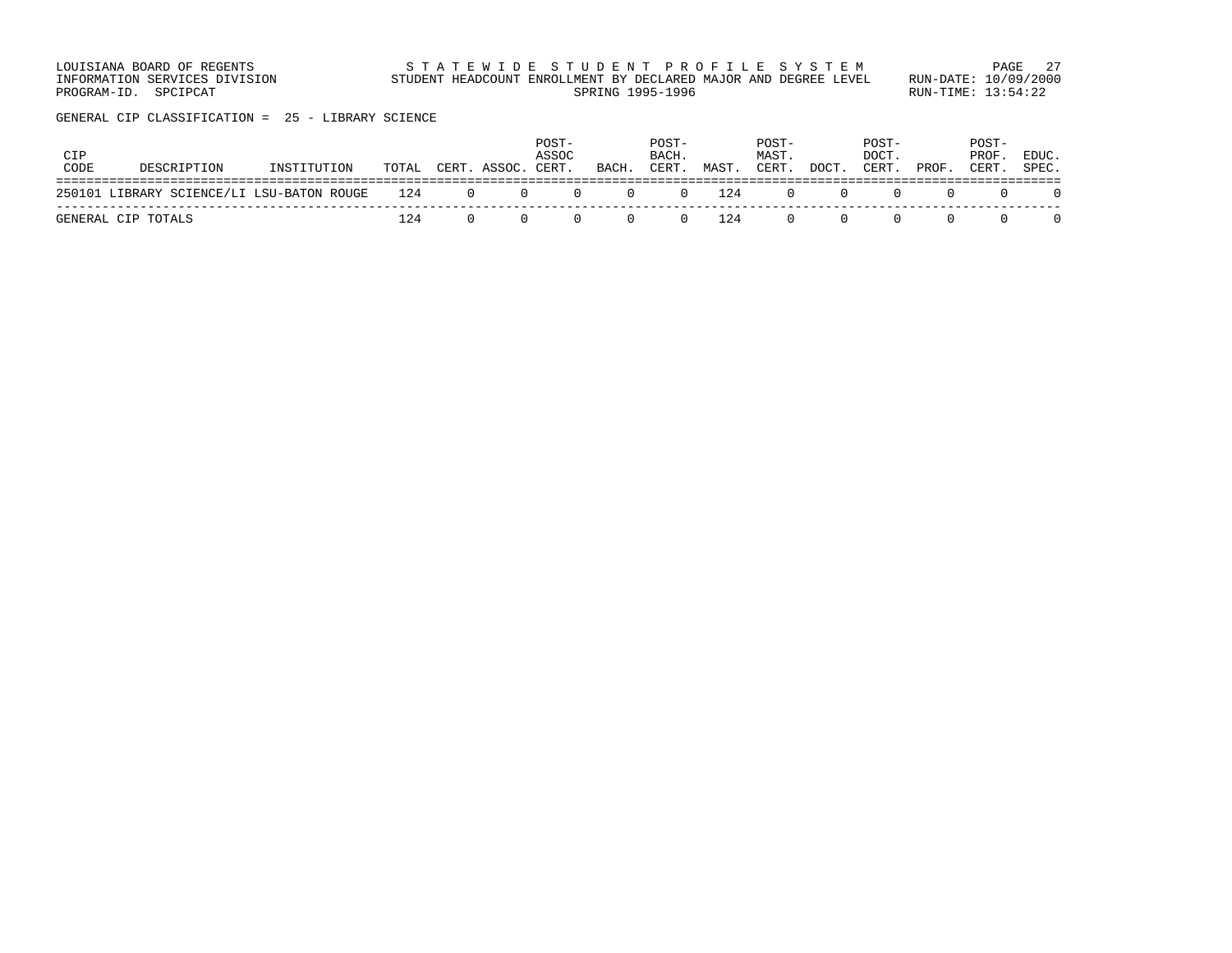GENERAL CIP CLASSIFICATION = 26 - BIOLOGICAL SCIENCES/LIFE SCIENCES

| <b>CIP</b><br>CODE | DESCRIPTION                                                          | INSTITUTION                               |                                       |                | TOTAL CERT. ASSOC. CERT. | POST-<br>ASSOC | BACH.          | POST-<br>BACH.<br>CERT. | MAST.            | POST-<br>MAST.<br>CERT.<br>================= | DOCT.               | POST-<br>DOCT.<br>CERT. | PROF.               | POST-<br>PROF.<br>CERT.<br>=================== | EDUC.<br>SPEC.     |
|--------------------|----------------------------------------------------------------------|-------------------------------------------|---------------------------------------|----------------|--------------------------|----------------|----------------|-------------------------|------------------|----------------------------------------------|---------------------|-------------------------|---------------------|------------------------------------------------|--------------------|
|                    | 260101 BIOLOGY, GENERAL                                              | GRAMBLING ST U.                           | 326                                   | $\Omega$       |                          | $\Omega$       | 326            | $\Omega$                | $\Omega$         | $\Omega$                                     | <sup>0</sup>        | O                       | U                   | $\Omega$                                       |                    |
|                    | 260101 BIOLOGY, GENERAL                                              | LA. TECH. U.                              | 274                                   | $\mathbf 0$    | 0                        | $\mathbf 0$    | 230            | 0                       | 44               | 0                                            | 0                   | 0                       | 0                   | 0                                              | $\Omega$<br>$\cap$ |
|                    | 260101 BIOLOGY, GENERAL                                              | MCNEESE ST. U.                            | 193                                   | 0<br>0         | $\Omega$<br>0            | 0<br>$\Omega$  | 193<br>160     | 0<br>O                  | 0<br>$\Omega$    | $\Omega$                                     | $\Omega$            | U                       | U                   | ∩                                              |                    |
|                    | 260101 BIOLOGY, GENERAL<br>260101 BIOLOGY, GENERAL                   | NICHOLLS ST. U.<br>U LA-MONROE            | 160<br>200                            | $\Omega$       | N                        | 0              | 168            | 0                       | 32               |                                              |                     |                         |                     |                                                |                    |
|                    | 260101 BIOLOGY, GENERAL                                              | NW STATE UNIV.                            | 440                                   |                |                          | $\Omega$       | 440            | O                       | 0                |                                              |                     |                         |                     |                                                |                    |
|                    | 260101 BIOLOGY, GENERAL                                              | SE LA. UNIV.                              | 511                                   |                |                          | $\Omega$       | 488            | O                       | 23               |                                              |                     |                         |                     |                                                |                    |
|                    | 260101 BIOLOGY, GENERAL                                              | U LA-LAFAYETTE                            | 513                                   | U              |                          | $\Omega$       | 488            | U                       | 25               |                                              |                     |                         |                     |                                                |                    |
|                    | 260101 BIOLOGY, GENERAL                                              | LSU-SHREVEPORT                            | 150                                   | U              | ∩                        | $\Omega$       | 150            | U                       | $\Omega$         |                                              |                     |                         |                     |                                                |                    |
|                    | 260101 BIOLOGY, GENERAL                                              | U.N.O.                                    | 495                                   | $\cap$         | $\cap$                   | $\Omega$       | 473            | U                       | 22               |                                              |                     |                         | C                   | $\cap$                                         |                    |
|                    | 260101 BIOLOGY, GENERAL                                              | $S.U.-B.R.$                               | 416                                   | $\Omega$       |                          | $\Omega$       | 403            | $\Omega$                | 13               |                                              |                     |                         |                     |                                                |                    |
|                    | 260101 BIOLOGY, GENERAL                                              | $S.U.-N.O.$                               | 113                                   | $\Omega$       | $\Omega$                 | $\Omega$       | 113            | U                       | $\Omega$         |                                              | n                   | U                       | $\cap$              | $\cap$                                         |                    |
|                    | 260101 BIOLOGY, GENERAL                                              | S.U.-SHREVEPORT                           | 182                                   | $\Omega$       | 182                      | $\Omega$       | $\mathbf 0$    | $\Omega$                | $\Omega$         | $\Omega$                                     | $\Omega$            | $\Omega$                | $\Omega$            | $\Omega$                                       |                    |
|                    | 260202 BIOCHEMISTRY                                                  | LSU-BATON ROUGE                           | 234                                   | $\Omega$       | $\mathbf 0$              | $\Omega$       | 207            | $\mathbf 0$             | 0                | $\Omega$                                     | 27                  | 0                       | 0                   | $\mathbf 0$                                    | ∩                  |
|                    | 260301 BOTANY, GENERAL                                               | MCNEESE ST. U.                            | 1                                     | $\Omega$       | $\Omega$                 | $\Omega$       | $\mathbf{1}$   | $\Omega$                | $\Omega$         | $\Omega$                                     | $\mathbf 0$         | $\Omega$                | $\mathbf 0$         | $\mathbf 0$                                    | O                  |
|                    | 260301 BOTANY, GENERAL                                               | LSU-BATON ROUGE                           | 48                                    | $\Omega$       | $\Omega$                 | $\Omega$       | 22             | $\Omega$                | 3                | $\Omega$                                     | 23                  | $\Omega$                | $\Omega$            | $\Omega$                                       | $\Omega$           |
|                    | 260305 PLANT PATHOLOGY                                               | LSU-BATON ROUGE                           | 29                                    | $\Omega$       | $\Omega$                 | $\Omega$       | $\Omega$       | $\Omega$                | 9                | $\Omega$                                     | $20^{\circ}$        | $\Omega$                | $\Omega$            | $\Omega$                                       | $\cap$             |
|                    | 260501 MICROBIOLOGY/BACTE LA. TECH. U.                               |                                           | 1                                     | $\Omega$       | $\Omega$                 | $\Omega$       | 1              | $\Omega$                | $\Omega$         | $\Omega$                                     | $\Omega$            | $\Omega$                | $\Omega$            | $\Omega$                                       | $\cap$             |
|                    | 260501 MICROBIOLOGY/BACTE MCNEESE ST. U.                             |                                           | 2                                     | $\Omega$       | $\Omega$                 | $\Omega$       | $\overline{a}$ | $\Omega$                | $\Omega$         | $\Omega$                                     | $\Omega$            | $\Omega$                | $\Omega$            | $\Omega$                                       | $\Omega$           |
|                    | 260501 MICROBIOLOGY/BACTE U LA-LAFAYETTE                             |                                           | 58                                    | $\Omega$       | $\Omega$                 | $\mathbf 0$    | 58             | $\Omega$                | 0                | $\Omega$                                     | $\Omega$            | $\Omega$                | $\Omega$            | $\Omega$                                       | $\Omega$           |
|                    | 260501 MICROBIOLOGY/BACTE LSU-BATON ROUGE                            |                                           | 534                                   | $\Omega$       | $\Omega$                 | $\Omega$       | 509            | $\Omega$                | 5                | $\Omega$                                     | 20                  | $\Omega$                | $\Omega$            | $\Omega$                                       | $\cap$             |
|                    | 260603 ECOLOGY                                                       | MCNEESE ST. U.                            | 170                                   | $\mathbf{0}$   | $\mathbf{0}$             | $\Omega$       | 146            | $\mathbf{0}$            | 24               | $\mathbf{0}$                                 | 0                   | 0                       | 0                   | 0                                              | $\Omega$           |
|                    | 260607 MARINE/AQUATIC BIO NICHOLLS ST. U.                            |                                           | 5                                     | $\Omega$       | $\Omega$                 | $\Omega$       | 5              | $\Omega$                | $\Omega$         | $\Omega$                                     | $\Omega$            | $\mathbf 0$             | $\mathbf 0$         | $\mathbf 0$                                    | $\Omega$           |
|                    | 260607 MARINE/AQUATIC BIO U LA-LAFAYETTE<br>________________________ |                                           | $\overline{2}$                        | $\Omega$       | $\Omega$                 | $\Omega$       | $\overline{a}$ | $\Omega$                | $\Omega$         | $\Omega$                                     | $\Omega$            | $\Omega$                | $\Omega$            | $\Omega$                                       | $\Omega$           |
|                    | 260612 TOXICOLOGY                                                    | <b>U LA-MONROE</b>                        | 120                                   | $\Omega$       | $\Omega$                 | $\Omega$       | 120            | 0                       | $\Omega$<br>---- | $\mathbf{0}$<br>-----                        | $\Omega$<br>$- - -$ | $\Omega$<br>$---$       | $\Omega$<br>$- - -$ | $\mathbf 0$                                    | $\cap$             |
|                    | 260699 MISCELLANEOUS BIOL U LA-LAFAYETTE                             |                                           | 31                                    | $\Omega$       | $\Omega$                 | $\Omega$       | $\Omega$       | $\Omega$                | $\Omega$         | $\mathbf{0}$                                 | 31                  | 0                       | $\Omega$            | $\mathbf 0$                                    | $\Omega$           |
|                    | 260701 ZOOLOGY, GENERAL                                              | U LA-MONROE                               | 2                                     | $\Omega$       | $\Omega$                 | $\mathbf{0}$   | 2              | 0                       | 0                | $\mathbf{0}$                                 | $\Omega$            | $\Omega$                | 0                   | $\mathbf 0$                                    | $\Omega$           |
|                    | 260701 ZOOLOGY, GENERAL                                              | U LA-LAFAYETTE                            | $\overline{1}$                        | $\Omega$       | $\mathbf 0$              | $\mathbf 0$    | 1              | $\Omega$                | $\mathbf 0$      | $\Omega$                                     | $\Omega$            | $\Omega$                | $\mathbf 0$         | $\Omega$                                       | $\Omega$           |
|                    | 260701 ZOOLOGY, GENERAL<br>__________________                        | LSU-BATON ROUGE                           | 511                                   | $\Omega$       | $\Omega$                 | $\Omega$       | 468            | $\Omega$                | 17               | $\Omega$                                     | 26                  | 0                       | $\Omega$            | $\Omega$                                       | $\Omega$           |
|                    | 260702 ENTOMOLOGY                                                    | LSU-BATON ROUGE<br>---------------------- | 35                                    | $\overline{0}$ | $\Omega$                 | $\mathbf{0}$   | 0              | $\mathbf{0}$            | 12               | $\mathbf{0}$                                 | 23                  | 0                       | $\mathbf 0$         | $\mathbf 0$                                    | ∩                  |
|                    | 260706 PHYSIOLOGY, HUMAN LSU-BATON ROUGE                             |                                           | $\mathbf{3}$                          | $\Omega$       | $\Omega$                 | $\Omega$       | $\Omega$       | $\Omega$                | $\Omega$         | $\Omega$                                     | 3                   | $\Omega$                | $\Omega$            | $\Omega$                                       | $\Omega$           |
|                    | 269999 BIOLOGICAL SCIENCE LSU-SHREVEPORT                             |                                           | -------------------------------<br>57 | $\Omega$       | $\Omega$                 | $\mathbf{0}$   | 57             | $\mathbf{0}$            | $\mathbf{0}$     | $\mathbf{0}$                                 | 0                   | $\mathbf{0}$            | $\mathbf 0$         | 0                                              | $\Omega$           |
|                    | GENERAL CIP TOTALS                                                   |                                           | 5,817                                 | $\Omega$       | 182                      |                | 0, 5, 233      | $\Omega$                | 229              | $\Omega$                                     | 173                 | $\Omega$                | $\Omega$            | $\Omega$                                       | $\Omega$           |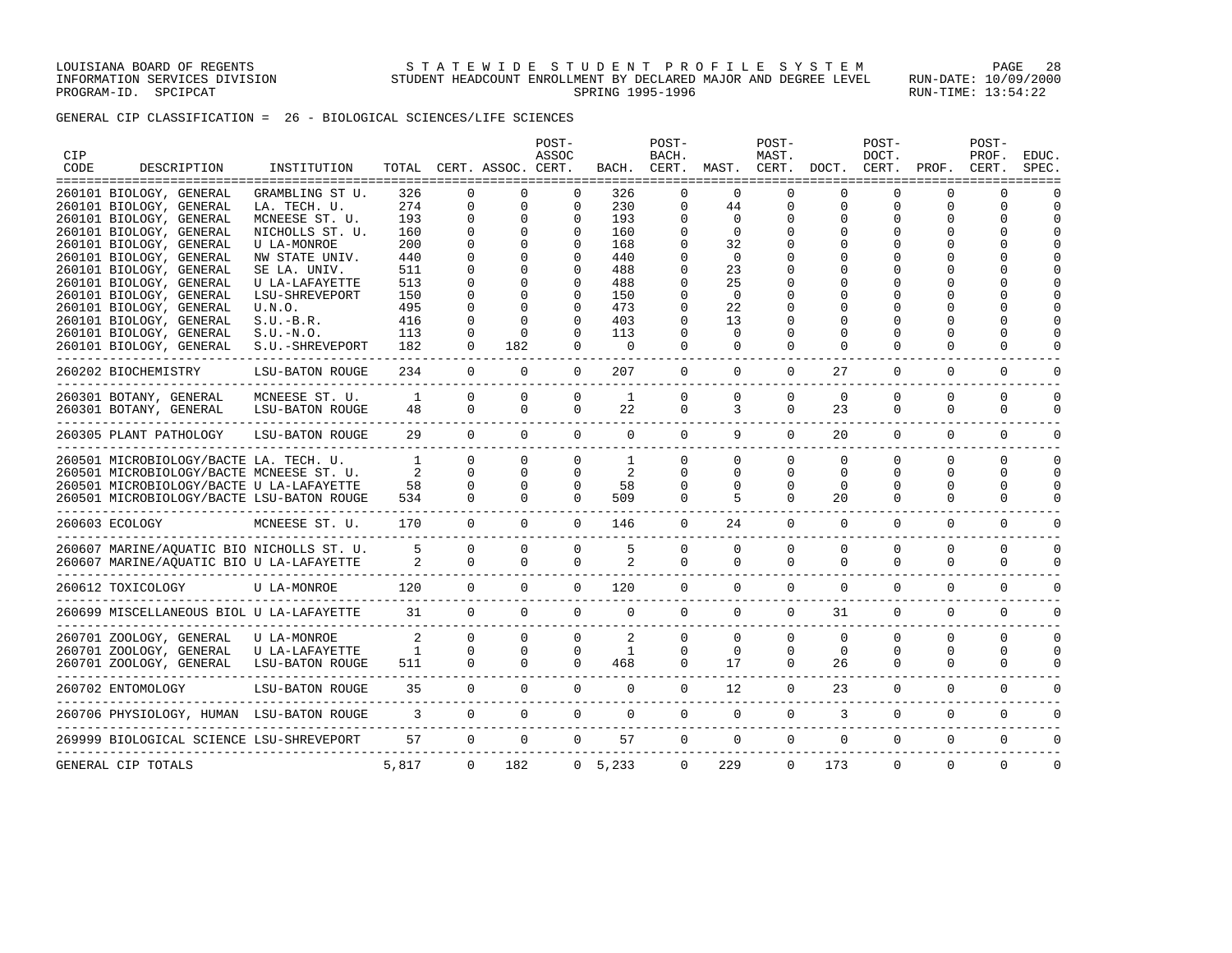#### LOUISIANA BOARD OF REGENTS STA TEWIDE STUDENT PROFILE SYSTEM PAGE 29 INFORMATION SERVICES DIVISION STUDENT HEADCOUNT ENROLLMENT BY DECLARED MAJOR AND DEGREE LEVEL RUN-DATE: 10/09/2000 PROGRAM-ID. SPCIPCAT SERING 1995-1996 RUN-TIME: 13:54:22

GENERAL CIP CLASSIFICATION = 27 - MATHEMATICS

| CIP<br>CODE | DESCRIPTION                               | INSTITUTION     | TOTAL | CERT. ASSOC. CERT. | POST-<br>ASSOC | BACH. | POST-<br>BACH.<br>CERT. | MAST. | POST-<br>MAST.<br>CERT. | DOCT. | POST-<br>DOCT.<br>CERT. | PROF. | POST-<br>PROF.<br>CERT. | EDUC.<br>SPEC. |
|-------------|-------------------------------------------|-----------------|-------|--------------------|----------------|-------|-------------------------|-------|-------------------------|-------|-------------------------|-------|-------------------------|----------------|
|             | 270101 MATHEMATICS                        | GRAMBLING ST U. | 25    |                    |                | 25    |                         |       |                         |       |                         |       |                         |                |
|             | 270101 MATHEMATICS                        | LA. TECH. U.    | 28    |                    |                | 22    |                         |       |                         |       |                         |       |                         |                |
|             | 270101 MATHEMATICS                        | MCNEESE ST. U.  | 42    |                    |                | 18    |                         | 2.4   |                         |       |                         |       |                         |                |
|             | 270101 MATHEMATICS                        | NICHOLLS ST. U. | 37    |                    |                | 22    |                         | 15    |                         |       |                         |       |                         |                |
|             | 270101 MATHEMATICS                        | U LA-MONROE     | 12    |                    |                | 12    |                         |       |                         |       |                         |       |                         |                |
|             | 270101 MATHEMATICS                        | NW STATE UNIV.  | 28    |                    |                | 28    |                         |       |                         |       |                         |       |                         |                |
|             | 270101 MATHEMATICS                        | SE LA. UNIV.    | 26    |                    |                | 26    |                         |       |                         |       |                         |       |                         |                |
|             | 270101 MATHEMATICS                        | U LA-LAFAYETTE  | 44    |                    |                | 16    |                         |       |                         | 26    |                         |       |                         |                |
|             | 270101 MATHEMATICS                        | LSU-BATON ROUGE | 160   |                    |                | 104   |                         |       |                         | 51    |                         |       |                         |                |
|             | 270101 MATHEMATICS                        | LSU-SHREVEPORT  | 13    |                    |                | 13    |                         |       |                         |       |                         |       |                         |                |
|             | 270101 MATHEMATICS                        | U.N.O.          | 81    |                    |                | 52    |                         | 29    |                         |       |                         |       |                         |                |
|             | 270101 MATHEMATICS                        | $S.U.-B.R.$     | 79    |                    |                | 63    |                         | 16    |                         |       |                         |       |                         |                |
|             | 270101 MATHEMATICS                        | $S.U.-N.O.$     | 18    |                    |                | 18    |                         |       |                         |       |                         |       |                         |                |
|             | 270101 MATHEMATICS                        | S.U.-SHREVEPORT |       |                    |                |       |                         |       |                         |       |                         |       |                         |                |
|             | 270501 MATHEMATICAL STATI U LA-LAFAYETTE  |                 | 18    |                    |                |       |                         |       |                         | 15    |                         |       |                         |                |
|             | 270501 MATHEMATICAL STATI LSU-BATON ROUGE |                 | 21    |                    |                |       |                         | 21    |                         |       |                         |       |                         |                |
|             | GENERAL CIP TOTALS                        |                 | 636   |                    |                | 421   | $\Omega$                | 119   |                         | 92    |                         |       |                         |                |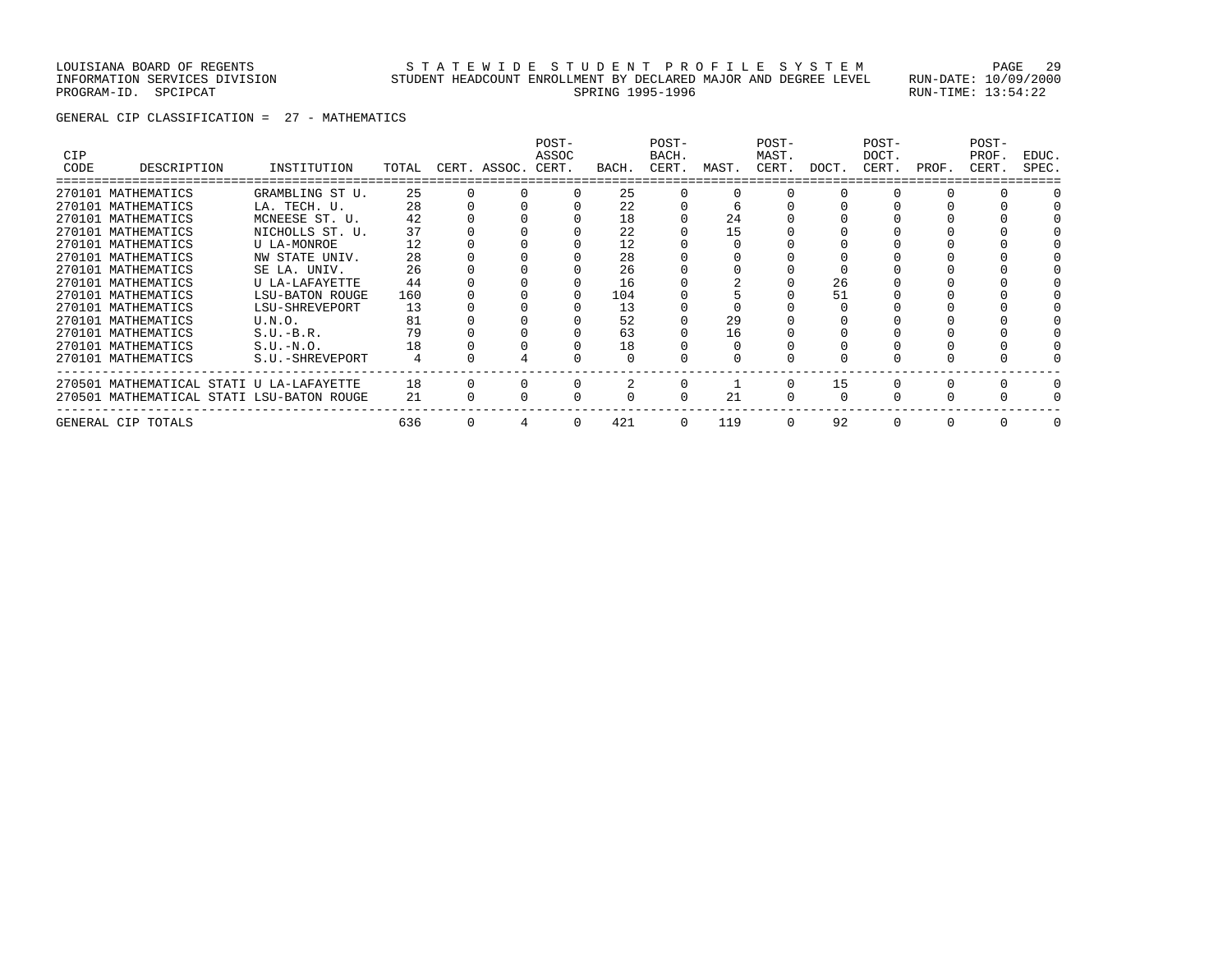LOUISIANA BOARD OF REGENTS STATEWIDE STUDENT PROFILE SYSTEM PAGE 30 INFORMATION SERVICES DIVISION STUDENT HEADCOUNT ENROLLMENT BY DECLARED MAJOR AND DEGREE LEVEL RUN-DATE: 10/09/2000 PROGRAM-ID. SPCIPCAT SERING 1995-1996 RUN-TIME: 13:54:22

GENERAL CIP CLASSIFICATION = 30 - MULTI/INTERDISCIPLINARY STUDIES

| CIP<br>CODE | DESCRIPTION                                                                                                | INSTITUTION | TOTAL           | CERT. | ASSOC. | POST-<br>ASSOC<br>CERT | BACH. | POST-<br>BACH.<br>CERT. | MAST      | POST-<br>MAST.<br>CERT | DOCT. | POST-<br>DOCT.<br>CERT | PROF | POST-<br>PROF<br>CERT | EDUC.<br>SPEC. |
|-------------|------------------------------------------------------------------------------------------------------------|-------------|-----------------|-------|--------|------------------------|-------|-------------------------|-----------|------------------------|-------|------------------------|------|-----------------------|----------------|
|             | 300101 BIOLOGICAL AND PHY DELGADO C. C.<br>300101 BIOLOGICAL AND PHY LSU-BATON ROUGE<br>301101 GERONTOLOGY | U LA-MONROE | 254<br>15<br>22 |       | 254    |                        |       |                         | 1 E<br>22 |                        |       |                        |      |                       |                |
|             | GENERAL CIP TOTALS                                                                                         |             | 291             |       | 254    |                        |       |                         |           |                        |       |                        |      |                       |                |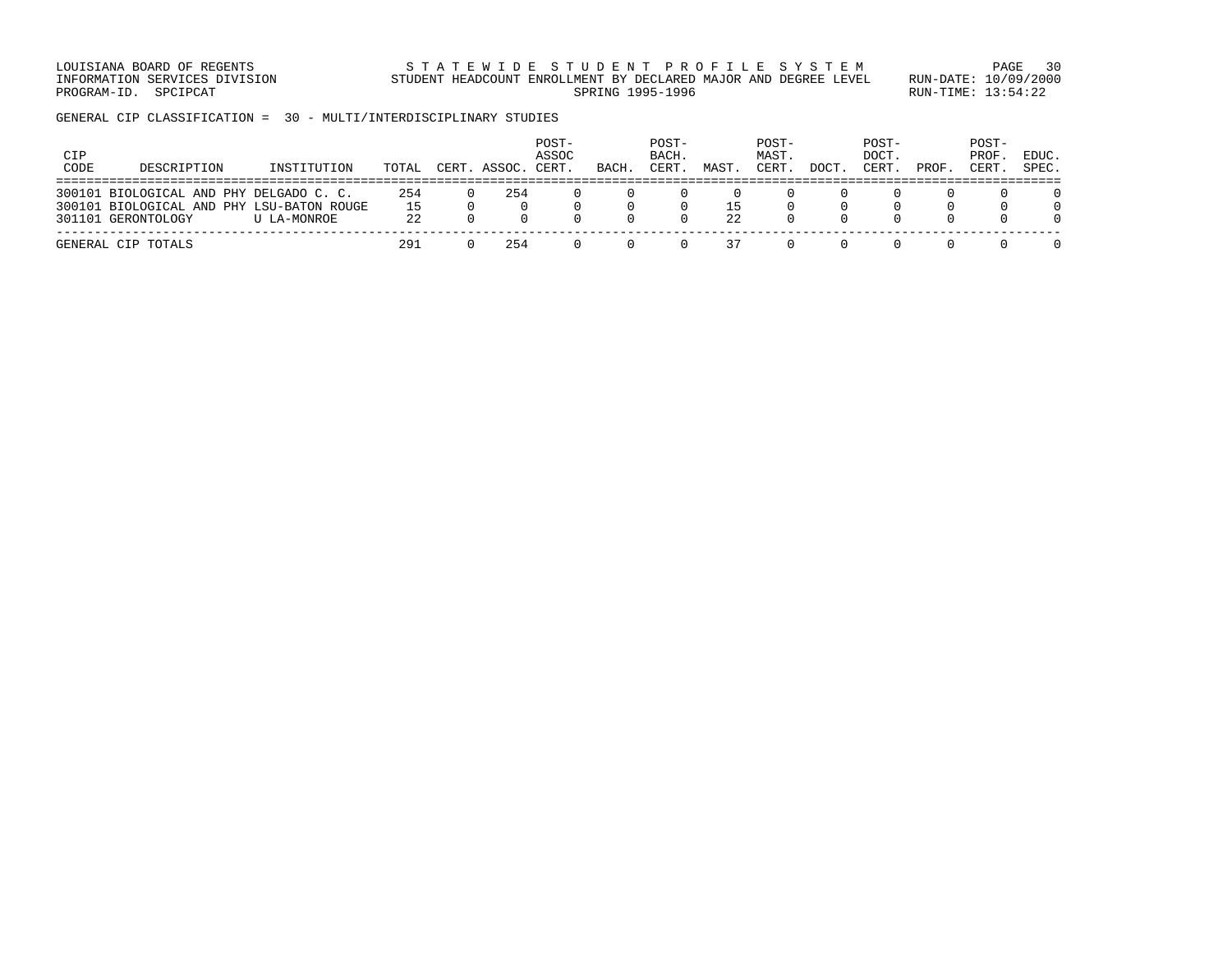LOUISIANA BOARD OF REGENTS STATEWIDE STUDENT PROFILE SYSTEM PAGE 31 INFORMATION SERVICES DIVISION STUDENT HEADCOUNT ENROLLMENT BY DECLARED MAJOR AND DEGREE LEVEL RUN-DATE: 10/09/2000 PROGRAM-ID. SPCIPCAT SERING 1995-1996 RUN-TIME: 13:54:22

GENERAL CIP CLASSIFICATION = 31 - PARKS, RECREATION, LEISURE AND FITNESS STUDIES

| CIP<br>CODE | DESCRIPTION                                                                      | INSTITUTION     | TOTAL     | CERT. ASSOC. | POST-<br>ASSOC<br>CERT. | BACH.     | POST-<br>BACH.<br>CERT. | MAST. | POST-<br>MAST.<br>CERT. | DOCT.    | POST-<br>DOCT.<br>CERT. | PROF.    | POST-<br>PROF.<br>CERT. | EDUC.<br>SPEC.       |
|-------------|----------------------------------------------------------------------------------|-----------------|-----------|--------------|-------------------------|-----------|-------------------------|-------|-------------------------|----------|-------------------------|----------|-------------------------|----------------------|
|             | 310101 PARKS, RECREATION                                                         | GRAMBLING ST U. | 37        |              | $\Omega$                | 37        | $\Omega$                |       |                         |          |                         |          |                         | $\Omega$             |
|             | 310301 PARKS, RECREATION                                                         | GRAMBLING ST U. | 25        | $\Omega$     | $\Omega$                | $\Omega$  | $\Omega$                | 25    | $\Omega$                | $\Omega$ | $\Omega$                | $\Omega$ |                         | $\Omega$             |
|             | 310501 HEALTH AND PHYSICA LA. TECH. U.<br>310501 HEALTH AND PHYSICA U LA-MONROE  |                 | 80<br>94  |              | $\Omega$                | 80<br>94  |                         |       |                         |          | $\Omega$                |          |                         | $\Omega$<br>$\Omega$ |
|             | 310502 ADAPTED PHYSICAL E GRAMBLING ST U.<br>310502 ADAPTED PHYSICAL E S.U.-B.R. |                 | 210<br>91 |              | $\Omega$                | 210<br>54 | $\Omega$                | 37    |                         |          | $\Omega$                |          |                         | $\cap$               |
|             | GENERAL CIP TOTALS                                                               |                 | 537       |              | $\left( \right)$        | 475       |                         | 62    | $\Omega$                |          | $\Omega$                |          |                         | $\Omega$             |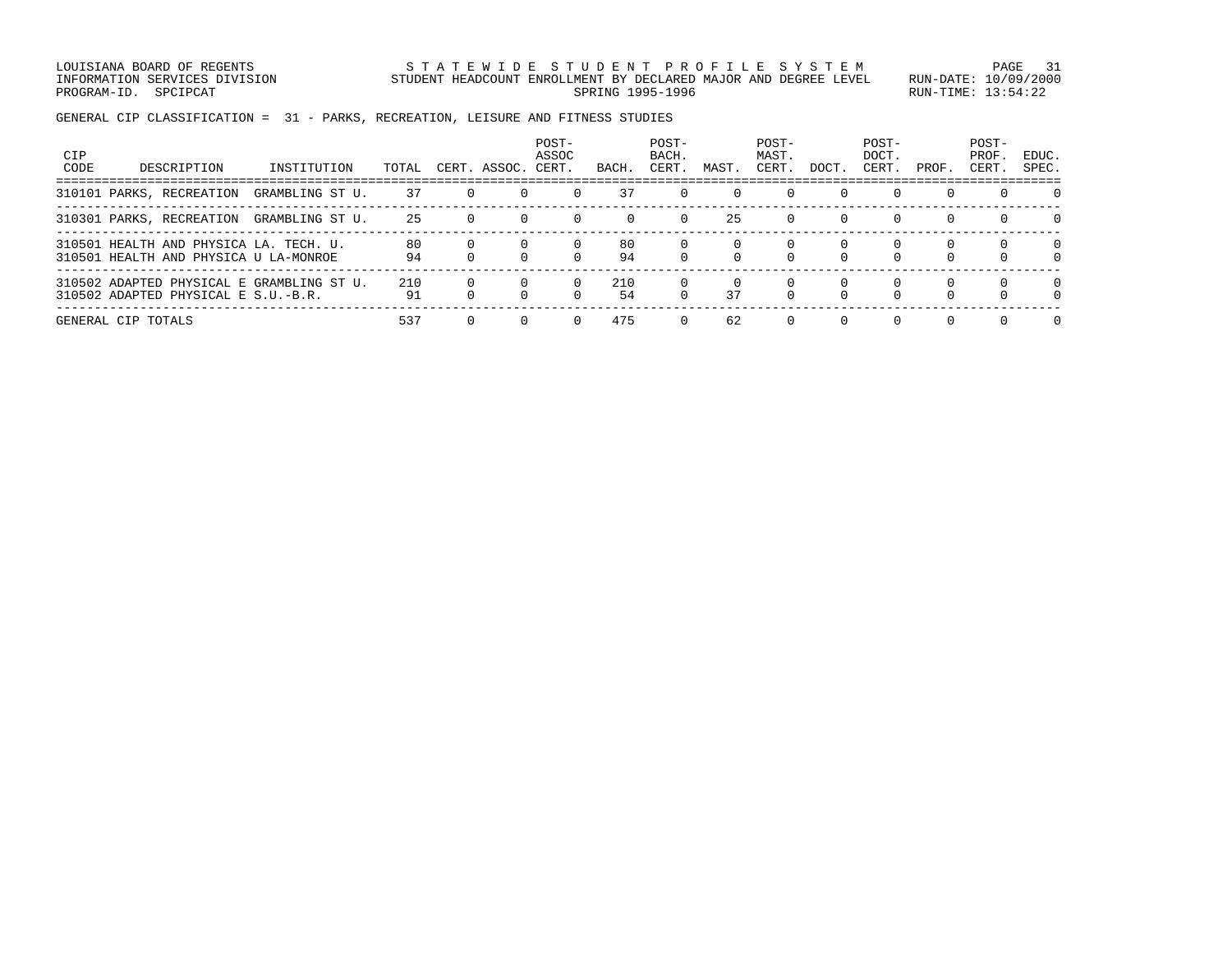LOUISIANA BOARD OF REGENTS STATEWIDE STUDENT PROFILE SYSTEM PAGE 32 INFORMATION SERVICES DIVISION STUDENT HEADCOUNT ENROLLMENT BY DECLARED MAJOR AND DEGREE LEVEL RUN-DATE: 10/09/2000 PROGRAM-ID. SPCIPCAT SERING 1995-1996 RUN-TIME: 13:54:22

GENERAL CIP CLASSIFICATION = 38 - PHILOSOPHY AND RELIGION

| CIP<br>CODE | DESCRIPTION                                                 | INSTITUTION                                        | TOTAL    | CERT. | ASSOC. | POST-<br>ASSOC<br>CERT. | BACH.    | POST-<br>BACH.<br>CERT. | MAST               | POST-<br>MAST.<br>CERT | <b>DOCT</b> | POST-<br>DOCT.<br>CERT. | PROF | POST-<br>PROF.<br>CERT | EDUC.<br>SPEC. |
|-------------|-------------------------------------------------------------|----------------------------------------------------|----------|-------|--------|-------------------------|----------|-------------------------|--------------------|------------------------|-------------|-------------------------|------|------------------------|----------------|
|             | 380101 PHILOSOPHY<br>380101 PHILOSOPHY<br>380101 PHILOSOPHY | U LA-LAFAYETTE<br><b>LSU-BATON ROUGE</b><br>U.N.O. | 52<br>31 |       |        | $\Omega$                | 40<br>31 |                         | 12<br><sup>0</sup> | <sup>0</sup>           |             |                         |      | $\Omega$               |                |
|             | 380201 RELIGION/RELIGIOUS LSU-BATON ROUGE                   |                                                    |          |       |        |                         |          |                         |                    |                        |             |                         |      |                        |                |
|             | GENERAL CIP TOTALS                                          |                                                    | 95       |       |        |                         | 83       |                         |                    |                        |             |                         |      |                        |                |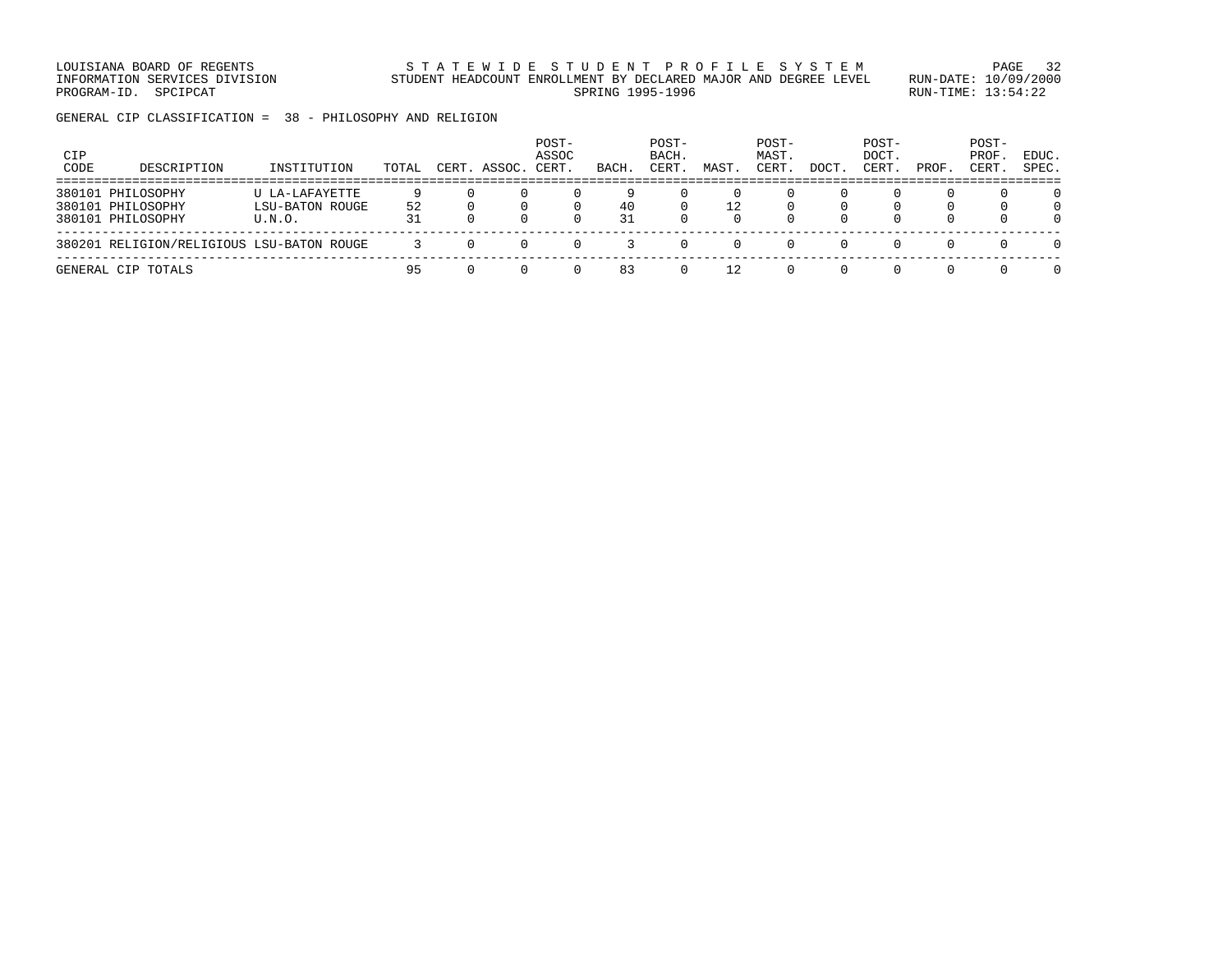LOUISIANA BOARD OF REGENTS STATEWIDE STUDENT PROFILE SYSTEM PAGE 33 INFORMATION SERVICES DIVISION STUDENT HEADCOUNT ENROLLMENT BY DECLARED MAJOR AND DEGREE LEVEL RUN-DATE: 10/09/2000 PROGRAM-ID. SPCIPCAT SERING 1995-1996 RUN-TIME: 13:54:22

# GENERAL CIP CLASSIFICATION = 40 - PHYSICAL SCIENCES

| <b>CIP</b><br>CODE | DESCRIPTION                                                 | INSTITUTION       |                |              | TOTAL CERT. ASSOC. CERT. | POST-<br>ASSOC |                 | POST-<br>BACH.<br>BACH. CERT. | MAST.       | POST-<br>MAST.<br>CERT. | DOCT.        | POST-<br>DOCT.<br>CERT. | PROF.       | POST-<br>PROF.<br>CERT. | EDUC.<br>SPEC. |
|--------------------|-------------------------------------------------------------|-------------------|----------------|--------------|--------------------------|----------------|-----------------|-------------------------------|-------------|-------------------------|--------------|-------------------------|-------------|-------------------------|----------------|
|                    | 400401 ATMOSPHERIC SCIENC U LA-MONROE                       |                   | 31             |              | $\Omega$<br>$\Omega$     | $\Omega$       | 31              | $\Omega$                      | $\Omega$    | $\Omega$                | $\Omega$     | $\Omega$                | $\Omega$    | $\Omega$                |                |
|                    | 400501 CHEMISTRY, GENERAL GRAMBLING ST U.                   |                   | 42             | $\Omega$     | $\Omega$                 | $\Omega$       | 42              | $\Omega$                      | $\Omega$    | $\Omega$                | $\Omega$     | $\Omega$                | $\Omega$    | $\Omega$                | $\cap$         |
|                    | 400501 CHEMISTRY, GENERAL LA. TECH. U.                      |                   | 46             | $\Omega$     | $\Omega$                 | 0              | 31              | $\Omega$                      | 15          | $\Omega$                | $\Omega$     | $\Omega$                | $\Omega$    | $\mathbf 0$             | $\Omega$       |
|                    | 400501 CHEMISTRY, GENERAL MCNEESE ST. U.                    |                   | 48             | $\Omega$     | $\Omega$                 | 0              | 34              | 0                             | 14          | 0                       | $\Omega$     | 0                       | $\Omega$    | $\Omega$                | $\Omega$       |
|                    | 400501 CHEMISTRY, GENERAL NICHOLLS ST. U.                   |                   | 35             | $\Omega$     | $\Omega$                 | $\Omega$       | 35              | $\Omega$                      | $\Omega$    | O                       |              |                         |             | $\Omega$                | $\cap$         |
|                    | 400501 CHEMISTRY, GENERAL U LA-MONROE                       |                   | 47             |              | $\Omega$                 | $\Omega$       | 28              | $\Omega$                      | 19          |                         |              |                         |             | $\cap$                  |                |
|                    | 400501 CHEMISTRY, GENERAL NW STATE UNIV.                    |                   | 18             |              | $\Omega$                 | $\Omega$       | 18              | ∩                             | $\Omega$    |                         |              |                         |             |                         |                |
|                    | 400501 CHEMISTRY, GENERAL SE LA. UNIV.                      |                   | 62             |              | 0                        | $\Omega$       | 62              | O                             | 0           | O                       |              |                         |             | U                       |                |
|                    | 400501 CHEMISTRY, GENERAL U LA-LAFAYETTE                    |                   | 29             |              | $\Omega$                 | $\Omega$       | 27              | O                             |             | O                       | <sup>0</sup> |                         |             |                         |                |
|                    | 400501 CHEMISTRY, GENERAL LSU-BATON ROUGE                   |                   | 192            |              | $\Omega$                 | $\Omega$       | 86              | O                             | 2           | O                       | 104          |                         |             | $\Omega$                |                |
|                    | 400501 CHEMISTRY, GENERAL LSU-SHREVEPORT                    |                   | 27             |              | $\Omega$                 | $\Omega$       | 27              | $\Omega$                      | U           | O                       | $\Omega$     |                         |             | $\Omega$                |                |
|                    | 400501 CHEMISTRY, GENERAL U.N.O.                            |                   | 109            | $\Omega$     | $\Omega$                 | $\Omega$       | 67              | O                             | 7           | 0                       | 35           |                         |             | $\Omega$                |                |
|                    | 400501 CHEMISTRY, GENERAL S.U.-B.R.                         |                   | 138            |              | $\Omega$                 | $\Omega$       | 130             | $\Omega$                      | 8           |                         | $\Omega$     |                         |             | $\Omega$                |                |
|                    | 400501 CHEMISTRY, GENERAL S.U.-N.O.                         |                   | 9              |              | $\Omega$                 | $\Omega$       | 9               |                               | U           | U                       | n            |                         |             | $\Omega$                |                |
|                    | 400501 CHEMISTRY, GENERAL S.U.-SHREVEPORT                   |                   | 11             | $\Omega$     | 11                       | $\Omega$       | $\Omega$        | $\Omega$                      | $\Omega$    | $\Omega$                | $\Omega$     | $\Omega$                | $\Omega$    | $\Omega$                |                |
|                    | 400601 GEOLOGY                                              | LA. TECH. U.      | 21             | $\Omega$     | $\Omega$                 | $\Omega$       | 21              | $\Omega$                      | $\Omega$    | $\Omega$                | $\Omega$     | $\Omega$                | $\Omega$    | $\Omega$                |                |
|                    | 400601 GEOLOGY                                              | MCNEESE ST. U.    | - 5            | $\Omega$     | 0                        | 0              | 5               | 0                             | 0           | 0                       | $\Omega$     | 0                       | 0           | 0                       | $\cap$         |
|                    | 400601 GEOLOGY                                              | NICHOLLS ST. U.   | 15             | $\Omega$     | $\Omega$                 | 0              | 15              | 0                             | $\Omega$    | 0                       | $\Omega$     | O                       | 0           | 0                       | ∩              |
|                    | 400601 GEOLOGY                                              | U LA-MONROE       | 22             | 0            | 0                        | 0              | 10              | 0                             | 12          | 0                       |              |                         |             | 0                       |                |
|                    | 400601 GEOLOGY                                              | U LA-LAFAYETTE    | 54             | $\Omega$     | $\Omega$                 | $\Omega$       | 36              | 0                             | 18          | 0                       | $\Omega$     |                         |             | $\Omega$                |                |
|                    | 400601 GEOLOGY                                              | LSU-BATON ROUGE   | 78             | $\Omega$     | $\Omega$                 | $\Omega$       | 33              | $\Omega$                      | 15          | $\Omega$                | 30           | O                       | $\Omega$    | $\Omega$                |                |
|                    | 400601 GEOLOGY                                              | U.N.O.            |                | $\Omega$     | $\Omega$                 | $\Omega$       | 35              | $\Omega$                      | 27          | $\Omega$                | $\Omega$     | $\Omega$                | $\Omega$    | $\Omega$                |                |
|                    | 400603 GEOPHYSICS AND SEI U.N.O.                            |                   | 5 <sup>5</sup> | $\Omega$     | $\circ$                  | $\mathbf{0}$   | 5               | $\mathbf 0$                   | $\mathbf 0$ | $\mathbf{0}$            | $\mathbf 0$  | $\mathbf 0$             | $\mathbf 0$ | $\mathbf 0$             |                |
|                    | 400702 OCEANOGRAPHY                                         | LSU-BATON ROUGE   | 77             | $\Omega$     | $\Omega$                 | $\Omega$       | $\Omega$        | $\Omega$                      | 30          | $\Omega$                | 47           | $\Omega$                | $\Omega$    | $\mathbf 0$             | $\Omega$       |
|                    | 400801 PHYSICS, GENERAL                                     | GRAMBLING ST U.   | 20             | $\Omega$     | $\mathbf{0}$             | $\mathbf{0}$   | 20              | $\Omega$                      | 0           | $\circ$                 | 0            | 0                       | $\Omega$    | $\mathbf 0$             | $\Omega$       |
|                    | 400801 PHYSICS, GENERAL                                     | LA. TECH. U.      | 17             | $\mathbf{0}$ | $\mathbf{0}$             | 0              | 9               | $\mathbf 0$                   | 8           | 0                       | 0            | 0                       | 0           | 0                       | $\Omega$       |
|                    | 400801 PHYSICS, GENERAL                                     | MCNEESE ST. U.    | $\overline{1}$ | $\Omega$     | $\Omega$                 | $\Omega$       | 1               | $\Omega$                      | $\Omega$    | $\Omega$                | $\Omega$     | $\Omega$                | $\Omega$    | $\Omega$                | $\cap$         |
|                    | 400801 PHYSICS, GENERAL                                     | U LA-MONROE       | 9              | $\Omega$     | $\Omega$                 | $\Omega$       | 9               | $\Omega$                      | U           | O                       |              |                         |             | $\Omega$                |                |
|                    | 400801 PHYSICS, GENERAL                                     | NW STATE UNIV.    | 38             | $\Omega$     | $\Omega$                 | $\Omega$       | 38              | O                             | U           | O                       |              |                         |             | $\Omega$                |                |
|                    | 400801 PHYSICS, GENERAL                                     | SE LA. UNIV.      | 10             |              | $\Omega$                 | $\Omega$       | 10              |                               | U           |                         |              |                         |             |                         |                |
|                    | 400801 PHYSICS, GENERAL                                     | U LA-LAFAYETTE    | 26             |              | $\Omega$                 | $\Omega$       | 17              |                               | 9           |                         | $\Omega$     |                         |             | $\cap$                  |                |
|                    | 400801 PHYSICS, GENERAL                                     | LSU-BATON ROUGE   | 118            |              | $\Omega$                 | $\Omega$       | 51              |                               |             |                         | 65           |                         |             |                         |                |
|                    | 400801 PHYSICS, GENERAL                                     | LSU-SHREVEPORT    | 13             | $\Omega$     | $\Omega$                 | $\Omega$       | 13              | O                             | $\Omega$    |                         | O            |                         |             | ∩                       |                |
|                    | 400801 PHYSICS, GENERAL                                     | U.N.O.            | 47             |              | $\Omega$                 | $\Omega$       | 23              |                               | 24          | O                       |              |                         |             | $\Omega$                |                |
|                    | 400801 PHYSICS, GENERAL                                     | $S.U.-B.R.$       | 42             |              | $\Omega$                 | $\Omega$       | 42              | 0                             | 0           | O                       |              |                         |             | $\Omega$                |                |
|                    | 400801 PHYSICS, GENERAL<br>-------------------------------- | $S.U.-N.O.$       | $\overline{9}$ | $\Omega$     | $\Omega$                 | $\Omega$       | 9               | $\Omega$                      | $\Omega$    | $\Omega$                | $\Omega$     | $\Omega$                | $\Omega$    | $\Omega$                |                |
|                    | 400806 NUCLEAR PHYSICS                                      | LSU-BATON ROUGE 9 |                | $\Omega$     | $\Omega$                 | $\mathbf{0}$   | $\mathbf{0}$    | $\mathbf{0}$                  | 9           | $\mathbf{0}$            | $\mathbf 0$  | $\mathbf{0}$            | 0           | $\mathbf{0}$            |                |
|                    | GENERAL CIP TOTALS                                          |                   | 1,542          | $\Omega$     | 11                       |                | $0 \quad 1.029$ | $\Omega$                      | 221         | $\Omega$                | 281          | $\Omega$                | $\Omega$    | $\Omega$                | $\Omega$       |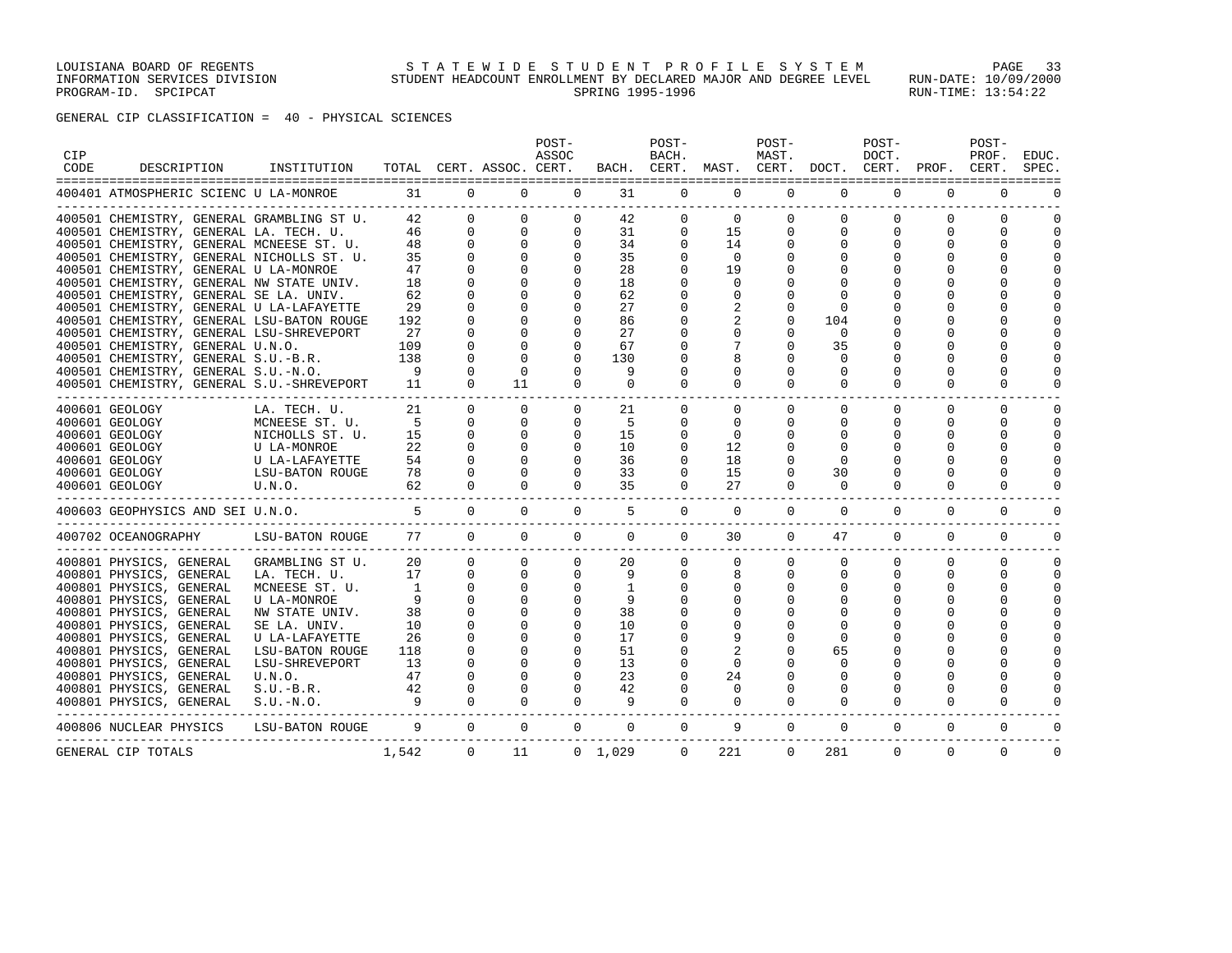#### LOUISIANA BOARD OF REGENTS STATEWIDE STUDENT PROFILE SYSTEM PAGE 34 INFORMATION SERVICES DIVISION STUDENT HEADCOUNT ENROLLMENT BY DECLARED MAJOR AND DEGREE LEVEL RUN-DATE: 10/09/2000 PROGRAM-ID. SPCIPCAT SERING 1995-1996 RUN-TIME: 13:54:22

GENERAL CIP CLASSIFICATION = 42 - PSYCHOLOGY

| <b>CIP</b><br>CODE | DESCRIPTION                            | INSTITUTION                               |                |          | TOTAL CERT. ASSOC. CERT. | POST-<br>ASSOC |                 | POST-<br>BACH. | BACH. CERT. MAST. | POST-<br>MAST. | CERT. DOCT. | POST-<br>DOCT. | CERT. PROF. | POST-<br>PROF.<br>CERT. | EDUC.<br>SPEC. |
|--------------------|----------------------------------------|-------------------------------------------|----------------|----------|--------------------------|----------------|-----------------|----------------|-------------------|----------------|-------------|----------------|-------------|-------------------------|----------------|
|                    |                                        |                                           |                |          |                          |                |                 |                |                   |                |             |                |             |                         |                |
|                    | 420101 PSYCHOLOGY, GENERA LA. TECH. U. | 420101 PSYCHOLOGY, GENERA GRAMBLING ST U. | 306<br>161     | $\Omega$ | $\Omega$                 | $\Omega$       | 306<br>161      | $\Omega$       |                   |                |             |                |             |                         |                |
|                    |                                        | 420101 PSYCHOLOGY, GENERA MCNEESE ST. U.  | 266            |          |                          |                | 266             |                |                   |                |             |                |             |                         |                |
|                    |                                        | 420101 PSYCHOLOGY, GENERA NICHOLLS ST. U. | 116            |          |                          | $\Omega$       | 116             |                |                   |                |             |                |             |                         |                |
|                    | 420101 PSYCHOLOGY, GENERA U LA-MONROE  |                                           | 400            |          |                          |                | 341             |                | 59                |                |             |                |             |                         |                |
|                    |                                        | 420101 PSYCHOLOGY, GENERA NW STATE UNIV.  | 303            |          |                          |                | 303             |                |                   |                |             |                |             |                         |                |
|                    | 420101 PSYCHOLOGY, GENERA SE LA. UNIV. |                                           | 355            |          |                          |                | 338             |                | 17                |                |             |                |             |                         |                |
|                    |                                        | 420101 PSYCHOLOGY, GENERA U LA-LAFAYETTE  | 509            |          |                          |                | 475             |                | 34                |                |             |                |             |                         |                |
|                    |                                        | 420101 PSYCHOLOGY, GENERA LSU-BATON ROUGE | 914            |          |                          |                | 790             |                |                   |                | 124         |                |             |                         |                |
|                    |                                        | 420101 PSYCHOLOGY, GENERA LSU-SHREVEPORT  | 176            |          |                          |                | 176             |                |                   |                |             |                |             |                         |                |
|                    | 420101 PSYCHOLOGY, GENERA U.N.O.       |                                           | 450            |          |                          | $\Omega$       | 450             |                |                   |                |             |                |             |                         |                |
|                    | 420101 PSYCHOLOGY, GENERA S.U.-B.R.    |                                           | 338            |          |                          |                | 338             |                |                   |                |             |                |             |                         |                |
|                    | 420101 PSYCHOLOGY, GENERA S.U.-N.O.    |                                           | 105            |          |                          |                | 105             |                |                   |                |             |                |             |                         |                |
|                    |                                        | 420201 CLINICAL PSYCHOLOG NW STATE UNIV.  | 42             |          | $\Omega$                 |                | $\Omega$        | $\Omega$       | 42                | $\Omega$       |             |                |             |                         |                |
|                    | 420601 COUNSELING PSYCHOL LA. TECH. U. |                                           |                |          |                          |                |                 |                |                   |                | 6           |                |             |                         |                |
|                    |                                        | 420601 COUNSELING PSYCHOL MCNEESE ST. U.  | 62             |          |                          |                |                 |                | 62                |                |             |                |             | <sup>n</sup>            |                |
|                    |                                        | 420601 COUNSELING PSYCHOL NICHOLLS ST. U. | 29             |          |                          |                |                 |                | 29                |                |             |                |             |                         |                |
|                    | 420601 COUNSELING PSYCHOL S.U.-B.R.    |                                           | 48             |          |                          |                |                 |                | 48                |                |             |                |             |                         |                |
|                    | 420801 EXPERIMENTAL PSYCH U LA-MONROE  |                                           | $\overline{1}$ |          |                          |                |                 |                |                   |                |             |                |             |                         |                |
|                    | 420901 INDUSTRIAL AND ORG LA. TECH. U. |                                           | 71             |          |                          |                | $\Omega$        | $\Omega$       | 71                | $\Omega$       | $\Omega$    | $\Omega$       | $\Omega$    |                         |                |
|                    | 429999 PSYCHOLOGY, OTHER U.N.O.        |                                           | 27             | $\cap$   | $\Omega$                 | $\Omega$       | $\cap$          | $\Omega$       | $\Omega$          | $\Omega$       | 27          | $\Omega$       | $\Omega$    |                         |                |
|                    | GENERAL CIP TOTALS                     |                                           | 4,685          |          | $\Omega$                 |                | $0 \quad 4,165$ | $\Omega$       | 363               | $\Omega$       | 157         | $\Omega$       | $\Omega$    | $\Omega$                |                |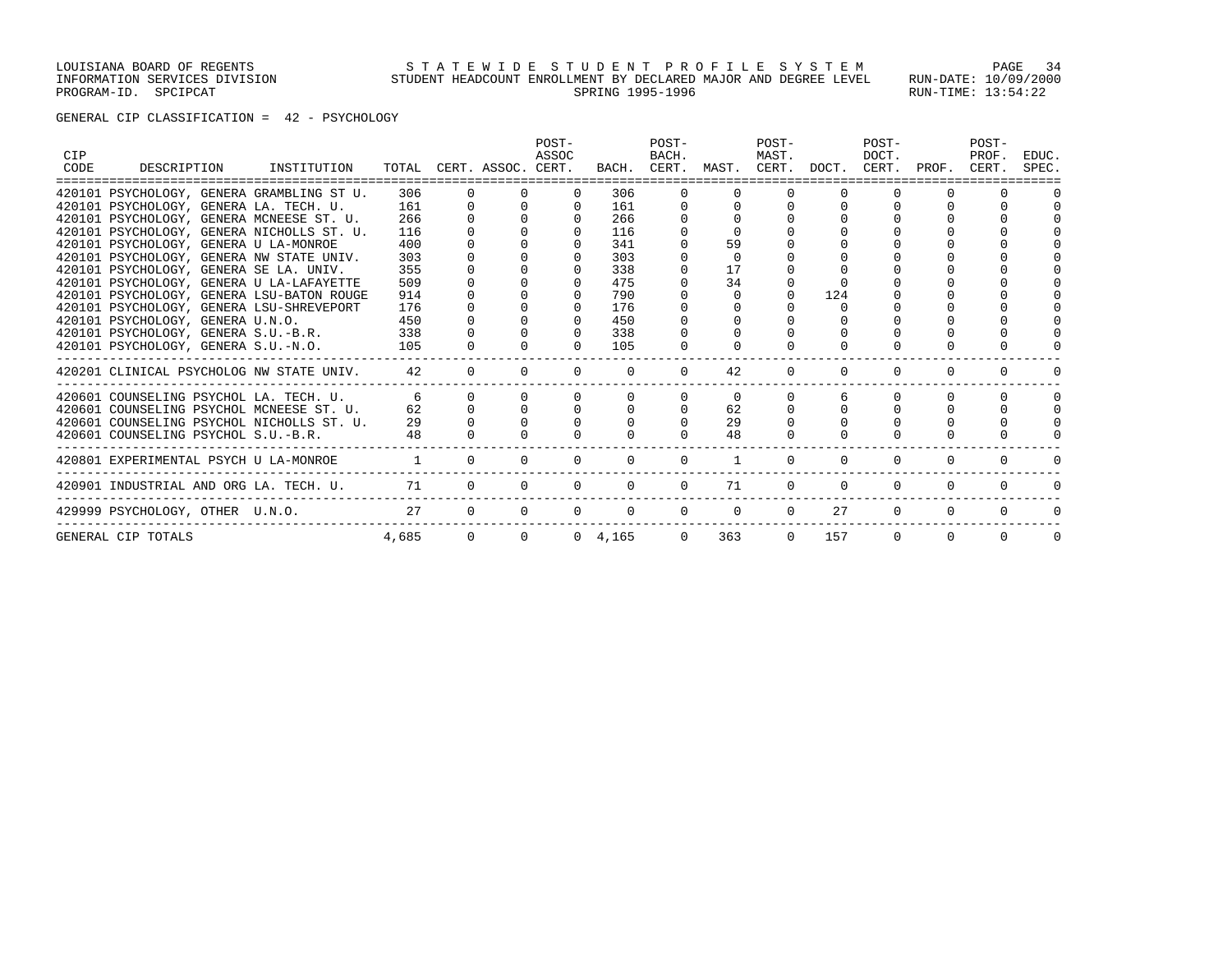GENERAL CIP CLASSIFICATION = 43 - PROTECTIVE SERVICES

| CIP<br>CODE | DESCRIPTION                               | INSTITUTION |          |              | TOTAL CERT. ASSOC. CERT. | POST-<br>ASSOC | BACH.           | POST-<br>BACH.<br>CERT. | MAST.    | POST-<br>MAST.<br>CERT. | DOCT.    | POST-<br>DOCT.<br>CERT. | PROF.        | POST-<br>PROF.<br>CERT. | EDUC.<br>SPEC. |
|-------------|-------------------------------------------|-------------|----------|--------------|--------------------------|----------------|-----------------|-------------------------|----------|-------------------------|----------|-------------------------|--------------|-------------------------|----------------|
|             | 430104 CRIMINAL JUSTICE S GRAMBLING ST U. |             | 624      |              |                          |                | 542             |                         | 82       |                         |          |                         |              |                         |                |
|             | 430104 CRIMINAL JUSTICE S MCNEESE ST. U.  |             | 259      |              |                          |                | 259             |                         | $\Omega$ |                         |          |                         |              |                         |                |
|             | 430104 CRIMINAL JUSTICE S U LA-MONROE     |             | 434      |              |                          |                | 406             |                         | 28       |                         |          |                         |              |                         |                |
|             | 430104 CRIMINAL JUSTICE S SE LA. UNIV.    |             | 440      |              |                          |                | 440             |                         |          |                         |          |                         |              |                         |                |
|             | 430104 CRIMINAL JUSTICE S U LA-LAFAYETTE  |             | 458      |              |                          |                | 458             |                         |          |                         |          |                         |              |                         |                |
|             | 430104 CRIMINAL JUSTICE S LSU-BATON ROUGE |             |          |              |                          |                |                 |                         |          |                         |          |                         |              |                         |                |
|             | 430104 CRIMINAL JUSTICE S LSU-SHREVEPORT  |             | 94       |              |                          |                | 94              |                         |          |                         |          |                         |              |                         |                |
|             | 430104 CRIMINAL JUSTICE S S.U.-N.O.       |             | 116      |              |                          |                | 116             |                         |          |                         |          |                         |              |                         |                |
|             | 430107 LAW ENFORCEMENT/PO DELGADO C. C.   |             | 467      |              | 467                      |                |                 |                         |          |                         |          |                         |              |                         |                |
|             | 430107 LAW ENFORCEMENT/PO GRAMBLING ST U. |             | 37       |              | 37                       |                |                 |                         |          |                         |          |                         |              |                         |                |
|             | 430107 LAW ENFORCEMENT/PO MCNEESE ST. U.  |             |          |              |                          |                |                 |                         |          |                         |          |                         |              |                         |                |
|             | 430107 LAW ENFORCEMENT/PO NICHOLLS ST. U. |             | 41       |              | 41                       |                |                 |                         |          |                         |          |                         |              |                         |                |
|             | 430107 LAW ENFORCEMENT/PO U LA-MONROE     |             | 65       |              | 65                       |                |                 |                         |          |                         |          |                         |              |                         |                |
|             | 430107 LAW ENFORCEMENT/PO SE LA. UNIV.    |             | 22       |              | 22                       |                |                 |                         |          |                         |          |                         |              |                         |                |
|             | 430107 LAW ENFORCEMENT/PO U LA-LAFAYETTE  |             | 94       |              | 94                       |                |                 |                         |          |                         |          |                         |              |                         |                |
|             | 430107 LAW ENFORCEMENT/PO LSU-EUNICE      |             | 87       |              | 87                       |                |                 |                         |          |                         |          |                         |              |                         |                |
|             | 430107 LAW ENFORCEMENT/PO S.U.-B.R.       |             | 169      |              | 169                      |                |                 |                         |          |                         |          |                         |              |                         |                |
|             | 430201 FIRE PROTECTION AN DELGADO C. C.   |             | 90       |              | 90                       |                |                 |                         | $\Omega$ | $\Omega$                | $\Omega$ |                         | <sup>0</sup> |                         |                |
|             | 430203 FIRE SCIENCE/FIREF LSU-EUNICE      |             | $\sim$ 1 | $\mathbf{0}$ |                          |                |                 |                         | $\Omega$ | $\Omega$                | $\Omega$ |                         |              |                         |                |
|             | 439999 PROTECTIVE SERVICE LSU-EUNICE      |             | 6        |              |                          |                |                 | $\Omega$                | $\Omega$ | $\Omega$                | $\Omega$ | $\Omega$                | $\Omega$     |                         |                |
|             | GENERAL CIP TOTALS                        |             | 3,512    |              | $0 \quad 1,083$          |                | $0 \quad 2,319$ | $\Omega$                | 110      | $\Omega$                | $\Omega$ | $\Omega$                | $\Omega$     |                         |                |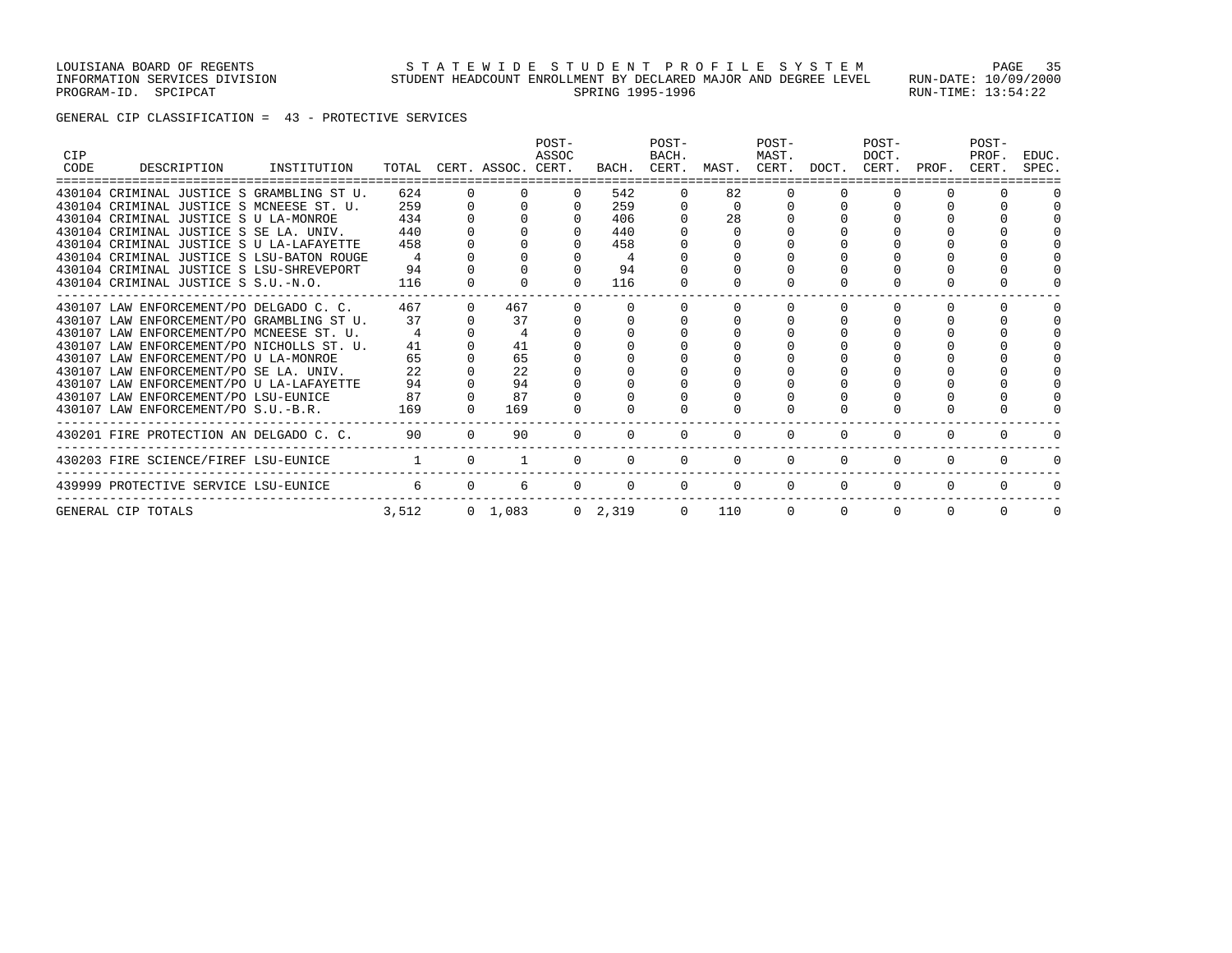LOUISIANA BOARD OF REGENTS SAND STATEWIDE STUDENT PROFILE SYSTEM PAGE 36 INFORMATION SERVICES DIVISION STUDENT HEADCOUNT ENROLLMENT BY DECLARED MAJOR AND DEGREE LEVEL RUN-DATE: 10/09/2000 PROGRAM-ID. SPCIPCAT SERING 1995-1996 RUN-TIME: 13:54:22

GENERAL CIP CLASSIFICATION = 44 - PUBLIC ADMINISTRATION AND SERVICES

| CIP<br>CODE | DESCRIPTION                               | INSTITUTION     | TOTAL | CERT. ASSOC. | POST-<br>ASSOC<br>CERT. | BACH.           | POST-<br>BACH.<br>CERT. | MAST.           | POST-<br>MAST.<br>CERT. | DOCT. | POST-<br>DOCT.<br>CERT. | PROF. | POST-<br>PROF.<br>CERT. | EDUC.<br>SPEC. |
|-------------|-------------------------------------------|-----------------|-------|--------------|-------------------------|-----------------|-------------------------|-----------------|-------------------------|-------|-------------------------|-------|-------------------------|----------------|
|             | 440401 PUBLIC ADMINISTRAT GRAMBLING ST U. |                 | 93    |              |                         | 22              |                         | 71              |                         |       |                         |       |                         |                |
|             | 440401 PUBLIC ADMINISTRAT LSU-BATON ROUGE |                 | 73    |              |                         |                 |                         | 73              |                         |       |                         |       |                         |                |
|             | 440401 PUBLIC ADMINISTRAT LSU-SHREVEPORT  |                 |       |              |                         |                 |                         |                 |                         |       |                         |       |                         |                |
|             | 440401 PUBLIC ADMINISTRAT U.N.O.          |                 | 47    |              |                         |                 |                         | 47              |                         |       |                         |       |                         |                |
|             | 440401 PUBLIC ADMINISTRAT S.U.-B.R.       |                 | 151   |              |                         |                 |                         | 151             |                         |       |                         |       |                         |                |
|             |                                           |                 |       |              |                         |                 |                         |                 |                         |       |                         |       |                         |                |
|             | 440701 SOCIAL WORK                        | GRAMBLING ST U. | 333   |              |                         | 203             |                         | 130             |                         |       |                         |       |                         |                |
|             | 440701 SOCIAL WORK                        | U LA-MONROE     | 211   |              |                         | 211             |                         |                 |                         |       |                         |       |                         |                |
|             | 440701 SOCIAL WORK                        | NW STATE UNIV.  | 240   |              |                         | 240             |                         |                 |                         |       |                         |       |                         |                |
|             | 440701 SOCIAL WORK                        | SE LA. UNIV.    | 355   |              |                         | 355             |                         |                 |                         |       |                         |       |                         |                |
|             | 440701 SOCIAL WORK                        | LSU-BATON ROUGE | 224   |              |                         |                 |                         | 224             |                         |       |                         |       |                         |                |
|             | 440701 SOCIAL WORK                        | $S.U.-B.R.$     | 229   |              |                         | 229             |                         |                 |                         |       |                         |       |                         |                |
|             | 440701 SOCIAL WORK                        | $S.U.-N.O.$     | 444   |              |                         | 136             |                         | 308             |                         |       |                         |       |                         |                |
|             | GENERAL CIP TOTALS                        |                 | 2,406 |              |                         | $0 \quad 1,402$ |                         | $0 \quad 1.004$ | 0                       |       |                         |       |                         |                |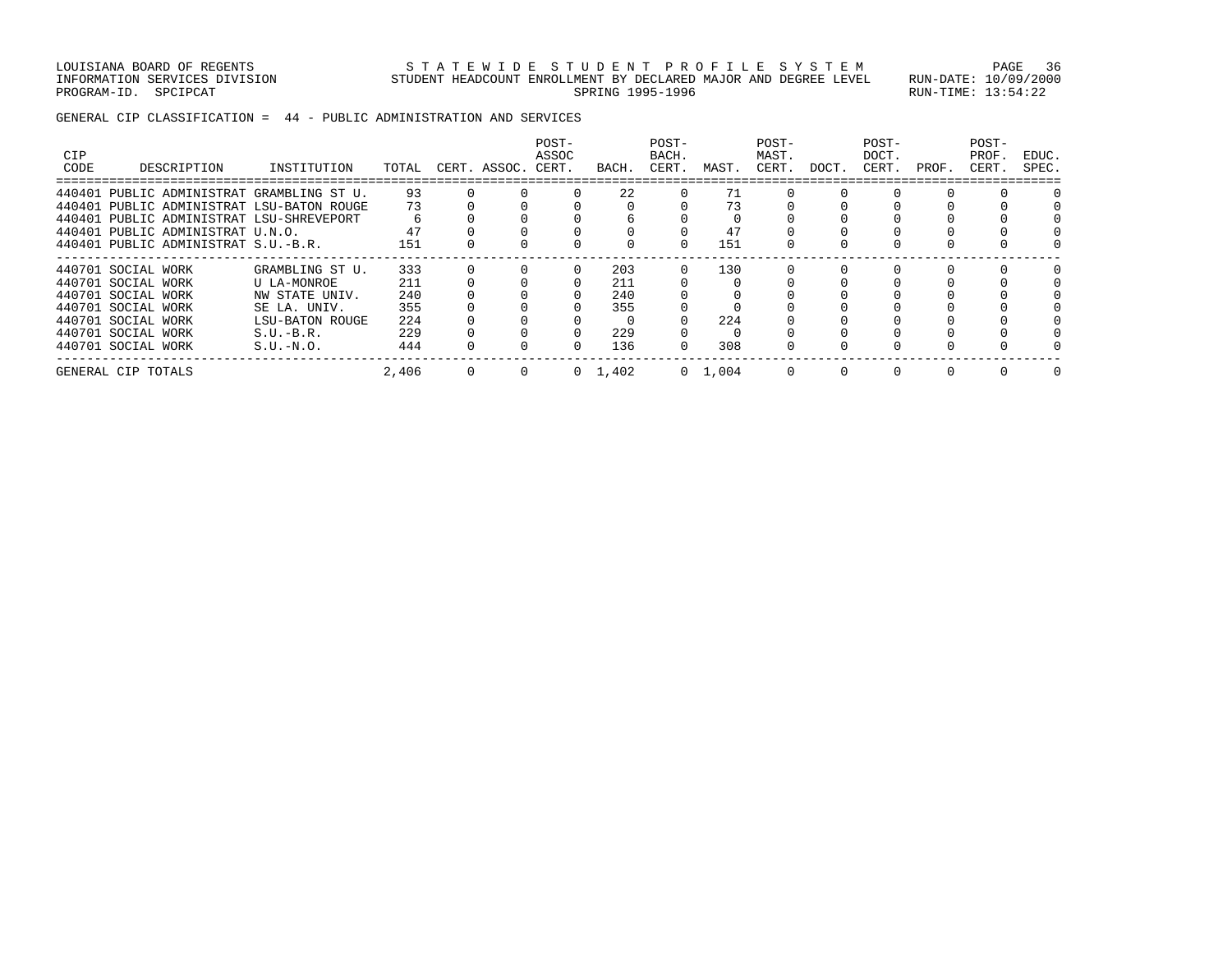GENERAL CIP CLASSIFICATION = 45 - SOCIAL SCIENCES AND HISTORY

| CIP<br>CODE | DESCRIPTION                                               | INSTITUTION                       |                         |                | TOTAL CERT. ASSOC. CERT. | POST-<br>ASSOC |                | POST-<br>BACH. |             | POST-<br>MAST. | BACH. CERT. MAST. CERT. DOCT. | POST-<br>DOCT. | CERT. PROF. CERT. | POST-<br>PROF. | EDUC.<br>SPEC. |
|-------------|-----------------------------------------------------------|-----------------------------------|-------------------------|----------------|--------------------------|----------------|----------------|----------------|-------------|----------------|-------------------------------|----------------|-------------------|----------------|----------------|
|             | 450101 SOCIAL SCIENCES, G NW STATE UNIV.                  |                                   | 18                      | $\Omega$       | $\mathbf 0$              | 0              | 18             | $\Omega$       | 0           | $\Omega$       | 0                             | $\mathbf 0$    | 0                 | 0              |                |
|             | 450101 SOCIAL SCIENCES, G S.U.-B.R.                       |                                   | 33                      | $\mathbf{0}$   | $\overline{0}$           | $\mathbf 0$    | $\overline{0}$ | 0              | 33          | $\mathbf 0$    | $\mathbf 0$                   | $\mathbf 0$    | $\mathbf 0$       | 0              | $\Omega$       |
|             | 450201 ANTHROPOLOGY                                       | NW STATE UNIV.                    | 30                      | $\Omega$       | $\circ$                  | $\mathbf 0$    | 30             | $\Omega$       | $\Omega$    | $\Omega$       | $\Omega$                      | $\Omega$       | $\Omega$          | $\Omega$       | $\Omega$       |
|             | 450201 ANTHROPOLOGY                                       | U LA-LAFAYETTE<br>LSU-BATON ROUGE | 60                      | $\mathbf{0}$   | $\mathbf{0}$             | $\circ$        | 60             | 0              | $\mathbf 0$ | 0              | 0                             | 0              | $\Omega$          | 0              | $\Omega$       |
|             | 450201 ANTHROPOLOGY                                       |                                   | 133                     | $\mathbf{0}$   | $\overline{0}$           | $\mathbf 0$    | 91             | $\mathbf 0$    | 42          | $\mathbf 0$    | $\Omega$                      | $\Omega$       | $\Omega$          | 0              | $\Omega$       |
|             | 450201 ANTHROPOLOGY                                       | U.N.O.                            | 66                      | $\mathbf{0}$   | $\overline{0}$           | $\mathbf 0$    | 66             | 0              | 0           | 0              | 0                             | $\mathbf 0$    | 0                 | 0              | $\Omega$       |
|             | 450601 ECONOMICS, GENERAL LSU-BATON ROUGE                 |                                   | 55                      | $\overline{0}$ | $\circ$                  | $\mathbf{0}$   | 33             | $\mathbf 0$    | 4           | 0              | 18                            | $\mathbf{0}$   | $\mathbf 0$       | $\mathbf 0$    | $\mathbf{0}$   |
|             | 450601 ECONOMICS, GENERAL U.N.O.                          |                                   | 6                       | $\overline{0}$ | $\mathbf{0}$             | $\mathbf{0}$   | 6              | $\mathbf 0$    | 0           | $\mathbf 0$    | 0                             | $\mathbf 0$    | 0                 | $\mathbf 0$    | $\mathbf 0$    |
|             | ----------------------------<br>450701 GEOGRAPHY          | GRAMBLING ST U.                   | 3                       | $\mathbf{0}$   | $\mathbf{0}$             | $\mathbf{0}$   | 3              | 0              | $\mathbf 0$ | $\mathbf{0}$   | 0                             | 0              | 0                 | $\mathbf 0$    | $\Omega$       |
|             | 450701 GEOGRAPHY                                          | LA. TECH. U.                      | 6                       | $\Omega$       | $\Omega$                 | $\mathbf{0}$   | 6              | $\Omega$       | $\Omega$    | $\Omega$       | $\Omega$                      | $\Omega$       | $\Omega$          | $\mathbf 0$    | $\Omega$       |
|             | 450701 GEOGRAPHY                                          | U LA-MONROE                       | 4                       | $\overline{0}$ | $\overline{0}$           | $\circ$        | 4              | 0              | 0           | 0              | 0                             | 0              | 0                 | 0              | $\Omega$       |
|             | 450701 GEOGRAPHY                                          | LSU-BATON ROUGE                   | 143                     | $\Omega$       | $\circ$                  | $\Omega$       | 49             | $\Omega$       | 31          | $\Omega$       | 63                            | $\Omega$       | $\Omega$          | $\Omega$       | $\Omega$       |
|             | 450701 GEOGRAPHY                                          | LSU-BATON ROUGE<br>LSU-SHREVEPORT | $\overline{\mathbf{3}}$ | $\Omega$       | $\mathbf{0}$             | $\mathbf 0$    | $\overline{3}$ | 0              | $\mathbf 0$ | 0              | 0                             | 0              | $\Omega$          | 0              | $\Omega$       |
|             | 450701 GEOGRAPHY<br>U.N.O.                                |                                   | 55                      | $\overline{0}$ | $\Omega$                 | $\Omega$       | 41             | $\Omega$       | 14          | $\Omega$       | $\Omega$                      | $\Omega$       | $\Omega$          | $\Omega$       | $\Omega$       |
|             | 450801 HISTORY, GENERAL                                   | GRAMBLING ST U.                   | 40                      | $\overline{0}$ | $\circ$                  | $\mathbf 0$    | 40             | $\mathbf 0$    | $\mathbf 0$ | $\mathbf 0$    | $\mathbf 0$                   | $\mathbf 0$    | $\mathbf 0$       | $\mathbf 0$    | $\Omega$       |
|             | 450801 HISTORY, GENERAL                                   | LA. TECH. U.                      | 60 —                    | 0              | $\overline{0}$           | 0              | 45             | 0              | 15          | 0              | 0                             | 0              | 0                 | $\mathbf 0$    | $\Omega$       |
|             | 450801 HISTORY, GENERAL                                   | MCNEESE ST. U.                    | 32                      | $\mathbf{0}$   | $\circ$                  | $\mathbf 0$    | 32             | 0              | 0           | 0              | $\Omega$                      | $\mathbf 0$    | $\Omega$          | 0              | $\Omega$       |
|             | 450801 HISTORY, GENERAL                                   | NICHOLLS ST. U.                   | 31                      | $\mathbf{0}$   | $\mathbf{0}$             | $\mathbf 0$    | 31             | 0              | 0           | 0              |                               | $\Omega$       | 0                 | 0              | $\Omega$       |
|             | 450801 HISTORY, GENERAL                                   | U LA-MONROE                       | 64                      | 0              | 0                        | $\mathbf 0$    | 45             | 0              | 19          | 0              |                               |                | 0                 | 0              | $\Omega$       |
|             | 450801 HISTORY, GENERAL                                   | NW STATE UNIV.                    | 70                      | 0              | $\mathbf 0$              | $\mathbf 0$    | 39             | $\Omega$       | 31          | 0              |                               | $\Omega$       | O                 | 0              | $\Omega$       |
|             | 450801 HISTORY, GENERAL                                   | SE LA. UNIV.                      | 152                     | $\mathbf{0}$   | $\circ$                  | $\mathbf 0$    | 131            | $\Omega$       | 21          | $\Omega$       | $\Omega$                      |                |                   | 0              | ∩              |
|             | 450801 HISTORY, GENERAL                                   | U LA-LAFAYETTE                    | 88                      | $\Omega$       | $\mathbf{0}$             | $\Omega$       | 69             | $\Omega$       | 19          | $\Omega$       | $\Omega$                      |                |                   | $\Omega$       | $\cap$         |
|             | 450801 HISTORY, GENERAL                                   | LSU-BATON ROUGE                   | 410                     | 0              | $\mathbf{0}$             | $\mathbf 0$    | 339            | 0              | 20          | 0              | 51                            | O              | O                 | 0              | $\Omega$       |
|             | 450801 HISTORY, GENERAL                                   | LSU-SHREVEPORT                    | 41                      | $\mathbf 0$    | $\mathbf{0}$             | $\Omega$       | 41             | $\Omega$       | $\Omega$    | $\Omega$       | $\Omega$                      | $\Omega$       | $\Omega$          | $\Omega$       | $\cap$         |
|             | 450801 HISTORY, GENERAL                                   | U.N.O.                            | 188                     | 0              | $\mathbf{0}$             | $\mathbf{0}$   | 150            | 0              | 38          | 0              | 0                             | O              | 0                 | $\mathbf 0$    | $\Omega$       |
|             | 450801 HISTORY, GENERAL                                   | $S.U.-B.R.$                       | 39                      | $\mathbf 0$    | $\mathbf 0$              | $\mathbf 0$    | 39             | $\mathbf 0$    | 0           | 0              | $\Omega$                      | O              | $\Omega$          | 0              | $\cap$         |
|             | 450801 HISTORY, GENERAL<br>------------------------------ | S.U.-N.O.                         | 11                      | $\mathbf{0}$   | $\circ$                  | $\mathbf{0}$   | 11             | 0              | $\mathbf 0$ | 0              | 0                             | $\mathbf 0$    | 0                 | $\mathbf 0$    | $\Omega$       |
|             | 451001 POLITICAL SCIENCE, GRAMBLING ST U.                 |                                   | 141                     | $\Omega$       | $\overline{0}$           | $\circ$        | 141            | $\mathbf{0}$   | $\Omega$    | $\Omega$       | $\Omega$                      | $\Omega$       | $\Omega$          | $\mathbf 0$    | $\Omega$       |
|             | 451001 POLITICAL SCIENCE, LA. TECH. U.                    |                                   | 67                      | $\mathbf{0}$   | $\overline{0}$           | $\mathbf{0}$   | 67             | 0              | 0           | 0              | 0                             | $\Omega$       | 0                 | 0              | $\mathbf 0$    |
|             | 451001 POLITICAL SCIENCE, MCNEESE ST. U.                  |                                   | 54                      | $\mathbf{0}$   | $\circ$                  | $\mathbf{0}$   | 54             | 0              | 0           | 0              | $\Omega$                      | 0              | 0                 | 0              | $\Omega$       |
|             | 451001 POLITICAL SCIENCE, NICHOLLS ST. U.                 |                                   | 56                      | 0              | $\overline{0}$           | $\overline{0}$ | 56             | 0              | 0           | 0              | $\Omega$                      | 0              | $\Omega$          | 0              | $\Omega$       |
|             | 451001 POLITICAL SCIENCE, U LA-MONROE                     |                                   | 17                      | $\mathbf{0}$   | $\mathbf 0$              | $\mathbf 0$    | 17             | $\Omega$       | 0           | <sup>0</sup>   |                               |                |                   | $\Omega$       | $\Omega$       |
|             | 451001 POLITICAL SCIENCE, NW STATE UNIV.                  |                                   | 112                     | $\mathbf{0}$   | $\mathbf{0}$             | $\mathbf 0$    | 112            | 0              | $\Omega$    | 0              |                               |                |                   | $\mathbf 0$    | $\Omega$       |
|             | 451001 POLITICAL SCIENCE, SE LA. UNIV.                    |                                   | 87                      | $\mathbf 0$    | $\mathbf{0}$             | $\mathbf 0$    | 87             | $\mathbf 0$    | $\Omega$    | $\Omega$       |                               |                |                   | 0              | $\cap$         |
|             | 451001 POLITICAL SCIENCE, U LA-LAFAYETTE                  |                                   | 128                     | $\mathbf{0}$   | $\mathbf{0}$             | $\mathbf{0}$   | 128            | 0              | 0           | 0              | 0                             | $\Omega$       | $\Omega$          | 0              | $\Omega$       |
|             | 451001 POLITICAL SCIENCE, LSU-BATON ROUGE                 |                                   | 471                     | $\mathbf{0}$   | $\mathbf 0$              | $\mathbf 0$    | 422            | $\mathbf 0$    | 19          | $\mathbf 0$    | 30                            |                | O                 | 0              | $\cap$         |
|             | 451001 POLITICAL SCIENCE, LSU-SHREVEPORT                  |                                   | 25                      | $\mathbf{0}$   | $\circ$                  | $\mathbf{0}$   | 25             | 0              | $\mathbf 0$ | $\Omega$       | $\Omega$                      |                | $\Omega$          | $\Omega$       | $\Omega$       |
|             | 451001 POLITICAL SCIENCE, U.N.O.                          |                                   | 227                     | $\mathbf{0}$   | $\overline{0}$           | $\mathbf{0}$   | 183            | 0              | 22          | 0              | 22                            | 0              |                   | 0              | $\Omega$       |
|             | 451001 POLITICAL SCIENCE, S.U.-B.R.                       |                                   | $\frac{236}{22}$        | $\mathbf{0}$   | $\mathbf 0$              | $\mathbf 0$    | 236            | 0              | $\mathbf 0$ | $\mathbf 0$    | $\Omega$                      | $\Omega$       | $\Omega$          | $\mathbf 0$    | $\cap$         |
|             | 451001 POLITICAL SCIENCE, S.U.-N.O.                       |                                   |                         | $\mathbf{0}$   | $\circ$                  | $\mathbf{0}$   | 22             | 0              | $\mathbf 0$ | $\mathbf 0$    | 0                             | $\mathbf 0$    | 0                 | 0              | $\Omega$       |
|             | 451101 SOCIOLOGY                                          | GRAMBLING ST U.                   | 66                      | $\mathbf{0}$   | $\mathbf 0$              | $\mathbf{0}$   | 66             | 0              | 0           | 0              | 0                             | $\mathbf 0$    | 0                 | $\mathbf 0$    | $\mathbf 0$    |
|             | 451101 SOCIOLOGY                                          | LA. TECH. U.                      | 115                     | $\Omega$       | 0                        | 0              | 115            | $\mathbf 0$    | 0           | $\mathbf 0$    | $\mathbf 0$                   | $\mathbf 0$    | 0                 | $\mathbf 0$    | $\mathbf{0}$   |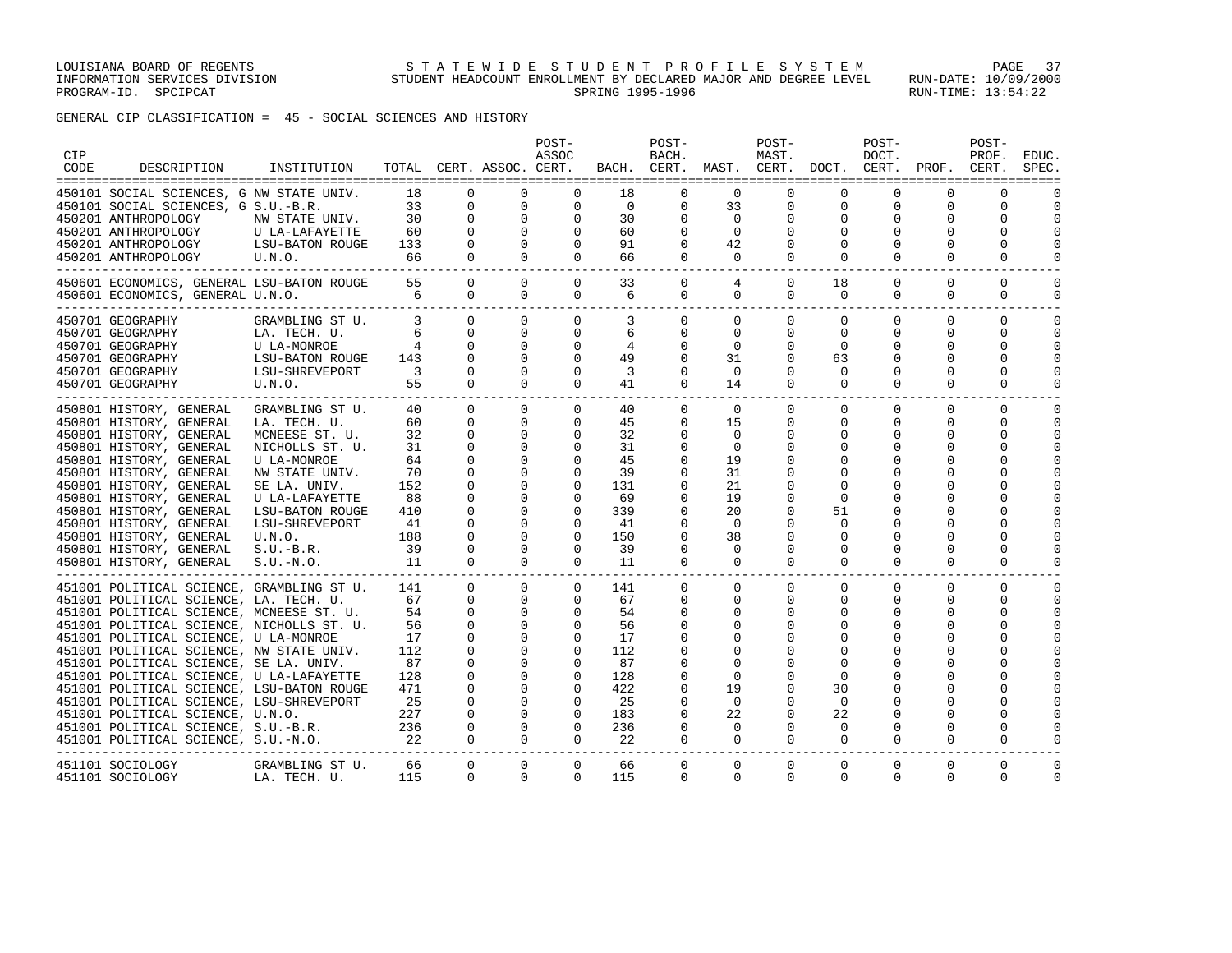LOUISIANA BOARD OF REGENTS STRTEWIDE STUDENT PROFILE SYSTEM PAGE 38 INFORMATION SERVICES DIVISION STUDENT HEADCOUNT ENROLLMENT BY DECLARED MAJOR AND DEGREE LEVEL RUN-DATE: 10/09/2000

PROGRAM-ID. SPCIPCAT SERING 1995-1996 RUN-TIME: 13:54:22

GENERAL CIP CLASSIFICATION = 45 - SOCIAL SCIENCES AND HISTORY

| <b>CIP</b><br>CODE | DESCRIPTION                         | INSTITUTION     | TOTAL | CERT. ASSOC. CERT. | POST-<br>ASSOC | BACH.           | POST-<br>BACH.<br>CERT. | MAST. | POST-<br>MAST.<br>CERT. | DOCT. | POST-<br>DOCT.<br>CERT. | PROF. | POST-<br>PROF.<br>CERT. | EDUC.<br>SPEC. |
|--------------------|-------------------------------------|-----------------|-------|--------------------|----------------|-----------------|-------------------------|-------|-------------------------|-------|-------------------------|-------|-------------------------|----------------|
|                    | 451101 SOCIOLOGY                    | MCNEESE ST. U.  | 104   |                    | $\Omega$       | 104             |                         |       |                         |       |                         |       |                         |                |
|                    | 451101 SOCIOLOGY                    | NICHOLLS ST. U. | 20    |                    |                | 20              |                         |       |                         |       |                         |       |                         |                |
|                    | 451101 SOCIOLOGY                    | U LA-MONROE     | 125   |                    |                | 125             |                         |       |                         |       |                         |       |                         |                |
|                    | 451101 SOCIOLOGY                    | NW STATE UNIV.  | 47    |                    |                | 47              |                         |       |                         |       |                         |       |                         |                |
|                    | 451101 SOCIOLOGY                    | SE LA. UNIV.    | 68    |                    |                | 68              |                         |       |                         |       |                         |       |                         |                |
|                    | 451101 SOCIOLOGY                    | U LA-LAFAYETTE  | 212   |                    |                | 212             |                         |       |                         |       |                         |       |                         |                |
|                    | 451101 SOCIOLOGY                    | LSU-BATON ROUGE | 299   |                    |                | 245             |                         | 16    |                         | 38    |                         |       |                         |                |
|                    | 451101 SOCIOLOGY                    | LSU-SHREVEPORT  | 45    |                    |                | 45              |                         |       |                         |       |                         |       |                         |                |
|                    | 451101 SOCIOLOGY                    | U.N.O.          | 200   |                    |                | 166             |                         | 34    |                         |       |                         |       |                         |                |
|                    | 451101 SOCIOLOGY                    | $S.U.-B.R.$     | 126   |                    |                | 126             |                         |       |                         |       |                         |       |                         |                |
|                    | 451101 SOCIOLOGY                    | $S.U.-N.O.$     | 23    |                    |                | 23              |                         |       |                         |       |                         |       |                         |                |
|                    | 451101 SOCIOLOGY                    | S.U.-SHREVEPORT | 37    | 37                 |                |                 |                         |       |                         |       |                         |       |                         |                |
|                    | 451201 URBAN AFFAIRS/STUD U.N.O.    |                 | 79    |                    |                |                 |                         | 47    |                         | 32    |                         |       |                         |                |
|                    | 451201 URBAN AFFAIRS/STUD S.U.-N.O. |                 | 13    |                    |                | 13              |                         |       |                         |       |                         |       |                         |                |
|                    | GENERAL CIP TOTALS                  |                 | 5,063 | 37                 |                | $0 \quad 4,347$ | $\mathbf{0}$            | 425   | $\Omega$                | 254   |                         |       |                         |                |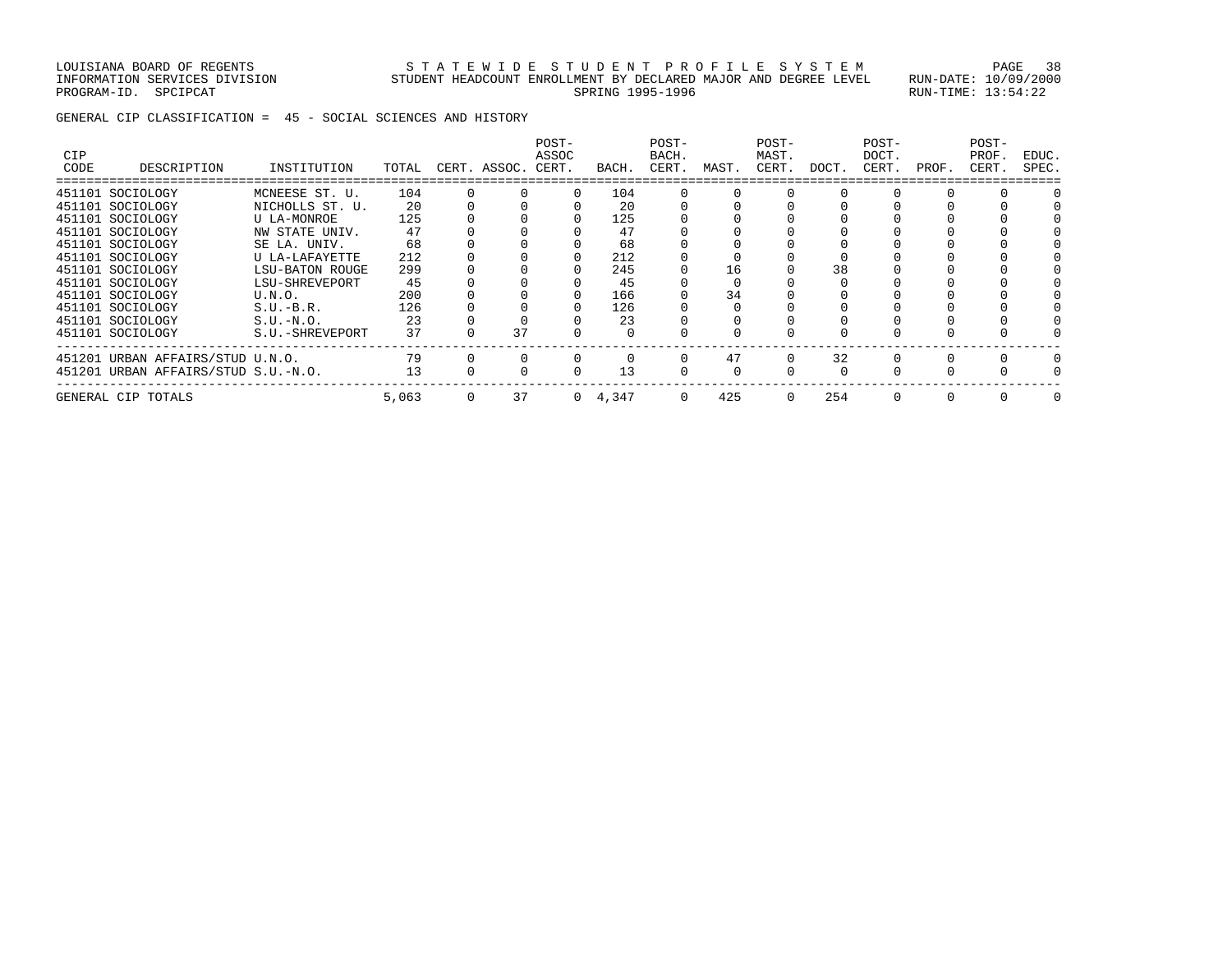LOUISIANA BOARD OF REGENTS STATEWIDE STUDENT PROFILE SYSTEM PAGE 39 INFORMATION SERVICES DIVISION STUDENT HEADCOUNT ENROLLMENT BY DECLARED MAJOR AND DEGREE LEVEL RUN-DATE: 10/09/2000 PROGRAM-ID. SPCIPCAT SALLER SERING 1995-1996 RUN-TIME: 13:54:22

GENERAL CIP CLASSIFICATION = 46 - CONSTRUCTION TRADES

| CIP<br>CODE | DESCRIPTION                                                                      | INSTITUTION                                                  | TOTAL    | CERT      | ASSOC. | POST-<br>ASSOC<br>CERT | BACH | POST-<br>BACH.<br>CERT | MAST | POST-<br>MAST.<br>CERT | DOCT         | POST-<br>DOCT.<br>CERT | PROF | POST-<br>PROF<br>CERT | EDUC.<br>SPEC. |
|-------------|----------------------------------------------------------------------------------|--------------------------------------------------------------|----------|-----------|--------|------------------------|------|------------------------|------|------------------------|--------------|------------------------|------|-----------------------|----------------|
|             | 460201 CARPENTER<br>460201 CARPENTER<br>460302 ELECTRICIAN<br>460302 ELECTRICIAN | NUNEZ C. C.<br>DELGADO C. C.<br>NUNEZ C. C.<br>DELGADO C. C. | 14<br>22 | 14<br>2.2 |        |                        |      |                        |      |                        | <sup>n</sup> |                        |      |                       | 0<br>0         |
|             | 460401 BUILDING/PROPERTY                                                         | DELGADO C. C.                                                | 9.       |           |        |                        |      |                        |      |                        | $\Omega$     | <sup>n</sup>           |      | $\Omega$              | $\Omega$       |
|             | GENERAL CIP TOTALS                                                               |                                                              | 59       | 52        |        |                        |      |                        |      |                        |              |                        |      |                       |                |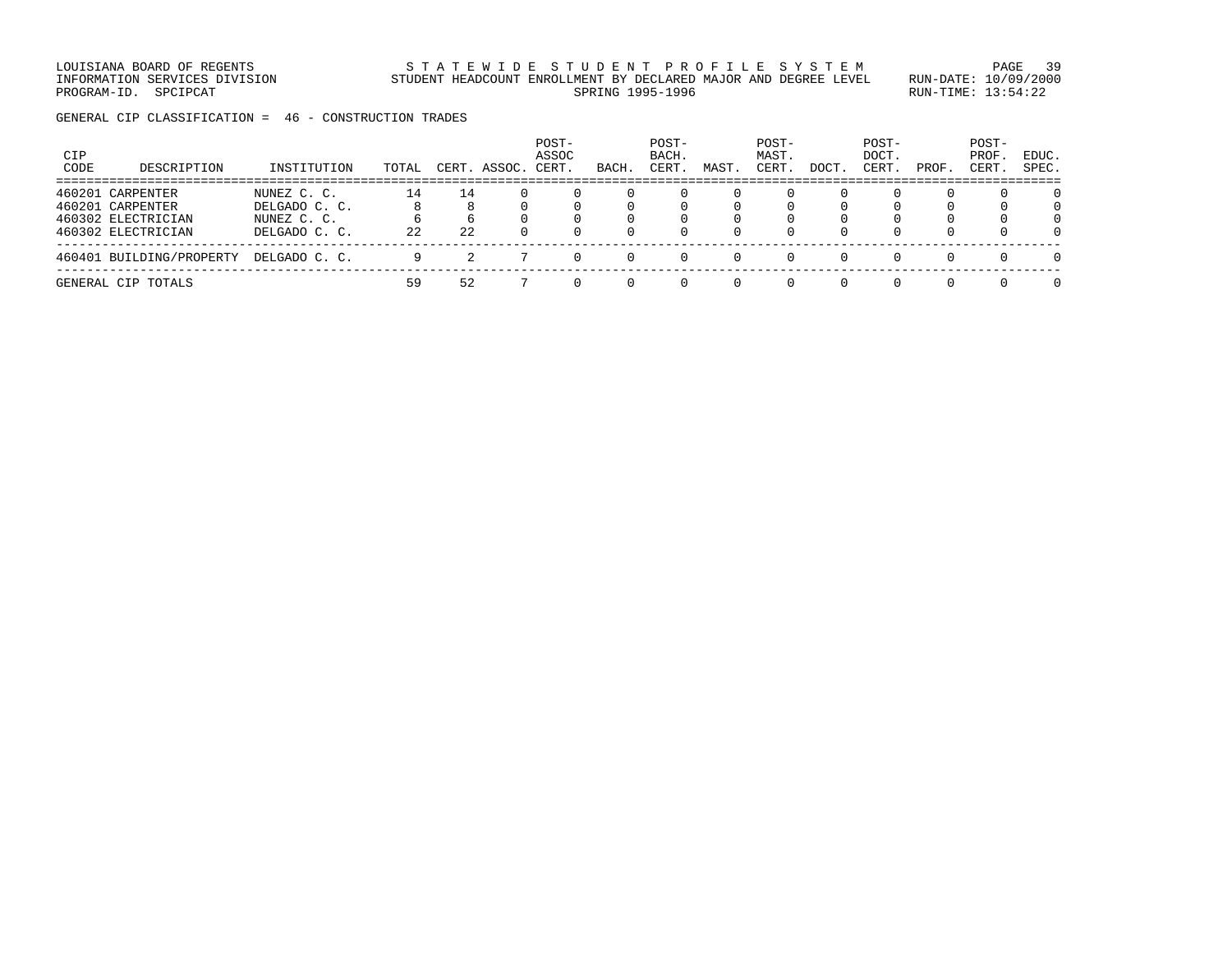LOUISIANA BOARD OF REGENTS STATEWIDE STUDENT PROFILE SYSTEM PAGE 40 INFORMATION SERVICES DIVISION STUDENT HEADCOUNT ENROLLMENT BY DECLARED MAJOR AND DEGREE LEVEL RUN-DATE: 10/09/2000 PROGRAM-ID. SPCIPCAT SALLER SERING 1995-1996 RUN-TIME: 13:54:22

GENERAL CIP CLASSIFICATION = 47 - MECHANICS AND REPAIRERS

| <b>CIP</b><br>CODE | DESCRIPTION                                                                      | INSTITUTION | TOTAL    |          | CERT. ASSOC. | POST-<br>ASSOC<br>CERT. | BACH.        | POST-<br>BACH.<br>CERT. | MAST.        | POST-<br>MAST.<br>CERT. | DOCT.    | POST-<br>DOCT.<br>CERT. | PROF.    | POST-<br>PROF.<br>CERT. | EDUC.<br>SPEC. |
|--------------------|----------------------------------------------------------------------------------|-------------|----------|----------|--------------|-------------------------|--------------|-------------------------|--------------|-------------------------|----------|-------------------------|----------|-------------------------|----------------|
|                    | 470101 ELECTRICAL & ELECT DELGADO C. C.                                          |             | 68       |          | 61           |                         |              |                         | <sup>0</sup> | $\Omega$                |          |                         |          |                         | $\Omega$       |
|                    | 470104 COMPUTER INSTALLER DELGADO C. C.                                          |             | 90       |          | 82           |                         |              |                         | $\Omega$     | $\Omega$                |          | 0                       |          |                         |                |
|                    | 470201 HEATING, AIR COND. NUNEZ C. C.<br>470201 HEATING, AIR COND. DELGADO C. C. |             | 58<br>29 | 42<br>29 | 16           |                         |              |                         |              |                         |          |                         |          | $\Omega$                | 0              |
|                    | 470604 AUTO/AUTOMOTIVE ME DELGADO C. C.                                          |             | 92       | 24       | 68           |                         | $\Omega$     | $\Omega$                | $\Omega$     | $\Omega$                | $\Omega$ | $\Omega$                | $\Omega$ | $\Omega$                | <sup>0</sup>   |
|                    | 470605 DIESEL ENGINE MECH NUNEZ C. C.                                            |             | 13       | 13       |              |                         |              | $\cap$                  | $\Omega$     | $\Omega$                |          | $\Omega$                |          |                         | $\cap$         |
|                    | 470607 AIRCRAFT MECHANIC/ DELGADO C. C.                                          |             | 25       | 25       |              |                         | $\Omega$     | $\Omega$                | $\Omega$     | $\Omega$                | $\Omega$ | $\Omega$                |          |                         |                |
|                    | 470608 AIRCRAFT MECHANIC/ DELGADO C. C.                                          |             | 13       | 13       | $\Omega$     |                         | $\Omega$     | $\Omega$                | $\Omega$     | $\Omega$                | $\Omega$ | $\Omega$                | $\Omega$ | $\Omega$                | <sup>n</sup>   |
|                    | 470609 AVIATION SYSTEMS A S.U.-SHREVEPORT                                        |             | 11       |          | 11           |                         |              | $\Omega$                | $\Omega$     | $\Omega$                |          | $\Omega$                |          |                         |                |
|                    | GENERAL CIP TOTALS                                                               |             | 399      | 161      | 238          | $\Omega$                | $\mathbf{0}$ | $\circ$                 | 0            | $\mathbf 0$             | 0        | 0                       | $\Omega$ | $\Omega$                | $\Omega$       |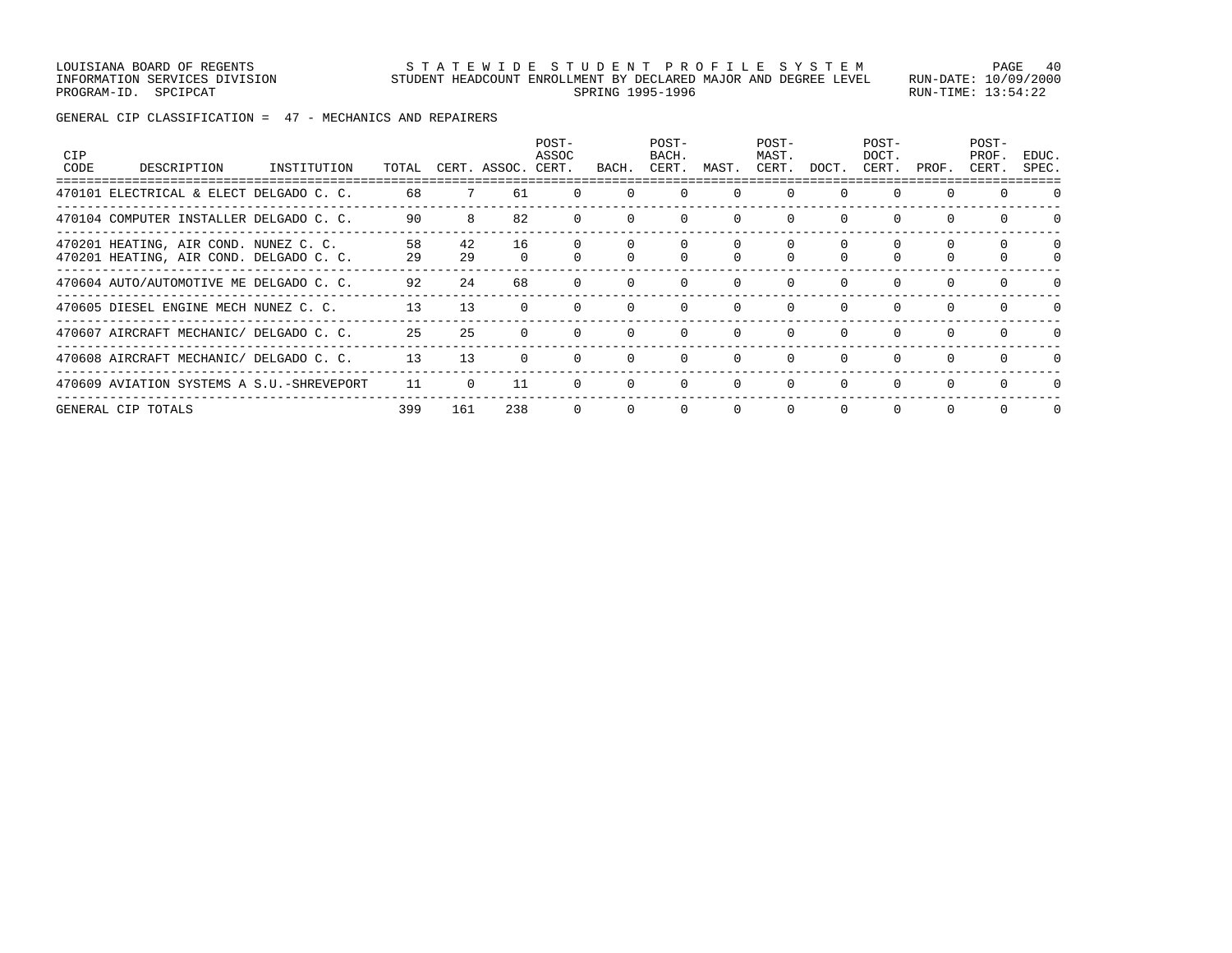LOUISIANA BOARD OF REGENTS STATEWIDE STUDENT PROFILE SYSTEM PAGE 41 INFORMATION SERVICES DIVISION STUDENT HEADCOUNT ENROLLMENT BY DECLARED MAJOR AND DEGREE LEVEL RUN-DATE: 10/09/2000 PROGRAM-ID. SPCIPCAT SALLER SERING 1995-1996 RUN-TIME: 13:54:22

GENERAL CIP CLASSIFICATION = 48 - PRECISION PRODUCTION TRADES

| CIP<br>CODE | DESCRIPTION                             | INSTITUTION     | TOTAL |     | CERT. ASSOC. CERT. | POST-<br>ASSOC | BACH. | POST-<br>BACH.<br>CERT. | MAST. | POST-<br>MAST.<br>CERT. | DOCT.    | POST-<br>DOCT.<br>CERT. | PROF. | POST-<br>PROF<br>CERT. | EDUC.<br>SPEC. |
|-------------|-----------------------------------------|-----------------|-------|-----|--------------------|----------------|-------|-------------------------|-------|-------------------------|----------|-------------------------|-------|------------------------|----------------|
|             | 480101 DRAFTING, GENERAL                | NUNEZ C. C.     | 56    | 5.  | 51                 |                |       |                         |       |                         |          |                         |       |                        |                |
|             | 480101 DRAFTING, GENERAL                | DELGADO C. C.   | 192   | 2.2 | 170                |                |       |                         |       |                         |          |                         |       |                        |                |
|             | 480101 DRAFTING, GENERAL                | GRAMBLING ST U. | 100   |     |                    |                | 100   |                         |       |                         |          |                         |       |                        |                |
|             | 480101 DRAFTING, GENERAL                | MCNEESE ST. U.  |       |     |                    |                |       |                         |       |                         |          |                         |       |                        |                |
|             | 480101 DRAFTING, GENERAL                | NW STATE UNIV.  |       |     |                    |                |       |                         |       |                         |          |                         |       |                        |                |
|             | 480101 DRAFTING, GENERAL                | SE LA. UNIV.    | 73    |     | 73                 |                |       |                         |       |                         |          |                         |       |                        |                |
|             | 480503 MACHINE SHOP ASSIS NUNEZ C. C.   |                 | 13    | 13  |                    |                |       |                         |       |                         |          |                         |       |                        |                |
|             | 480503 MACHINE SHOP ASSIS DELGADO C. C. |                 | 17    | 12  |                    |                |       |                         |       |                         |          |                         |       |                        |                |
|             | 480508 WELDER/WELDING TEC NUNEZ C. C.   |                 | 25    | 25  |                    |                |       |                         |       | 0                       | $\Omega$ |                         |       |                        |                |
|             | 480508 WELDER/WELDING TEC DELGADO C. C. |                 |       |     |                    |                |       |                         |       |                         |          |                         |       |                        |                |
|             | GENERAL CIP TOTALS                      |                 | 491   | 84  | 307                |                | 100   |                         |       | $\Omega$                | $\Omega$ |                         |       |                        |                |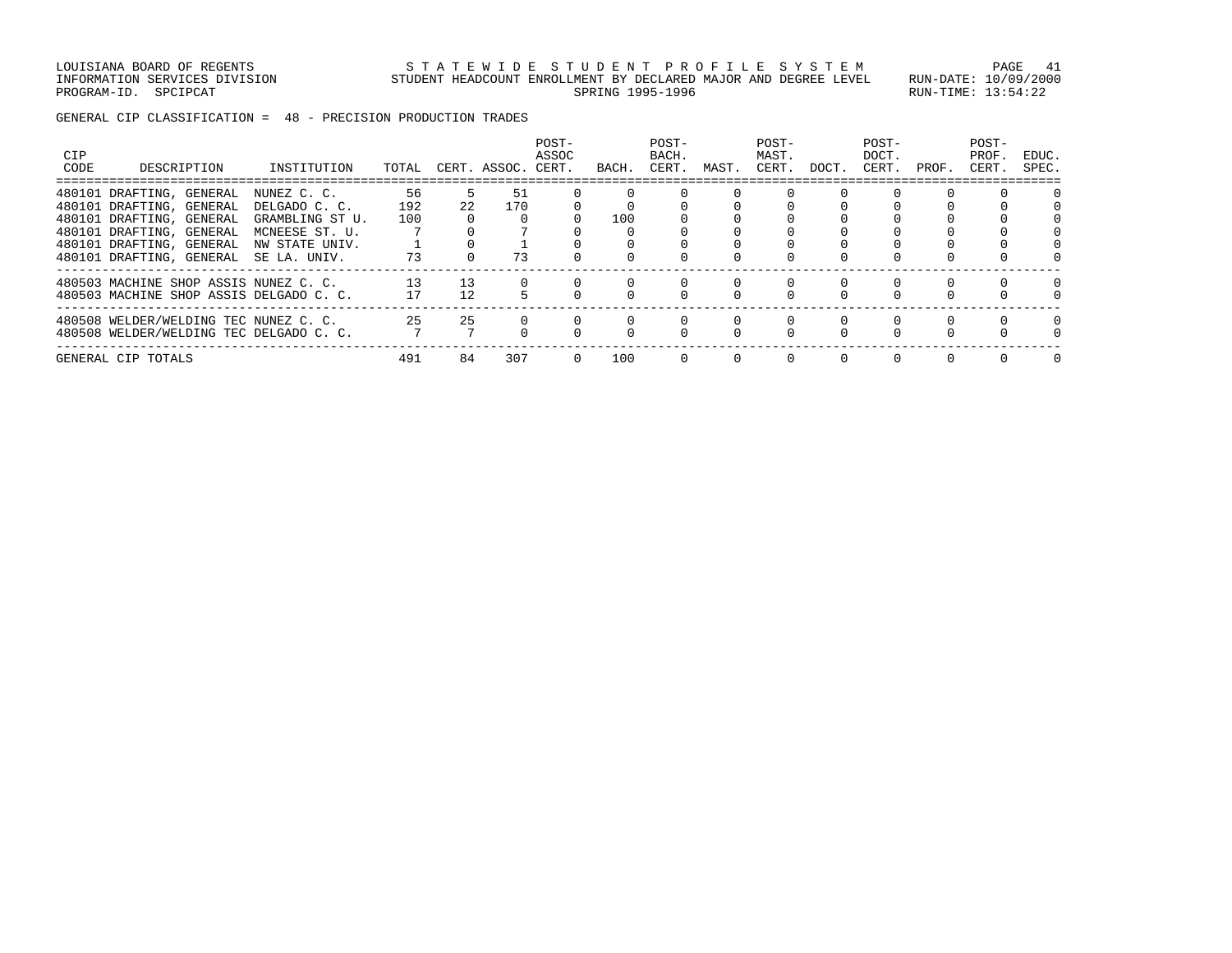LOUISIANA BOARD OF REGENTS STATEWIDE STUDENT PROFILE SYSTEM PAGE 42 INFORMATION SERVICES DIVISION STUDENT HEADCOUNT ENROLLMENT BY DECLARED MAJOR AND DEGREE LEVEL RUN-DATE: 10/09/2000 PROGRAM-ID. SPCIPCAT SALLER SERING 1995-1996 RUN-TIME: 13:54:22

GENERAL CIP CLASSIFICATION = 49 - TRANSPORTATION AND MATERIALS MOVING WORKERS

| CIP<br>CODE | DESCRIPTION                                                                                                                  | INSTITUTION | TOTAL     | CERT. ASSOC. | POST-<br>ASSOC<br>CERT. | BACH.     | POST-<br>BACH.<br>CERT. | MAST | POST-<br>MAST.<br>CERT. | DOCT     | POST-<br>DOCT.<br>CERT. | PROF     | POST-<br>PROF.<br>CERT. | EDUC.<br>SPEC. |
|-------------|------------------------------------------------------------------------------------------------------------------------------|-------------|-----------|--------------|-------------------------|-----------|-------------------------|------|-------------------------|----------|-------------------------|----------|-------------------------|----------------|
|             | 490101 AVIATION AND AIRWA LA. TECH. U.<br>490101 AVIATION AND AIRWA U LA-MONROE<br>490102 AIRCRAFT PILOT AND NICHOLLS ST. U. |             | 150<br>78 |              | n.                      | 150<br>78 |                         |      |                         | $\Omega$ |                         | O.<br>0  | $\Omega$<br>$\Omega$    |                |
|             | 490106 FLIGHT ATTENDANT                                                                                                      | U LA-MONROE |           | 17           | n.                      |           |                         |      |                         |          |                         | $\cap$   | $\Omega$                |                |
|             | GENERAL CIP TOTALS                                                                                                           |             | 246       | 18           |                         | 228       |                         |      |                         |          |                         | $\Omega$ |                         |                |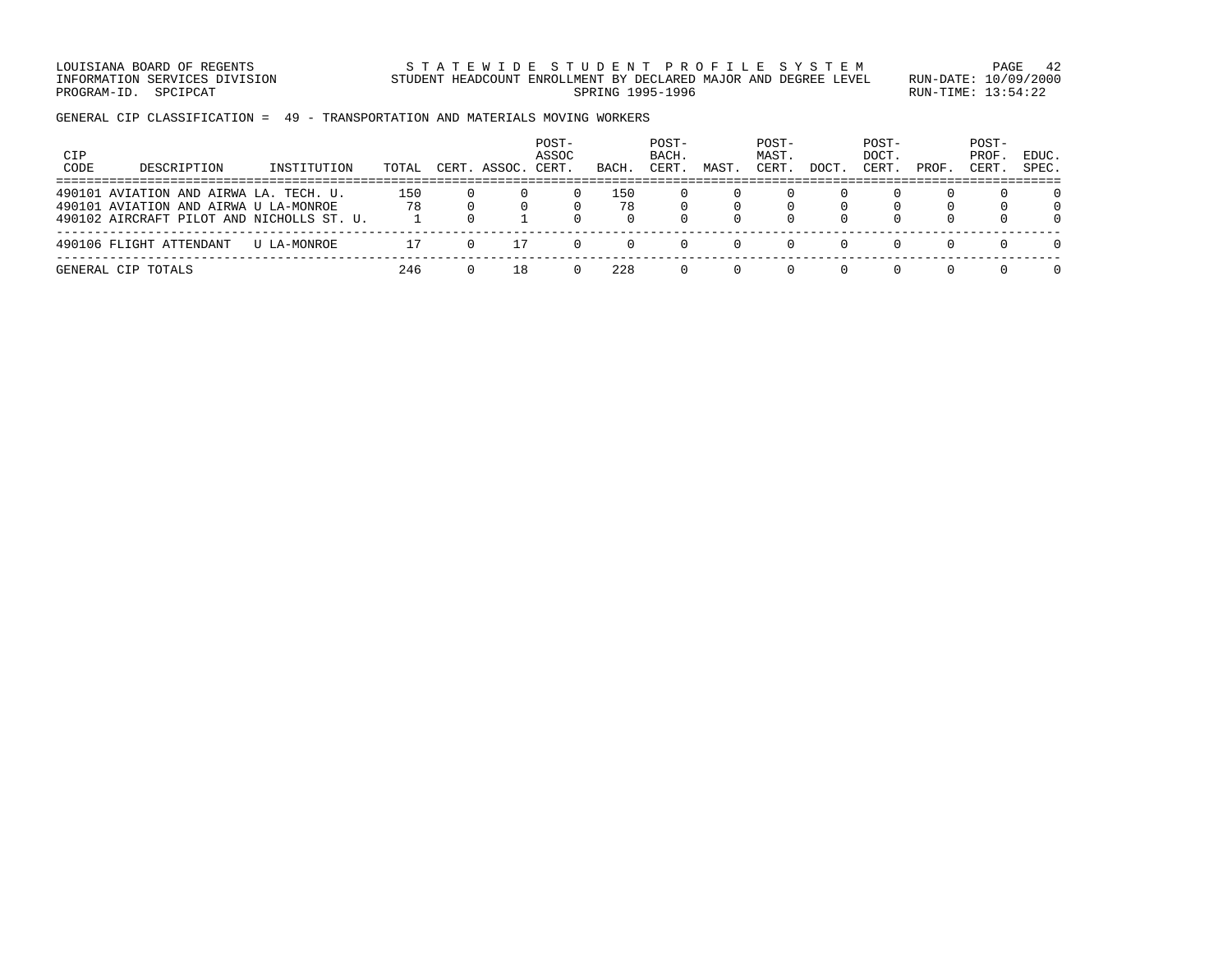GENERAL CIP CLASSIFICATION = 50 - VISUAL AND PERFORMING ARTS

| <b>CIP</b><br><b>CODE</b> | DESCRIPTION                                                                                                                                                                                                                                                                                            | INSTITUTION                                                                                                                                                                                            |                                                                        |                                                                                                                                                 | TOTAL CERT. ASSOC. CERT.                                                                                                         | POST-<br>ASSOC                                                                                            |                                                                             | POST-<br>BACH.                                                                                                  | BACH. CERT. MAST. CERT. DOCT. CERT. PROF.                                                            | POST-<br>MAST.                                                            |                                                                            | POST-<br>DOCT.                        |                                                           | POST-<br>PROF.<br>CERT.                                                                | EDUC.<br>SPEC.                               |
|---------------------------|--------------------------------------------------------------------------------------------------------------------------------------------------------------------------------------------------------------------------------------------------------------------------------------------------------|--------------------------------------------------------------------------------------------------------------------------------------------------------------------------------------------------------|------------------------------------------------------------------------|-------------------------------------------------------------------------------------------------------------------------------------------------|----------------------------------------------------------------------------------------------------------------------------------|-----------------------------------------------------------------------------------------------------------|-----------------------------------------------------------------------------|-----------------------------------------------------------------------------------------------------------------|------------------------------------------------------------------------------------------------------|---------------------------------------------------------------------------|----------------------------------------------------------------------------|---------------------------------------|-----------------------------------------------------------|----------------------------------------------------------------------------------------|----------------------------------------------|
|                           | 500301 DANCE                                                                                                                                                                                                                                                                                           | U LA-LAFAYETTE                                                                                                                                                                                         | $8 \t 0$                                                               |                                                                                                                                                 |                                                                                                                                  | $0 \qquad \qquad$<br>$\Omega$                                                                             | 8                                                                           | $\Omega$                                                                                                        | $\Omega$                                                                                             | $\Omega$                                                                  | $\mathbf 0$                                                                | $\Omega$                              | $\mathbf 0$                                               | 0                                                                                      |                                              |
|                           | 500401 DESIGN AND VISUAL NW STATE UNIV. 58 0                                                                                                                                                                                                                                                           |                                                                                                                                                                                                        |                                                                        |                                                                                                                                                 |                                                                                                                                  | 0<br>$\overline{0}$                                                                                       |                                                                             | 58<br>$\overline{0}$                                                                                            |                                                                                                      | $\overline{0}$<br>$\circ$                                                 | $\circ$                                                                    | $\mathbf{0}$                          | $\mathbf 0$                                               | $\mathbf{0}$                                                                           | $\Omega$                                     |
|                           | 500402 GRAPHIC DESIGN, CO DELGADO C. C. 199<br>500402 GRAPHIC DESIGN, CO LA. TECH. U.<br>500402 GRAPHIC DESIGN, CO U LA-LAFAYETTE<br>500402 GRAPHIC DESIGN, CO LSU-BATON ROUGE                                                                                                                         |                                                                                                                                                                                                        | $\begin{array}{c} 78 \\ 64 \end{array}$<br>64<br>96                    | $\Omega$<br>$\Omega$<br>$\Omega$<br>$\Omega$                                                                                                    | 199<br>$\Omega$<br>$\Omega$<br>$\Omega$                                                                                          | $\Omega$<br>$\circ$<br>$\mathbf 0$<br>$\circ$                                                             | $\overline{0}$<br>78<br>64<br>96                                            | $\Omega$<br>$\mathbf 0$<br>$\mathbf 0$<br>$\mathbf{0}$                                                          | $\Omega$<br>$\mathbf 0$<br>0<br>$\mathbf 0$                                                          | $\Omega$<br>$\mathbf 0$<br>0<br>0                                         | $\Omega$<br>$\Omega$<br>0<br>0                                             | $\Omega$<br>$\Omega$<br>$\Omega$<br>0 | $\Omega$<br>$\Omega$<br>$\Omega$<br>0                     | 0<br>$\mathbf 0$<br>0<br>0                                                             | $\Omega$<br>$\Omega$<br>$\Omega$<br>$\Omega$ |
|                           | ______________________________<br>500404 INDUSTRIAL DESIGN U LA-LAFAYETTE                                                                                                                                                                                                                              |                                                                                                                                                                                                        | 50                                                                     | $\overline{0}$                                                                                                                                  | $\overline{0}$                                                                                                                   | $\mathbf{0}$                                                                                              | 50                                                                          | $\mathsf{O}$                                                                                                    | $\mathbf 0$                                                                                          | $\mathbf 0$                                                               | $\mathbf 0$                                                                | $\mathbf 0$                           | 0                                                         | 0                                                                                      | $\mathbf 0$                                  |
|                           | 500501 DRAMA/THEATER ARTS GRAMBLING ST U.<br>500501 DRAMA/THEATER ARTS MCNEESE ST. U.<br>500501 DRAMA/THEATER ARTS NICHOLLS ST. U.<br>500501 DRAMA/THEATER ARTS U LA-LAFAYETTE<br>500501 DRAMA/THEATER ARTS LSU-BATON ROUGE<br>500501 DRAMA/THEATER ARTS U.N.O.<br>500501 DRAMA/THEATER ARTS S.U.-B.R. |                                                                                                                                                                                                        | 8<br>17<br>$\overline{1}$<br>$7\phantom{.0}$<br>124<br>102<br>15       | $\Omega$<br>$\Omega$<br>$\Omega$<br>$\Omega$<br>$\Omega$<br>$\Omega$<br>$\Omega$                                                                | $\Omega$<br>$\Omega$<br>$\Omega$<br>$\Omega$<br>$\Omega$<br>$\Omega$<br>$\Omega$                                                 | 0<br>$\Omega$<br>$\Omega$<br>0<br>$\Omega$<br>$\Omega$<br>$\Omega$                                        | 8<br>17<br>1<br>7<br>81<br>5<br>15                                          | $\Omega$<br>$\Omega$<br>$\Omega$<br>$\Omega$<br>$\Omega$<br>$\Omega$<br>$\Omega$                                | $\Omega$<br>$\Omega$<br>$\Omega$<br>$\Omega$<br>25<br>97<br>$\Omega$                                 | $\Omega$<br>$\Omega$<br>$\Omega$<br>O<br>$\Omega$<br>$\Omega$<br>$\Omega$ | $\Omega$<br>$\Omega$<br>$\Omega$<br>$\Omega$<br>18<br>$\Omega$<br>$\Omega$ | $\Omega$<br>$\Omega$<br>0<br>U<br>0   | $\Omega$<br>$\Omega$<br>0<br>U<br>$\cap$<br>0<br>$\Omega$ | $\Omega$<br>$\Omega$<br>$\Omega$<br>$\Omega$<br>$\Omega$<br>$\Omega$<br>$\Omega$       | $\Omega$<br>$\Omega$<br>∩<br>∩               |
|                           | 500605 PHOTOGRAPHY<br>500605 PHOTOGRAPHY                                                                                                                                                                                                                                                               | LA. TECH. U.<br>NW STATE UNIV.                                                                                                                                                                         | 17<br>$\overline{1}$                                                   | $\Omega$<br>$\Omega$                                                                                                                            | $\Omega$<br>$\Omega$                                                                                                             | $\Omega$<br>$\Omega$                                                                                      | 17<br>1                                                                     | $\mathbf 0$<br>$\Omega$                                                                                         | 0<br>$\Omega$                                                                                        | $\Omega$<br>$\Omega$                                                      | $\Omega$<br>$\Omega$                                                       | $\Omega$<br>$\Omega$                  | $\Omega$<br>$\Omega$                                      | $\Omega$<br>$\Omega$                                                                   | $\Omega$<br>$\Omega$                         |
|                           | 500701 ART, GENERAL<br>500701 ART, GENERAL<br>500701 ART, GENERAL<br>500701 ART, GENERAL<br>500701 ART, GENERAL<br>500701 ART, GENERAL<br>500701 ART, GENERAL<br>500701 ART, GENERAL<br>500701 ART, GENERAL<br>500701 ART, GENERAL<br>500701 ART, GENERAL<br>500701 ART, GENERAL<br>------------       | DELGADO C. C.<br>GRAMBLING ST U.<br>LA. TECH. U.<br>MCNEESE ST. U.<br>NICHOLLS ST. U.<br>U LA-MONROE<br>NW STATE UNIV.<br>SE LA. UNIV.<br>U LA-LAFAYETTE<br>LSU-SHREVEPORT<br>S.U.-B.R.<br>$S.U.-N.O.$ | 105<br>34<br>35<br>94<br>42<br>59<br>34<br>104<br>117<br>32<br>31<br>6 | $\Omega$<br>$\Omega$<br>$\Omega$<br>$\Omega$<br>$\Omega$<br>$\Omega$<br>$\Omega$<br>$\Omega$<br>$\mathbf 0$<br>$\Omega$<br>$\Omega$<br>$\Omega$ | 105<br>$\Omega$<br>0<br>$\Omega$<br>$\Omega$<br>$\Omega$<br>$\Omega$<br>$\Omega$<br>$\Omega$<br>$\Omega$<br>$\Omega$<br>$\Omega$ | $\Omega$<br>0<br>0<br>0<br>$\Omega$<br>0<br>$\Omega$<br>$\Omega$<br>$\Omega$<br>$\Omega$<br>$\Omega$<br>0 | $\Omega$<br>34<br>26<br>94<br>42<br>59<br>29<br>104<br>117<br>32<br>31<br>6 | $\Omega$<br>$\Omega$<br>0<br>$\Omega$<br>$\Omega$<br>$\Omega$<br>$\mathbf 0$<br>0<br>$\mathbf 0$<br>$\mathbf 0$ | $\Omega$<br>$\Omega$<br>9<br>O<br>$\Omega$<br>$\Omega$<br>$\Omega$<br>$\Omega$<br>O<br>$\Omega$<br>0 | $\Omega$<br>0<br>0<br>O<br>O<br>U<br>O<br>O<br>O<br>0<br>0                | $\Omega$<br>0<br>0<br>∩<br>$\Omega$<br>0                                   | $\Omega$<br>0<br>O<br>$\Omega$<br>0   | $\Omega$<br>0<br>O.<br>U<br>U<br>O<br>0                   | $\Omega$<br>0<br>0<br>$\Omega$<br>$\cap$<br>U<br>$\Omega$<br>$\Omega$<br>$\Omega$<br>0 | $\cap$<br>$\cap$<br>∩                        |
|                           | 500702 FINE/STUDIO ARTS<br>500702 FINE/STUDIO ARTS<br>500702 FINE/STUDIO ARTS                                                                                                                                                                                                                          | U LA-LAFAYETTE<br>LSU-BATON ROUGE<br>U.N.O.                                                                                                                                                            | 40<br>221<br>16                                                        | $\Omega$<br>$\Omega$<br>$\Omega$                                                                                                                | $\Omega$<br>$\Omega$<br>$\Omega$                                                                                                 | $\Omega$<br>$\Omega$<br>$\Omega$                                                                          | 40<br>174<br>$\Omega$                                                       | $\Omega$<br>$\Omega$<br>$\Omega$                                                                                | $\Omega$<br>47<br>16                                                                                 | $\Omega$<br>$\Omega$<br>$\mathbf 0$                                       | $\Omega$<br>$\Omega$<br>$\Omega$                                           | $\Omega$<br>$\Omega$<br>$\Omega$      | $\Omega$<br>$\Omega$<br>$\Omega$                          | $\Omega$<br>$\Omega$<br>0                                                              | $\cap$<br>$\cap$<br>∩                        |
|                           | 500703 ART HISTORY, CRITI LSU-BATON ROUGE<br>500703 ART HISTORY, CRITI U.N.O.                                                                                                                                                                                                                          |                                                                                                                                                                                                        | 14<br>237                                                              | $\Omega$<br>$\Omega$                                                                                                                            | $\Omega$<br>$\Omega$                                                                                                             | $\Omega$<br>$\Omega$                                                                                      | $\Omega$<br>237                                                             | $\Omega$<br>$\mathbf{0}$                                                                                        | 14<br>$\mathbf{0}$                                                                                   | $\Omega$<br>$\mathbf 0$                                                   | $\Omega$<br>0                                                              | $\Omega$<br>0                         | $\Omega$<br>0                                             | $\Omega$<br>$\mathbf{0}$                                                               | $\cap$<br>$\Omega$                           |
|                           | 500704 ARTS MANAGEMENT<br>500704 ARTS MANAGEMENT                                                                                                                                                                                                                                                       | SE LA. UNIV.<br>U.N.O.                                                                                                                                                                                 | 25<br>31                                                               | $\Omega$<br>$\mathbf{0}$                                                                                                                        | $\Omega$<br>$\mathbf 0$                                                                                                          | $\Omega$<br>$\mathbf 0$                                                                                   | 25<br>$\overline{0}$                                                        | $\Omega$<br>$\mathbf 0$                                                                                         | $\Omega$<br>31                                                                                       | $\Omega$<br>0                                                             | $\Omega$<br>0                                                              | $\Omega$<br>0                         | $\mathbf 0$<br>0                                          | $\mathbf 0$<br>0                                                                       | $\Omega$<br>$\Omega$                         |
|                           |                                                                                                                                                                                                                                                                                                        |                                                                                                                                                                                                        |                                                                        |                                                                                                                                                 |                                                                                                                                  |                                                                                                           |                                                                             | $\mathbf{0}$                                                                                                    | $\mathbf{0}$                                                                                         | $\mathbf{0}$                                                              | $\mathbf{0}$                                                               | $\mathbf{0}$                          | 0                                                         | $\mathbf{0}$                                                                           | $\Omega$                                     |
|                           | 500709 SCULPTURE                                                                                                                                                                                                                                                                                       | LSU-BATON ROUGE                                                                                                                                                                                        | 3                                                                      | $\Omega$                                                                                                                                        | $\Omega$                                                                                                                         | $\Omega$                                                                                                  | 3                                                                           | $\Omega$                                                                                                        | $\Omega$                                                                                             | $\Omega$                                                                  | $\Omega$                                                                   | $\Omega$                              | $\Omega$                                                  | $\Omega$                                                                               | $\mathbf 0$                                  |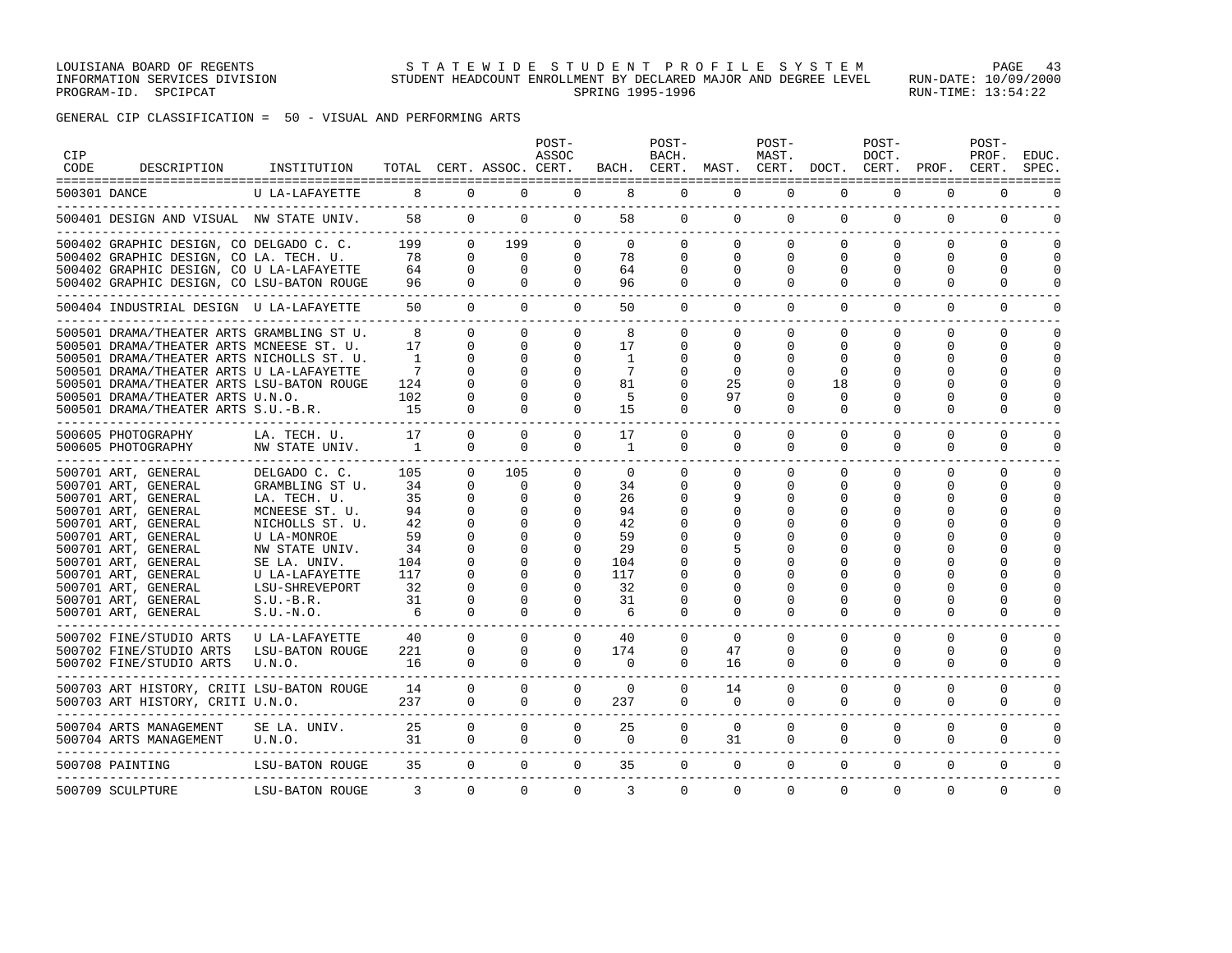GENERAL CIP CLASSIFICATION = 50 - VISUAL AND PERFORMING ARTS

| <b>CIP</b><br>CODE | DESCRIPTION                                                                                                                                                                                                                                                                                                                                                                                    | INSTITUTION                                                                                             |                                               |          | TOTAL CERT. ASSOC. CERT. | POST-<br>ASSOC | BACH.                                               | POST-<br>BACH.<br>CERT. | MAST.                            | POST-<br>MAST. | CERT. DOCT.        | POST-<br>DOCT.<br>CERT. | PROF.        | POST-<br>PROF.<br>CERT. | EDUC.<br>SPEC. |
|--------------------|------------------------------------------------------------------------------------------------------------------------------------------------------------------------------------------------------------------------------------------------------------------------------------------------------------------------------------------------------------------------------------------------|---------------------------------------------------------------------------------------------------------|-----------------------------------------------|----------|--------------------------|----------------|-----------------------------------------------------|-------------------------|----------------------------------|----------------|--------------------|-------------------------|--------------|-------------------------|----------------|
|                    | 500710 PRINTMAKING                                                                                                                                                                                                                                                                                                                                                                             | LSU-BATON ROUGE                                                                                         |                                               |          |                          | $\Omega$       |                                                     | $\Omega$                | $\Omega$                         |                |                    |                         |              |                         |                |
|                    | 500711 CERAMICS ARTS AND                                                                                                                                                                                                                                                                                                                                                                       | LSU-BATON ROUGE                                                                                         | 13                                            | $\Omega$ | $\Omega$                 | $\Omega$       | 13                                                  | $\Omega$                | $\Omega$                         | $\Omega$       | $\Omega$           | $\Omega$                | $\Omega$     |                         |                |
|                    | 500901 MUSIC, GENERAL<br>500901 MUSIC, GENERAL<br>500901 MUSIC, GENERAL<br>500901 MUSIC, GENERAL<br>500901 MUSIC, GENERAL<br>500901 MUSIC, GENERAL<br>500901 MUSIC, GENERAL                                                                                                                                                                                                                    | DELGADO C. C.<br>LA. TECH. U.<br>U LA-MONROE<br>NW STATE UNIV.<br>SE LA. UNIV.<br>U.N.O.<br>$S.U.-B.R.$ | 69<br>11<br>29<br>112                         |          | 69<br><sup>n</sup>       | $\Omega$<br>0  | $\Omega$<br>11<br>96<br>$\Omega$                    | $\Omega$                | $\Omega$<br>20<br>16<br>$\Omega$ |                | $\cap$<br>$\Omega$ | $\Omega$                |              | ∩                       |                |
|                    | 500903 MUSIC - GENERAL PE GRAMBLING ST U.<br>500903 MUSIC - GENERAL PE LA. TECH. U.<br>500903 MUSIC - GENERAL PE MCNEESE ST. U.<br>500903 MUSIC - GENERAL PE U LA-MONROE<br>500903 MUSIC - GENERAL PE NW STATE UNIV.<br>500903 MUSIC - GENERAL PE SE LA. UNIV.<br>500903 MUSIC - GENERAL PE U LA-LAFAYETTE<br>500903 MUSIC - GENERAL PE LSU-BATON ROUGE<br>500903 MUSIC - GENERAL PE S.U.-B.R. |                                                                                                         | 21<br>13<br>36<br>44<br>54<br>82<br>267<br>61 |          |                          | $\Omega$<br>0  | 21<br>13<br>36<br>17<br>36<br>48<br>74<br>145<br>61 |                         | 65<br>$\Omega$                   |                | 57<br><sup>n</sup> | $\Omega$                |              |                         |                |
|                    | 500905 MUSICOLOGY AND ETH LSU-BATON ROUGE                                                                                                                                                                                                                                                                                                                                                      |                                                                                                         | 11                                            |          |                          | $\Omega$       | $\Omega$                                            | $\Omega$                | $\Omega$                         | $\Omega$       | 11                 | $\Omega$                | <sup>0</sup> | 0                       |                |
|                    | 500999 MUSIC, OTHER                                                                                                                                                                                                                                                                                                                                                                            | NICHOLLS ST. U.                                                                                         | $\sim$ 3                                      | $\Omega$ | $\Omega$                 | $\Omega$       | 3                                                   | $\Omega$                | $\Omega$                         | $\Omega$       | $\Omega$           | $\Omega$                | 0            | 0                       |                |
|                    | GENERAL CIP TOTALS                                                                                                                                                                                                                                                                                                                                                                             |                                                                                                         | 3,024                                         | $\Omega$ | 378                      |                | 0, 2, 193                                           | $\Omega$                | 367                              | $\Omega$       | 86                 | $\Omega$                | $\Omega$     | $\Omega$                | 0              |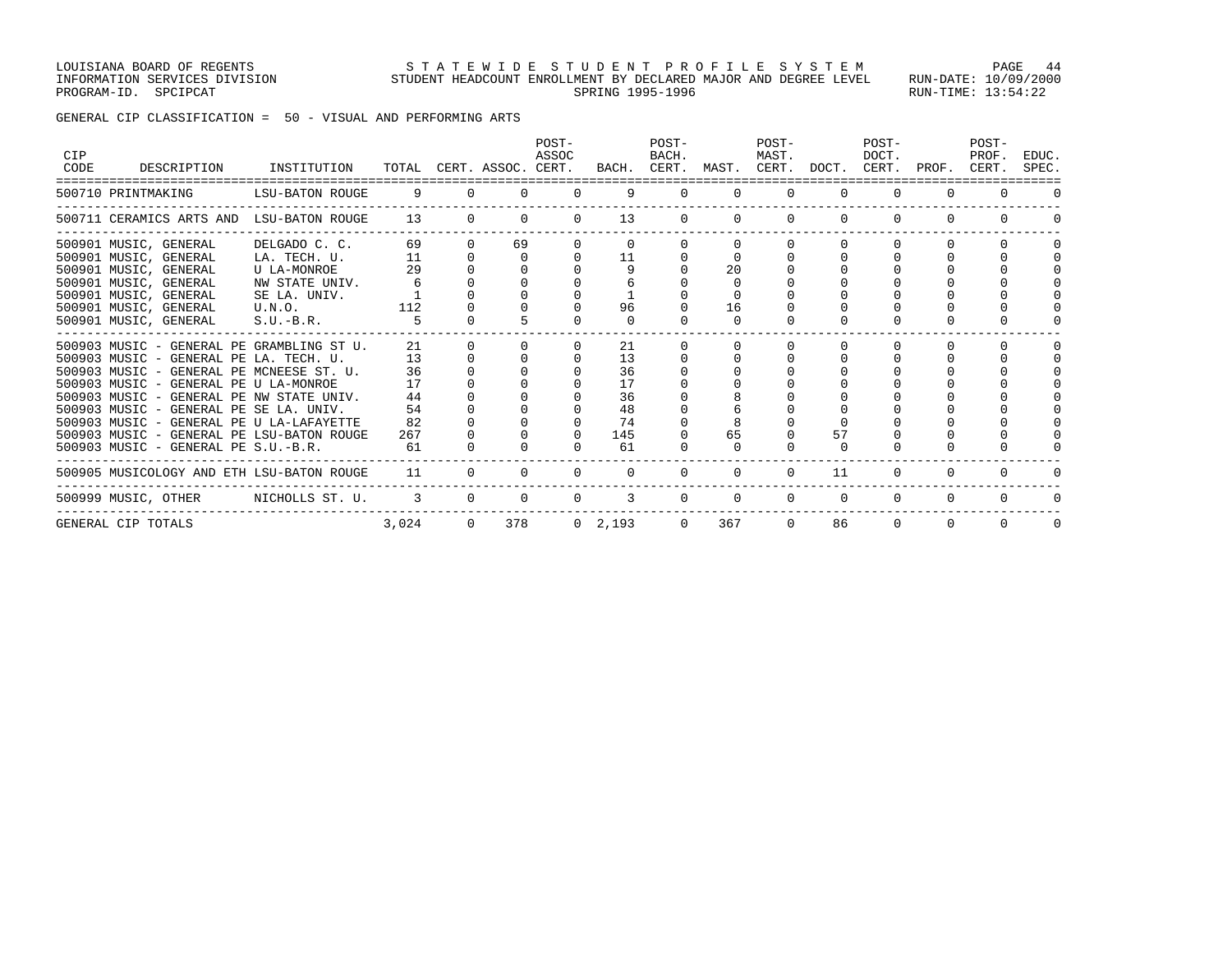LOUISIANA BOARD OF REGENTS STATEWIDE STUDENT PROFILE SYSTEM PAGE 45 INFORMATION SERVICES DIVISION STUDENT HEADCOUNT ENROLLMENT BY DECLARED MAJOR AND DEGREE LEVEL RUN-DATE: 10/09/2000 PROGRAM-ID. SPCIPCAT SALLER SERING 1995-1996 RUN-TIME: 13:54:22

GENERAL CIP CLASSIFICATION = 51 - HEALTH PROFESSIONS AND RELATED SCIENCES

| <b>CIP</b><br>CODE | DESCRIPTION                                                                                                                                                                                                           | INSTITUTION                  |                                |                                              | TOTAL CERT. ASSOC. CERT.       | POST-<br>ASSOC                               |                                              | POST-<br>BACH.<br>BACH. CERT.                            |                                              | POST-<br>MAST.<br>MAST. CERT.         | DOCT.                                              | POST-<br>DOCT.<br>CERT.          | PROF.                                                | POST-<br>PROF.<br>CERT.                                  | EDUC.<br>SPEC.             |
|--------------------|-----------------------------------------------------------------------------------------------------------------------------------------------------------------------------------------------------------------------|------------------------------|--------------------------------|----------------------------------------------|--------------------------------|----------------------------------------------|----------------------------------------------|----------------------------------------------------------|----------------------------------------------|---------------------------------------|----------------------------------------------------|----------------------------------|------------------------------------------------------|----------------------------------------------------------|----------------------------|
|                    | 510201 COMMUNICATION DISO SE LA. UNIV.                                                                                                                                                                                |                              | 43                             | $\Omega$                                     | $\Omega$                       | $\Omega$                                     | $\Omega$                                     | $\Omega$                                                 | 43                                           | $\Omega$                              | $\Omega$                                           | $\Omega$                         | $\Omega$                                             | $\Omega$                                                 | $\cap$                     |
|                    | 510203 SPEECH-LANGUAGE PA GRAMBLING ST U.                                                                                                                                                                             |                              | ----------------------<br>23   | $\Omega$                                     | $\Omega$                       | $\Omega$                                     | 23                                           | $\Omega$                                                 | $\Omega$                                     | $\Omega$                              | $\Omega$                                           | $\Omega$                         | $\Omega$                                             | $\Omega$                                                 | $\Omega$                   |
|                    | 510204 SPEECH-LANGUAGE PA LA. TECH. U.<br>510204 SPEECH-LANGUAGE PA NICHOLLS ST. U.<br>510204 SPEECH-LANGUAGE PA U LA-MONROE<br>510204 SPEECH-LANGUAGE PA U LA-LAFAYETTE<br>510204 SPEECH-LANGUAGE PA LSU-BATON ROUGE |                              | 110<br>54<br>177<br>197<br>309 | $\Omega$<br>$\Omega$<br>$\Omega$<br>$\Omega$ | $\Omega$<br>$\Omega$<br>$\cap$ | 0<br>0<br>0<br>0<br>0                        | 66<br>54<br>124<br>144<br>238                | $\Omega$<br>$\Omega$<br>$\Omega$<br>$\Omega$<br>$\Omega$ | 44<br>$\Omega$<br>53<br>53<br>55             | $\Omega$<br>$\Omega$<br>0<br>0<br>0   | $\Omega$<br>$\Omega$<br>$\Omega$<br>$\Omega$<br>16 | $\Omega$<br>$\Omega$<br>0        | $\Omega$<br>$\Omega$<br><sup>0</sup><br><sup>0</sup> | $\Omega$<br>$\Omega$<br>$\Omega$<br>$\Omega$<br>$\Omega$ |                            |
|                    | 510204 SPEECH-LANGUAGE PA LSU-SHREVEPORT<br>510204 SPEECH-LANGUAGE PA S.U.-B.R.<br>----------------------------------                                                                                                 |                              | 30<br>105                      | $\Omega$<br>$\Omega$                         | ∩                              | 0<br>$\Omega$                                | 30<br>105                                    | $\Omega$<br>$\Omega$                                     | 0<br>$\Omega$                                | 0<br>$\Omega$                         | $\Omega$<br>$\Omega$                               |                                  | U<br>$\Omega$                                        | $\Omega$<br>$\Omega$                                     |                            |
|                    | 510205 SIGN LANGUAGE INTE DELGADO C. C.<br>----------------------------                                                                                                                                               |                              | 112                            | 19                                           | 93                             | $\Omega$                                     | $\Omega$                                     | $\Omega$                                                 | $\Omega$                                     | $\Omega$                              | $\Omega$                                           | $\Omega$                         | $\Omega$                                             | $\Omega$                                                 |                            |
|                    | 510602 DENTAL HYGIENIST<br>510602 DENTAL HYGIENIST                                                                                                                                                                    | DELGADO C. C.<br>U LA-MONROE | 108<br>200                     | $\Omega$<br>$\Omega$                         | 108<br>28                      | $\Omega$<br>$\Omega$                         | $\Omega$<br>172                              | $\Omega$<br>$\Omega$                                     | $\Omega$<br>$\Omega$                         | $\Omega$<br>$\Omega$                  | $\Omega$<br>$\Omega$                               | $\Omega$<br>$\Omega$             | $\Omega$<br>$\Omega$                                 | $\Omega$<br>$\Omega$                                     | ∩<br>$\cap$                |
|                    | 510603 DENTAL LABORATORY DELGADO C. C.                                                                                                                                                                                |                              | 22                             | $\Omega$                                     | 22                             | $\Omega$                                     | $\Omega$                                     | $\Omega$                                                 | $\mathbf 0$                                  | $\Omega$                              | 0                                                  | 0                                | 0                                                    | $\mathbf 0$                                              |                            |
|                    | 510701 HEALTH SYSTEM/HEAL U LA-LAFAYETTE                                                                                                                                                                              |                              | 33                             | $\Omega$                                     | $\Omega$                       | $\Omega$                                     | $\mathbf{0}$                                 | $\Omega$                                                 | 33                                           | $\Omega$                              | $\Omega$                                           | $\Omega$                         | $\Omega$                                             | $\mathbf 0$                                              |                            |
|                    | 510705 MEDICAL OFFICE MAN NUNEZ C. C.                                                                                                                                                                                 |                              | 25                             | $\Omega$                                     | 25                             | $\Omega$                                     | $\Omega$                                     | $\Omega$                                                 | $\Omega$                                     | $\Omega$                              | $\Omega$                                           | 0                                | $\Omega$                                             | $\Omega$                                                 | $\Omega$                   |
|                    | 510706 MEDICAL RECORDS AD LA. TECH. U.<br>510706 MEDICAL RECORDS AD U LA-LAFAYETTE                                                                                                                                    |                              | 68<br>283                      | $\cap$<br>$\Omega$                           | $\Omega$<br>$\Omega$           | $\Omega$<br>$\Omega$                         | 68<br>283                                    | $\cap$<br>$\Omega$                                       | $\Omega$<br>$\Omega$                         | $\Omega$<br>$\Omega$                  | $\Omega$<br>$\Omega$                               | $\Omega$<br>0                    | $\Omega$<br>0                                        | $\Omega$<br>0                                            | O                          |
|                    | 510707 MEDICAL RECORDS TE DELGADO C. C.<br>510707 MEDICAL RECORDS TE LA. TECH. U.<br>510707 MEDICAL RECORDS TE S.U.-SHREVEPORT                                                                                        |                              | 122<br>55<br>9                 | $\Omega$<br>$\Omega$<br>$\Omega$             | 122<br>55<br>9                 | $\Omega$<br>$\Omega$<br>$\Omega$             | $\Omega$<br>$\Omega$<br>$\Omega$             | $\Omega$<br>$\Omega$<br>$\Omega$                         | $\Omega$<br>$\Omega$<br>$\Omega$             | $\Omega$<br>$\Omega$<br>$\Omega$      | $\Omega$<br>$\Omega$<br>$\Omega$                   | $\Omega$<br>$\Omega$<br>$\Omega$ | $\Omega$<br>$\Omega$<br>$\Omega$                     | $\Omega$<br>$\Omega$<br>$\Omega$                         | ∩<br>∩                     |
|                    | 510803 OCCUPATIONAL THERA DELGADO C. C.<br>510803 OCCUPATIONAL THERA U LA-MONROE<br>------------------                                                                                                                |                              | 64<br>289                      | $\Omega$<br>$\Omega$                         | 64<br>289                      | $\Omega$<br>$\Omega$                         | $\Omega$<br>$\Omega$                         | $\Omega$<br>$\Omega$                                     | $\Omega$<br>$\Omega$                         | $\Omega$<br>$\Omega$                  | $\Omega$<br>$\Omega$                               | $\Omega$<br>$\Omega$             | $\Omega$<br>$\Omega$                                 | $\Omega$<br>$\Omega$                                     |                            |
|                    | 510804 OPHTHALMIC MEDICAL DELGADO C. C.                                                                                                                                                                               |                              | 16                             | 16                                           | $\Omega$                       | $\Omega$                                     | $\Omega$                                     | $\Omega$                                                 | $\Omega$                                     | $\Omega$                              | $\Omega$                                           | $\Omega$                         | $\Omega$                                             | $\Omega$                                                 |                            |
|                    | 510806 PHYSICAL THERAPY A DELGADO C. C.<br>______________________________________                                                                                                                                     |                              | 737                            | $\Omega$                                     | 737                            | $\Omega$                                     | $\Omega$                                     | $\Omega$                                                 | 0                                            | $\mathbf 0$                           | 0                                                  | 0                                | 0                                                    | $\mathbf{0}$                                             | $\Omega$                   |
|                    | 510808 VETERINARIAN ASSIS NW STATE UNIV.                                                                                                                                                                              |                              | 32                             | $\Omega$                                     | 32                             | $\Omega$                                     | $\Omega$                                     | $\Omega$                                                 | $\Omega$                                     | $\Omega$                              | $\Omega$                                           | $\Omega$                         | $\Omega$                                             | $\mathbf 0$                                              |                            |
|                    | 510904 EMERGENCY MEDICAL NUNEZ C. C.<br>510904 EMERGENCY MEDICAL<br>510904 EMERGENCY MEDICAL NICHOLLS ST. U.<br>510904 EMERGENCY MEDICAL U LA-LAFAYETTE                                                               | DELGADO C. C.                | 60<br>91<br>8<br>128           | 39<br>$\Omega$<br>$\Omega$<br>$\Omega$       | 21<br>91<br>8<br>128           | $\Omega$<br>$\Omega$<br>$\Omega$<br>$\Omega$ | $\Omega$<br>$\Omega$<br>$\Omega$<br>$\Omega$ | $\Omega$<br>$\Omega$<br>$\Omega$                         | $\Omega$<br>$\Omega$<br>$\Omega$<br>$\Omega$ | $\Omega$<br>$\Omega$<br>0<br>$\Omega$ | $\Omega$<br>$\Omega$<br>0<br>$\Omega$              | $\Omega$<br>0<br>0<br>$\Omega$   | $\Omega$<br>$\Omega$<br>0<br>$\Omega$                | $\Omega$<br>$\Omega$<br>$\Omega$<br>$\Omega$             | $\cap$<br>$\cap$<br>$\cap$ |
|                    | 510905 NUCLEAR MEDICAL TE DELGADO C. C.<br>________________________                                                                                                                                                   |                              | 24                             | 24                                           | $\Omega$                       | $\Omega$                                     | $\Omega$                                     | $\Omega$                                                 | $\Omega$                                     | $\Omega$                              | $\Omega$                                           | $\Omega$                         | $\Omega$                                             | $\mathbf 0$                                              |                            |
|                    | 510907 MEDICAL RADIOLOGIC DELGADO C. C.                                                                                                                                                                               |                              | 618                            | $\cap$                                       | 618                            | $\Omega$                                     | $\Omega$                                     | $\Omega$                                                 | $\Omega$                                     | $\Omega$                              | $\Omega$                                           | $\Omega$                         | $\Omega$                                             | $\Omega$                                                 | $\Omega$                   |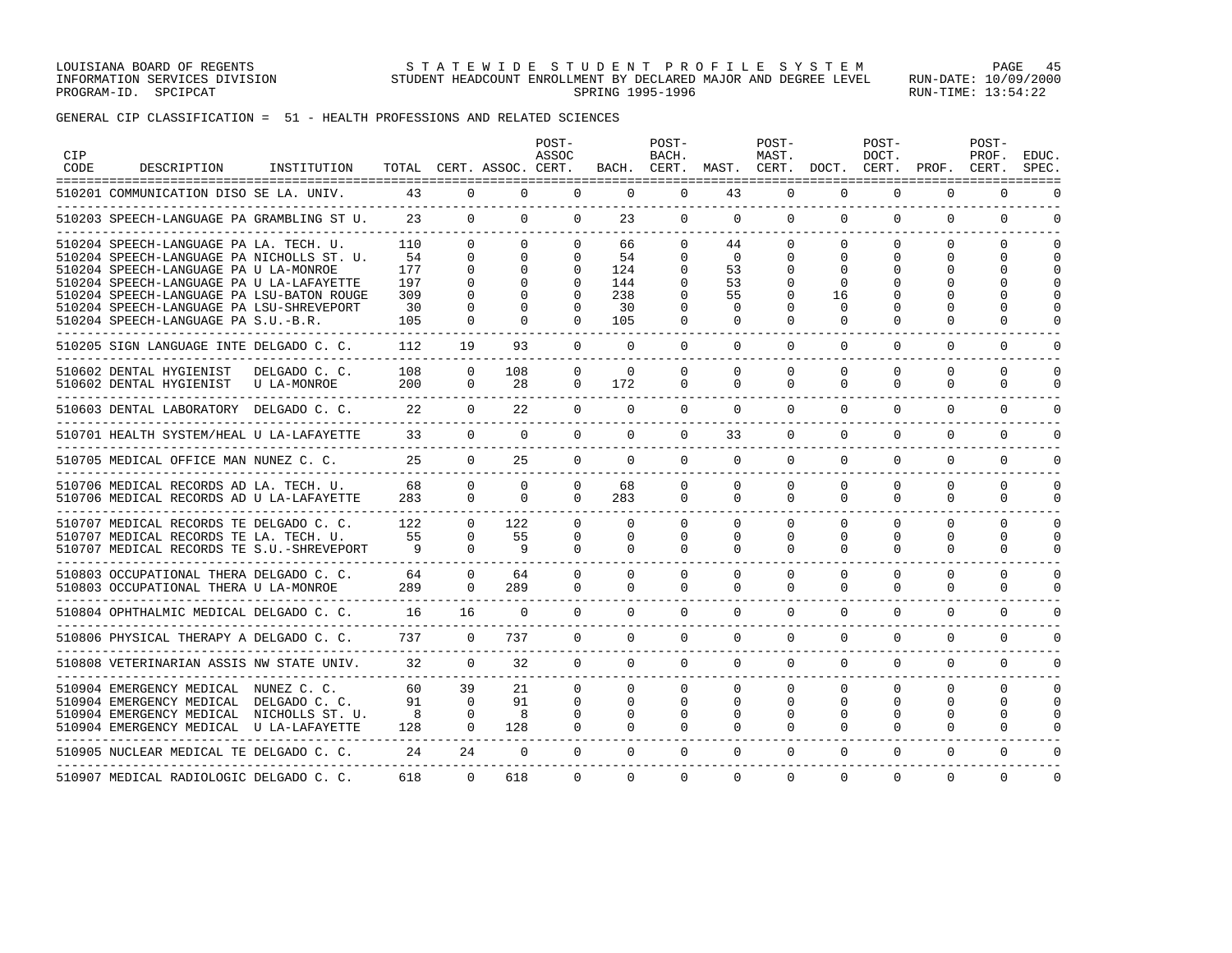#### LOUISIANA BOARD OF REGENTS STATEWIDE STUDENT PROFILE SYSTEM PAGE 46 INFORMATION SERVICES DIVISION STUDENT HEADCOUNT ENROLLMENT BY DECLARED MAJOR AND DEGREE LEVEL RUN-DATE: 10/09/2000 PROGRAM-ID. SPCIPCAT SALLER SERING 1995-1996 RUN-TIME: 13:54:22

GENERAL CIP CLASSIFICATION = 51 - HEALTH PROFESSIONS AND RELATED SCIENCES

| <b>CIP</b><br>CODE | DESCRIPTION                                                                                                                                                                                                                                              | INSTITUTION |                                   |                                                        | TOTAL CERT. ASSOC. CERT.                                             | POST-<br><b>ASSOC</b>                                         |                                   | POST-<br>BACH.<br>BACH. CERT.                       | MAST. CERT.                                | POST-<br>MAST.                                  | DOCT.                                            | POST-<br>DOCT.                      | CERT. PROF.                                | POST-<br>PROF.<br>CERT.                                       | EDUC.<br>SPEC.                   |
|--------------------|----------------------------------------------------------------------------------------------------------------------------------------------------------------------------------------------------------------------------------------------------------|-------------|-----------------------------------|--------------------------------------------------------|----------------------------------------------------------------------|---------------------------------------------------------------|-----------------------------------|-----------------------------------------------------|--------------------------------------------|-------------------------------------------------|--------------------------------------------------|-------------------------------------|--------------------------------------------|---------------------------------------------------------------|----------------------------------|
|                    | 510907 MEDICAL RADIOLOGIC MCNEESE ST. U.<br>510907 MEDICAL RADIOLOGIC U LA-MONROE<br>510907 MEDICAL RADIOLOGIC NW STATE UNIV.<br>510907 MEDICAL RADIOLOGIC LSU-EUNICE                                                                                    |             | 201<br>290<br>157<br>134          | $\Omega$<br>$\Omega$<br>$\Omega$                       | $\Omega$<br>$\Omega$<br>$\Omega$<br>134                              | $\Omega$<br>$\Omega$<br>$\Omega$<br>$\Omega$                  | 201<br>290<br>157<br>$\Omega$     | <sup>0</sup><br>$\Omega$<br>$\Omega$<br>0           | $\Omega$<br>$\Omega$<br>$\Omega$<br>U      | $\Omega$<br>$\Omega$<br>0<br>0                  | $\Omega$<br>$\Omega$<br><sup>0</sup>             | $\Omega$<br>$\Omega$                | $\Omega$<br>$\Omega$<br>∩<br><sup>0</sup>  | $\Omega$<br>$\Omega$<br>$\Omega$<br>$\Omega$                  | $\Omega$<br>$\cap$<br>$\cap$     |
|                    | 510907 MEDICAL RADIOLOGIC S.U.-SHREVEPORT                                                                                                                                                                                                                |             | 160                               | $\Omega$                                               | 160                                                                  | $\Omega$                                                      | 0                                 | $\Omega$                                            | $\Omega$                                   | 0                                               | $\Omega$                                         | 0                                   | 0                                          | $\Omega$                                                      | ∩                                |
|                    | 510908 RESPIRATORY THERAP DELGADO C. C.<br>510908 RESPIRATORY THERAP NICHOLLS ST. U.<br>510908 RESPIRATORY THERAP SE LA. UNIV.<br>510908 RESPIRATORY THERAP LSU-EUNICE                                                                                   |             | 243<br>67<br>207<br>57            | 18<br>$\Omega$<br>$\Omega$<br>$\Omega$                 | 225<br>67<br>207<br>57                                               | $\Omega$<br>0<br>$\Omega$<br>$\Omega$                         | $\Omega$<br>0<br>$\Omega$<br>0    | $\Omega$<br>0<br>0<br>$\Omega$                      | $\Omega$<br>0<br>$\Omega$<br>$\Omega$      | $\Omega$<br>0<br>0<br>0                         | $\Omega$<br>$\Omega$<br><sup>0</sup><br>$\Omega$ | $\Omega$<br>O<br>0<br>$\Omega$      | $\Omega$<br>0<br><sup>0</sup><br>$\Omega$  | $\Omega$<br>$\Omega$<br>$\Omega$<br>$\Omega$                  | $\cap$<br>$\Omega$<br>$\Omega$   |
|                    | 510908 RESPIRATORY THERAP S.U.-SHREVEPORT                                                                                                                                                                                                                |             | 87                                | $\Omega$                                               | 87                                                                   | $\Omega$                                                      | $\Omega$                          | $\Omega$                                            | $\Omega$                                   | $\Omega$                                        | <sup>n</sup>                                     | 0                                   | $\Omega$                                   | $\Omega$                                                      | $\Omega$                         |
|                    | 510909 SURGICAL/OPERATING DELGADO C. C.<br>510909 SURGICAL/OPERATING S.U.-SHREVEPORT<br>---------------------------------                                                                                                                                |             | 333<br>38                         | 333<br>$\Omega$                                        | $\Omega$<br>38                                                       | $\Omega$<br>$\mathbf{0}$                                      | $\Omega$<br>0                     | $\Omega$<br>$\Omega$                                | $\Omega$<br>0                              | $\Omega$<br>$\mathbf 0$                         | $\Omega$<br>$\Omega$                             | $\Omega$<br>0                       | $\Omega$<br>0                              | $\Omega$<br>$\mathbf 0$                                       | $\Omega$                         |
|                    | 510910 DIAGNOSTIC MEDICAL DELGADO C. C. 39                                                                                                                                                                                                               |             |                                   | $\mathbf{0}$                                           | $\mathbf{0}$                                                         | 39                                                            | $\mathbf{0}$                      | 0                                                   | 0                                          | $\mathbf{0}$                                    | 0                                                | 0                                   | 0                                          | $\mathbf 0$                                                   |                                  |
|                    | 511003 HEMATOLOGY TECHNOL S.U.-SHREVEPORT                                                                                                                                                                                                                |             | 43                                | 43                                                     | $\Omega$                                                             | $\Omega$                                                      | $\Omega$                          | $\Omega$                                            | $\Omega$                                   | $\Omega$                                        | $\Omega$                                         | $\mathbf 0$                         | $\mathbf 0$                                | $\mathbf 0$                                                   | $\Omega$                         |
|                    | 511004 MEDICAL LABORATORY DELGADO C. C.<br>511004 MEDICAL LABORATORY S.U.-SHREVEPORT                                                                                                                                                                     |             | 78<br>63                          | $\Omega$<br>$\Omega$                                   | 78<br>63                                                             | $\Omega$<br>$\Omega$                                          | $\Omega$<br>$\Omega$              | $\Omega$<br>$\Omega$                                | $\Omega$<br>$\Omega$                       | $\Omega$<br>$\Omega$                            | $\Omega$<br>$\Omega$                             | $\Omega$<br>$\Omega$                | $\Omega$<br>$\Omega$                       | $\mathbf 0$<br>$\Omega$                                       | $\Omega$<br>$\Omega$             |
|                    | 511005 MEDICAL TECHNOLOGY LA. TECH. U.<br>511005 MEDICAL TECHNOLOGY MCNEESE ST. U.<br>511005 MEDICAL TECHNOLOGY U LA-MONROE<br>511005 MEDICAL TECHNOLOGY NW STATE UNIV.<br>511005 MEDICAL TECHNOLOGY LSU-BATON ROUGE<br>511005 MEDICAL TECHNOLOGY U.N.O. |             | 88<br>88<br>198<br>43<br>76<br>40 | $\Omega$<br>$\Omega$<br>$\Omega$                       | $\Omega$<br>$\Omega$<br>$\Omega$<br>$\Omega$<br>$\Omega$<br>$\Omega$ | $\Omega$<br>$\Omega$<br>0<br>$\Omega$<br>$\Omega$<br>$\Omega$ | 88<br>88<br>198<br>43<br>76<br>40 | $\Omega$<br>$\Omega$<br>0<br>∩<br>0<br><sup>0</sup> | $\Omega$<br>$\Omega$<br>U<br>0<br>$\Omega$ | $\Omega$<br>$\Omega$<br>0<br>U<br>0<br>$\Omega$ | $\Omega$<br>$\Omega$<br>$\Omega$                 | $\Omega$<br>$\Omega$<br>O<br>O<br>0 | $\Omega$<br>$\Omega$<br>0<br>O<br>$\Omega$ | $\Omega$<br>$\Omega$<br>$\Omega$<br>$\Omega$<br>0<br>$\Omega$ | $\Omega$<br>$\Omega$<br>∩        |
|                    | ________________________________<br>511101 PRE-DENTISTRY STUD MCNEESE ST. U.<br>511101 PRE-DENTISTRY STUD U LA-LAFAYETTE<br>511101 PRE-DENTISTRY STUD LSU-BATON ROUGE                                                                                    |             | $\mathbf{1}$<br>5<br>49           | $\Omega$<br>$\Omega$<br>$\Omega$                       | $\Omega$<br>$\Omega$<br>$\Omega$                                     | $\Omega$<br>$\Omega$<br>$\Omega$                              | 1<br>5<br>49                      | 0<br>$\Omega$<br>$\Omega$                           | 0<br>$\Omega$<br>$\Omega$                  | $\Omega$<br>$\Omega$<br>$\Omega$                | $\Omega$<br>$\Omega$<br>$\Omega$                 | $\Omega$<br>$\Omega$<br>$\Omega$    | $\Omega$<br>$\Omega$<br>$\Omega$           | $\Omega$<br>$\Omega$<br>$\Omega$                              | $\cap$<br>$\Omega$<br>$\Omega$   |
|                    | 511102 PRE-MEDICINE STUDI U LA-LAFAYETTE<br>511102 PRE-MEDICINE STUDI LSU-BATON ROUGE<br>511102 PRE-MEDICINE STUDI S.U.-B.R.                                                                                                                             |             | 21<br>365<br>15                   | $\Omega$<br>$\Omega$<br>$\Omega$                       | $\Omega$<br>$\Omega$<br>$\Omega$                                     | $\mathbf{0}$<br>$\Omega$<br>$\Omega$                          | 21<br>365<br>15                   | $\Omega$<br>$\Omega$<br>$\Omega$                    | $\Omega$<br>$\Omega$<br>$\Omega$           | $\Omega$<br>$\Omega$<br>$\Omega$                | $\Omega$<br>$\Omega$<br>$\Omega$                 | $\Omega$<br>$\Omega$<br>$\Omega$    | $\Omega$<br>$\Omega$<br>$\Omega$           | $\Omega$<br>$\Omega$<br>$\Omega$                              | $\Omega$<br>$\Omega$<br>$\Omega$ |
|                    | _____________________________<br>511199 HEALTH AND MEDICAL NICHOLLS ST. U.<br>511199 HEALTH AND MEDICAL U LA-MONROE<br>511199 HEALTH AND MEDICAL U LA-LAFAYETTE<br>511199 HEALTH AND MEDICAL LSU-BATON ROUGE<br>511199 HEALTH AND MEDICAL LSU-SHREVEPORT |             | 10<br>124<br>3<br>34<br>19        | $\Omega$<br>$\Omega$<br>$\cap$<br>$\Omega$<br>$\Omega$ | $\Omega$<br>$\Omega$<br>$\Omega$<br>$\Omega$<br>$\Omega$             | 0<br>$\Omega$<br>$\Omega$<br>0<br>$\Omega$                    | 10<br>124<br>3<br>34<br>19        | 0<br>0<br>0<br>0<br>$\Omega$                        | 0<br>U<br>U<br>0<br>$\Omega$               | 0<br>0<br>U<br>O<br>$\Omega$                    | 0<br>∩<br><sup>0</sup><br>$\Omega$               | 0<br>0<br>U<br>O<br>0               | 0<br>0<br>∩<br>0<br>$\Omega$               | $\mathbf 0$<br>0<br>$\Omega$<br>0<br>$\Omega$                 | ∩<br>∩                           |
|                    | -------------------------<br>511501 ALCOHOL/DRUG ABUSE U LA-MONROE<br>511501 ALCOHOL/DRUG ABUSE S.U.-N.O.                                                                                                                                                |             | 19<br>51                          | $\mathbf 0$<br>$\Omega$                                | $\mathbf{0}$<br>$\Omega$                                             | $\mathbf{0}$<br>$\Omega$                                      | $\overline{0}$<br>51              | $\mathbf 0$<br>$\Omega$                             | 19<br>$\Omega$                             | 0<br>$\Omega$                                   | 0<br>$\Omega$                                    | $\mathbf 0$<br>$\Omega$             | 0<br>$\Omega$                              | 0<br>$\Omega$                                                 | $\Omega$<br>$\cap$               |
|                    | 511502 PSYCHIATRIC/MENTAL S.U.-SHREVEPORT                                                                                                                                                                                                                |             | 27                                |                                                        | 27                                                                   | $\Omega$                                                      | $\Omega$                          | $\Omega$                                            | $\Omega$                                   | $\Omega$                                        | $\Omega$                                         | $\Omega$                            | $\Omega$                                   | $\Omega$                                                      | $\Omega$                         |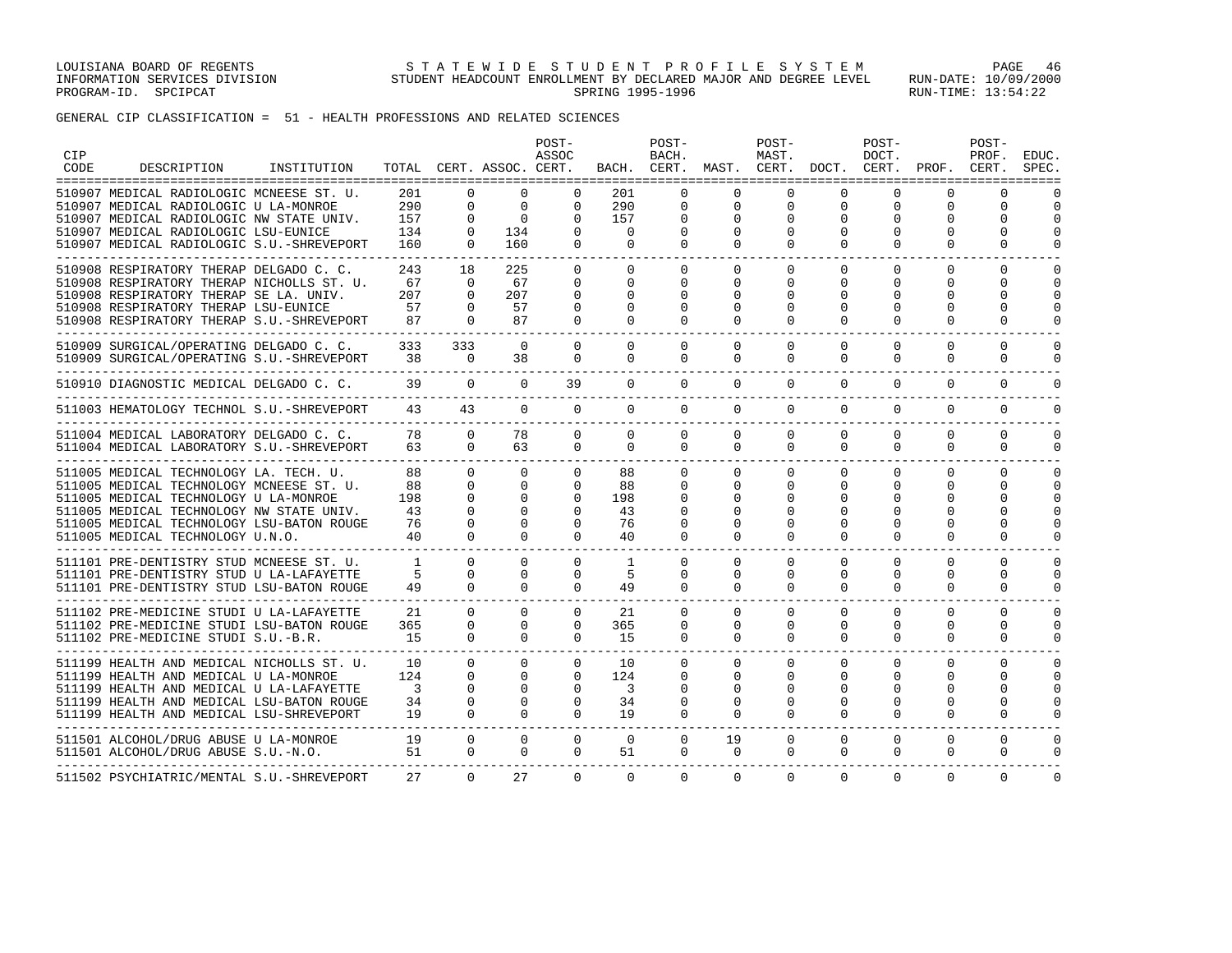LOUISIANA BOARD OF REGENTS STATEWIDE STUDENT PROFILE SYSTEM PAGE 47 INFORMATION SERVICES DIVISION STUDENT HEADCOUNT ENROLLMENT BY DECLARED MAJOR AND DEGREE LEVEL RUN-DATE: 10/09/2000 PROGRAM-ID. SPCIPCAT SALLER SERING 1995-1996 RUN-TIME: 13:54:22

GENERAL CIP CLASSIFICATION = 51 - HEALTH PROFESSIONS AND RELATED SCIENCES

| CIP<br>CODE | DESCRIPTION                                                                                                                 | INSTITUTION             | TOTAL                 |                                  | CERT. ASSOC. CERT.          | POST-<br>ASSOC                   | BACH.                       | POST-<br>BACH.<br>CERT. | MAST.                            | POST-<br>MAST.<br>CERT.   | DOCT.                          | POST-<br>DOCT.<br>CERT.          | PROF.                        | POST-<br>PROF.<br>CERT.          | EDUC.<br>SPEC. |
|-------------|-----------------------------------------------------------------------------------------------------------------------------|-------------------------|-----------------------|----------------------------------|-----------------------------|----------------------------------|-----------------------------|-------------------------|----------------------------------|---------------------------|--------------------------------|----------------------------------|------------------------------|----------------------------------|----------------|
|             | 511599 MENTAL HEALTH SERV S.U.-B.R.                                                                                         |                         | 53                    | $\Omega$                         | $\Omega$                    | $\Omega$                         | $\Omega$                    | $\Omega$                | 53                               | $\Omega$                  | $\Omega$                       | $\Omega$                         | $\Omega$                     | $\Omega$                         |                |
|             | 511601 NURSING (R.N. TRAI DELGADO C. C.<br>511601 NURSING (R.N. TRAI GRAMBLING ST U.<br>511601 NURSING                      | (R.N. TRAI LA. TECH. U. | 2,211<br>696<br>151   | $\Omega$<br>$\Omega$<br>$\Omega$ | 2,211<br>$\Omega$<br>151    | $\Omega$<br>$\Omega$<br>$\Omega$ | $\Omega$<br>696<br>$\Omega$ | $\Omega$<br>$\Omega$    | $\Omega$<br>$\Omega$<br>$\Omega$ | $\Omega$<br>$\Omega$<br>O | $\Omega$<br>$\Omega$<br>$\cap$ | $\Omega$<br>$\Omega$<br>$\Omega$ | $\cap$<br>$\Omega$<br>$\cap$ | $\Omega$<br>$\Omega$<br>$\Omega$ |                |
|             | 511601 NURSING (R.N. TRAI MCNEESE ST. U.<br>511601 NURSING (R.N. TRAI NICHOLLS ST. U.                                       |                         | 709<br>573            | $\Omega$<br>$\cap$               | 105<br>116                  | $\Omega$                         | 604<br>457                  |                         |                                  |                           |                                | ∩                                |                              | $\Omega$<br>$\cap$               |                |
|             | 511601 NURSING (R.N. TRAI U LA-MONROE<br>511601 NURSING (R.N. TRAI NW STATE UNIV.<br>511601 NURSING (R.N. TRAI SE LA. UNIV. |                         | 939<br>1,963<br>1,567 | $\Omega$<br>0<br>0               | $\Omega$<br>853<br>$\Omega$ | $\Omega$<br>0                    | 939<br>1,110<br>1,567       |                         |                                  |                           |                                |                                  |                              | $\cap$<br>$\cap$<br>$\cap$       |                |
|             | 511601 NURSING (R.N. TRAI U LA-LAFAYETTE<br>511601 NURSING (R.N. TRAI LSU-ALEXANDRIA                                        |                         | 1,165<br>774          | $\Omega$<br>$\Omega$             | $\Omega$<br>774             | $\Omega$<br>n                    | 1,165<br>$\Omega$           |                         |                                  |                           |                                |                                  |                              | $\cap$<br>$\cap$                 |                |
|             | 511601 NURSING (R.N. TRAI LSU-EUNICE<br>511601 NURSING (R.N. TRAI S.U.-B.R.                                                 |                         | 457<br>1,010          | $\Omega$<br>$\Omega$             | 457<br>$\Omega$             | $\Omega$<br>$\Omega$             | $\Omega$<br>1,010           | $\Omega$                | $\Omega$                         |                           | $\Omega$                       | U<br>$\Omega$                    | $\cap$                       | $\Omega$<br>$\Omega$             |                |
|             | 511602 NURSING ADMINISTRA NW STATE UNIV.                                                                                    |                         | 107                   | $\Omega$                         | $\Omega$                    | $\Omega$                         | $\mathbf 0$                 | $\Omega$                | 107                              | 0                         | 0                              | $\Omega$                         | $\Omega$                     | 0                                |                |
|             | 511603 NURSING, ADULT HEA MCNEESE ST. U.                                                                                    |                         | 38                    | $\Omega$                         | $\Omega$                    | $\Omega$                         | $\Omega$                    | $\Omega$                | 38                               | $\Omega$                  | $\Omega$                       | $\Omega$                         | $\Omega$                     | $\mathbf 0$                      |                |
|             | 511605 NURSING, FAMILY PR S.U.-B.R.                                                                                         |                         | 42                    | $\Omega$                         | $\Omega$                    | $\Omega$                         | $\Omega$                    | $\Omega$                | 42                               | $\Omega$                  | $\Omega$                       | $\Omega$                         | $\Omega$                     | $\Omega$                         | $\cap$         |
|             | 511610 NURSING, PSYCHIATR SE LA. UNIV.                                                                                      |                         | 22                    | $\Omega$                         | $\Omega$                    | $\Omega$                         | $\Omega$                    | $\Omega$                | 22                               | $\Omega$                  | $\Omega$                       | $\Omega$                         | $\Omega$                     | $\Omega$                         | <sup>n</sup>   |
|             | 511614 NURSE ASSISTANT/AI NUNEZ C. C.                                                                                       |                         | 14                    | 14                               | $\Omega$                    | $\Omega$                         | $\Omega$                    | $\mathbf 0$             | $\mathbf 0$                      | $\mathbf 0$               | $\mathbf 0$                    | $\mathbf 0$                      | $\mathbf 0$                  | $\mathbf 0$                      |                |
|             | 511699 NURSING, OTHER                                                                                                       | U LA-LAFAYETTE          | 39                    | $\Omega$                         | $\Omega$                    | $\Omega$                         | $\Omega$                    | $\Omega$                | 39                               | $\Omega$                  | $\Omega$                       | $\Omega$                         | $\Omega$                     | $\Omega$                         | $\cap$         |
|             | 511801 OPTICIANRY/DISPENS NUNEZ C. C.                                                                                       |                         | 17                    | $\Omega$                         | 17                          | $\Omega$                         | $\Omega$                    | $\Omega$                | $\Omega$                         | $\Omega$                  | $\Omega$                       | $\Omega$                         | $\Omega$                     | $\Omega$                         | $\cap$         |
|             | 512001 PHARMACY (B. PHARM U LA-MONROE                                                                                       |                         | 950                   | $\Omega$                         | $\Omega$                    | $\Omega$                         | 950                         | $\Omega$                | $\mathbf 0$                      | $\Omega$                  | 0                              | $\mathbf 0$                      | $\mathbf 0$                  | $\Omega$                         | U              |
|             | 512003 MEDICAL PHARMACOLO U LA-MONROE                                                                                       |                         | 52                    | $\Omega$                         | $\Omega$                    | $\Omega$                         | $\Omega$                    | $\Omega$                | 11                               | $\Omega$                  | 41                             | $\Omega$                         | $\Omega$                     | $\Omega$                         | <sup>0</sup>   |
|             | 512306 OCCUPATIONAL THERA U LA-MONROE                                                                                       |                         | 455                   | $\Omega$                         | $\Omega$                    | $\Omega$                         | 455                         | $\Omega$                | $\Omega$                         | $\Omega$                  | $\Omega$                       | $\Omega$                         | $\Omega$                     | $\mathbf 0$                      |                |
|             | 512399 REHABILITATION/THE S.U.-B.R.                                                                                         |                         | 166                   | $\Omega$                         | $\Omega$                    | $\Omega$                         | 166                         | $\Omega$                | $\Omega$                         | $\Omega$                  | $\Omega$                       | $\Omega$                         | $\Omega$                     | $\Omega$                         | $\cap$         |
|             | 512401 VETERINARY MEDICIN LSU-BATON ROUGE                                                                                   |                         | 288                   | $\Omega$                         | $\Omega$                    | $\Omega$                         | $\Omega$                    | $\Omega$                | $\Omega$                         | $\Omega$                  | $\mathbf 0$                    | $\Omega$                         | 288                          | $\mathbf 0$                      | ∩              |
|             | 512501 VETERINARY CLINICA LSU-BATON ROUGE                                                                                   |                         | 66                    | 0                                | $\Omega$                    | $\Omega$                         | 0                           | $\Omega$                | 24                               | $\mathbf{0}$              | 42                             | 0                                | $\mathbf 0$                  | 0                                | $\Omega$       |
|             | GENERAL CIP TOTALS                                                                                                          |                         | 22,149                |                                  | 506 8,277                   |                                  | 39 12,304                   | $\Omega$                | 636                              | $\Omega$                  | 99                             | $\Omega$                         | 288                          | $\Omega$                         | $\Omega$       |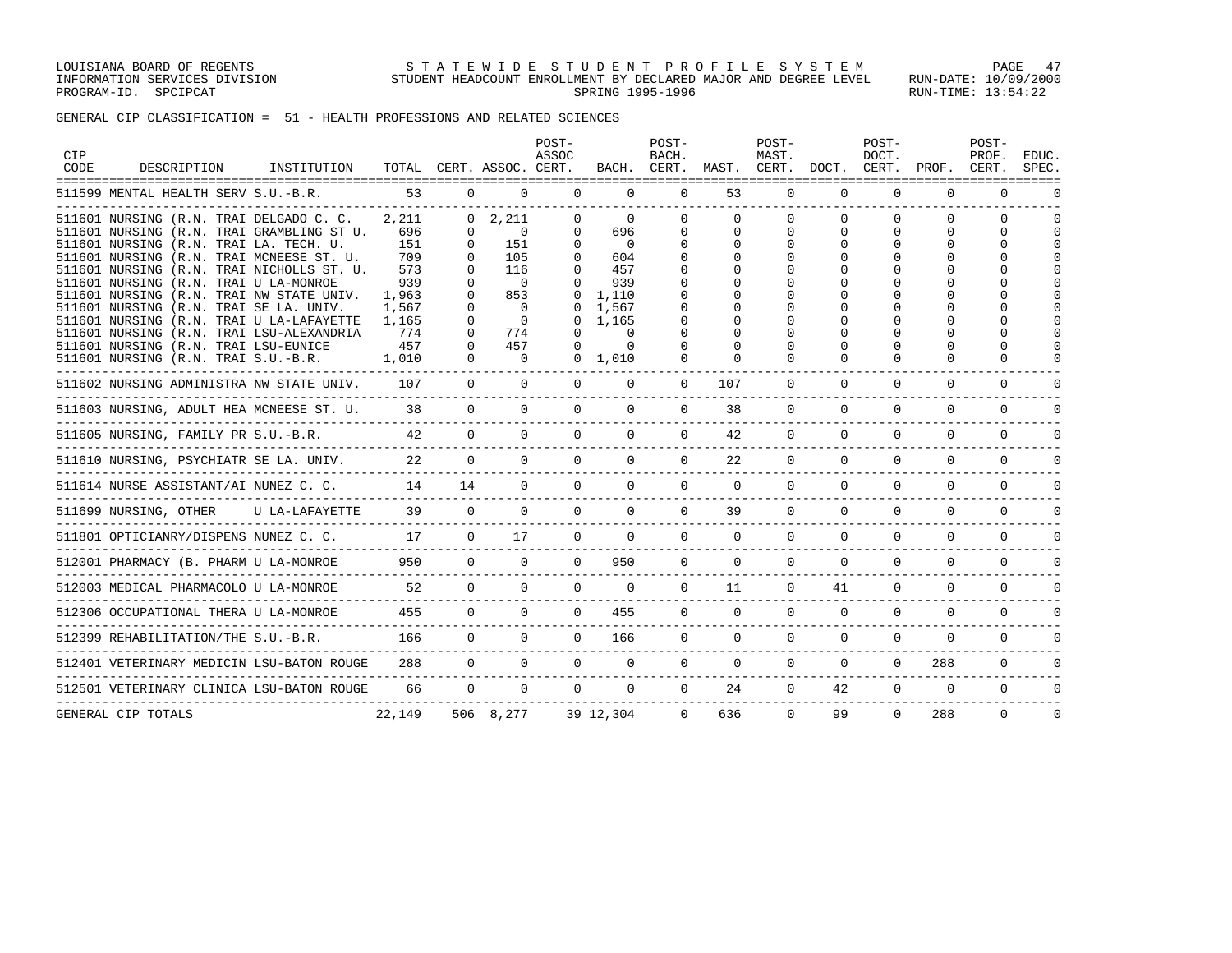LOUISIANA BOARD OF REGENTS STATEWIDE STUDENT PROFILE SYSTEM PAGE 48 INFORMATION SERVICES DIVISION STUDENT HEADCOUNT ENROLLMENT BY DECLARED MAJOR AND DEGREE LEVEL RUN-DATE: 10/09/2000 PROGRAM-ID. SPCIPCAT SALLER SERING 1995-1996 RUN-TIME: 13:54:22

GENERAL CIP CLASSIFICATION = 52 - BUSINESS MANAGEMENT AND ADMINISTRATIVE SERVICES

| CIP<br>CODE | DESCRIPTION                                                                                                                                                                                                                                                                                                                                                                                                                                                                                                                                                                                                                                                                                          | INSTITUTION                                                                                                                                                                                                                                                             |                                                                                                           |                                                                                                                                                                              | TOTAL CERT. ASSOC. CERT.                                                                                                                              | POST-<br>ASSOC                                                                                                                                              | BACH.                                                                                                                      | POST-<br>BACH.<br>CERT.                                                                                                                                                    | MAST.                                                                                                                                           | POST-<br>MAST.                                               | CERT. DOCT.                                                                                                                  | POST-<br>DOCT.                                                                                                                                          | CERT. PROF.                                                                                                                         | POST-<br>PROF.<br>CERT.                                                                                                                                                                  | EDUC.<br>SPEC.                                                                                                        |
|-------------|------------------------------------------------------------------------------------------------------------------------------------------------------------------------------------------------------------------------------------------------------------------------------------------------------------------------------------------------------------------------------------------------------------------------------------------------------------------------------------------------------------------------------------------------------------------------------------------------------------------------------------------------------------------------------------------------------|-------------------------------------------------------------------------------------------------------------------------------------------------------------------------------------------------------------------------------------------------------------------------|-----------------------------------------------------------------------------------------------------------|------------------------------------------------------------------------------------------------------------------------------------------------------------------------------|-------------------------------------------------------------------------------------------------------------------------------------------------------|-------------------------------------------------------------------------------------------------------------------------------------------------------------|----------------------------------------------------------------------------------------------------------------------------|----------------------------------------------------------------------------------------------------------------------------------------------------------------------------|-------------------------------------------------------------------------------------------------------------------------------------------------|--------------------------------------------------------------|------------------------------------------------------------------------------------------------------------------------------|---------------------------------------------------------------------------------------------------------------------------------------------------------|-------------------------------------------------------------------------------------------------------------------------------------|------------------------------------------------------------------------------------------------------------------------------------------------------------------------------------------|-----------------------------------------------------------------------------------------------------------------------|
|             | 520101 BUSINESS, GENERAL  NICHOLLS ST. U.                                                                                                                                                                                                                                                                                                                                                                                                                                                                                                                                                                                                                                                            |                                                                                                                                                                                                                                                                         | 50                                                                                                        | $\Omega$                                                                                                                                                                     | 50                                                                                                                                                    | $\Omega$                                                                                                                                                    | $\Omega$                                                                                                                   | $\Omega$                                                                                                                                                                   | $\Omega$                                                                                                                                        | $\Omega$                                                     | $\Omega$                                                                                                                     | $\Omega$                                                                                                                                                | $\Omega$                                                                                                                            | $\Omega$                                                                                                                                                                                 | $\cap$                                                                                                                |
|             | 520201 BUSINESS ADMINISTR NUNEZ C. C.<br>520201 BUSINESS ADMINISTR DELGADO C. C.<br>520201 BUSINESS ADMINISTR GRAMBLING ST U.<br>520201 BUSINESS ADMINISTR LA. TECH. U.<br>520201 BUSINESS ADMINISTR MCNEESE ST. U.<br>520201 BUSINESS ADMINISTR NICHOLLS ST. U.<br>520201 BUSINESS ADMINISTR U LA-MONROE<br>520201 BUSINESS ADMINISTR NW STATE UNIV.<br>520201 BUSINESS ADMINISTR SE LA. UNIV.<br>520201 BUSINESS ADMINISTR U LA-LAFAYETTE<br>520201 BUSINESS ADMINISTR LSU-BATON ROUGE 1,118<br>520201 BUSINESS ADMINISTR LSU-EUNICE<br>520201 BUSINESS ADMINISTR LSU-SHREVEPORT<br>520201 BUSINESS ADMINISTR U.N.O.<br>520201 BUSINESS ADMINISTR S.U.-B.R.<br>520201 BUSINESS ADMINISTR S.U.-N.O. |                                                                                                                                                                                                                                                                         | 99<br>1,075<br>304<br>383<br>378<br>253<br>531<br>538<br>748<br>899<br>58<br>365<br>1,319<br>424<br>181   | $\Omega$<br>$\Omega$<br>$\Omega$<br>$\mathbf 0$<br>$\mathbf 0$<br>$\Omega$<br>$\Omega$<br>O<br>$\cap$<br>$\Omega$<br>$\Omega$                                                | 99<br>75 1,000<br>$\Omega$<br>$\Omega$<br>0<br>$\Omega$<br>0<br>76<br>$\Omega$<br>0<br>$\Omega$<br>58<br>$\Omega$<br>$\Omega$<br>$\Omega$<br>$\Omega$ | $\Omega$<br>0<br>$\Omega$<br>$\Omega$<br>$\Omega$<br>$\Omega$<br>0<br>$\Omega$<br>0<br>$\Omega$<br>$\Omega$<br>$\Omega$                                     | $\Omega$<br>$\mathbf 0$<br>260<br>205<br>306<br>154<br>399<br>456<br>618<br>788<br>807<br>0<br>304<br>896<br>424<br>181    | ------<br>$\Omega$<br>0<br>$\Omega$<br>$\Omega$<br>$\Omega$<br>$\Omega$<br>$\Omega$<br>$\Omega$<br>$\Omega$<br>0<br>U<br>U<br>$\Omega$<br>$\Omega$<br>$\Omega$<br>$\Omega$ | $\Omega$<br>$\mathbf 0$<br>44<br>127<br>72<br>99<br>132<br>6<br>130<br>111<br>296<br>$\mathbf 0$<br>61<br>423<br>$\Omega$<br>$\Omega$           | $\Omega$<br>0<br>$\Omega$<br>$\Omega$                        | $\Omega$<br>0<br>$\Omega$<br>51<br>$\Omega$<br>$\Omega$<br>$\Omega$<br>$\Omega$<br>15<br>0<br>O<br>$\Omega$<br>$\Omega$      | $\Omega$<br>0<br>$\Omega$<br>$\Omega$<br>$\Omega$<br>$\Omega$<br>$\Omega$<br>$\Omega$<br>O<br>$\cap$<br>$\Omega$<br>$\cap$<br>U<br>$\Omega$<br>$\Omega$ | $\Omega$<br>$\Omega$<br>$\Omega$<br>$\Omega$<br>$\Omega$<br>$\cap$<br>$\cap$<br>$\Omega$<br>∩<br>∩<br>$\Omega$                      | $\cap$<br>$\Omega$<br>$\Omega$<br>$\Omega$<br>$\Omega$<br>$\Omega$<br>$\Omega$<br>$\Omega$<br>$\Omega$<br>$\Omega$<br>$\Omega$<br>$\Omega$<br>$\Omega$<br>$\cap$<br>$\Omega$<br>$\Omega$ | U<br>$\Omega$<br>$\Omega$<br>$\Omega$<br>∩<br>∩<br>$\Omega$<br>$\cap$<br>$\cap$<br>U<br>$\cap$<br>∩<br>$\cap$         |
|             | 520201 BUSINESS ADMINISTR S.U.-SHREVEPORT 78<br>520204 OFFICE SUPERVISION GRAMBLING ST U.                                                                                                                                                                                                                                                                                                                                                                                                                                                                                                                                                                                                            |                                                                                                                                                                                                                                                                         | 59<br>145                                                                                                 | $\Omega$<br>$\Omega$<br>$\overline{0}$                                                                                                                                       | 78<br>$\Omega$<br>$\mathbf 0$                                                                                                                         | 0<br>$\Omega$<br>$\mathbf 0$                                                                                                                                | $\mathbf 0$<br>59<br>145                                                                                                   | 0<br>$\Omega$<br>$\mathbf 0$                                                                                                                                               | $\mathbf 0$<br>$\Omega$<br>$\mathbf 0$                                                                                                          | $\Omega$<br>$\Omega$<br>$\mathbf 0$                          | $\Omega$<br>$\Omega$<br>0                                                                                                    | $\Omega$<br>$\Omega$<br>$\mathbf 0$                                                                                                                     | $\Omega$<br>$\Omega$<br>$\mathbf 0$                                                                                                 | $\Omega$<br>$\Omega$<br>$\mathbf 0$                                                                                                                                                      | $\cap$<br>$\Omega$<br>$\Omega$                                                                                        |
|             | 520204 OFFICE SUPERVISION SE LA. UNIV.<br>520205 OPERATIONS MANAGEM LA. TECH. U.                                                                                                                                                                                                                                                                                                                                                                                                                                                                                                                                                                                                                     |                                                                                                                                                                                                                                                                         | 32                                                                                                        | $\overline{0}$                                                                                                                                                               | $\mathbf{0}$                                                                                                                                          | $\mathbf{0}$                                                                                                                                                | 32                                                                                                                         | 0                                                                                                                                                                          | $\mathbf{0}$                                                                                                                                    | 0                                                            | 0                                                                                                                            | 0                                                                                                                                                       | 0                                                                                                                                   | $\mathbf 0$                                                                                                                                                                              | 0                                                                                                                     |
|             | ________________________________<br>520301 ACCOUNTING<br>520301 ACCOUNTING<br>520301 ACCOUNTING<br>520301 ACCOUNTING<br>520301 ACCOUNTING<br>520301 ACCOUNTING<br>520301 ACCOUNTING<br>520301 ACCOUNTING<br>520301 ACCOUNTING<br>520301 ACCOUNTING<br>520301 ACCOUNTING<br>520301 ACCOUNTING<br>520301 ACCOUNTING<br>520301 ACCOUNTING<br>520301 ACCOUNTING<br>520301 ACCOUNTING                                                                                                                                                                                                                                                                                                                     | NUNEZ C. C.<br>DELGADO C. C.<br>GRAMBLING ST U.<br>LA. TECH. U.<br>MCNEESE ST. U.<br>NICHOLLS ST. U.<br>U LA-MONROE<br>NW STATE UNIV.<br>SE LA. UNIV.<br>U LA-LAFAYETTE<br>LSU-BATON ROUGE<br>LSU-SHREVEPORT<br>U.N.O.<br>$S.U.-B.R.$<br>$S.U.-N.O.$<br>S.U.-SHREVEPORT | 69<br>430<br>317<br>204<br>242<br>181<br>298<br>197<br>585<br>567<br>595<br>224<br>764<br>446<br>76<br>35 | $\Omega$<br>$\Omega$<br>$\Omega$<br>$\mathbf 0$<br>$\Omega$<br>$\Omega$<br>0<br>$\Omega$<br>$\Omega$<br>$\Omega$<br>$\Omega$<br>$\Omega$<br>$\Omega$<br>$\Omega$<br>$\Omega$ | 69<br>430<br>$\Omega$<br>$\Omega$<br>$\Omega$<br>$\Omega$<br>0<br>$\mathbf 0$<br>0<br>$\Omega$<br>$\Omega$<br>$\Omega$<br>$\Omega$<br>35              | $\Omega$<br>0<br>$\Omega$<br>$\Omega$<br>$\Omega$<br>$\Omega$<br>$\Omega$<br>$\Omega$<br>0<br>$\Omega$<br>0<br>$\Omega$<br>$\Omega$<br>$\Omega$<br>$\Omega$ | $\Omega$<br>$\Omega$<br>317<br>191<br>242<br>181<br>298<br>197<br>585<br>567<br>569<br>224<br>723<br>430<br>76<br>$\Omega$ | $\Omega$<br>$\mathbf 0$<br>$\Omega$<br>$\Omega$<br>U<br>O<br>U<br>U<br>$\Omega$<br>$\Omega$<br>U<br>$\Omega$                                                               | $\Omega$<br>$\Omega$<br>$\Omega$<br>13<br>$\Omega$<br>$\Omega$<br>0<br>O<br>0<br>$\Omega$<br>15<br>$\Omega$<br>41<br>16<br>$\Omega$<br>$\Omega$ | $\Omega$<br>$\Omega$<br>$\Omega$<br><sup>0</sup><br>$\Omega$ | $\Omega$<br>$\Omega$<br>$\Omega$<br>$\Omega$<br>O<br>$\Omega$<br>11<br>$\Omega$<br>$\Omega$<br>0<br><sup>0</sup><br>$\Omega$ | $\Omega$<br>$\Omega$<br>$\Omega$<br>$\Omega$<br>$\Omega$<br>O<br>$\Omega$<br>U<br>O<br>$\Omega$<br>∩<br>O<br>$\Omega$<br>$\Omega$                       | $\Omega$<br>$\Omega$<br>$\Omega$<br>$\Omega$<br>$\Omega$<br>$\Omega$<br>∩<br>$\Omega$<br>$\Omega$<br>∩<br>∩<br>$\Omega$<br>$\Omega$ | $\Omega$<br>$\Omega$<br>$\Omega$<br>$\Omega$<br>$\Omega$<br>$\Omega$<br>$\Omega$<br>$\Omega$<br>O<br>$\Omega$<br>$\Omega$<br>$\Omega$<br>$\Omega$<br>O<br>$\cap$<br>$\Omega$             | $\Omega$<br>$\Omega$<br>$\Omega$<br>$\cap$<br>$\cap$<br>O<br>O<br>U<br>O<br>$\cap$<br>U<br>U<br>∩<br>$\cap$<br>$\cap$ |
|             | 520302 ACCOUNTING TECHNIC NUNEZ C. C.<br>520302 ACCOUNTING TECHNIC NW STATE UNIV.                                                                                                                                                                                                                                                                                                                                                                                                                                                                                                                                                                                                                    |                                                                                                                                                                                                                                                                         | 11                                                                                                        | 11<br>4 0                                                                                                                                                                    | $\Omega$<br>4                                                                                                                                         | $\Omega$<br>$\mathbf 0$                                                                                                                                     | $\Omega$<br>$\mathbf 0$                                                                                                    | $\Omega$<br>$\mathbf 0$                                                                                                                                                    | $\Omega$<br>$\mathbf 0$                                                                                                                         | $\Omega$<br>$\mathbf 0$                                      | $\Omega$<br>0                                                                                                                | $\Omega$<br>$\mathbf 0$                                                                                                                                 | $\Omega$<br>$\mathbf 0$                                                                                                             | $\Omega$<br>0                                                                                                                                                                            | $\Omega$<br>0                                                                                                         |
|             | 520401 ADMINISTRATIVE ASS NUNEZ C. C.<br>520401 ADMINISTRATIVE ASS DELGADO C. C.                                                                                                                                                                                                                                                                                                                                                                                                                                                                                                                                                                                                                     |                                                                                                                                                                                                                                                                         | 87<br>176                                                                                                 | 40<br>28                                                                                                                                                                     | 47<br>148                                                                                                                                             | $\Omega$<br>$\Omega$                                                                                                                                        | $\Omega$<br>$\Omega$                                                                                                       | $\Omega$<br>$\Omega$                                                                                                                                                       | $\Omega$<br>$\Omega$                                                                                                                            | $\Omega$<br>$\Omega$                                         | $\Omega$<br>$\Omega$                                                                                                         | $\Omega$<br>$\Omega$                                                                                                                                    | $\Omega$<br>$\Omega$                                                                                                                | $\Omega$<br>$\Omega$                                                                                                                                                                     | $\Omega$<br>$\Omega$                                                                                                  |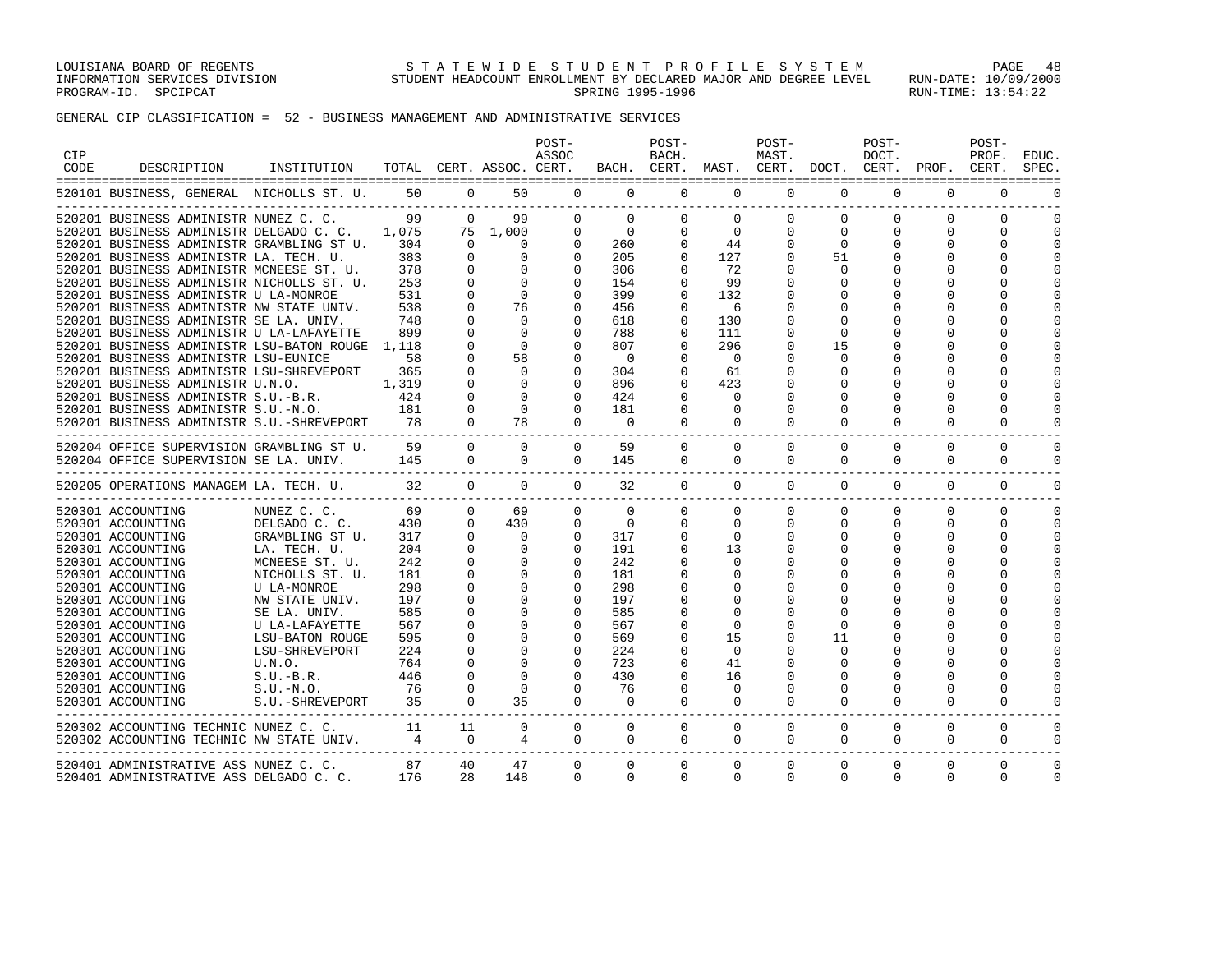LOUISIANA BOARD OF REGENTS S T A T E W I D E S T U D E N T P R O F I L E S Y S T E M PAGE 49 INFORMATION SERVICES DIVISION STUDENT HEADCOUNT ENROLLMENT BY DECLARED MAJOR AND DEGREE LEVEL RUN-DATE: 10/09/2000 PROGRAM-ID. SPCIPCAT SALLER SERING 1995-1996 RUN-TIME: 13:54:22

### GENERAL CIP CLASSIFICATION = 52 - BUSINESS MANAGEMENT AND ADMINISTRATIVE SERVICES

| CIP<br>CODE | DESCRIPTION                                                               | INSTITUTION     |                         |              | TOTAL CERT. ASSOC. CERT. | POST-<br>ASSOC |              | POST-<br>BACH. |          | POST-<br>MAST. | BACH. CERT. MAST. CERT. DOCT. CERT. PROF. CERT. | POST-<br>DOCT. |              | POST-<br>PROF. | EDUC.<br>SPEC. |
|-------------|---------------------------------------------------------------------------|-----------------|-------------------------|--------------|--------------------------|----------------|--------------|----------------|----------|----------------|-------------------------------------------------|----------------|--------------|----------------|----------------|
|             | 520401 ADMINISTRATIVE ASS GRAMBLING ST U.                                 |                 |                         | $\Omega$     | 4                        | <sup>0</sup>   | $\Omega$     | <sup>0</sup>   | $\Omega$ | $\Omega$       | $\Omega$                                        | $\Omega$       | $\Omega$     | n              |                |
|             | 520401 ADMINISTRATIVE ASS MCNEESE ST. U.                                  |                 | 74                      | $\mathbf 0$  | 63                       | $\mathbf{0}$   | 11           | $\mathbf 0$    | 0        | 0              | 0                                               | 0              | 0            | 0              | $\Omega$       |
|             | 520401 ADMINISTRATIVE ASS NICHOLLS ST. U.                                 |                 | 34                      | 0            | 28                       | 0              | 6            | 0              | 0        | 0              | 0                                               | $\Omega$       |              | O              | $\Omega$       |
|             | 520401 ADMINISTRATIVE ASS U LA-MONROE                                     |                 | 47                      |              | 47                       | $\Omega$       | $\Omega$     | O              | U        | 0              |                                                 |                |              | U              | $\cap$         |
|             | 520401 ADMINISTRATIVE ASS NW STATE UNIV.                                  |                 | 29                      | $\Omega$     | 28                       |                |              | 0              |          |                |                                                 |                |              |                |                |
|             | 520401 ADMINISTRATIVE ASS SE LA. UNIV.                                    |                 | 25                      |              | 25                       |                |              |                |          | O              |                                                 |                |              |                |                |
|             | 520401 ADMINISTRATIVE ASS U LA-LAFAYETTE                                  |                 | $\overline{4}$          | $\Omega$     | 4                        | $\Omega$       |              | $\Omega$       |          | O              |                                                 |                |              |                |                |
|             | 520401 ADMINISTRATIVE ASS LSU-ALEXANDRIA                                  |                 |                         | $\Omega$     | 8                        | $\Omega$       | $\Omega$     | O              |          | 0              |                                                 |                |              |                |                |
|             | 520401 ADMINISTRATIVE ASS LSU-EUNICE                                      |                 | 123                     | $\Omega$     | 123                      | $\Omega$       | $\Omega$     | <sup>0</sup>   |          | 0              |                                                 |                |              | <sup>0</sup>   |                |
|             | 520401 ADMINISTRATIVE ASS S.U.-N.O.                                       |                 | 23                      |              | $\Omega$                 | $\Omega$       | 23           | 0              | U        | 0              | 0                                               | $\Omega$       | O            | <sup>0</sup>   |                |
|             | 520401 ADMINISTRATIVE ASS S.U.-SHREVEPORT                                 |                 | $\overline{9}$          | $\Omega$     | 9                        | $\Omega$       | $\Omega$     | 0              | $\Omega$ | 0              | $\Omega$                                        | $\Omega$       | 0            | $\Omega$       |                |
|             | 520402 EXECUTIVE ASSISTAN U LA-LAFAYETTE<br>_____________________________ |                 | $7^{\circ}$             | $\Omega$     | $\Omega$                 | $\Omega$       | 7            | $\Omega$       | $\Omega$ | $\Omega$       | $\Omega$                                        | $\Omega$       | $\Omega$     | $\Omega$       | $\Omega$       |
|             | 520408 GENERAL OFFICE/CLE GRAMBLING ST U.                                 |                 |                         | $\Omega$     | 2                        | $\Omega$       | $\Omega$     | $\Omega$       | 0        | $\Omega$       | $\Omega$                                        | $\Omega$       | $\Omega$     | $\Omega$       | $\Omega$       |
|             | 520408 GENERAL OFFICE/CLE LSU-EUNICE                                      |                 | $6\overline{6}$         | $\Omega$     | 6                        | $\Omega$       | $\Omega$     | $\Omega$       | $\Omega$ | $\Omega$       | $\Omega$                                        | $\Omega$       | $\Omega$     | $\Omega$       | $\Omega$       |
|             | 520501 BUSINESS COMMUNICA U LA-LAFAYETTE                                  |                 |                         | $3 \t 0$     | $\Omega$                 | $\Omega$       | $\mathbf{3}$ | $\circ$        | $\circ$  | $\mathbf{0}$   | $\overline{0}$                                  | $\overline{0}$ | $\mathbf{0}$ | $\mathbf 0$    | $\mathbf 0$    |
|             | 520601 BUSINESS/MANAGERIA GRAMBLING ST U.                                 |                 | 52                      | $\Omega$     | $\Omega$                 | $\mathbf{0}$   | 52           | $\Omega$       | $\Omega$ | 0              | $\Omega$                                        | $\Omega$       | $\Omega$     | 0              | $\Omega$       |
|             | 520601 BUSINESS/MANAGERIA LA. TECH. U.                                    |                 | 10                      | $\Omega$     | $\Omega$                 | $\mathbf{0}$   | 10           | 0              | 0        | $\mathbf{0}$   | $\Omega$                                        | $\Omega$       | $\Omega$     | $\Omega$       | $\Omega$       |
|             | 520601 BUSINESS/MANAGERIA MCNEESE ST. U.                                  |                 | 2                       | $\Omega$     | $\Omega$                 | $\Omega$       | 2            | $\Omega$       | U        | $\Omega$       | $\Omega$                                        | $\Omega$       | O            | $\Omega$       | $\Omega$       |
|             | 520601 BUSINESS/MANAGERIA NICHOLLS ST. U.                                 |                 |                         | $\Omega$     | 0                        | 0              | 2            | 0              |          | 0              | 0                                               | $\Omega$       |              | $\Omega$       | n              |
|             | 520601 BUSINESS/MANAGERIA U LA-MONROE                                     |                 | 15                      | $\Omega$     |                          | $\Omega$       | 15           | O              |          | O              |                                                 |                |              | U              |                |
|             | 520601 BUSINESS/MANAGERIA SE LA. UNIV.                                    |                 | 44                      | $\Omega$     | $\Omega$                 | $\Omega$       | 44           |                |          |                |                                                 |                |              |                |                |
|             | 520601 BUSINESS/MANAGERIA U LA-LAFAYETTE                                  |                 | 41                      |              | $\Omega$                 | $\Omega$       | 41           |                |          |                |                                                 |                |              |                |                |
|             | 520601 BUSINESS/MANAGERIA LSU-BATON ROUGE                                 |                 | 26                      | $\Omega$     | $\Omega$                 | $\Omega$       | 26           |                |          |                |                                                 |                |              |                |                |
|             | 520601 BUSINESS/MANAGERIA LSU-SHREVEPORT                                  |                 | 11                      | $\Omega$     | $\Omega$                 | $\Omega$       | 11           | O              | U        | O              | $\Omega$                                        |                |              | $\Omega$       |                |
|             | 520601 BUSINESS/MANAGERIA U.N.O.                                          |                 | 80                      | $\Omega$     | 0                        | $\Omega$       | 38           | O              |          | O              | 36                                              |                |              |                |                |
|             | 520601 BUSINESS/MANAGERIA S.U.-B.R.                                       |                 | 54                      | $\Omega$     | 0                        | $\Omega$       | 54           | O              | U        | 0              | $\Omega$                                        |                | O            | U              |                |
|             | 520601 BUSINESS/MANAGERIA S.U.-N.O.                                       |                 | 6                       | $\Omega$     | $\Omega$                 | $\Omega$       | 6            | $\Omega$       | $\Omega$ | $\Omega$       | $\Omega$                                        |                | $\Omega$     | $\Omega$       | $\Omega$       |
|             | 520801 FINANCE, GENERAL                                                   | LA. TECH. U.    | 94                      | $\Omega$     | $\Omega$                 | 0              | 94           | $\Omega$       | $\Omega$ | $\Omega$       | $\Omega$                                        | $\Omega$       | $\Omega$     | $\Omega$       | $\Omega$       |
|             | 520801 FINANCE, GENERAL                                                   | MCNEESE ST. U.  | 68                      | $\Omega$     | $\Omega$                 | $\Omega$       | 68           | 0              | $\Omega$ | $\Omega$       | $\Omega$                                        | $\Omega$       | $\Omega$     | $\Omega$       | $\Omega$       |
|             | 520801 FINANCE, GENERAL                                                   | NICHOLLS ST. U. | 37                      | $\Omega$     | $\Omega$                 | $\Omega$       | 37           | 0              | $\Omega$ | 0              | 0                                               | $\Omega$       | O            | $\Omega$       | $\Omega$       |
|             | 520801 FINANCE, GENERAL                                                   | U LA-MONROE     | 95                      | $\Omega$     | $\Omega$                 | $\Omega$       | 95           | 0              | $\Omega$ | $\Omega$       | 0                                               | $\Omega$       | U            | $\Omega$       | $\cap$         |
|             | 520801 FINANCE, GENERAL                                                   | SE LA. UNIV.    | 112                     | $\Omega$     | $\Omega$                 | $\Omega$       | 112          | $\Omega$       | U        | $\Omega$       | $\Omega$                                        | $\Omega$       |              | $\Omega$       |                |
|             | 520801 FINANCE, GENERAL                                                   | U LA-LAFAYETTE  | 227                     | $\Omega$     | 0                        | $\Omega$       | 227          | 0              | $\Omega$ | 0              | $\Omega$                                        |                |              | O              |                |
|             | 520801 FINANCE, GENERAL                                                   | LSU-BATON ROUGE | 258                     | $\Omega$     | $\Omega$                 | $\Omega$       | 227          | $\Omega$       | 16       | $\Omega$       | 15                                              |                |              | O              |                |
|             | 520801 FINANCE, GENERAL                                                   | LSU-SHREVEPORT  | 53                      | $\Omega$     | $\Omega$                 | $\Omega$       | 53           | $\Omega$       | $\Omega$ | $\Omega$       | $\Omega$                                        | $\Omega$       | $\Omega$     | $\Omega$       | $\cap$         |
|             | 520801 FINANCE, GENERAL                                                   | U.N.O.          | 200                     | $\Omega$     | $\Omega$                 | $\Omega$       | 200          | $\Omega$       | $\Omega$ | $\Omega$       | $\Omega$                                        | $\Omega$       | $\Omega$     | $\Omega$       |                |
|             | 520803 BANKING AND FINANC S.U.-SHREVEPORT                                 |                 | $\overline{\mathbf{3}}$ | $\mathbf{0}$ | $\mathbf{3}$             | $\Omega$       | $\Omega$     | 0              | 0        | $\mathbf 0$    | $\mathbf{0}$                                    | $\mathbf{0}$   | 0            | 0              | $\Omega$       |
|             | 520805 INSURANCE AND RISK U LA-LAFAYETTE                                  |                 | 45                      | $\Omega$     | $\Omega$                 | $\Omega$       | 45           | $\mathbf 0$    | 0        | 0              | $- - - - - -$<br>$\mathbf{0}$                   | $\mathbf{0}$   | 0            | 0              | $\Omega$       |
|             | 520901 HOSPITALITY/ADMINI U.N.O.                                          |                 | 272                     | $\Omega$     | $\Omega$                 | $\Omega$       | 272          | $\Omega$       | $\Omega$ | $\Omega$       | $\Omega$                                        | $\Omega$       | $\Omega$     | $\Omega$       | $\Omega$       |